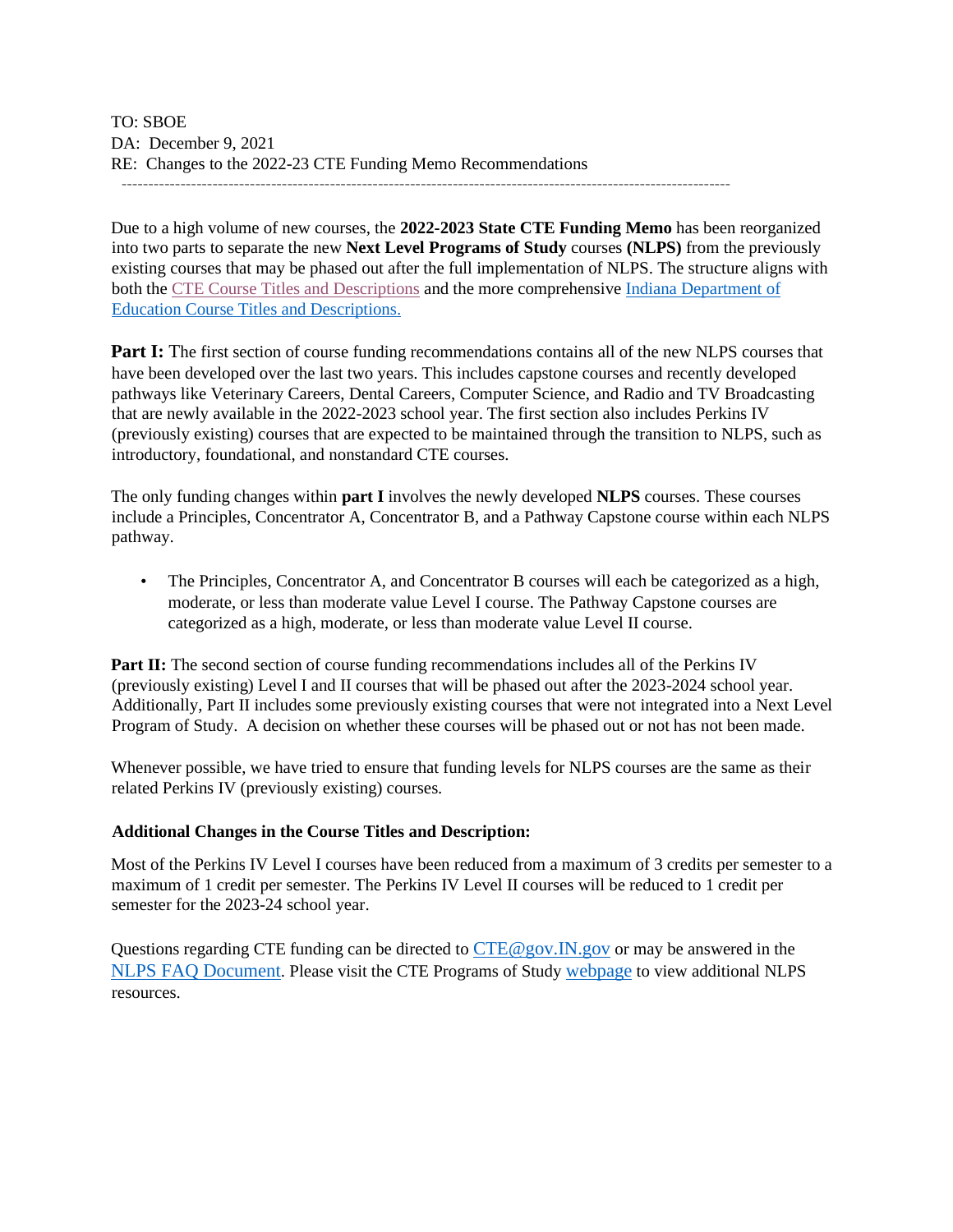## **2022-2023 State CTE Funding for Approved Course Titles and Descriptions**

## **Summary of Changes to Funding Categories from 2021-2022 to 2022-2023:**

The following courses decreased from Moderate Value to Less than Moderate Value:

- 5352 Housing and Interior Design Careers I Level I course
- 5460 Housing and Interior Design Career II Level II course
- 5180 Natural Resources Level I course

The following courses decreased from High Value to Moderate Value:

- 5497 Construction Trades: Heavy Equipment I Level I course
- 5495 Construction Trades: Heavy Equipment II Level II course

The following courses increased from Less than Moderate Value to Moderate Value:

- 4560 Business Law and Ethics Level I course
- 5440 Culinary Arts and Hospitality Level I course
- 5346 Culinary Arts and Hospitality II: Culinary Arts Level II course
- 5616 Energy Industry I Level I course
- $5618$  Energy Industry II Level II course
- 5456 Nutrition Science Careers I Level I course
- 5457 Nutrition Science Career II Level II course

The following courses increased from Moderate Value to High Value:

- 5580 Construction Trades I Level I course
- 5578 Construction Trades II Level II course
- 5820 Fire and Rescue I Level I course
- 5826 Fire and Rescue II Level II course
- 5686 Industrial Technical Maintenance I Level I course
- 5688 Industrial Technical Maintenance II Level II course
- 5914 Marketing Fundamentals Level I course
- 5918 Strategic Marketing Level I course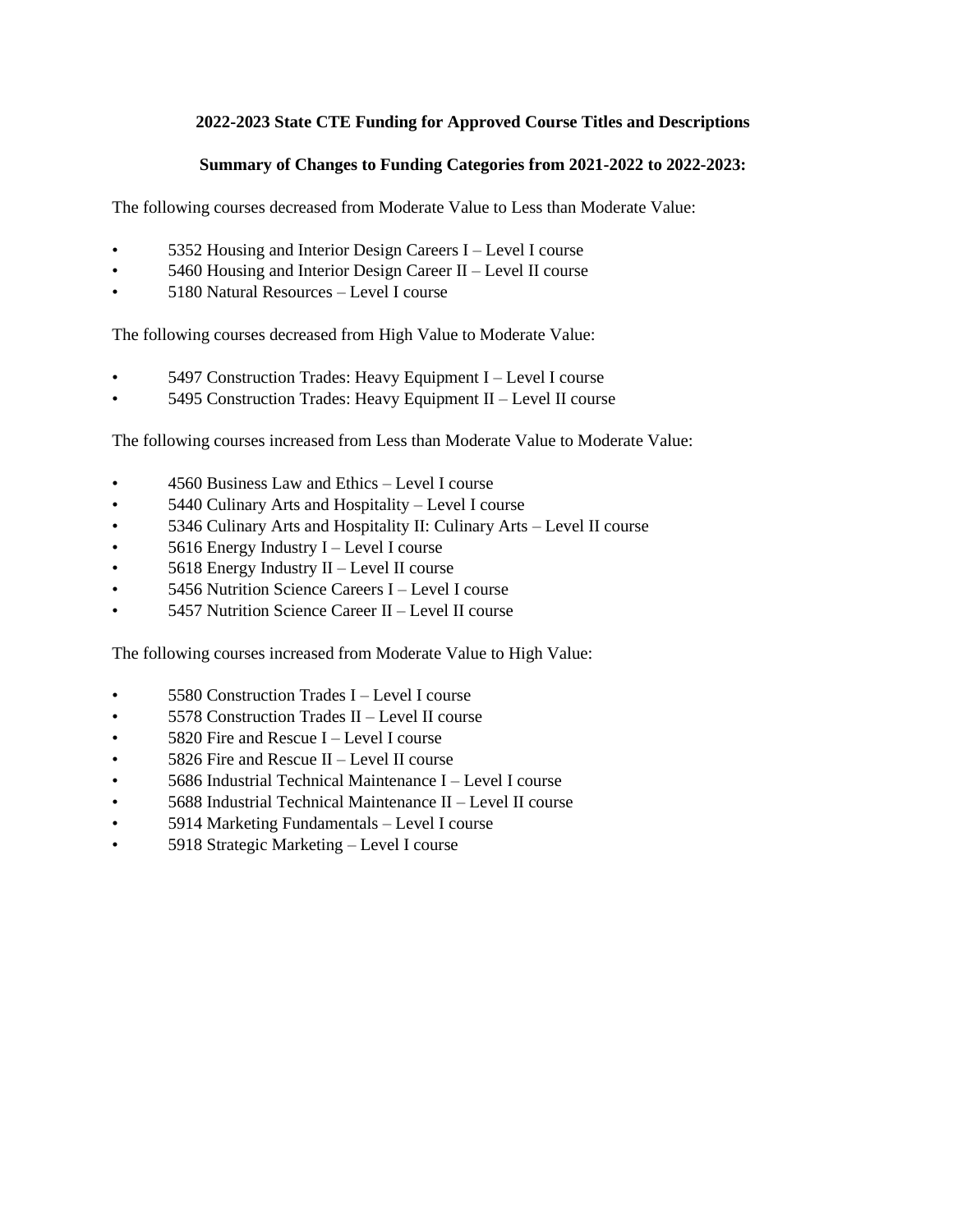

To: Indiana State Board of Education (SBOE)

Date: December 9, 2021

Subject: SY 22/23 Career & Technical Education Program Categorizations and Funding Recommendations

Pursuant to Indiana Code [\(IC\)](http://iga.in.gov/legislative/laws/2017/ic/titles/020#20-43-8) [20-43-8-7.5,](http://iga.in.gov/legislative/laws/2017/ic/titles/020#20-43-8) [t](http://iga.in.gov/legislative/laws/2017/ic/titles/020#20-43-8)he Indiana Department of Workforce Development (DWD), in consultation with the Governor's Workforce Cabinet (GWC), submits the following report, providing recommendations to the Indiana State Board of Education (SBOE) on Career and Technical Education (CTE) program designations.

i,

## **Funding Methodology Overview**

CTE courses are statutorily funded at the following levels:

| <b>Advanced CTE Course Funding Levels - Enrollment</b><br><b>Reimbursement Rates Per Credit Hour</b> |         |  |  |  |  |  |  |
|------------------------------------------------------------------------------------------------------|---------|--|--|--|--|--|--|
| High Value Program - Level 1                                                                         | \$680   |  |  |  |  |  |  |
| High Value Program – Level 2                                                                         | \$1,020 |  |  |  |  |  |  |
| Moderate Value Program - Level 1                                                                     | \$400   |  |  |  |  |  |  |
| Moderate Value Program – Level 2                                                                     |         |  |  |  |  |  |  |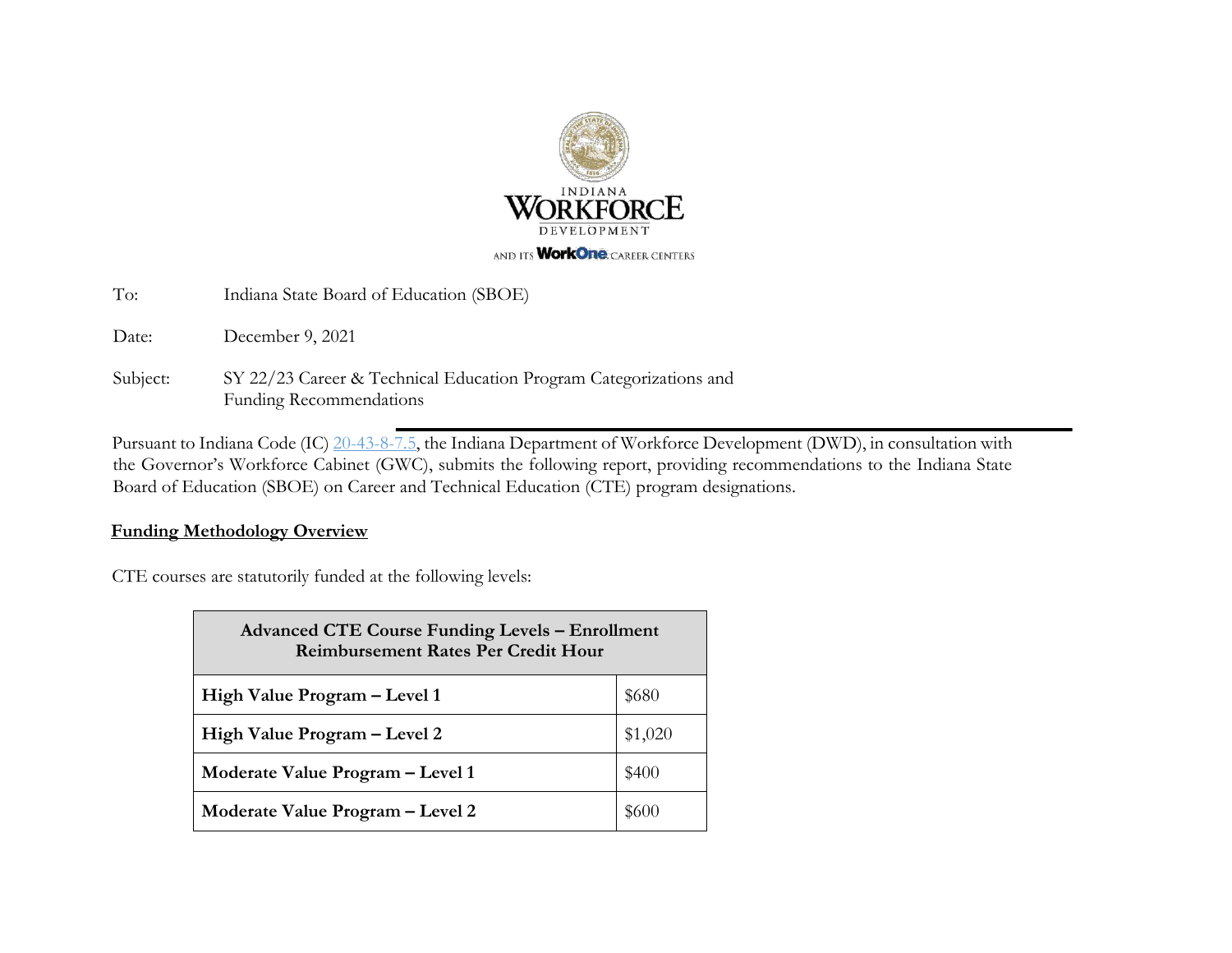| Less than Moderate Value Program – Level 1 | \$200 |
|--------------------------------------------|-------|
| Less than Moderate Value Program – Level 2 | \$300 |

| <b>Other CTE Course Funding Levels – Enrollment</b><br><b>Reimbursement Rates Per Pupil</b> |       |  |  |  |  |  |  |
|---------------------------------------------------------------------------------------------|-------|--|--|--|--|--|--|
| <b>Apprenticeship Program</b>                                                               | \$500 |  |  |  |  |  |  |
| <b>Work Based Learning Program</b>                                                          | \$500 |  |  |  |  |  |  |
| <b>Cooperative Education Program</b>                                                        | \$150 |  |  |  |  |  |  |
| <b>Introductory Course</b>                                                                  | \$300 |  |  |  |  |  |  |
| <b>Planning for College and Careers Course</b>                                              | \$150 |  |  |  |  |  |  |
| *Area Participation Program                                                                 | \$150 |  |  |  |  |  |  |

# **Office of CTE Policies and Information**

InTERS, Indiana's CTE student data collection portal, is used to verify the amount of Additional Pupil Count (APC) funds schools receive via state tuition support for CTE program needs. The Office of CTE provides the Indiana Department of Education all data necessary for the calculation of the CTE grant amount found at IC 20-43-8, generally referred to as 30A data for inclusion in state tuition support to schools. These counts are generated by reported student enrollments for the current school year in state approved CTE courses.

Beginning with the 2020-2021 school year, the Office of CTE enacted business rules within InTERS to match course requirements detailed in Office of CTE policies. Course requirements include, but are not limited to, the required semesters for the course and the required prerequisites detailed in the bulleted items found in the state approved **[2022-2023 Course](https://www.in.gov/gwc/cte/files/2022-23-CTE-CTD_11.19.21.pdf)**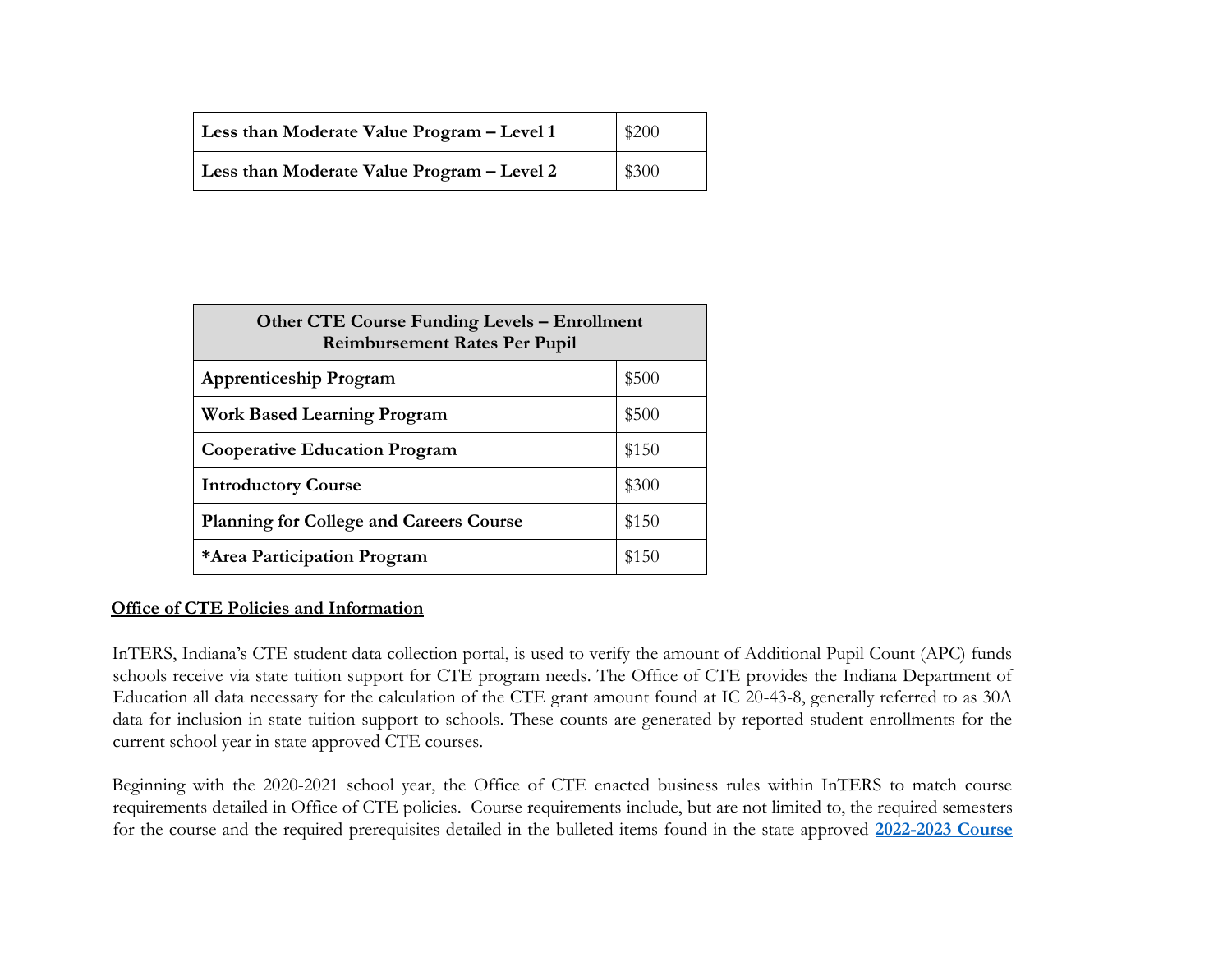**[Titles and Descriptions](https://www.in.gov/gwc/cte/files/2022-23-CTE-CTD_11.19.21.pdf)** and delivery model requirements related to virtual and blended courses that were detailed in the following Office of CTE [memo.](https://www.in.gov/gwc/files/Guidance%20for%20CTE%20Virtual%20and%20Online%20Courses%20w%20Approved%20Course%20List_7.15.20.pdf) Enrollments in the InTERS system that do not match the course requirements will be flagged; flagged enrollments will not qualify for APC funding. During this transition period, concurrent enrollments in required prerequisites will continue to be allowed to meet course requirements. Language in the state approved 2022-2023 Course Titles and Descriptions and current Office of CTE policy guidance memos will take precedent over language in any other CTE course documentation, including course standards and frameworks. A school may submit a CTE Nonstandard Course Waiver to request that course requirements be waived. If approved, enrollments in courses where the requirements have been waived would be eligible for funding.

# **CIP-SOC Crosswalk**

In 2017, representatives from the private sector, DOE, DWD, secondary/postsecondary education, and other interest groups developed a crosswalk of CTE courses (CIP) to relevant occupations (SOC). The standards of each course were evaluated to determine what skills would be gained by the students from the CTE instruction that most directly aligned to skills necessary to enter and be prepared for certain occupations. The occupations associated with each course in the crosswalk were then scored per the occupational ranking methodology (referenced below) to determine a value for the course and its subsequent funding level.

The same CIP-SOC crosswalk was used for SY 20/21 CTE course recommendations as was utilized and adopted by the SBOE for SY 18/19, SY 19/20 and SY 20/21 courses unless standards for a course changed, course funding appeals addressed potential gaps with crosswalks or a new CTE course was adopted by SBOE.<sup>1</sup>

# **Occupational Ranking Methodology**

DWD used the IN Demand Ranking methodology to evaluate demand and wage for occupations associated with CTE courses per IC 20-43-8. Each occupation was evaluated on a decile scoring system across five variables, which was then summarized to equate to an overall value of between 1 and 5.<sup>2</sup> This was the same methodology that was used and adopted by the SBOE for SY18/19 CTE course designations.

# **Scoring Mechanism**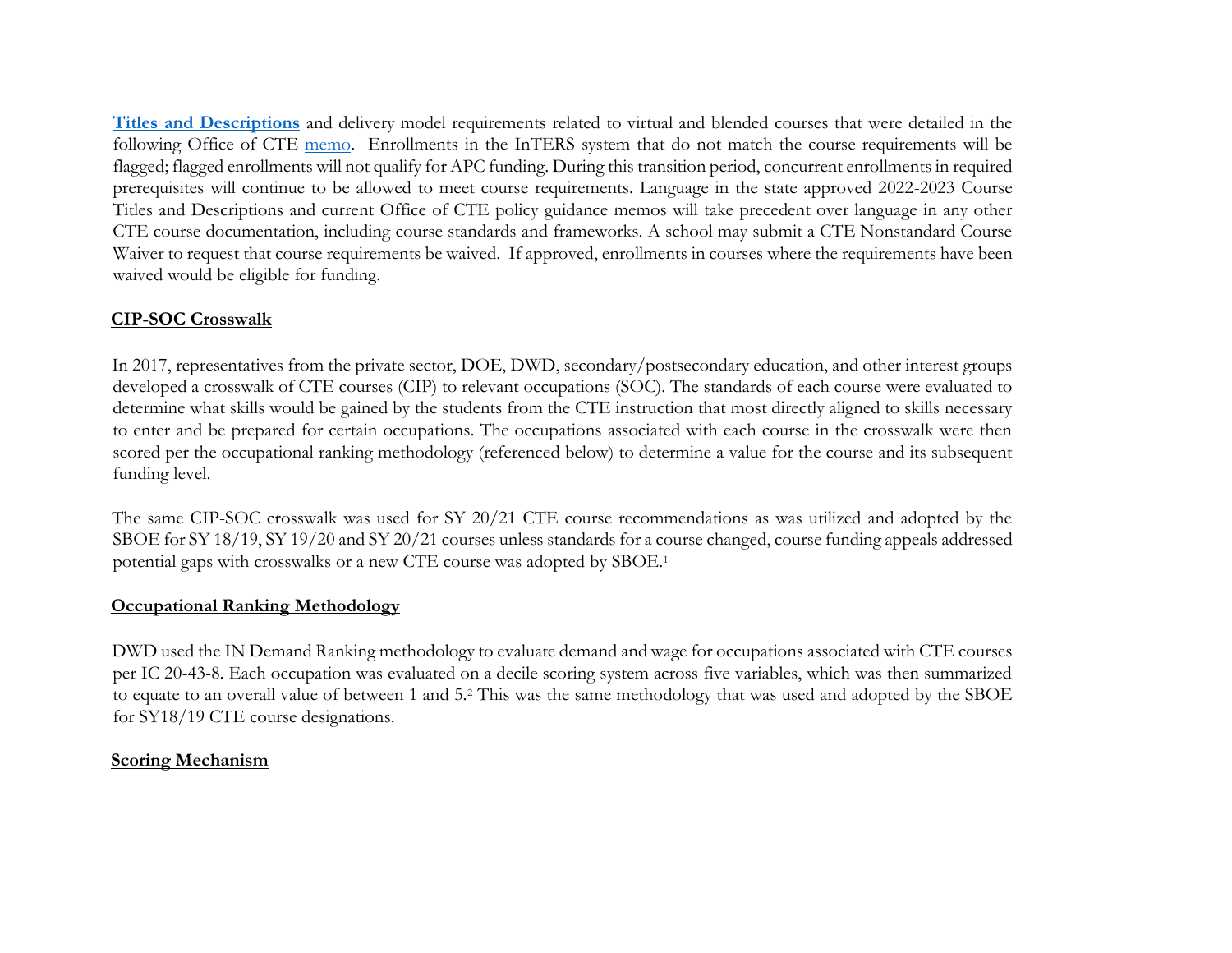IN Demand Ranking scores of each occupation were summed and averaged to equate to an overall CTE course score. Less than moderate value CTE courses scored within a 0.00-2.99 threshold. Moderate value CTE courses scored within a 3.00-3.49 threshold, and high value CTE courses scored between 3.5 and 5.00.

| Flame Funding Levels with Flames Threshold |                        |                                                 |  |  |  |  |  |  |  |  |
|--------------------------------------------|------------------------|-------------------------------------------------|--|--|--|--|--|--|--|--|
| <b>Course Designation</b>                  | <b>Flame Threshold</b> | Reimbursement Rate (per Credit,<br>Max of $3$ ) |  |  |  |  |  |  |  |  |
| Less than Moderate Value                   | $0.00 - 2.99$          | \$200                                           |  |  |  |  |  |  |  |  |
| Moderate Value                             | $3.00 - 3.49$          | \$400                                           |  |  |  |  |  |  |  |  |
| High Value                                 | $3.50 - 5.00$          | \$680                                           |  |  |  |  |  |  |  |  |

<sup>1</sup> 2017 CTE Course Recommendations [Memo](https://www.in.gov/dwd/files/CTE%20Funding%20Report%20Amended%202018%2019.pdf) [pr](https://www.in.gov/dwd/files/CTE%20Funding%20Report%20Amended%202018%2019.pdf)ovides more information on the process used to develop the CIP-SOC crosswalk. <sup>2</sup> [IN Demand Ranking](https://netsolutions.dwd.in.gov/new/INDemandMethodology.pdf) [Methodology:](https://netsolutions.dwd.in.gov/new/INDemandMethodology.pdf) [E](https://netsolutions.dwd.in.gov/new/INDemandMethodology.pdf)ach occupation in Indiana is designated a 1-10 score in 5 categories: Total Openings (X2), Growth Openings for both short term and long term outlook, Percentage Change, Real Time Labor Market Information, and Wages using 20162018 Short Term Projections and 2014-2024 Long Term Projections and Bureau of Labor Statistics Occupational Employment Statistics wage estimates. The scoring method is determined by deciles or, in other words, a percentile system ranging from the 90'th percentile down to the 10'th percentile and under. The averaged total for each occupation is then divided by two to produce an Indiana Demand Ranking in both outlooks. Lastly, both the short term and long term outlook Indiana Demand Ranking scores for each occupation are averaged to calculate the occupation's final rating. Because occupational demand drives the ranking of occupations, median wage levels can vary within each scoring threshold, however wage rules are in place to prevent low wage, high demand occupations from scoring highly. Any occupation scoring 3 or 4 (out of 10) in the wage category cannot score higher than 3 flames, and any occupation scoring 1 or 2 (out of 10) in the wage category cannot score higher than 2 flames.

The **2022-2023 State CTE Funding Memo** has been reorganized into two parts to separate Next Level Programs of Study courses (NLPS) from the previously existing courses that may be phased out after the full implementation of NLPS. The structure aligns with both the [CTE Course Titles and Descriptions](https://www.in.gov/gwc/cte/files/2022-23-CTE-CTD_11.19.21.pdf) and the comprehensive Indiana Department of Education Course Titles and Descriptions.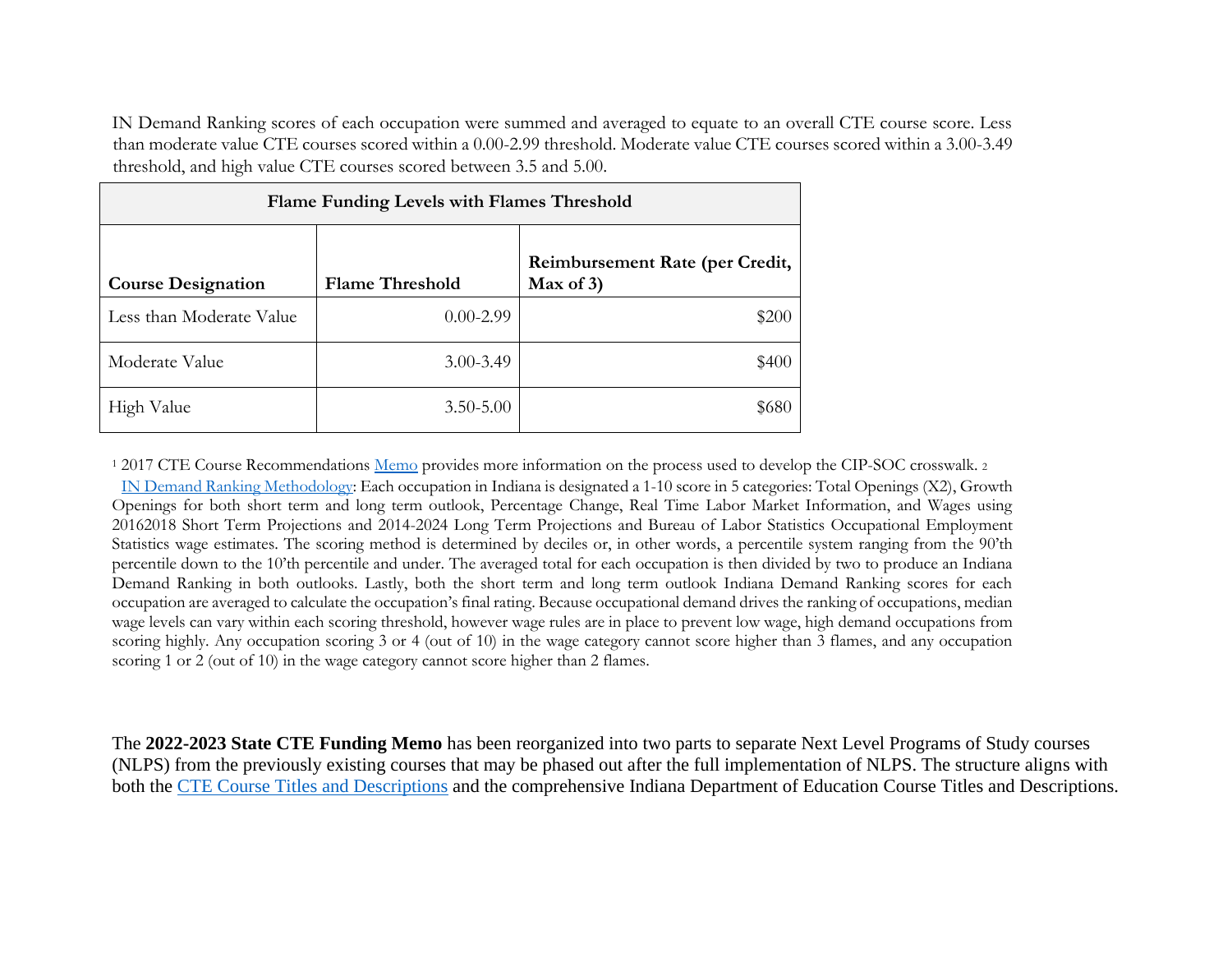**Part I:** The first section contains all of the new NLPS courses that have been developed over the last two years. This includes capstone courses and recently developed pathways like Veterinary Careers, Dental Careers, Computer Science, and Radio and TV Broadcasting that are newly available in the 2022-2023 school year. The first section also includes Perkins IV (previously existing) courses that are expected to be maintained through the transition to NLPS, such as introductory, foundational, and nonstandard CTE courses.

The only funding changes within part I involves the newly developed NLPS courses. These courses include a Principles, Concentrator A, Concentrator B, and a Pathway Capstone course within each NLPS pathway.

• The Principles, Concentrator A, and Concentrator B courses will each be categorized as a a high, moderate, or less than moderate value Level I course. The Pathway Capstone courses are categorized as a high, moderate, or less than moderate value Level II course.

**Part II:** The second section includes all of the Perkins IV (previously existing) Level I and II courses that will be phased out after the 2023-2024 school year. Additionally, Part II includes some previously existing courses that were not integrated into a Next Level Program of Study. A decision on whether these courses will be phased out or not has not been made.

### **Additional Changes in the Course Titles and Description:**

• Most of the Perkins IV Level I courses have been reduced from a maximum of 3 credits per semester to a maximum of 1 credit per semester. The Perkins IV Level II courses will be reduced to 1 credit per semester for the 2023-24 school year.

Questions regarding CTE funding can be directed to [CTE@gov.IN.gov](mailto:CTE@gov.IN.gov) or may be answered in the [NLPS FAQ Document](https://www.in.gov/gwc/cte/files/NLPS-FAQ_8.1.21.pdf). Please visit the CTE Programs of Study [webpage](https://www.in.gov/gwc/cte/career-pathways-programs-of-study/) to view additional NLPS resources.

### **Part I. NLPS courses**

|              | Course | Secondary                  |                                                            |            |                                                                                                                 | Max            | <b>Funding</b> | <b>Funding</b> |                |
|--------------|--------|----------------------------|------------------------------------------------------------|------------|-----------------------------------------------------------------------------------------------------------------|----------------|----------------|----------------|----------------|
| <b>NLPS</b>  | Code   | Course Title               | Cluster                                                    | Pathway    | <b>Credits</b>                                                                                                  | <b>Credits</b> | Category       | Level          | <b>Funding</b> |
| $\checkmark$ | 7252   | <b>Accounting Capstone</b> | <b>Business</b><br>Management,<br>Marketing and<br>Finance | Accounting | Credits: 2<br>semester course,<br>2 semesters<br>required, 1-3<br>credits per<br>semester, 6<br>credits maximum | 6              | High Value     | Level II       | \$1,020        |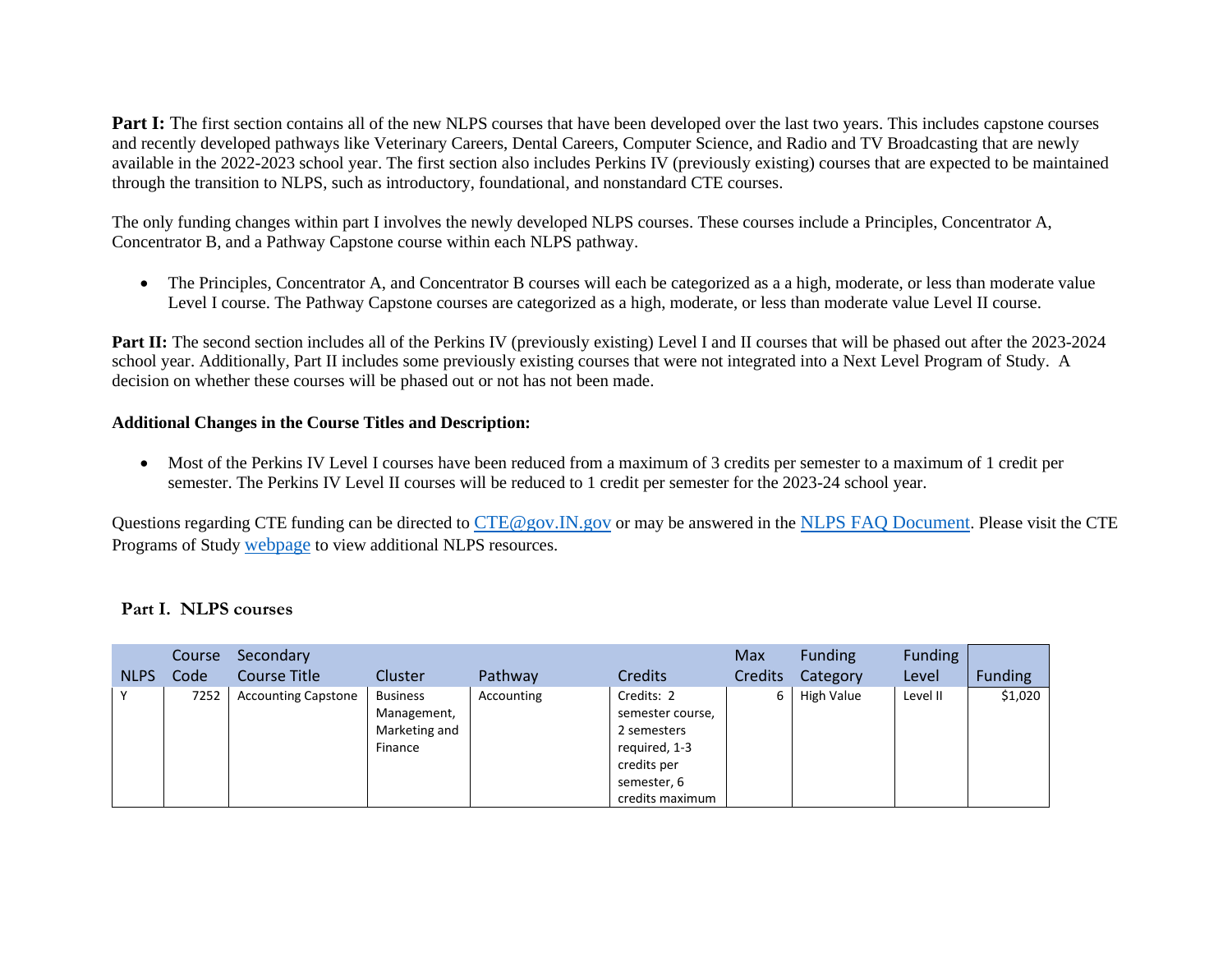| Υ | 4524 | Accounting                   | <b>Business</b> | <b>Business</b> | Credits: 2         | $\overline{2}$ | <b>High Value</b> | Level I | \$680 |
|---|------|------------------------------|-----------------|-----------------|--------------------|----------------|-------------------|---------|-------|
|   |      | Fundamentals                 | Management,     | Administration/ | semester course,   |                |                   |         |       |
|   |      |                              | Marketing and   | Accounting      | 2 semesters        |                |                   |         |       |
|   |      |                              | Finance         |                 | required, 1 credit |                |                   |         |       |
|   |      |                              |                 |                 | per semester, 2    |                |                   |         |       |
|   |      |                              |                 |                 | credits maximum    |                |                   |         |       |
| Υ | 4522 | Advanced                     | <b>Business</b> | Accounting      | Credits: 2         | $\overline{2}$ | <b>High Value</b> | Level I | \$680 |
|   |      | Accounting                   | Management,     |                 | semester course,   |                |                   |         |       |
|   |      |                              | Marketing and   |                 | 2 semesters        |                |                   |         |       |
|   |      |                              | Finance         |                 | required, 1 credit |                |                   |         |       |
|   |      |                              |                 |                 | per semester, 2    |                |                   |         |       |
|   |      |                              |                 |                 | credits maximum    |                |                   |         |       |
| Y | 7333 | <b>Advanced Barbering</b>    | Human           | Cosmetology     | 2 semester         | 6              | Less than         | Level I | \$200 |
|   |      |                              | Services        |                 | course, 2          |                | Moderate          |         |       |
|   |      |                              |                 |                 | semesters          |                | Value             |         |       |
|   |      |                              |                 |                 | required, 1 credit |                |                   |         |       |
|   |      |                              |                 |                 | per semester       |                |                   |         |       |
| Υ | 7343 | Advanced Biotech             | <b>STEM</b>     | Biotechnology   | 2 semester         | $\overline{2}$ | <b>High Value</b> | Level I | \$680 |
|   |      | Manufacturing                |                 |                 | course, 2          |                |                   |         |       |
|   |      |                              |                 |                 | semesters          |                |                   |         |       |
|   |      |                              |                 |                 | required, 1 credit |                |                   |         |       |
|   |      |                              |                 |                 | per semester       |                |                   |         |       |
| Y | 7286 | <b>Advanced Building</b>     | Architecture    |                 | 2 semester         | $\overline{2}$ | Moderate          | Level I | \$400 |
|   |      | and Facilities               | and             |                 | course, 2          |                | Value             |         |       |
|   |      | Maintenance                  | Construction    |                 | semesters          |                |                   |         |       |
|   |      |                              |                 |                 | required, 1 credit |                |                   |         |       |
|   |      |                              |                 |                 | per semester       |                |                   |         |       |
| Y | 6146 | Advanced Career &            | Advanced        |                 | Credits: 1         | 12             | Pilot             |         | \$300 |
|   |      | <b>Technical Education,</b>  | Manufacturing   |                 | semester course,   |                |                   |         |       |
|   |      | College Credit:              |                 |                 | up to 3 credits    |                |                   |         |       |
|   |      | Advanced                     |                 |                 | per semester,      |                |                   |         |       |
|   |      | Manufacturing                |                 |                 | may be offered     |                |                   |         |       |
|   |      |                              |                 |                 | for successive     |                |                   |         |       |
|   |      |                              |                 |                 | semesters up to    |                |                   |         |       |
|   |      |                              |                 |                 | 12 credits         |                |                   |         |       |
| Y | 6130 | <b>Advanced Career &amp;</b> | Agriculture     |                 | Credits: 1         | 12             | Pilot             |         | \$300 |
|   |      | Technical Education,         |                 |                 | semester course,   |                |                   |         |       |
|   |      | College Credit:              |                 |                 | up to 3 credits    |                |                   |         |       |
|   |      | Agriculture                  |                 |                 | per semester,      |                |                   |         |       |
|   |      |                              |                 |                 | may be offered     |                |                   |         |       |
|   |      |                              |                 |                 | for successive     |                |                   |         |       |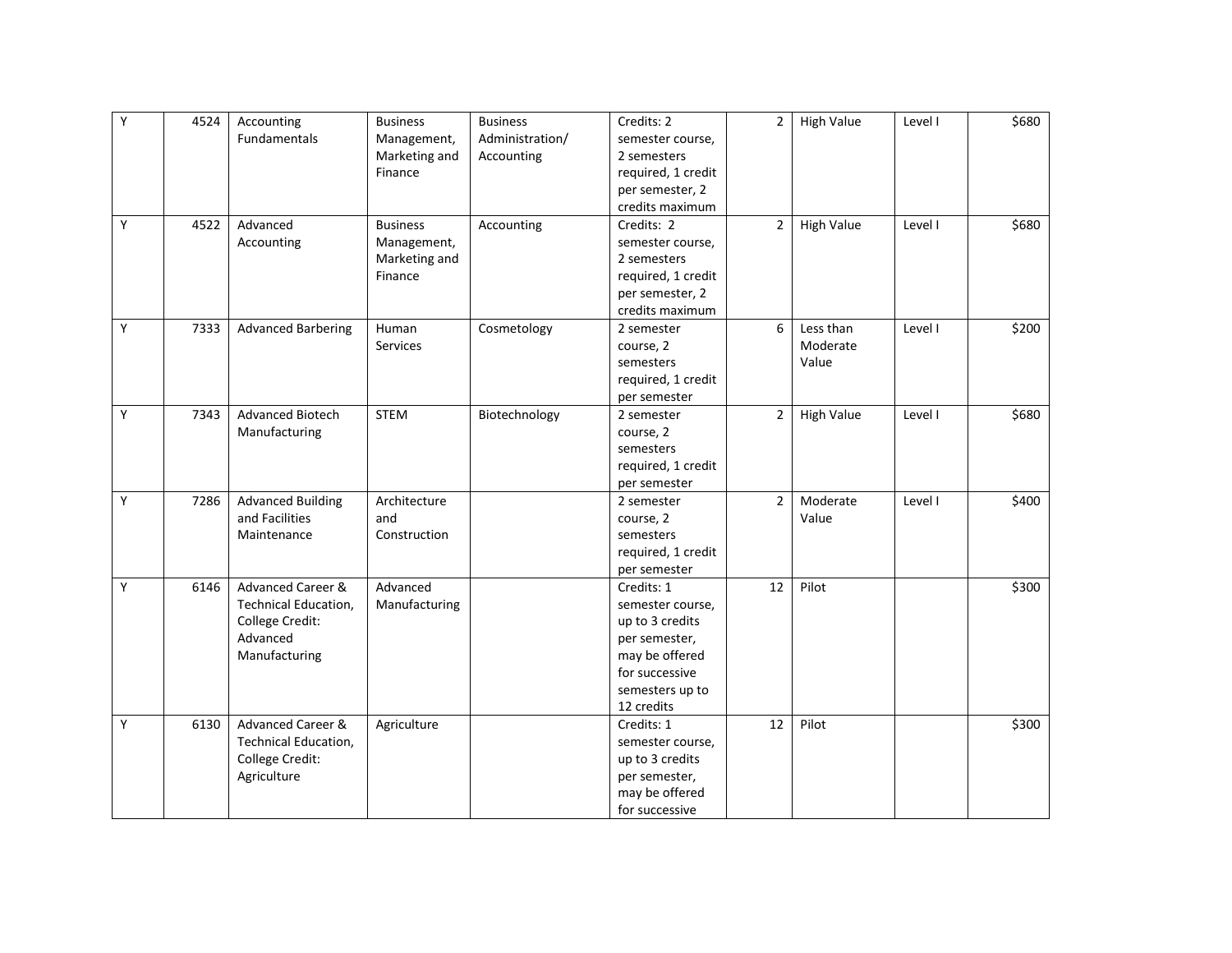|   |      |                                                                                                                 |                                                            | semesters up to<br>12 credits                                                                                                           |    |       |       |
|---|------|-----------------------------------------------------------------------------------------------------------------|------------------------------------------------------------|-----------------------------------------------------------------------------------------------------------------------------------------|----|-------|-------|
| Y | 6132 | Advanced Career &<br><b>Technical Education,</b><br>College Credit:<br>Architecture and<br>Construction         | Architecture<br>and<br>Construction                        | Credits: 1<br>semester course,<br>up to 3 credits<br>per semester,<br>May be offered<br>for successive<br>semesters up to<br>12 credits | 12 | Pilot | \$300 |
| Y | 6134 | Advanced Career &<br>Technical Education,<br>College Credit: Arts,<br>AV Tech and Comm                          | Arts, AV Tech<br>and Comm                                  | Credits: 1<br>semester course,<br>up to 3 credits<br>per semester,<br>May be offered<br>for successive<br>semesters up to<br>12 credits | 12 | Pilot | \$300 |
| Y | 6142 | Advanced Career &<br>Technical Education,<br>College Credit:<br>Business, Marketing,<br>and<br>Entrepreneurship | <b>Business</b><br>Management,<br>Marketing and<br>Finance | Credits: 1<br>semester course,<br>up to 3 credits<br>per semester,<br>May be offered<br>for successive<br>semesters up to<br>12 credits | 12 | Pilot | \$300 |
| Y | 6140 | Advanced Career &<br>Technical Education,<br>College Credit:<br><b>Education and</b><br>Training                | <b>Education and</b><br>Training                           | Credits: 1<br>semester course,<br>up to 3 credits<br>per semester,<br>May be offered<br>for successive<br>semesters up to<br>12 credits | 12 | Pilot | \$300 |
| Υ | 6138 | Advanced Career &<br>Technical Education,<br>College Credit:<br><b>Health Science</b>                           | <b>Health Science</b>                                      | Credits: 1<br>semester course,<br>up to 3 credits<br>per semester,<br>May be offered<br>for successive                                  | 12 | Pilot | \$300 |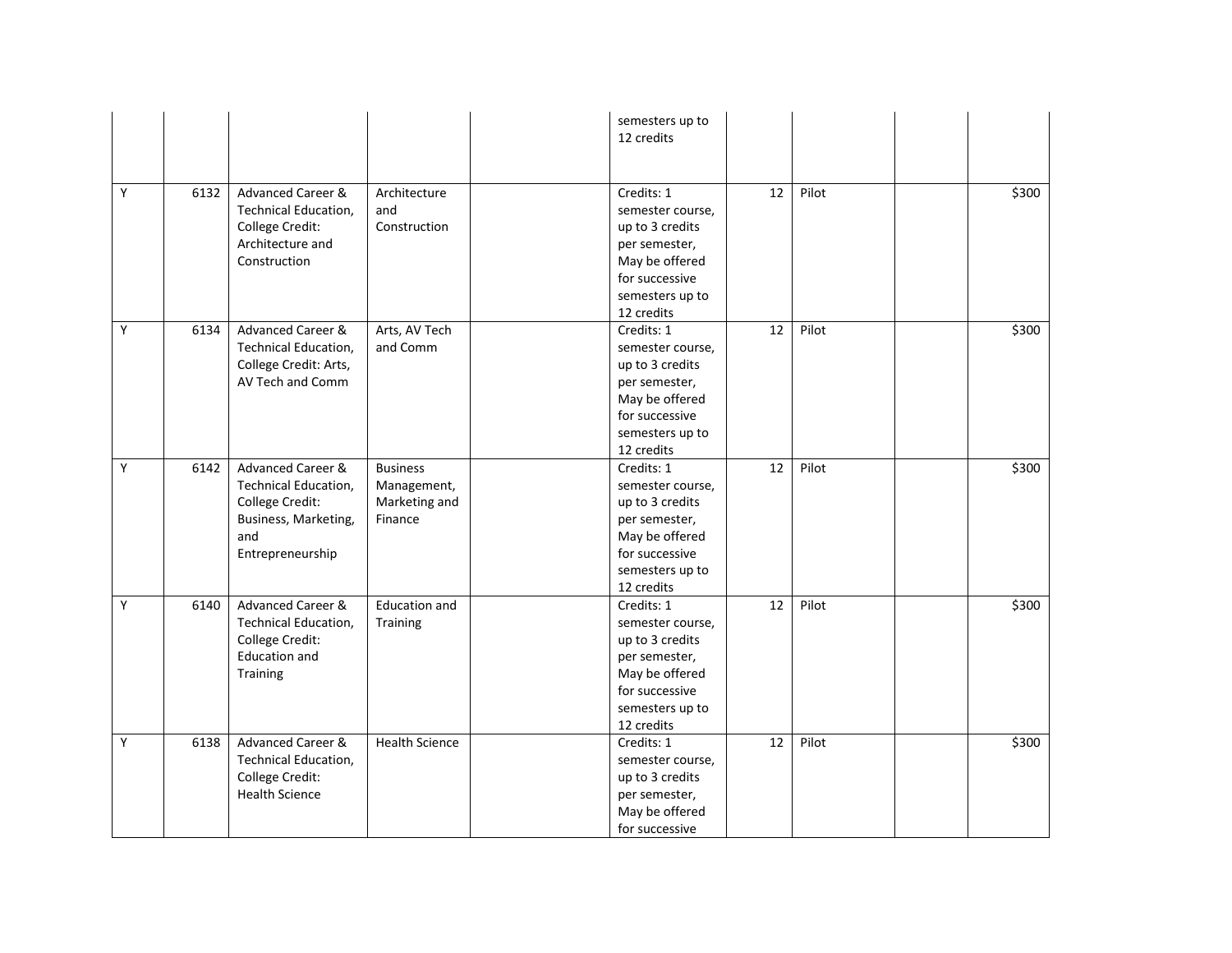|   |      |                                                                                                          |                            | semesters up to<br>12 credits                                                                                                           |    |       |       |
|---|------|----------------------------------------------------------------------------------------------------------|----------------------------|-----------------------------------------------------------------------------------------------------------------------------------------|----|-------|-------|
| Υ | 6120 | Advanced Career &<br>Technical Education,<br>College Credit:<br>Hospitality and<br><b>Human Services</b> | Hospitality and<br>Tourism | Credits: 1<br>semester course,<br>up to 3 credits<br>per semester,<br>May be offered<br>for successive<br>semesters up to<br>12 credits | 12 | Pilot | \$300 |
| Υ | 6022 | Advanced Career &<br>Technical Education,<br>College Credit:<br>Information<br>Technology                | Information<br>Technology  | Credits: 1<br>semester course,<br>up to 3 credits<br>per semester,<br>May be offered<br>for successive<br>semesters up to<br>12 credits | 12 | Pilot | \$300 |
| Υ | 6136 | Advanced Career &<br>Technical Education,<br>College Credit: Public<br>Safety                            | Law and Public<br>Safety   | Credits: 1<br>semester course,<br>up to 3 credits<br>per semester,<br>May be offered<br>for successive<br>semesters up to<br>12 credits | 12 | Pilot | \$300 |
| Υ | 6126 | <b>Advanced Career &amp;</b><br>Technical Education,<br>College Credit: STEM                             | <b>STEM</b>                | Credits: 1<br>semester course,<br>up to 3 credits<br>per semester,<br>May be offered<br>for successive<br>semesters up to<br>12 credits | 12 | Pilot | \$300 |
| Υ | 6128 | Advanced Career &<br>Technical Education,<br>College Credit:<br>Transportation                           | Transportation             | Credits: 1<br>semester course,<br>up to 3 credits<br>per semester,<br>May be offered<br>for successive                                  | 12 | Pilot | \$300 |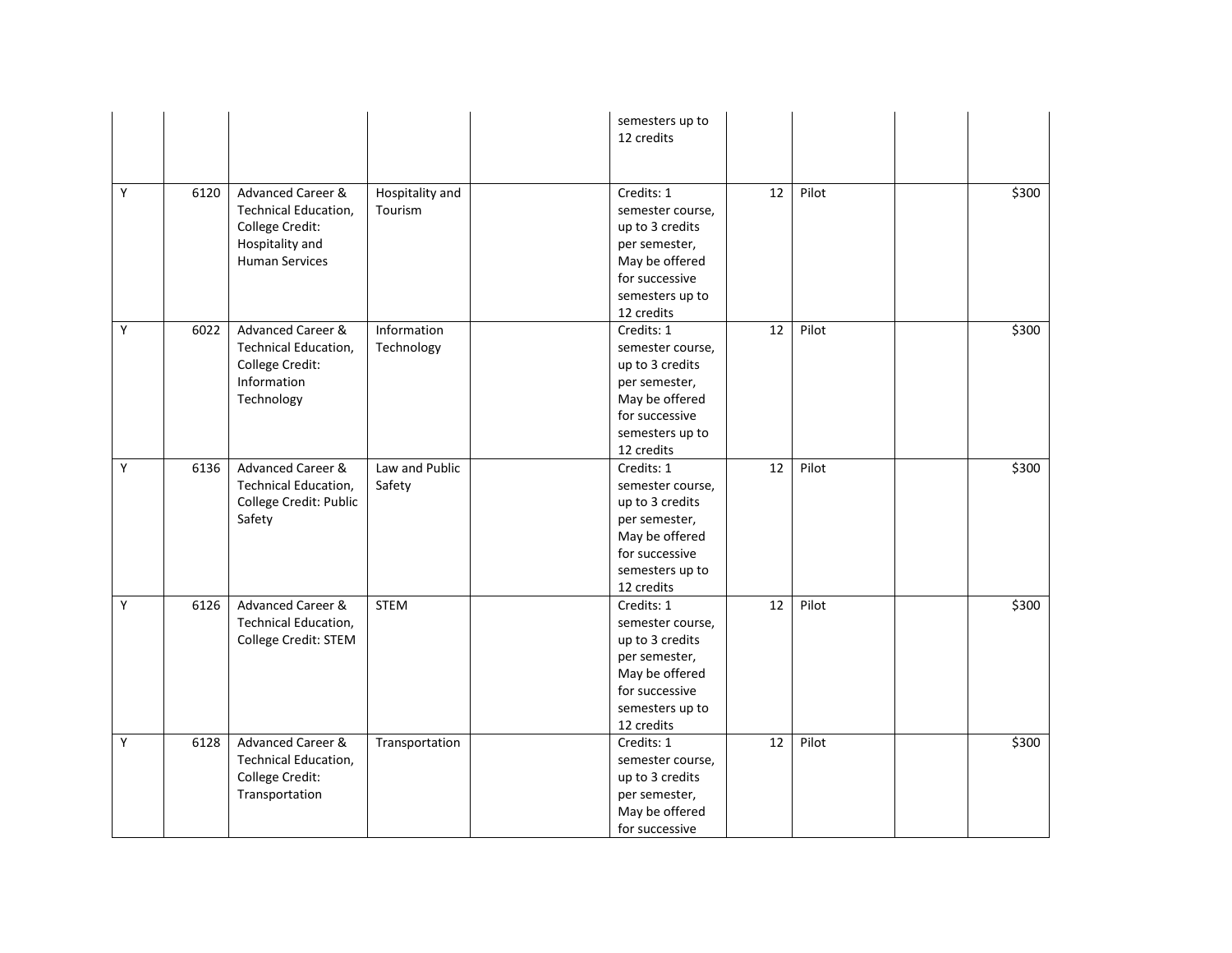|   |      |                                       |                                     |                                           | semesters up to<br>12 credits                                                                             |                |                                |         |       |
|---|------|---------------------------------------|-------------------------------------|-------------------------------------------|-----------------------------------------------------------------------------------------------------------|----------------|--------------------------------|---------|-------|
| Y | 5360 | <b>Advanced Child</b><br>Development  | <b>CTE</b>                          |                                           | Credits: 1 or 2<br>semester course,<br>1 credit per<br>semester, 2<br>credits maximum                     | $\overline{2}$ | Introductory                   |         | \$300 |
| Υ | 7118 | <b>Advanced Civil</b><br>Construction | Architecture<br>and<br>Construction | Civil Construction                        | Credits: 2<br>semester course,<br>2 semesters<br>required, 1 credit<br>per semester, 2<br>credits maximum | $\overline{2}$ | <b>High Value</b>              | Level I | \$680 |
| Y | 7332 | Advanced<br>Cosmetology               | Human<br>Services                   | Cosmetology                               | 2 semester<br>course, 2<br>semesters<br>required, 1 credit<br>per semester                                | $\overline{2}$ | Less than<br>Moderate<br>Value | Level I | \$200 |
| Y | 7178 | Advanced<br>Cybersecurity             | Information<br>Technology           | Cybersecurity                             | 2 semester<br>course, 2<br>semesters<br>required, 1 credit<br>per semester                                | $\overline{2}$ | <b>High Value</b>              | Level I | \$680 |
| Y | 7317 | <b>Advanced Dental</b><br>Careers     | <b>Health Science</b>               | <b>Dental Careers</b>                     | 2 semester<br>course, 2<br>semesters<br>required, 1 credit<br>per semester                                | $\overline{2}$ | <b>High Value</b>              | Level I | \$680 |
| Y | 7119 | <b>Advanced Electrical</b>            | Architecture<br>and<br>Construction | <b>Construction Trades:</b><br>Electrical | Credits: 2<br>semester course,<br>2 semesters<br>required, 1 credit<br>per semester, 2<br>credits maximum | $\overline{2}$ | <b>High Value</b>              | Level I | \$680 |
| Y | 7186 | <b>Advanced Fire</b><br>Fighting      | Law and Public<br>Safety            | Fire and Rescue                           | 2 semester<br>course, 2<br>semesters<br>required, 1 credit<br>per semester                                | $\overline{2}$ | <b>High Value</b>              | Level I | \$680 |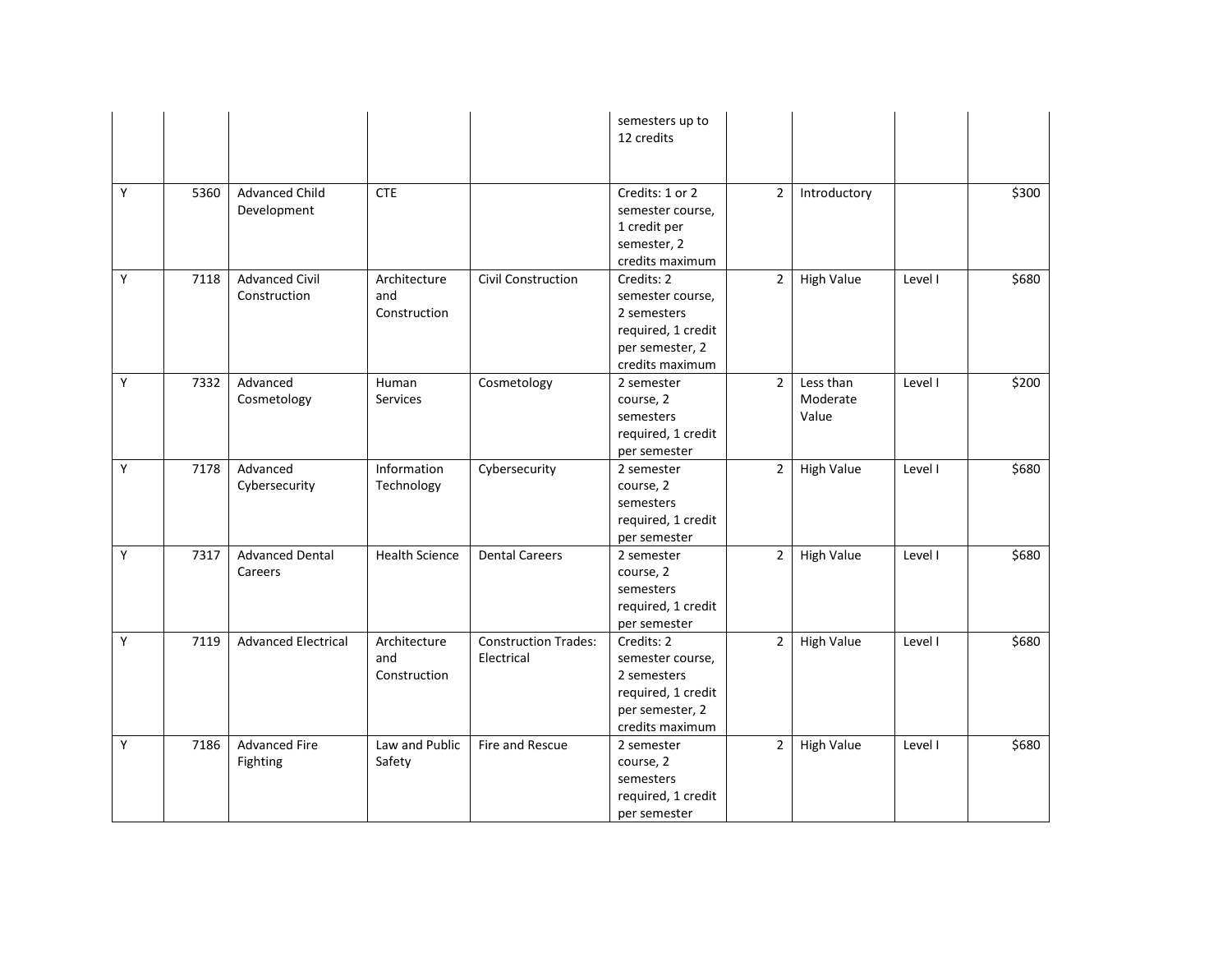| Y | 7291 | <b>Advanced Heavy</b>     | Architecture  | <b>Heavy Equipment</b> | 2 semester         | $\overline{2}$ | Moderate          | Level I | \$400 |
|---|------|---------------------------|---------------|------------------------|--------------------|----------------|-------------------|---------|-------|
|   |      | Equipment                 | and           |                        | course, 2          |                | Value             |         |       |
|   |      | Operations                | Construction  |                        | semesters          |                |                   |         |       |
|   |      |                           |               |                        | required, 1 credit |                |                   |         |       |
|   |      |                           |               |                        | per semester       |                |                   |         |       |
| Υ | 5070 | <b>Advanced Life</b>      | Agriculture   |                        | Credits: 2         | $\overline{2}$ | Moderate          | Level I | \$400 |
|   |      | Science, Animals (L)      |               |                        | semester course,   |                | Value             |         |       |
|   |      |                           |               |                        | 2 semesters        |                |                   |         |       |
|   |      |                           |               |                        | required, 1 credit |                |                   |         |       |
|   |      |                           |               |                        | per semester, 2    |                |                   |         |       |
|   |      |                           |               |                        | credits maximum    |                |                   |         |       |
| Y | 5072 | Advanced Life             | Agriculture   |                        | Credits: 2         | $\overline{2}$ | Moderate          | Level I | \$400 |
|   |      | Science: Foods            |               |                        | semester course,   |                | Value             |         |       |
|   |      |                           |               |                        | 2 semesters        |                |                   |         |       |
|   |      |                           |               |                        | required, 1 credit |                |                   |         |       |
|   |      |                           |               |                        | per semester, 2    |                |                   |         |       |
|   |      |                           |               |                        | credits maximum    |                |                   |         |       |
| Υ | 5074 | Advanced Life             | Agriculture   |                        | Credits: 2         | $\overline{2}$ | Moderate          | Level I | \$400 |
|   |      | Science, Plants and       |               |                        | semester course,   |                | Value             |         |       |
|   |      | Soils (L)                 |               |                        | 2 semesters        |                |                   |         |       |
|   |      |                           |               |                        | required, 1 credit |                |                   |         |       |
|   |      |                           |               |                        | per semester, 2    |                |                   |         |       |
|   |      |                           |               |                        | credits maximum    |                |                   |         |       |
| Y | 4880 | Advanced                  | Advanced      |                        | Credits: 1         | 12             | Pilot             |         | \$300 |
|   |      | Manufacturing:            | Manufacturing |                        | semester course,   |                |                   |         |       |
|   |      | <b>Special Topics</b>     |               |                        | up to 3 credits    |                |                   |         |       |
|   |      |                           |               |                        | per semester,      |                |                   |         |       |
|   |      |                           |               |                        | may be offered     |                |                   |         |       |
|   |      |                           |               |                        | for successive     |                |                   |         |       |
|   |      |                           |               |                        | semesters up to    |                |                   |         |       |
|   |      |                           |               |                        | 12 credits         |                |                   |         |       |
| Y | 7103 | Advanced                  | Advanced      | Industrial             | Credits: 2         | $\overline{2}$ | <b>High Value</b> | Level I | \$680 |
|   |      | Manufacturing             | Manufacturing | Maintenance            | semester course,   |                |                   |         |       |
|   |      | Technology                |               |                        | 2 semesters        |                |                   |         |       |
|   |      |                           |               |                        | required, 1 credit |                |                   |         |       |
|   |      |                           |               |                        | per semester, 2    |                |                   |         |       |
|   |      |                           |               |                        | credits maximum    |                |                   |         |       |
| Y | 5340 | <b>Advanced Nutrition</b> | <b>CTE</b>    |                        | Credits: 1 or 2    | $\overline{2}$ | Introductory      |         | \$300 |
|   |      | and Wellness              |               |                        | semester course,   |                |                   |         |       |
|   |      |                           |               |                        | 1 credit per       |                |                   |         |       |
|   |      |                           |               |                        | semester, 2        |                |                   |         |       |
|   |      |                           |               |                        | credits maximum    |                |                   |         |       |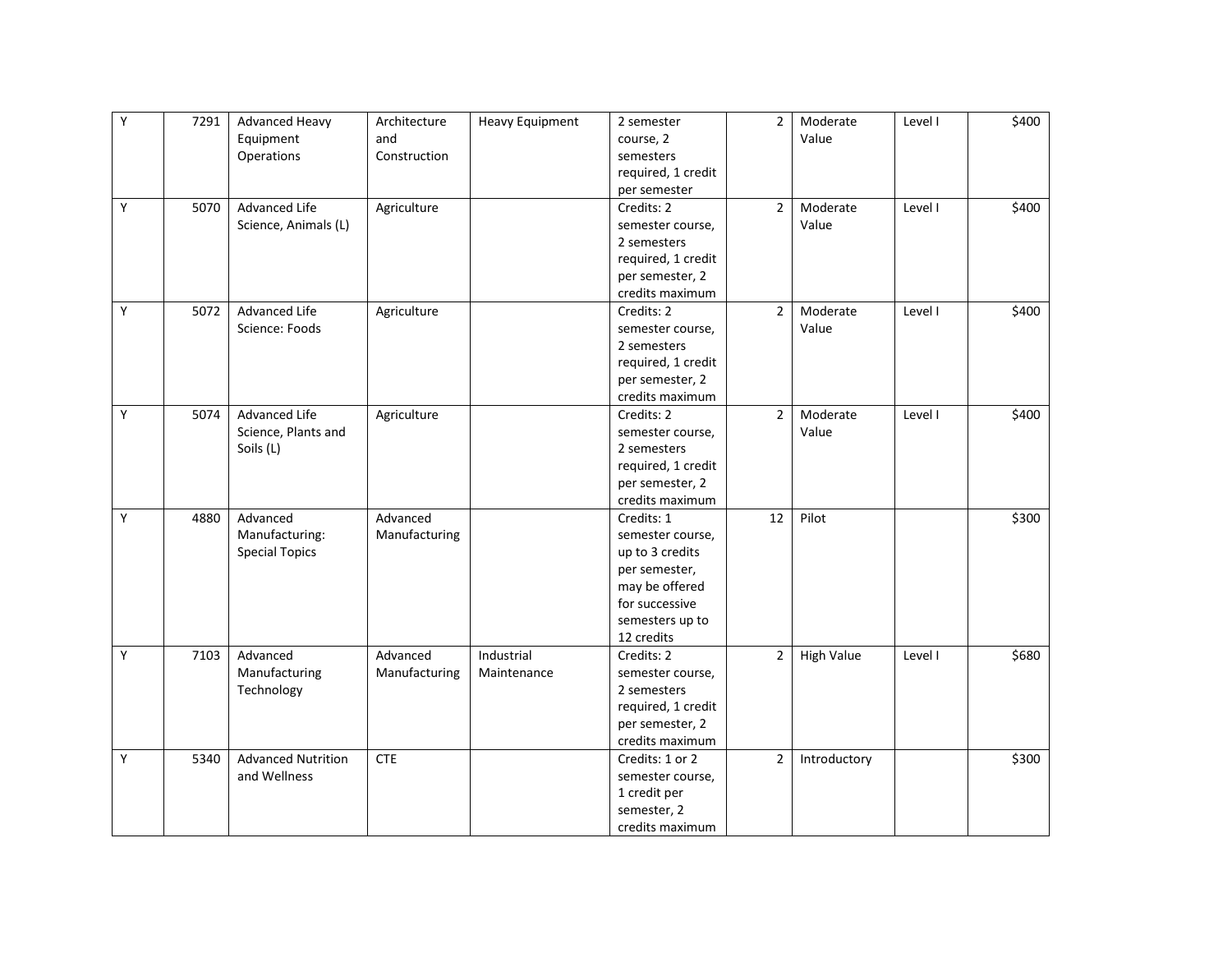| Υ | 7302 | <b>Advanced Textiles</b>  | Arts, AV Tech  | Fashion & Textile          | 2 semester         | 6              | Less Than         | Level I  | \$200 |
|---|------|---------------------------|----------------|----------------------------|--------------------|----------------|-------------------|----------|-------|
|   |      |                           | and Comm       |                            | course, 2          |                | Moderate          |          |       |
|   |      |                           |                |                            | semesters          |                | Value             |          |       |
|   |      |                           |                |                            | required, 1 credit |                |                   |          |       |
|   |      |                           |                |                            | per semester       |                |                   |          |       |
| Υ | 7187 | <b>Advanced Paralegal</b> | Law and Public | Paralegal                  | 2 semester         | $\overline{2}$ | <b>High Value</b> | Level I  | \$680 |
|   |      | <b>Studies</b>            | Safety         |                            | course, 2          |                |                   |          |       |
|   |      |                           |                |                            | semesters          |                |                   |          |       |
|   |      |                           |                |                            | required, 1 credit |                |                   |          |       |
|   |      |                           |                |                            | per semester       |                |                   |          |       |
| Υ | 7120 | <b>Advanced Plumbing</b>  | Architecture   | Plumbing and               | Credits: 2         | $\overline{2}$ | <b>High Value</b> | Level I  | \$680 |
|   |      | and Pipefitting           | and            | Pipefitting                | semester course,   |                |                   |          |       |
|   |      |                           | Construction   |                            | 2 semesters        |                |                   |          |       |
|   |      |                           |                |                            | required, 1 credit |                |                   |          |       |
|   |      |                           |                |                            | per semester, 2    |                |                   |          |       |
|   |      |                           |                |                            | credits maximum    |                |                   |          |       |
| Y | 7107 | <b>Advanced Precision</b> | Advanced       | <b>Precision Machining</b> | Credits: 2         | $\overline{2}$ | <b>High Value</b> | Level I  | \$680 |
|   |      | Machining                 | Manufacturing  |                            | semester course,   |                |                   |          |       |
|   |      |                           |                |                            | 2 semesters        |                |                   |          |       |
|   |      |                           |                |                            | required, 1 credit |                |                   |          |       |
|   |      |                           |                |                            | per semester, 2    |                |                   |          |       |
|   |      |                           |                |                            | credits maximum    |                |                   |          |       |
| Υ | 5518 | Aerospace                 | <b>STEM</b>    | Engineering                | Credits: 2         | $\overline{2}$ | Moderate          | Level I  | \$400 |
|   |      | Engineering               |                |                            | semester course,   |                | Value             |          |       |
|   |      |                           |                |                            | 2 semesters        |                |                   |          |       |
|   |      |                           |                |                            | required, 1 credit |                |                   |          |       |
|   |      |                           |                |                            | per semester, 2    |                |                   |          |       |
|   |      |                           |                |                            | credits maximum    |                |                   |          |       |
| Y | 7238 | Agribusiness              | Agriculture    | Ag                         | Credits: 2         | 6              | Moderate          | Level II | \$600 |
|   |      | Capstone                  |                |                            | semester course,   |                | Value             |          |       |
|   |      |                           |                |                            | 2 semesters        |                |                   |          |       |
|   |      |                           |                |                            | required, 1-3      |                |                   |          |       |
|   |      |                           |                |                            | credits per        |                |                   |          |       |
|   |      |                           |                |                            | semester, 6        |                |                   |          |       |
|   |      |                           |                |                            | credits max        |                |                   |          |       |
| Υ | 7262 | Agricultural Research     | Agriculture    | Agriscience; Ag            | Credits: 2         | 6              | Moderate          | Level II | \$600 |
|   |      | Capstone                  |                |                            | semester course,   |                | Value             |          |       |
|   |      |                           |                |                            | 2 semesters        |                |                   |          |       |
|   |      |                           |                |                            | required, 1-3      |                |                   |          |       |
|   |      |                           |                |                            | credits per        |                |                   |          |       |
|   |      |                           |                |                            | semester, 6        |                |                   |          |       |
|   |      |                           |                |                            | credits max        |                |                   |          |       |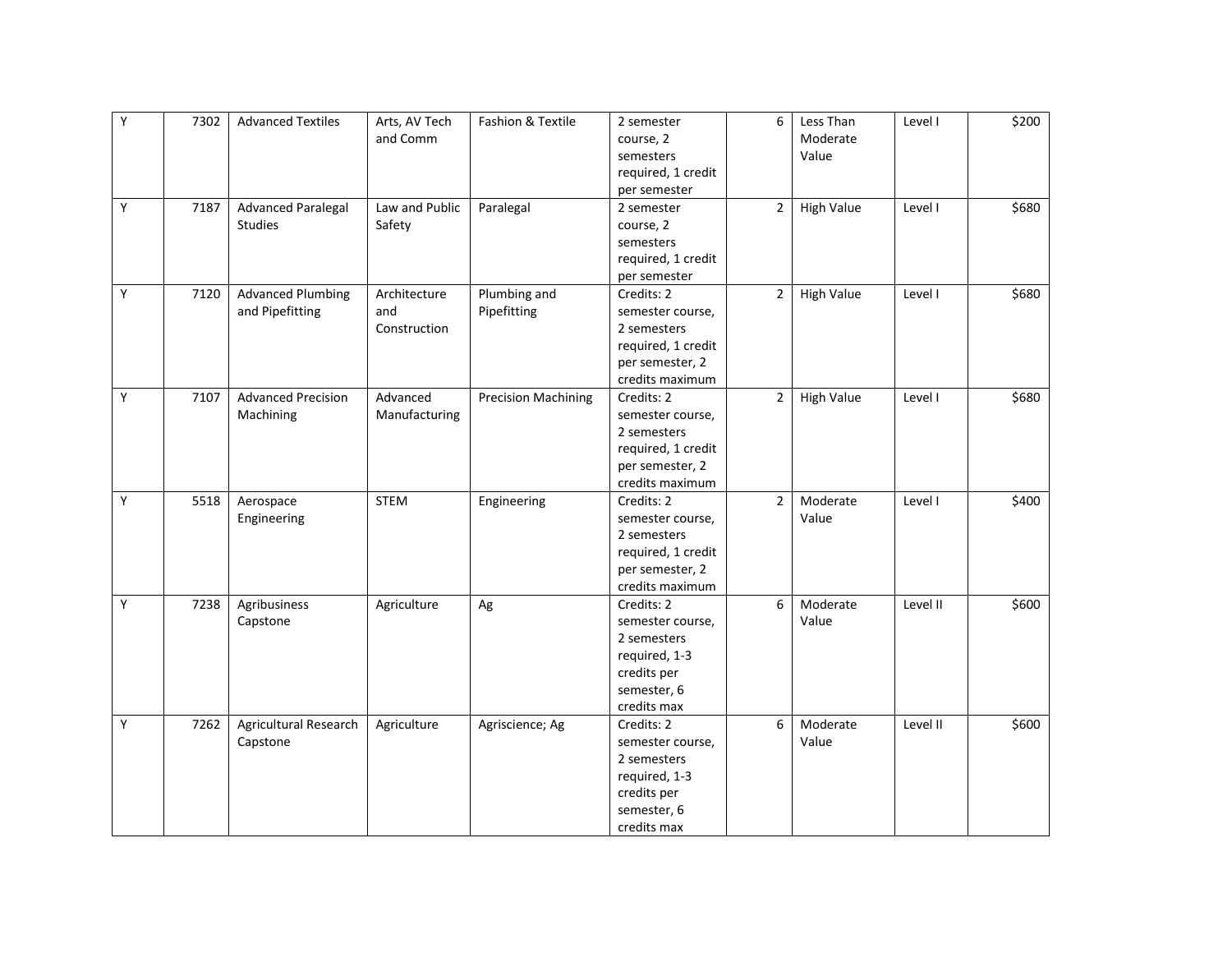| Υ | 7230 | Agriculture          | Agriculture           | Agriscience       | Credits: 2         | 6              | Moderate          | Level II | \$600   |
|---|------|----------------------|-----------------------|-------------------|--------------------|----------------|-------------------|----------|---------|
|   |      | Biotechnology        |                       |                   | semester course,   |                | Value             |          |         |
|   |      | Capstone             |                       |                   | 2 semesters        |                |                   |          |         |
|   |      |                      |                       |                   | required, 1-3      |                |                   |          |         |
|   |      |                      |                       |                   | credits per        |                |                   |          |         |
|   |      |                      |                       |                   | semester, 6        |                |                   |          |         |
|   |      |                      |                       |                   | credits max        |                |                   |          |         |
| Y | 7228 | Agriculture          | Agriculture           | Ag Mechanical and | Credits: 2         | 6              | <b>High Value</b> | Level II | \$1,020 |
|   |      | Mechanization and    |                       | Engineering       | semester course,   |                |                   |          |         |
|   |      | Technology           |                       |                   | 2 semesters        |                |                   |          |         |
|   |      | Capstone             |                       |                   | required, 1-3      |                |                   |          |         |
|   |      |                      |                       |                   | credits per        |                |                   |          |         |
|   |      |                      |                       |                   | semester, 6        |                |                   |          |         |
|   |      |                      |                       |                   | credits max        |                |                   |          |         |
| Y | 5088 | Agriculture Power,   | Agriculture           | Ag Mechanical and | Credits: 2         | $\overline{2}$ | <b>High Value</b> | Level I  | \$680   |
|   |      | Structure, and       |                       | Engineering       | semester course,   |                |                   |          |         |
|   |      | Technology           |                       |                   | 2 semesters        |                |                   |          |         |
|   |      |                      |                       |                   | required, 1 credit |                |                   |          |         |
|   |      |                      |                       |                   | per semester, 2    |                |                   |          |         |
|   |      |                      |                       |                   | credits maximum    |                |                   |          |         |
| Υ | 6150 | Agriculture: Special | Agriculture           |                   | Credits: 1         | 12             | Pilot             |          | \$300   |
|   |      | <b>Topics</b>        |                       |                   | semester course,   |                |                   |          |         |
|   |      |                      |                       |                   | up to 3 credits    |                |                   |          |         |
|   |      |                      |                       |                   | per semester,      |                |                   |          |         |
|   |      |                      |                       |                   | may be offered     |                |                   |          |         |
|   |      |                      |                       |                   | for successive     |                |                   |          |         |
|   |      |                      |                       |                   | semesters up to    |                |                   |          |         |
|   |      |                      |                       |                   | 12 credits         |                |                   |          |         |
| Y | 7112 | Agriculture          | Agriculture           | Ag Mechanical and | Credits: 2         | $\overline{2}$ | <b>High Value</b> | Level I  | \$680   |
|   |      | Structures           |                       | Engineering       | semester course,   |                |                   |          |         |
|   |      | Fabrication and      |                       |                   | 2 semesters        |                |                   |          |         |
|   |      | Design               |                       |                   | required, 1 credit |                |                   |          |         |
|   |      |                      |                       |                   | per semester, 2    |                |                   |          |         |
|   |      |                      |                       |                   | credits maximum    |                |                   |          |         |
| Y | 5276 | Anatomy and          | <b>Health Science</b> |                   | Credits: 1 to 2    | $\overline{2}$ | <b>High Value</b> | Level I  | \$680   |
|   |      | Physiology           |                       |                   | semester course,   |                |                   |          |         |
|   |      |                      |                       |                   | 1 credit per       |                |                   |          |         |
|   |      |                      |                       |                   | semester, 2        |                |                   |          |         |
|   |      |                      |                       |                   | credits maximum    |                |                   |          |         |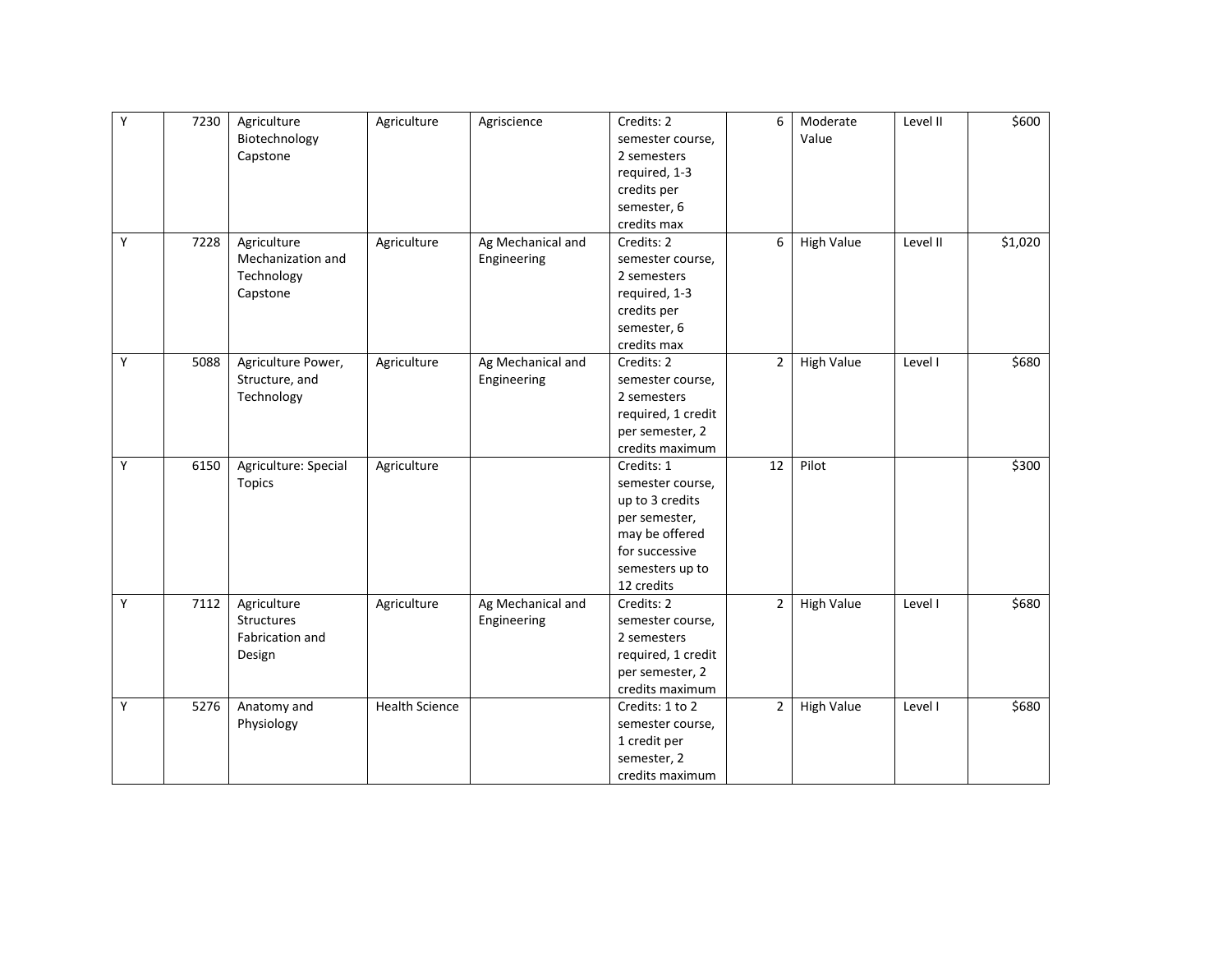| Υ | 5008 | Animal Science                                              | Agriculture                         | Agriscience                                 | Credits: 2<br>semester course,<br>2 semesters<br>required, 1 credit<br>per semester, 2<br>credits maximum                                                                                                                                                                 | $\overline{2}$ | Moderate<br>Value | Level I  | \$400 |
|---|------|-------------------------------------------------------------|-------------------------------------|---------------------------------------------|---------------------------------------------------------------------------------------------------------------------------------------------------------------------------------------------------------------------------------------------------------------------------|----------------|-------------------|----------|-------|
| Y | 6148 | Apprenticeship                                              | <b>CTE WBL</b>                      |                                             | Credits: 1<br>semester course,<br>May be taken for<br>successive<br>semesters<br>A minimum of 85<br>hours of<br>workplace and<br>classroom<br>activities are<br>required for one<br>credit; 170 hours<br>are required for<br>the two credits.<br>$(1-12 \text{ credits})$ | 12             | Apprenticeship    |          | \$500 |
| Y | 7225 | Architectural Design<br>Capstone                            | <b>STEM</b>                         | Design Technology                           | 2 semester<br>course, 2<br>semesters<br>required, 1-3<br>credits per<br>semester, 6<br>credits maximum                                                                                                                                                                    | 6              | Moderate<br>Value | Level II | \$600 |
| Y | 5654 | Architecture and<br>Construction: Special<br><b>Topics</b>  | Architecture<br>and<br>Construction |                                             | Credits: 1<br>semester course,<br>up to 3 credits<br>per semester,<br>May be offered<br>for successive<br>semesters up to<br>12 credits                                                                                                                                   | 12             | Pilot             |          | \$300 |
| Y | 7297 | Architectur,<br>Engineering and<br>Construction<br>Capstone | Architecture<br>and<br>Construction | Architecture<br>Engineering<br>Construction | Credits: 2<br>semester course,<br>2 semesters<br>required, 1-3<br>credits per                                                                                                                                                                                             | 6              | Moderate<br>Value | Level II | \$600 |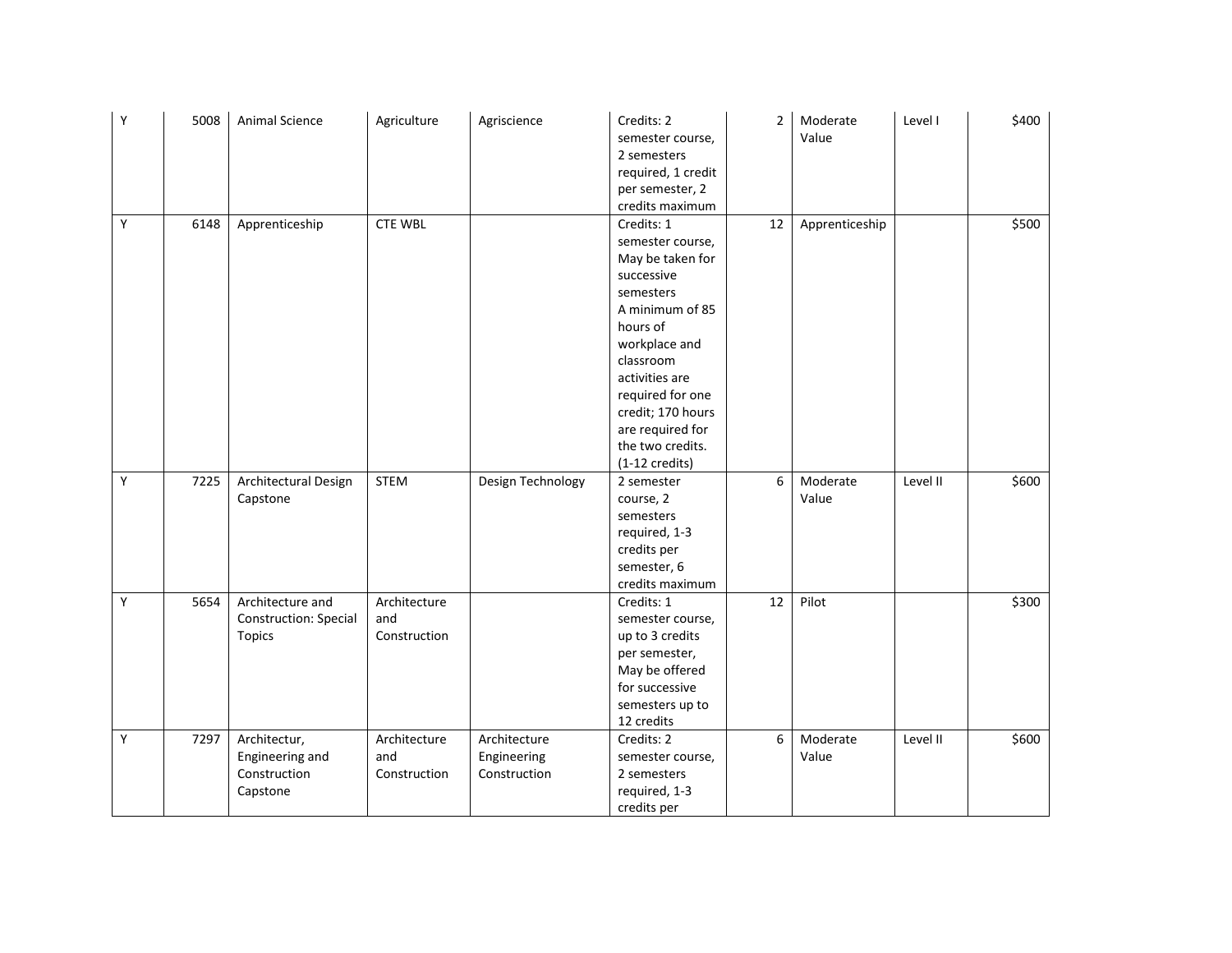|   |      |                                                              |                           |                                       | semester, 6<br>credits maximum                                                                                                          |                |                                |          |       |
|---|------|--------------------------------------------------------------|---------------------------|---------------------------------------|-----------------------------------------------------------------------------------------------------------------------------------------|----------------|--------------------------------|----------|-------|
| Υ | 4576 | Arts, AV Tech and<br>Communication:<br><b>Special Topics</b> | Arts, AV Tech<br>and Comm |                                       | Credits: 1<br>semester course,<br>up to 3 credits<br>per semester,<br>May be offered<br>for successive<br>semesters up to<br>12 credits | 12             | Pilot                          |          | \$300 |
| Υ | 7306 | Audio and Video<br><b>Production Essentials</b>              | Arts, AV Tech<br>and Comm | Radio and TV                          | 2 semester<br>course, 2<br>semesters<br>required, 1 credit<br>per semester                                                              | 6              | Less than<br>Moderate<br>Value | Level I  | \$200 |
| Υ | 7204 | Automotive Body<br>Repair                                    | Transportation            | <b>Automotive Collision</b><br>Repair | 2 semester<br>course, 2<br>semesters<br>required, 1 credit<br>per semester                                                              | $\overline{2}$ | Moderate<br>Value              | Level I  | \$400 |
| Y | 7375 | <b>Automotive Service</b><br>Capstone                        | Transportation            | <b>Automotive Service</b>             | Credits: 2<br>semester course,<br>2 semester<br>required, 1-3<br>credits per<br>semester, 6<br>credits max                              | 6              | Moderate<br>Value              | Level II | \$600 |
| Y | 7218 | Aviation<br>Management<br>Capstone                           | Transportation            | Aviation<br>Management                | Credits: 2<br>semester course,<br>2 semester<br>required, 1-3<br>credits per<br>semester, 6<br>credits max                              | 6              | Moderate<br>Value              | Level II | \$600 |
| Y | 7207 | Aviation Safety and<br>Operations                            | Transportation            | Aviation<br>Management                | Credits: 2<br>semester course,<br>2 semester<br>required, 1-3<br>credits per                                                            | 6              | Moderate<br>Value              | Level II | \$600 |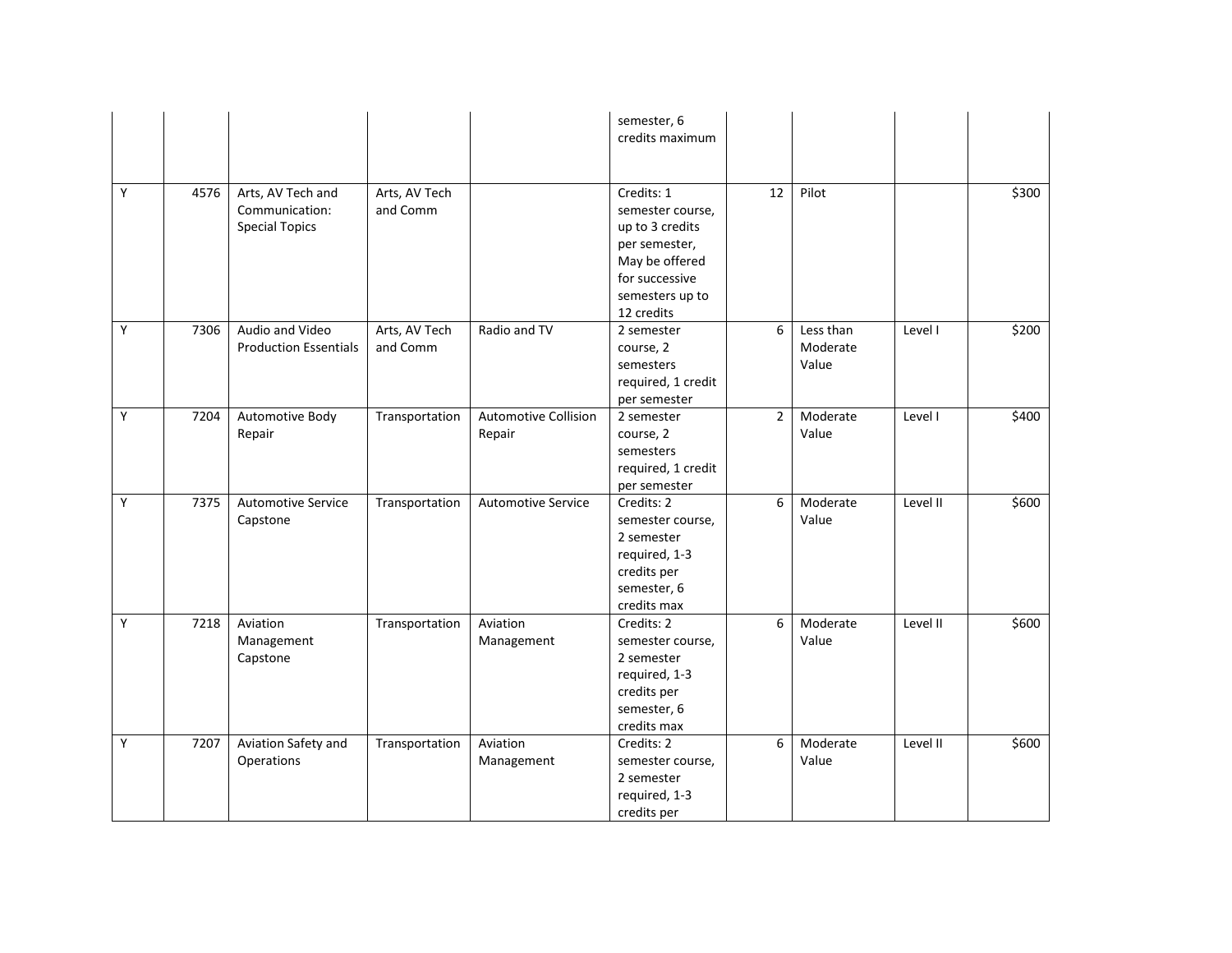|   |      |                                              |                            |                   | semester, 6<br>credits max                                                                                      |                |                                |          |         |
|---|------|----------------------------------------------|----------------------------|-------------------|-----------------------------------------------------------------------------------------------------------------|----------------|--------------------------------|----------|---------|
| Y | 7235 | <b>Baking and Pastry</b><br>Capstone         | Hospitality and<br>Tourism | Culinary          | Credits: 2<br>semester course,<br>2 semester<br>required, 1-3<br>credits per<br>semester, 6<br>credits max      | 6              | Moderate<br>Value              | Level II | \$600   |
| Y | 7334 | Barbering and<br>Cosmetology<br>Capstone     | Human<br><b>Services</b>   | Cosmetology       | Credits: 2<br>semester course,<br>2 semesters<br>required, 1-3<br>credits per<br>semester, 6<br>credits maximum | 6              | Less Than<br>Moderate<br>Value | Level II | \$300   |
| Υ | 7331 | Barbering and<br>Cosmetology<br>Fundamentals | Human<br>Services          | Cosmetology       | 2 semester<br>course, 2<br>semesters<br>required, 1 credit<br>per semester                                      | $\overline{2}$ | Less Than<br>Moderate<br>Value | Level I  | \$200   |
| Y | 7197 | <b>BIM Architecture</b>                      | <b>STEM</b>                | Design Technology | 2 semester<br>course, 2<br>semesters<br>required, 1 credit<br>per semester                                      | $\overline{2}$ | <b>High Value</b>              | Level I  | \$680   |
| Y | 5219 | Biomedical<br>Innovations                    | <b>Health Science</b>      | <b>Biomed</b>     | Credits: 2<br>semester course,<br>2 semesters<br>required, 1 credit<br>per semester, 2<br>credits maximum       | $\overline{2}$ | <b>High Value</b>              | Level II | \$1,020 |
| Y | 7341 | Biotech<br>Manufacturing                     | <b>STEM</b>                | Biotechnology     | 2 semester<br>course, 2<br>semesters<br>required, 1 credit<br>per semester                                      | $\overline{2}$ | <b>High Value</b>              | Level I  | \$680   |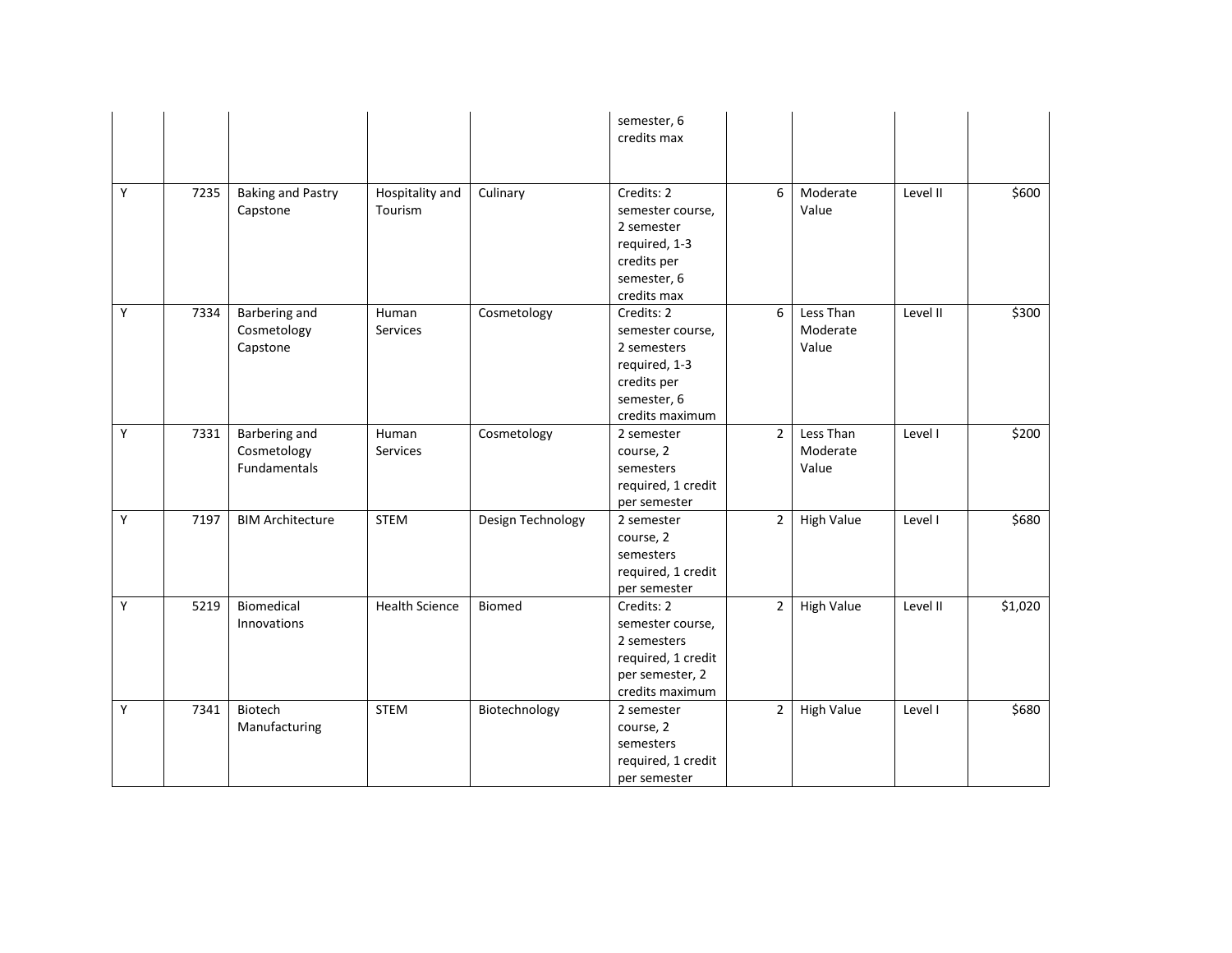| Υ | 7344 | Biotechnology<br>Capstone                                               | <b>STEM</b>                                                | Biotechnology                     | Credits: 2<br>semester course,<br>2 semesters<br>required, 1-3<br>credits per<br>semester, 6<br>credits maximum | $\overline{2}$ | <b>High Value</b> | Level II | \$1,020 |
|---|------|-------------------------------------------------------------------------|------------------------------------------------------------|-----------------------------------|-----------------------------------------------------------------------------------------------------------------|----------------|-------------------|----------|---------|
| Y | 7342 | <b>Biotech Regulatory</b><br>Affairs                                    | <b>STEM</b>                                                | Biotechnology                     | 2 semester<br>course, 2<br>semesters<br>required, 1 credit<br>per semester                                      | $\overline{2}$ | <b>High Value</b> | Level I  | \$680   |
| Y | 7205 | <b>Brake Systems</b>                                                    | Transportation                                             | <b>Automotive Service</b>         | 2 semester<br>course, 2<br>semesters<br>required, 1 credit<br>per semester                                      | $\overline{2}$ | Moderate<br>Value | Level I  | \$400   |
| Y | 7287 | <b>Building and</b><br><b>Facilities</b><br>Maintenance<br>Capstone     | Architecture<br>and<br>Construction                        |                                   | Credits: 2<br>semester course,<br>2 semesters<br>required, 1-3<br>credits per<br>semester, 6<br>credits maximum | 6              | Moderate<br>Value | Level II | \$600   |
| Υ | 7285 | <b>Building and</b><br><b>Facilities</b><br>Maintenance<br>Fundamentals | Architecture<br>and<br>Construction                        |                                   | 2 semester<br>course, 2<br>semesters<br>required, 1 credit<br>per semester                                      | $\overline{2}$ | Moderate<br>Value | Level I  | \$400   |
| Y | 7256 | <b>Business</b><br>Administration<br>Capstone                           | <b>Business</b><br>Management,<br>Marketing and<br>Finance | <b>Business</b><br>Administration | 2 semester<br>course, 2<br>semesters<br>required, 1-3<br>credits per<br>semester, 6<br>credits maximum          | 6              | <b>High Value</b> | Level II | \$1,020 |
| Y | 7201 | <b>Business</b><br>Management<br>Capstone                               | <b>Business</b><br>Management,<br>Marketing and<br>Finance | Entrepreneurship                  | 2 semester<br>course, 2<br>semesters<br>required, 1-3<br>credits per                                            | 6              | Moderate<br>Value | Level II | \$600   |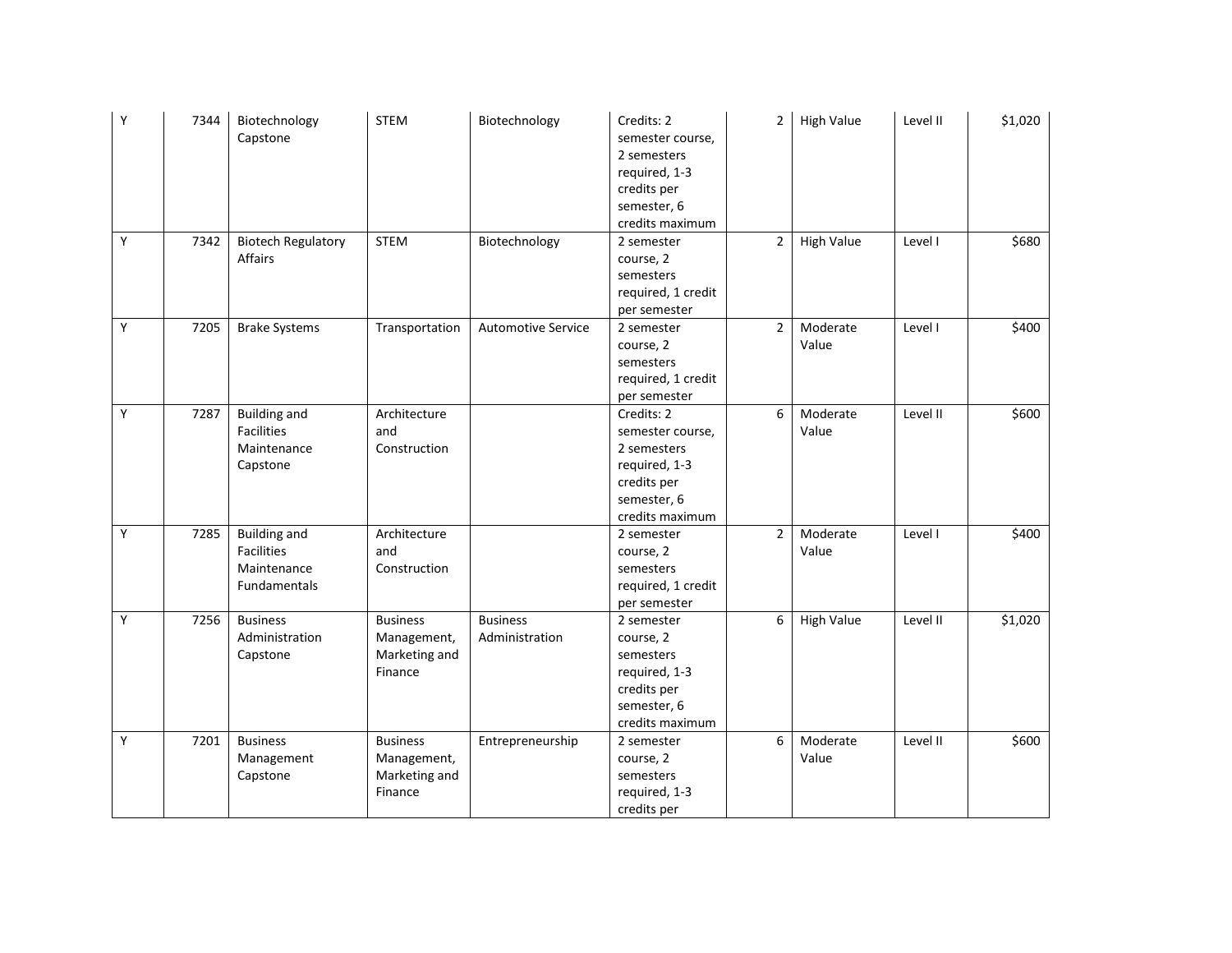|   |      |                            |                       |                            | semester, 6        |                |                   |          |         |
|---|------|----------------------------|-----------------------|----------------------------|--------------------|----------------|-------------------|----------|---------|
|   |      |                            |                       |                            | credits maximum    |                |                   |          |         |
|   |      |                            |                       |                            |                    |                |                   |          |         |
|   |      |                            |                       |                            |                    |                |                   |          |         |
| Y | 5968 | <b>Business, Marketing</b> | <b>Business</b>       |                            | Credits: 1         | 12             | Pilot             |          | \$300   |
|   |      | and                        | Management,           |                            | semester course,   |                |                   |          |         |
|   |      | Entrepreneurship:          | Marketing and         |                            | up to 3 credits    |                |                   |          |         |
|   |      | <b>Special Topics</b>      | Finance               |                            | per semester,      |                |                   |          |         |
|   |      |                            |                       |                            | May be offered     |                |                   |          |         |
|   |      |                            |                       |                            | for successive     |                |                   |          |         |
|   |      |                            |                       |                            | semesters up to    |                |                   |          |         |
|   |      |                            |                       |                            | 12 credits         |                |                   |          |         |
| Y | 7144 | <b>Business Office</b>     | <b>Business</b>       |                            | Credits: 2         | $\overline{2}$ | <b>High Value</b> | Level I  | \$680   |
|   |      | Communications             | Management,           |                            | semester course,   |                |                   |          |         |
|   |      |                            | Marketing and         |                            | 2 semesters        |                |                   |          |         |
|   |      |                            | Finance               |                            | required, 1 credit |                |                   |          |         |
|   |      |                            |                       |                            | per semester, 2    |                |                   |          |         |
|   |      |                            |                       |                            | credits maximum    |                |                   |          |         |
| Y | 7254 | <b>Business Operations</b> | <b>Business</b>       | <b>Business Operations</b> | 2 semester         | 6              | <b>High Value</b> | Level II | \$1,020 |
|   |      | and Technology             | Management,           | and Technology             | course, 2          |                |                   |          |         |
|   |      | Capstone                   | Marketing and         |                            | semesters          |                |                   |          |         |
|   |      |                            | Finance               |                            | required, 1-3      |                |                   |          |         |
|   |      |                            |                       |                            | credits per        |                |                   |          |         |
|   |      |                            |                       |                            | semester, 6        |                |                   |          |         |
|   |      |                            |                       |                            | credits maximum    |                |                   |          |         |
| Y | 5239 | Career & Technical         | <b>CTE</b>            |                            | Credits: 1         | 12             | Pilot             |          | \$300   |
|   |      | <b>Education Pilot</b>     |                       |                            | semester course,   |                |                   |          |         |
|   |      | Course: (Insert title      |                       |                            | up to 3 credits    |                |                   |          |         |
|   |      | descriptive of course      |                       |                            | per semester,      |                |                   |          |         |
|   |      | content)                   |                       |                            | May be offered     |                |                   |          |         |
|   |      |                            |                       |                            | for successive     |                |                   |          |         |
|   |      |                            |                       |                            | semesters up to    |                |                   |          |         |
|   |      |                            |                       |                            | 12 credits         |                |                   |          |         |
| Y | 7257 | <b>Central Service</b>     | <b>Health Science</b> | <b>Central Service</b>     | Credits: 2         | $\overline{2}$ | Moderate          | Level II | \$600   |
|   |      | <b>Technician Capstone</b> |                       | Technician                 | semester course,   |                | Value             |          |         |
|   |      |                            |                       |                            | 2 semesters        |                |                   |          |         |
|   |      |                            |                       |                            | required, 1-3      |                |                   |          |         |
|   |      |                            |                       |                            | credits per        |                |                   |          |         |
|   |      |                            |                       |                            | semester, 6        |                |                   |          |         |
|   |      |                            |                       |                            | credits maximum    |                |                   |          |         |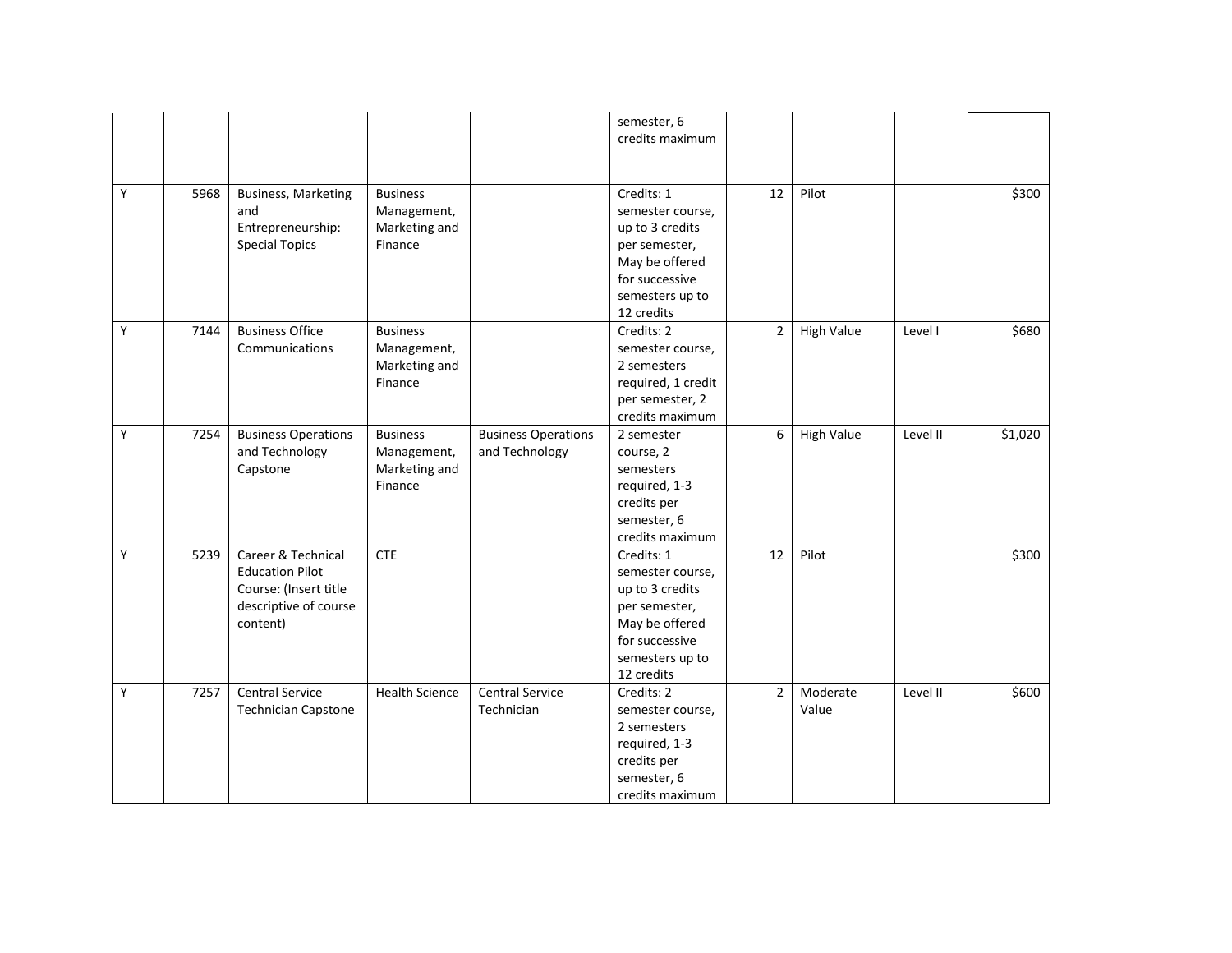| Y           | 7163 | <b>Central Service</b><br>Technician<br><b>Fundamentals</b>     | <b>Health Science</b>               | <b>Central Service</b><br>Technician | 2 semester<br>course, 2<br>semesters<br>required, 1 credit<br>per semester                                      | $\overline{2}$ | Moderate<br>Value | Level I  | \$400   |
|-------------|------|-----------------------------------------------------------------|-------------------------------------|--------------------------------------|-----------------------------------------------------------------------------------------------------------------|----------------|-------------------|----------|---------|
| Y           | 7164 | <b>Certified Clinical</b><br><b>Medical Assistant</b><br>(CCMA) | <b>Health Science</b>               | <b>Medical Assistant</b>             | 2 semester<br>course, 2<br>semesters<br>required, 1 credit<br>per semester                                      | $\overline{2}$ | <b>High Value</b> | Level I  | \$680   |
| Y           | 7157 | Child and Adolescent<br>Development                             | <b>Education and</b><br>Training    | Education<br>Professions             | 2 semester<br>course, 2<br>semesters<br>required, 1 credit<br>per semester                                      | $\overline{2}$ | <b>High Value</b> | Level I  | \$680   |
| Y           | 7240 | Civil Construction<br>Capstone                                  | Architecture<br>and<br>Construction | Civil Construction                   | Credits: 2<br>semester course,<br>2 semesters<br>required, 1-3<br>credits per<br>semester, 6<br>credits maximum | 6              | <b>High Value</b> | Level II | \$1,020 |
| Y           | 7121 | Civil Construction<br>Fundamentals                              | Architecture<br>and<br>Construction |                                      | Credits: 2<br>semester course,<br>2 semesters<br>required, 1 credit<br>per semester, 2<br>credits maximum       | $\overline{2}$ | <b>High Value</b> | Level I  | \$680   |
| $\mathsf Y$ | 5650 | Civil Engineering and<br>Architecture                           | <b>STEM</b>                         | Engineering                          | Credits: 2<br>semester course,<br>2 semesters<br>required, 1 credit<br>per semester, 2<br>credits maximum       | $\overline{2}$ | <b>High Value</b> | Level I  | \$680   |
| $\mathsf Y$ | 7380 | <b>Collision Repair</b><br>Capstone                             | Transportation                      | Auto Collision Repair                | Credits: 2<br>semester course,<br>2 semester<br>required, 1-3<br>credits per<br>semester, 6<br>credits max      | 6              | Moderate<br>Value | Level II | \$600   |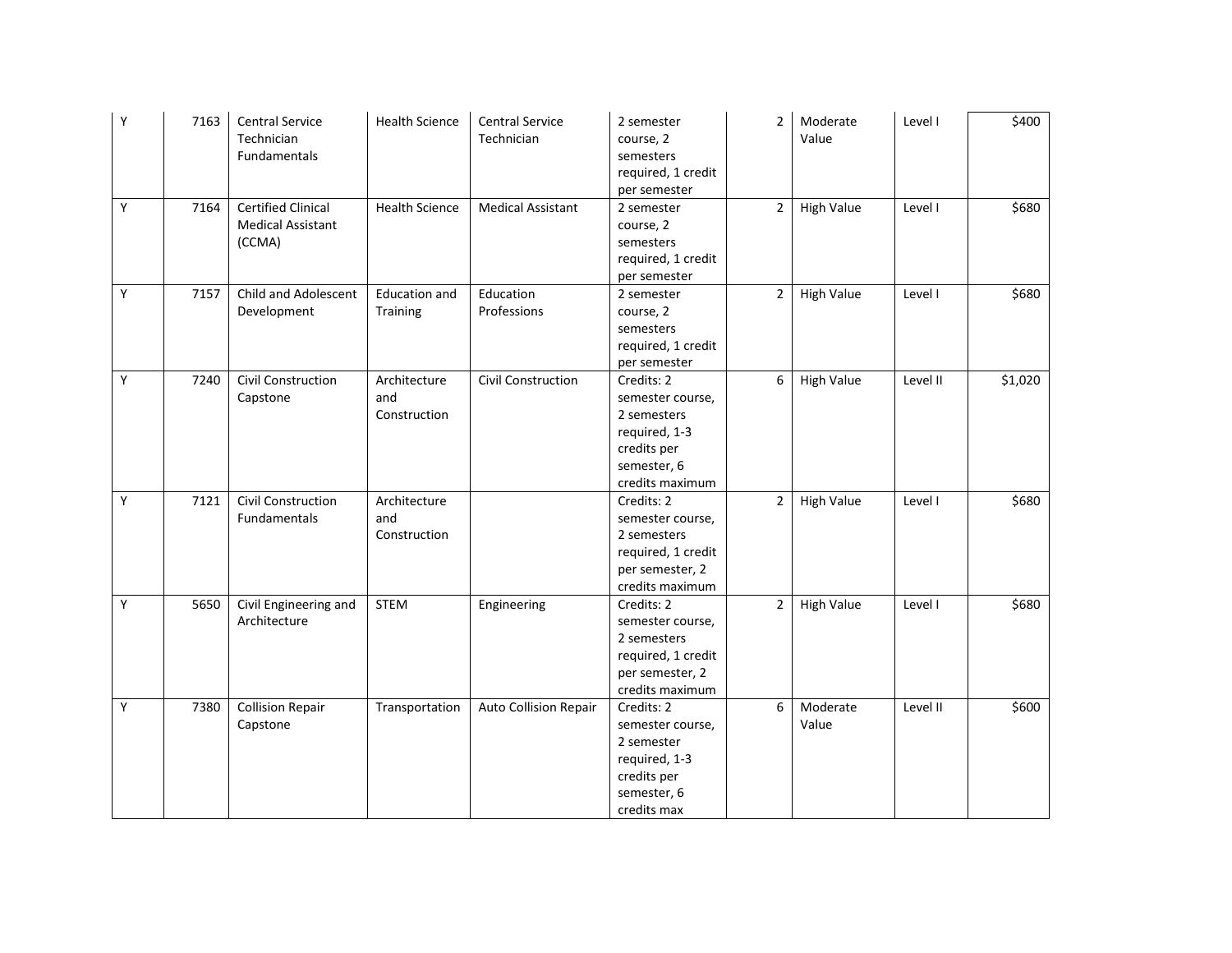| Υ | 5534 | Computer Integrated<br>Manufacturing                     | <b>STEM</b>                         | Engineering                               | Credits: 2<br>semester course,<br>2 semesters<br>required, 1 credit<br>per semester, 2<br>credits maximum                               | $\overline{2}$ | <b>High Value</b> | Level I  | \$680   |
|---|------|----------------------------------------------------------|-------------------------------------|-------------------------------------------|-----------------------------------------------------------------------------------------------------------------------------------------|----------------|-------------------|----------|---------|
| Y | 7352 | Computer Science                                         | Information<br>Technology           | Computer Science                          | 2 semester<br>course, 2<br>semesters<br>required, 1 credit<br>per semester                                                              | $\overline{2}$ | <b>High Value</b> | Level I  | \$680   |
| Y | 7353 | Computer Science<br>Capstone                             | Information<br>Technology           | Computer Science                          | Credits: 2<br>semester course,<br>2 semesters<br>required, 1 credit<br>per semester, 2<br>credits maximum                               | $\overline{2}$ | High Value        | Level II | \$1,020 |
| Υ | 5252 | Computer Science:<br><b>Special Topics</b>               | <b>STEM</b>                         |                                           | Credits: 1<br>semester course,<br>up to 3 credits<br>per semester,<br>May be offered<br>for successive<br>semesters up to<br>12 credits | 12             | Pilot             |          | \$300   |
| Y | 4800 | Computers in Design<br>& Production                      | <b>STEM</b>                         |                                           | Credits: 1 or 2<br>semester course,<br>1 credit per<br>semester, 2<br>credits maximum                                                   | $\overline{2}$ | Introductory      |          | \$300   |
| Υ | 7242 | <b>Construction Trades</b><br>Capstone                   | Architecture<br>and<br>Construction | <b>Construction Trades:</b><br>Carpentry  | Credits: 2<br>semester course,<br>2 semesters<br>required, 1-3<br>credits per<br>semester, 6<br>credits maximum                         |                | <b>High Value</b> | Level II | \$1,020 |
| Y | 7263 | <b>Construction Trades</b><br><b>Electrical Capstone</b> | Architecture<br>and<br>Construction | <b>Construction Trades:</b><br>Electrical | Credits: 2<br>semester course,<br>2 semesters<br>required, 1-3<br>credits per                                                           |                | <b>High Value</b> | Level II | \$1,020 |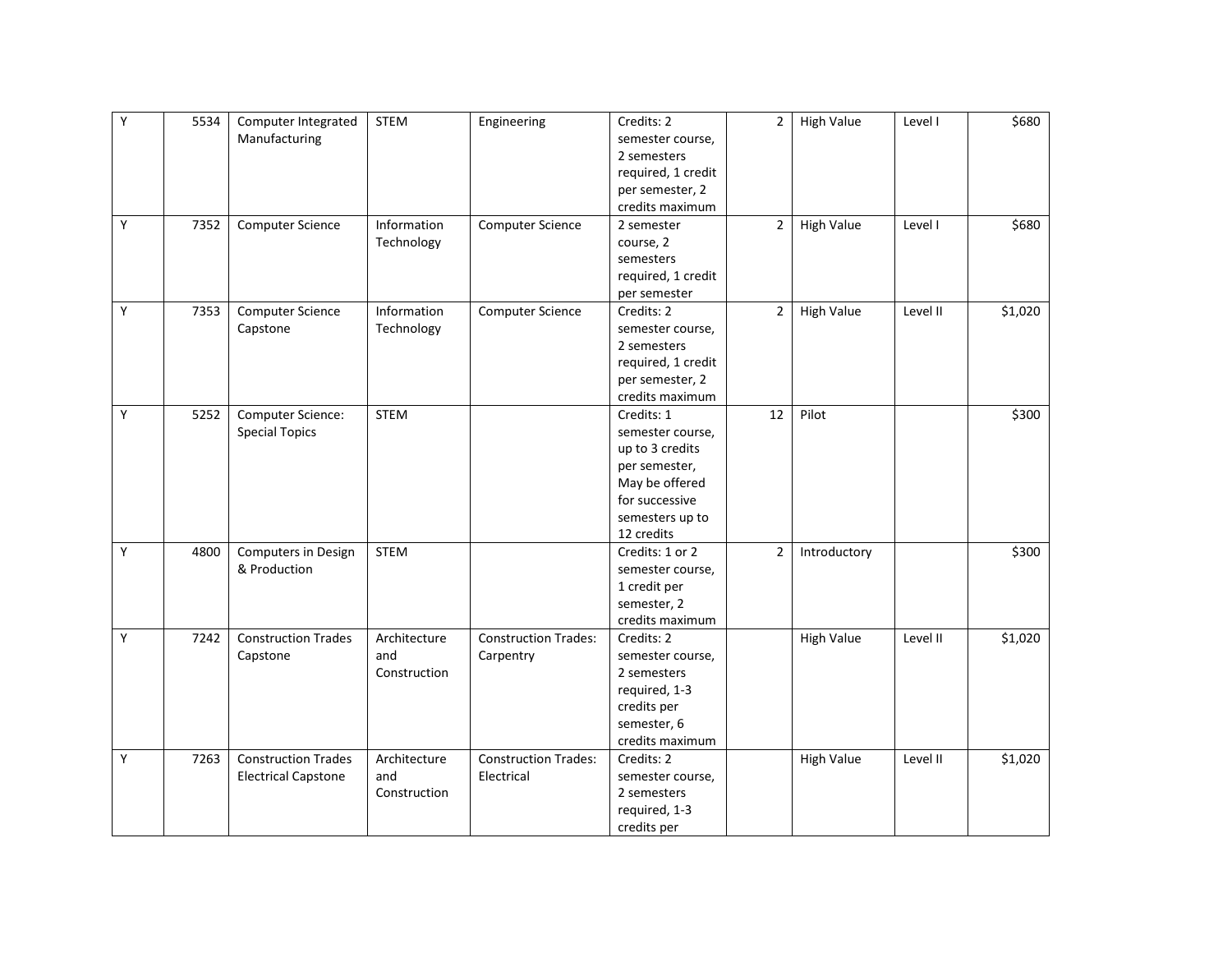|   |      |                                                         |                                     |                                          | semester, 6<br>credits maximum                                                                                  |                |                          |          |       |
|---|------|---------------------------------------------------------|-------------------------------------|------------------------------------------|-----------------------------------------------------------------------------------------------------------------|----------------|--------------------------|----------|-------|
| Y | 7122 | <b>Construction Trades:</b><br>Framing and<br>Finishing | Architecture<br>and<br>Construction | <b>Construction Trades:</b><br>Carpentry | Credits: 2<br>semester course,<br>2 semesters<br>required, 1 credit<br>per semester, 2<br>credits maximum       | $\overline{2}$ | <b>High Value</b>        | Level I  | \$680 |
| Y | 7123 | <b>Construction Trades:</b><br><b>General Carpentry</b> | Architecture<br>and<br>Construction | <b>Construction Trades:</b><br>Carpentry | Credits: 2<br>semester course,<br>2 semesters<br>required, 1 credit<br>per semester, 2<br>credits maximum       | $\overline{2}$ | <b>High Value</b>        | Level I  | \$680 |
| Υ | 6162 | Cooperative<br>Education                                | <b>CTE WBL</b>                      |                                          | Credits: 2<br>semester course,<br>2 semesters<br>required, 1-3<br>credits per<br>semester, 6<br>credits maximum | 6              | Cooperative<br>Education |          | \$150 |
| Υ | 7188 | Corrections and<br><b>Cultural Awareness</b>            | Law and Public<br>Safety            | <b>Criminal Justice</b>                  | 2 semester<br>course, 2<br>semesters<br>required, 1 credit<br>per semester                                      | $\overline{2}$ | Moderate<br>Value        | Level I  | \$400 |
| Υ | 7231 | <b>Criminal Justice</b><br>Capstone                     | Law and Public<br>Safety            | <b>Criminal Justice</b>                  | Credits: 2<br>semester course,<br>2 semester<br>required, 1-3<br>credits per<br>semester, 6<br>credits max      | 6              | Moderate<br>Value        | Level II | \$600 |
| Υ | 7113 | Crop Management                                         | Agriculture                         | Precision Ag                             | Credits: 2<br>semester course,<br>2 semesters<br>required, 1 credit<br>per semester, 2<br>credits maximum       | $\overline{2}$ | Moderate<br>Value        | Level I  | \$400 |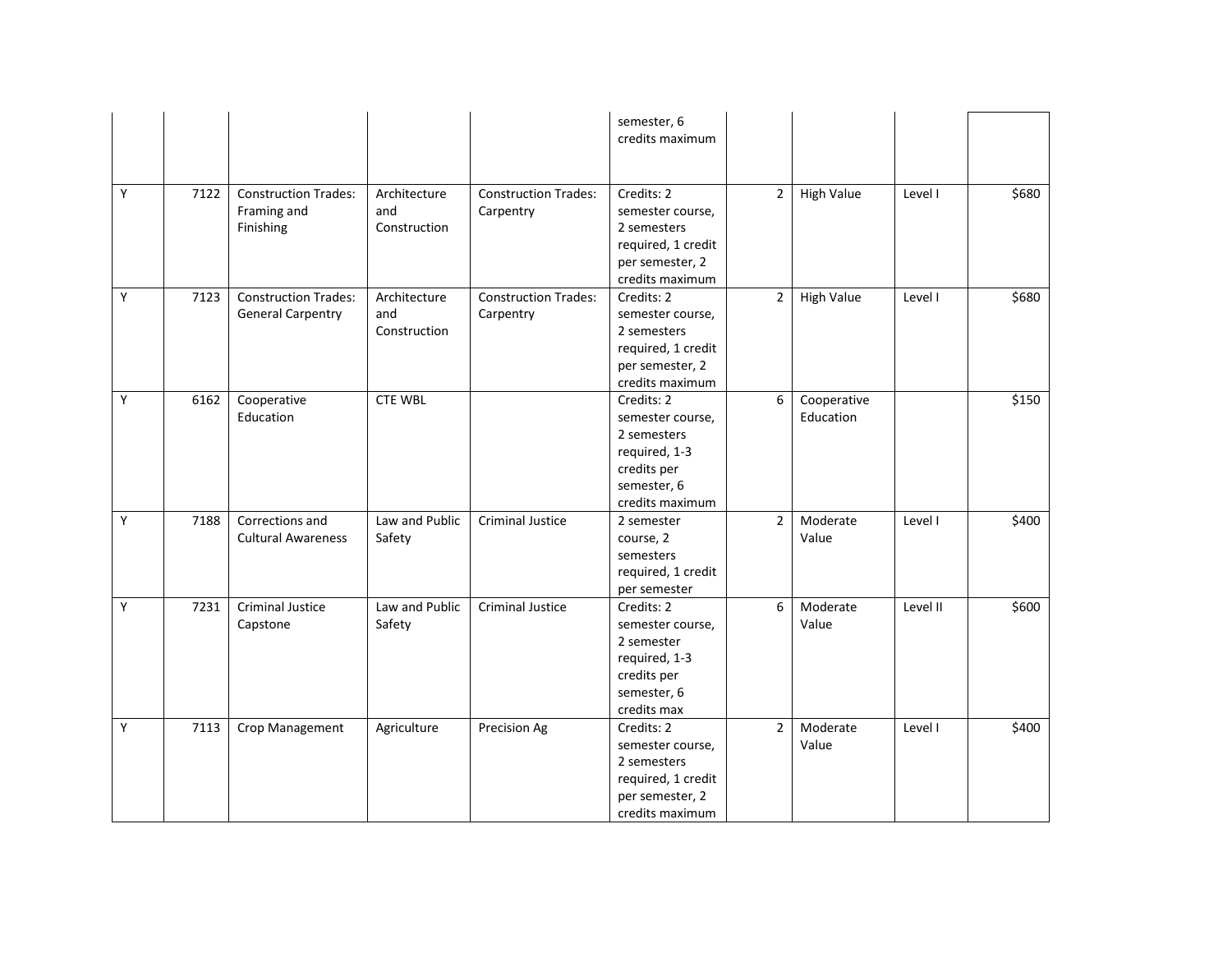| Υ | 7169 | <b>Culinary Arts</b>  | Hospitality and<br>Tourism | Culinary              | 2 semester<br>course, 2<br>semesters<br>required, 1 credit | $\overline{2}$ | Moderate<br>Value | Level I  | \$400   |
|---|------|-----------------------|----------------------------|-----------------------|------------------------------------------------------------|----------------|-------------------|----------|---------|
|   |      |                       |                            |                       | per semester                                               |                |                   |          |         |
| Y | 7233 | <b>Culinary Arts</b>  | Hospitality and            | Culinary              | Credits: 2                                                 | 6              | Moderate          | Level II | \$600   |
|   |      | Capstone              | Tourism                    |                       | semester course,                                           |                | Value             |          |         |
|   |      |                       |                            |                       | 2 semester                                                 |                |                   |          |         |
|   |      |                       |                            |                       | required, 1-3                                              |                |                   |          |         |
|   |      |                       |                            |                       | credits per                                                |                |                   |          |         |
|   |      |                       |                            |                       | semester, 6                                                |                |                   |          |         |
|   |      |                       |                            |                       | credits max                                                |                |                   |          |         |
| Y | 7243 | Cybersecurity         | Information                | Cybersecurity         | 2 semester                                                 | 6              | <b>High Value</b> | Level II | \$1,020 |
|   |      | Capstone              | Technology                 |                       | course, 2                                                  |                |                   |          |         |
|   |      |                       |                            |                       | semesters                                                  |                |                   |          |         |
|   |      |                       |                            |                       | required, 1-3                                              |                |                   |          |         |
|   |      |                       |                            |                       | credits per                                                |                |                   |          |         |
|   |      |                       |                            |                       | semester, 6                                                |                |                   |          |         |
|   |      |                       |                            |                       | credits maximum                                            |                |                   |          |         |
| Υ | 7179 | Cybersecurity         | Information                | Cybersecurity         | 2 semester                                                 | $\overline{2}$ | <b>High Value</b> | Level I  | \$680   |
|   |      | Fundamentals          | Technology                 |                       | course, 2                                                  |                |                   |          |         |
|   |      |                       |                            |                       | semesters                                                  |                |                   |          |         |
|   |      |                       |                            |                       | required, 1 credit                                         |                |                   |          |         |
|   |      |                       |                            |                       | per semester                                               |                |                   |          |         |
| Y | 7318 | <b>Dental Careers</b> | <b>Health Science</b>      | <b>Dental Careers</b> | Credits: 2                                                 | 6              | <b>High Value</b> | Level II | \$1,020 |
|   |      | Capstone              |                            |                       | semester course,                                           |                |                   |          |         |
|   |      |                       |                            |                       | 2 semesters                                                |                |                   |          |         |
|   |      |                       |                            |                       | required, 1-3                                              |                |                   |          |         |
|   |      |                       |                            |                       | credits per                                                |                |                   |          |         |
|   |      |                       |                            |                       | semester, 6                                                |                |                   |          |         |
|   |      |                       |                            |                       | credits maximum                                            |                |                   |          |         |
| Y | 7316 | <b>Dental Careers</b> | <b>Health Science</b>      | <b>Dental Careers</b> | 2 semester                                                 | $\overline{2}$ | <b>High Value</b> | Level I  | \$680   |
|   |      | Fundamentals          |                            |                       | course, 2                                                  |                |                   |          |         |
|   |      |                       |                            |                       | semesters                                                  |                |                   |          |         |
|   |      |                       |                            |                       | required, 1 credit                                         |                |                   |          |         |
|   |      |                       |                            |                       | per semester                                               |                |                   |          |         |
| Y | 4834 | Design                | Arts, AV Tech              |                       | Credits: 1 or 2                                            | $\overline{2}$ | Introductory      |          | \$300   |
|   |      | Fundamentals          | and Comm                   |                       | semester course,                                           |                |                   |          |         |
|   |      |                       |                            |                       | 1 credit per                                               |                |                   |          |         |
|   |      |                       |                            |                       | semester, 2                                                |                |                   |          |         |
|   |      |                       |                            |                       | credits maximum                                            |                |                   |          |         |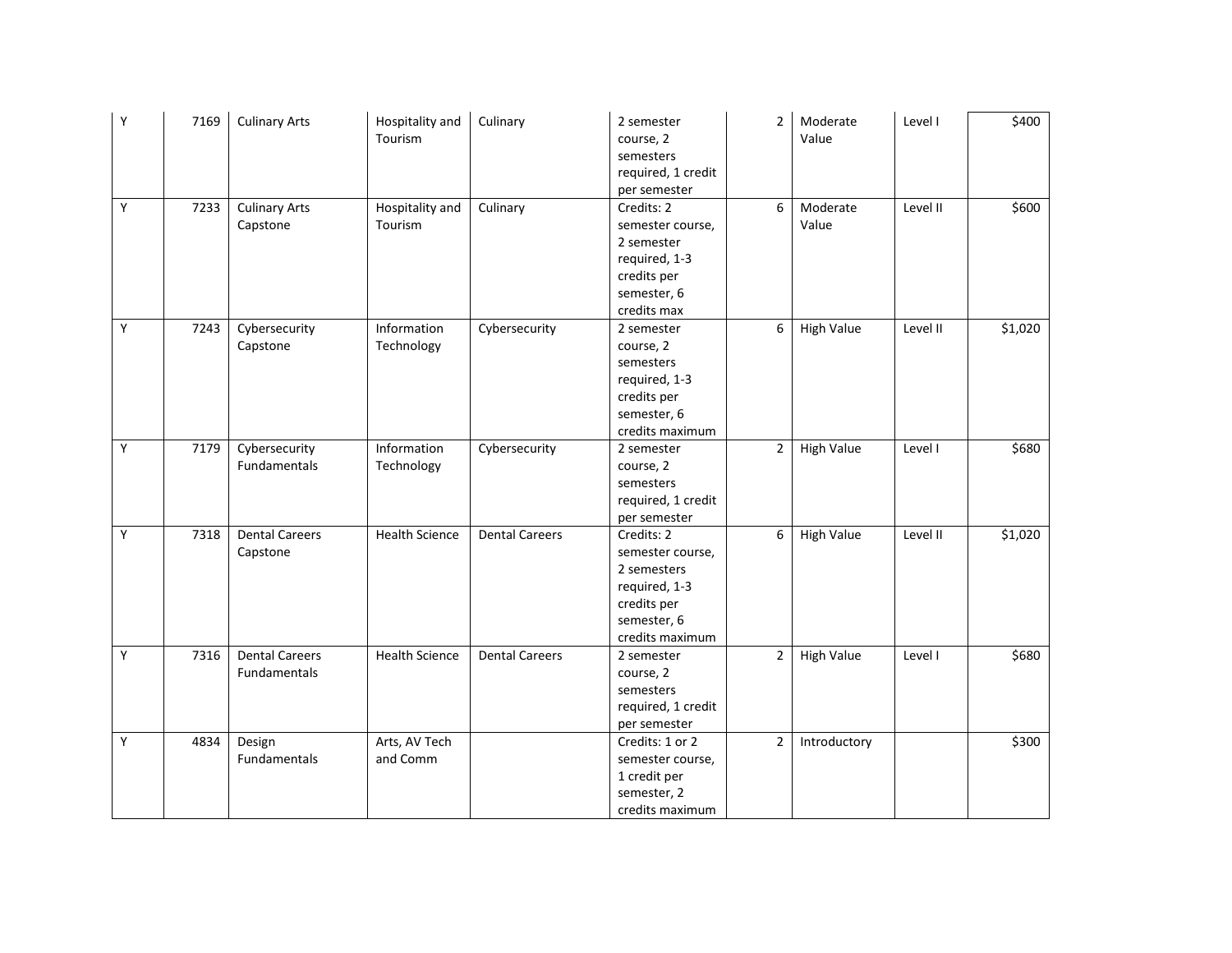| Υ | 7221 | <b>Diesel Service</b><br>Capstone    | Transportation                                             | Diesel                                                    | Credits: 2<br>semester course,<br>2 semesters<br>required, 1 credit<br>per semester, 2<br>credits maximum  | 6              | <b>High Value</b>              | Level II | \$1,020 |
|---|------|--------------------------------------|------------------------------------------------------------|-----------------------------------------------------------|------------------------------------------------------------------------------------------------------------|----------------|--------------------------------|----------|---------|
| Y | 7210 | Diesel Steering and<br><b>Brakes</b> | Transportation                                             | Diesel                                                    | 2 semester<br>course, 2<br>semesters<br>required, 1 credit<br>per semester                                 | $\overline{2}$ | <b>High Value</b>              | Level I  | \$680   |
| Y | 7211 | <b>Diesel Transmissions</b>          | Transportation                                             | Diesel                                                    | 2 semester<br>course, 2<br>semesters<br>required, 1 credit<br>per semester                                 | $\overline{2}$ | <b>High Value</b>              | Level I  | \$680   |
| Y | 7146 | Digital Data<br>Applications         | <b>Business</b><br>Management,<br>Marketing and<br>Finance | <b>Business Operations</b><br>and Technology              | Credits: 2<br>semester course,<br>2 semesters<br>required, 1 credit<br>per semester, 2<br>credits maximum  | $\overline{2}$ | <b>High Value</b>              | Level I  | \$680   |
| Y | 7246 | Digital Design<br>Capstone           | Arts, AV Tech<br>and Comm                                  | Digital Design                                            | Credits: 2<br>semester course,<br>2 semester<br>required, 1-3<br>credits per<br>semester, 6<br>credits max | 6              | Less than<br>Moderate<br>Value | Level II | \$300   |
| Y | 7141 | Digital Design<br>Graphics           | Arts, AV Tech<br>and Comm                                  | Digital Design                                            | Credits: 2<br>semester course,<br>2 semesters<br>required, 1 credit<br>per semester, 2<br>credits maximum  | $\overline{2}$ | Less than<br>Moderate<br>Value | Level I  | \$200   |
| Υ | 5538 | <b>Digital Electronics</b>           | <b>STEM</b>                                                | Engineering,<br>Electronics and<br>Computer<br>Technology | Credits: 2<br>semester course,<br>2 semesters<br>required, 1 credit<br>per semester, 2<br>credits maximum  | $\overline{2}$ | Moderate<br>Value              | Level I  | \$400   |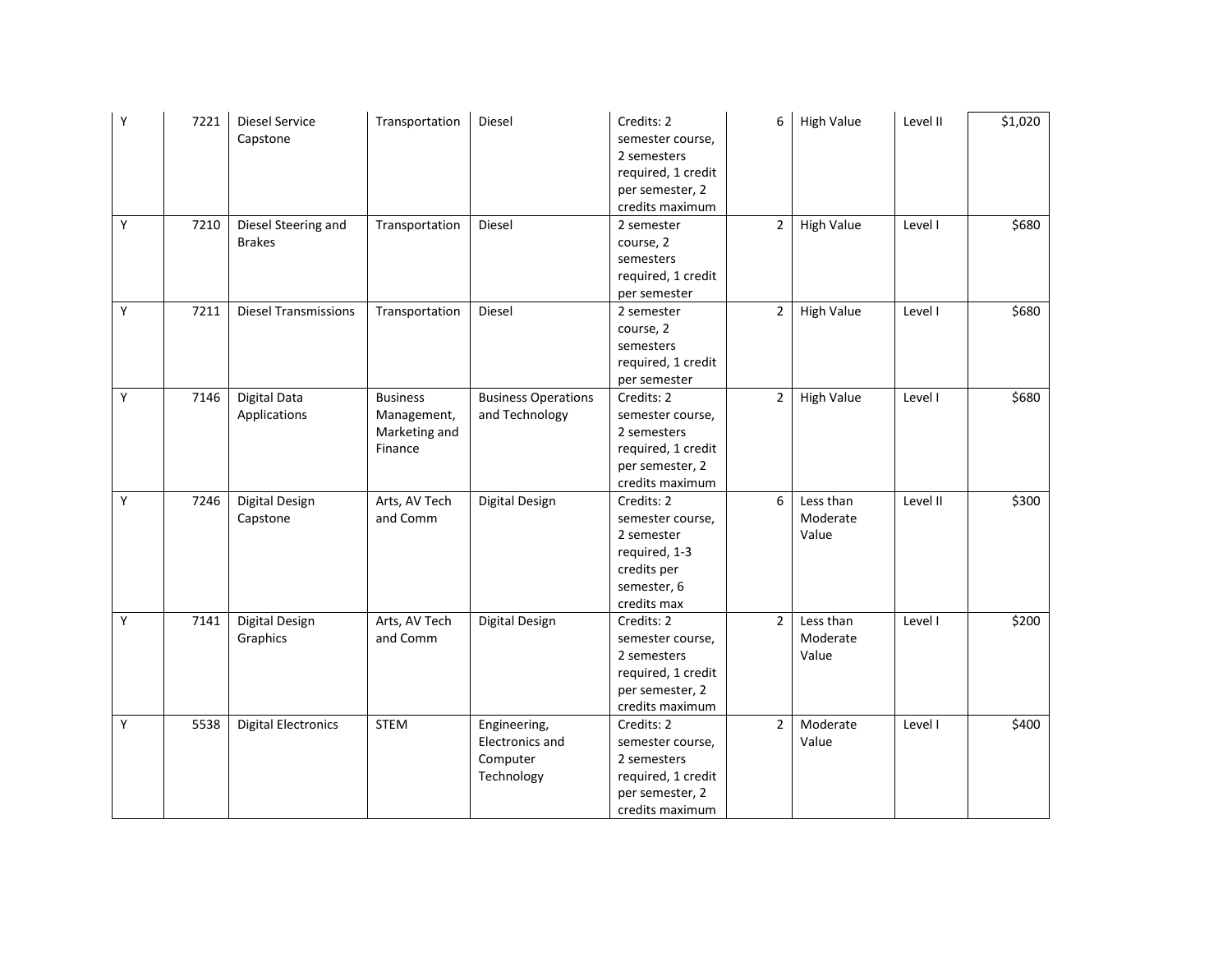| Y | 7145 | <b>Digital Marketing</b>  | <b>Business</b><br>Management,<br>Marketing and<br>Finance | Marketing and Sales         | 2 semester<br>course, 2<br>semesters<br>required, 1 credit | $\overline{2}$ | <b>High Value</b> | Level I  | \$680   |
|---|------|---------------------------|------------------------------------------------------------|-----------------------------|------------------------------------------------------------|----------------|-------------------|----------|---------|
|   |      |                           |                                                            |                             | per semester                                               |                |                   |          |         |
| Y | 7259 | Early Childhood           | <b>Education and</b>                                       | Early Childhood             | Credits: 2                                                 | 6              | Moderate          | Level II | \$600   |
|   |      | <b>Education Capstone</b> | Training                                                   |                             | semester course,                                           |                | Value             |          |         |
|   |      |                           |                                                            |                             | 2 semesters                                                |                |                   |          |         |
|   |      |                           |                                                            |                             | required, 1-3                                              |                |                   |          |         |
|   |      |                           |                                                            |                             | credits per                                                |                |                   |          |         |
|   |      |                           |                                                            |                             | semester, 6                                                |                |                   |          |         |
|   |      |                           |                                                            |                             | credits maximum                                            |                |                   |          |         |
| Υ | 7158 | Early Childhood           | <b>Education and</b>                                       | Early Childhood             | 2 semester                                                 | $\overline{2}$ | Moderate          | Level I  | \$400   |
|   |      | Education                 | Training                                                   |                             | course, 2                                                  |                | Value             |          |         |
|   |      | Curriculum                |                                                            |                             | semesters                                                  |                |                   |          |         |
|   |      |                           |                                                            |                             | required, 1 credit                                         |                |                   |          |         |
|   |      |                           |                                                            |                             | per semester                                               |                |                   |          |         |
| Y | 7159 | Early Childhood           | <b>Education and</b>                                       | Early Childhood             | 2 semester                                                 | $\overline{2}$ | Moderate          | Level I  | \$400   |
|   |      | <b>Education Guidance</b> | Training                                                   |                             | course, 2                                                  |                | Value             |          |         |
|   |      |                           |                                                            |                             | semesters                                                  |                |                   |          |         |
|   |      |                           |                                                            |                             | required, 1 credit                                         |                |                   |          |         |
|   |      |                           |                                                            |                             | per semester                                               |                |                   |          |         |
| Y | 5976 | <b>Education and</b>      | <b>Education and</b>                                       |                             | Credits: 1                                                 | 12             | Pilot             |          | \$300   |
|   |      | <b>Training: Special</b>  | Training                                                   |                             | semester course,                                           |                |                   |          |         |
|   |      | <b>Topics</b>             |                                                            |                             | up to 3 credits                                            |                |                   |          |         |
|   |      |                           |                                                            |                             | per semester,                                              |                |                   |          |         |
|   |      |                           |                                                            |                             | May be offered                                             |                |                   |          |         |
|   |      |                           |                                                            |                             | for successive                                             |                |                   |          |         |
|   |      |                           |                                                            |                             | semesters up to                                            |                |                   |          |         |
|   |      |                           |                                                            |                             | 12 credits                                                 |                |                   |          |         |
| Y | 7267 | Education                 | <b>Education and</b>                                       | Education                   | Credits: 2                                                 | 6              | <b>High Value</b> | Level II | \$1,020 |
|   |      | Professions               | Training                                                   | Professions                 | semester course,                                           |                |                   |          |         |
|   |      | Capstone                  |                                                            |                             | 2 semesters                                                |                |                   |          |         |
|   |      |                           |                                                            |                             | required, 1-3                                              |                |                   |          |         |
|   |      |                           |                                                            |                             | credits per                                                |                |                   |          |         |
|   |      |                           |                                                            |                             | semester, 6                                                |                |                   |          |         |
|   |      |                           |                                                            |                             | credits maximum                                            |                |                   |          |         |
| Υ | 7124 | Electrical                | Architecture                                               | <b>Construction Trades:</b> | Credits: 2                                                 | $\overline{2}$ | <b>High Value</b> | Level I  | \$680   |
|   |      | <b>Fundamentals</b>       | and                                                        | Electrical                  | semester course,                                           |                |                   |          |         |
|   |      |                           | Construction                                               |                             | 2 semesters                                                |                |                   |          |         |
|   |      |                           |                                                            |                             | required, 1 credit                                         |                |                   |          |         |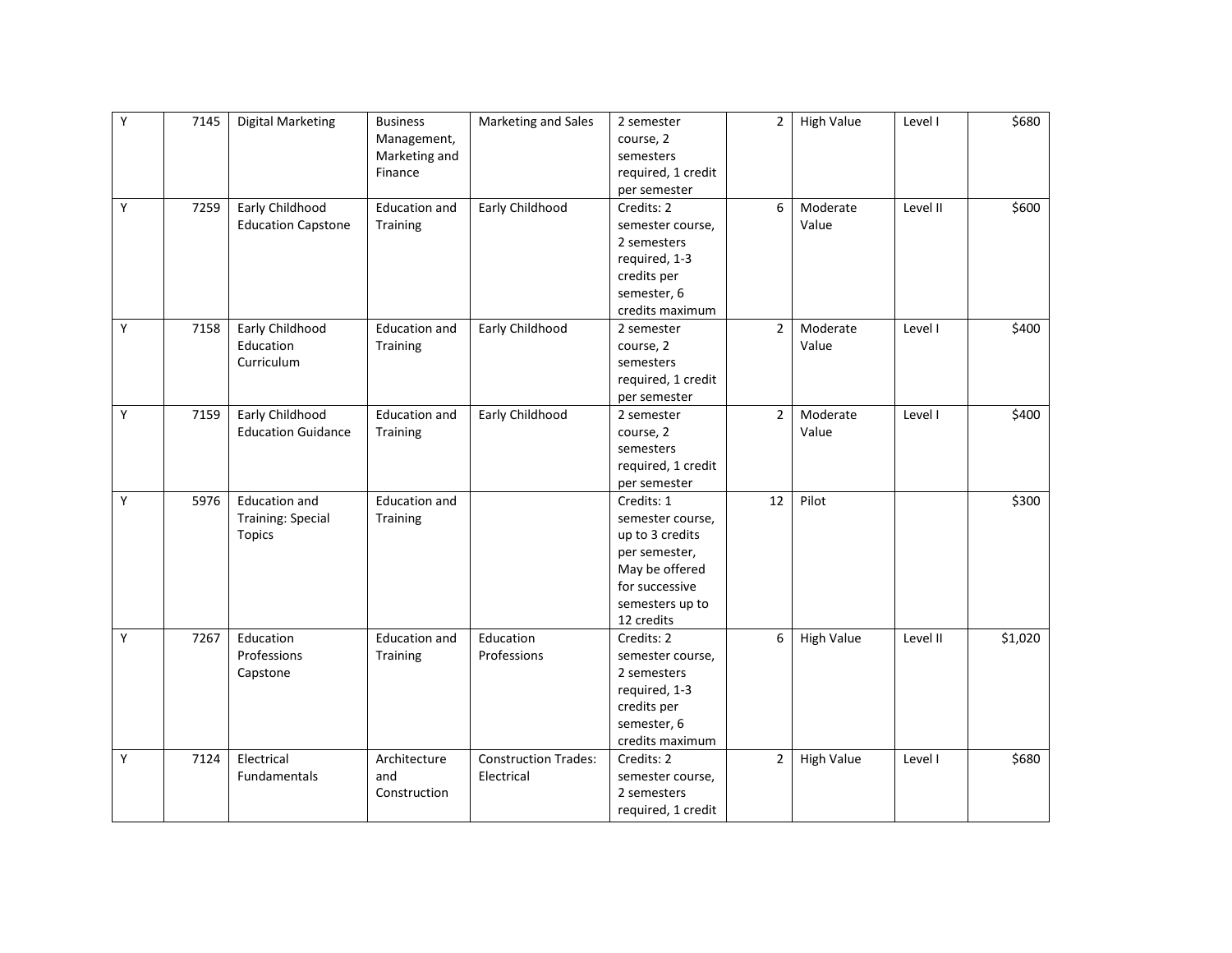|   |      |                                                         |                       |                                           | per semester, 2<br>credits maximum                                                                                                      |                |                   |          |       |
|---|------|---------------------------------------------------------|-----------------------|-------------------------------------------|-----------------------------------------------------------------------------------------------------------------------------------------|----------------|-------------------|----------|-------|
| Y | 7268 | <b>Electrical Line</b><br>Capstone                      | <b>STEM</b>           | Energy                                    | 2 semester<br>course, 2<br>semesters<br>required, 1-3<br>credits per<br>semester, 6<br>credits maximum                                  | 6              | Moderate<br>Value | Level II | \$600 |
| Υ | 7198 | <b>Electrical Power</b><br>Distribution                 | <b>STEM</b>           | Energy                                    | 2 semester<br>course, 2<br>semesters<br>required, 1 credit<br>per semester                                                              | $\overline{2}$ | Moderate<br>Value | Level I  | \$400 |
| Υ | 7361 | Electronic<br>Fundamentals                              | <b>STEM</b>           | Electronics and<br>Computer<br>Technology | 2 semester<br>course, 2<br>semesters<br>required, 1 credit<br>per semester                                                              | $\overline{2}$ | Moderate<br>Value | Level I  | \$400 |
| Y | 7362 | Electronics and<br>Computer<br>Technology<br>Capstone   | <b>STEM</b>           | Electronics and<br>Computer<br>Technology | Credits: 2<br>semester course,<br>2 semesters<br>required, 1-3<br>credits per<br>semester, 6<br>credits maximum                         | $\overline{2}$ | Moderate<br>Value | Level II | \$600 |
| Υ | 7165 | <b>Emergency Medical</b><br>Tech                        | <b>Health Science</b> | <b>EMT</b>                                | 2 semester<br>course, 2<br>semesters<br>required, 1 credit<br>per semester                                                              | $\overline{2}$ | <b>High Value</b> | Level I  | \$680 |
| Υ | 4788 | Engineering and<br>Technology: Special<br><b>Topics</b> | <b>STEM</b>           |                                           | Credits: 1<br>semester course,<br>up to 3 credits<br>per semester,<br>May be offered<br>for successive<br>semesters up to<br>12 credits | 12             | Pilot             |          | \$300 |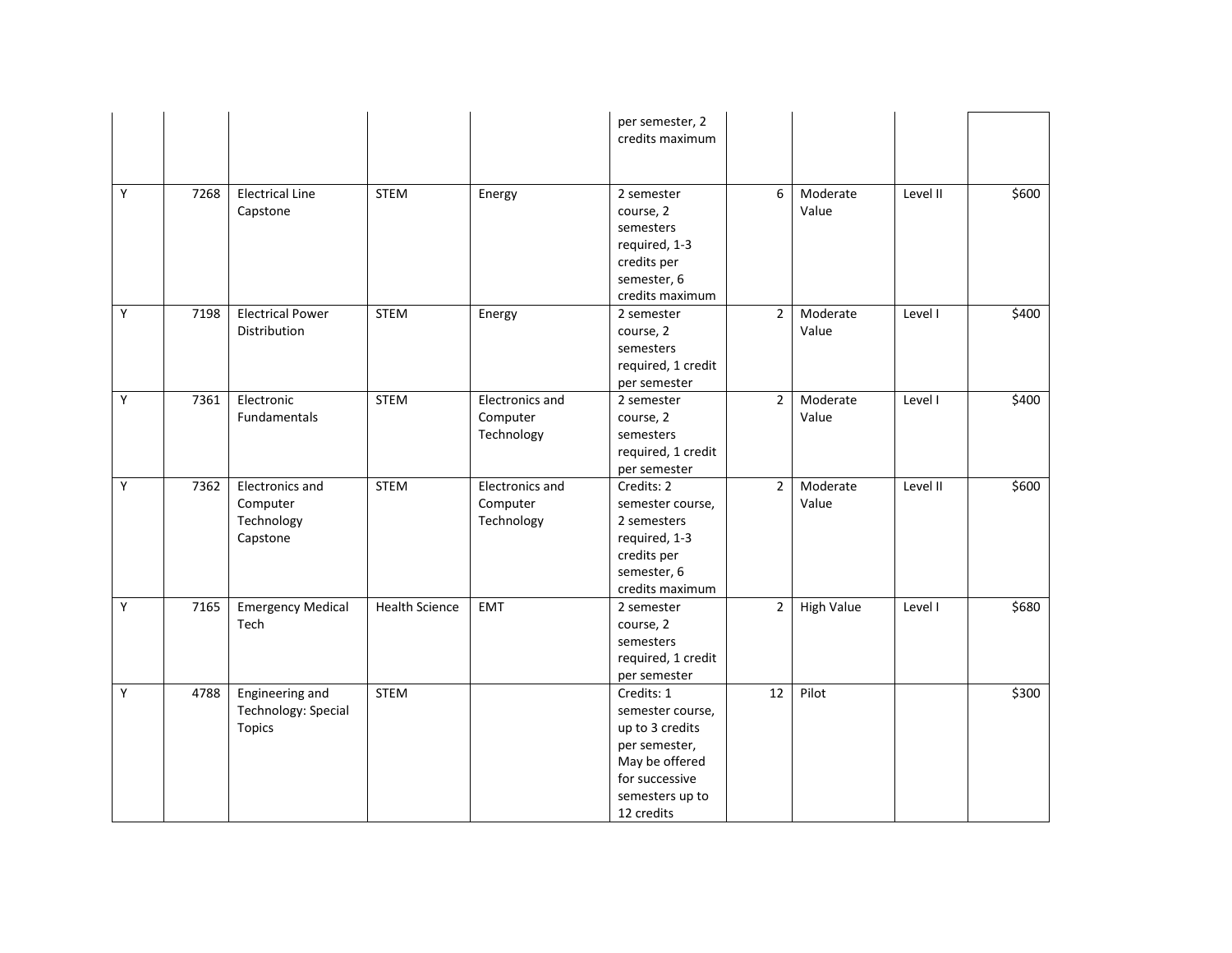| Y | 5698 | <b>Engineering Design</b>   | <b>STEM</b>     | Engineering       | Credits: 2         | 6              | Moderate          | Level II | \$600   |
|---|------|-----------------------------|-----------------|-------------------|--------------------|----------------|-------------------|----------|---------|
|   |      | and Development             |                 |                   | semester course,   |                | Value             |          |         |
|   |      |                             |                 |                   | 2 semesters        |                |                   |          |         |
|   |      |                             |                 |                   | required, 1-3      |                |                   |          |         |
|   |      |                             |                 |                   | credits per        |                |                   |          |         |
|   |      |                             |                 |                   | semester, 6        |                |                   |          |         |
|   |      |                             |                 |                   | credits maximum    |                |                   |          |         |
| Y | 7199 | Engineering                 | <b>STEM</b>     |                   | Credits: 1 or 2    | $\overline{2}$ | Introductory      |          | \$300   |
|   |      | Essentials                  |                 |                   | semester course,   |                |                   |          |         |
|   |      |                             |                 |                   | 1 credit per       |                |                   |          |         |
|   |      |                             |                 |                   | semester, 2        |                |                   |          |         |
|   |      |                             |                 |                   | credits maximum    |                |                   |          |         |
| Υ | 5966 | Entrepreneurship            | <b>Business</b> |                   | Credits: 2         | 6              | Moderate          | Level II | \$600   |
|   |      | and New Ventures            | Management,     |                   | semester course,   |                | Value             |          |         |
|   |      | Capstone                    | Marketing and   |                   | 2 semesters        |                |                   |          |         |
|   |      |                             | Finance         |                   | required, 1-3      |                |                   |          |         |
|   |      |                             |                 |                   | credits per        |                |                   |          |         |
|   |      |                             |                 |                   | semester, 6        |                |                   |          |         |
|   |      |                             |                 |                   | credits maximum    |                |                   |          |         |
| Y | 4818 | Environmental               | <b>STEM</b>     | Engineering       | Credits: 2         | $\overline{2}$ | Moderate          | Level I  | \$600   |
|   |      | Sustainability              |                 |                   | semester course,   |                | Value             |          |         |
|   |      |                             |                 |                   | 2 semesters        |                |                   |          |         |
|   |      |                             |                 |                   | required, 1 credit |                |                   |          |         |
|   |      |                             |                 |                   | per semester, 2    |                |                   |          |         |
|   |      |                             |                 |                   | credits maximum    |                |                   |          |         |
| Υ | 7304 | <b>Fashion and Textiles</b> | Arts, AV Tech   | Fashion & Textile | Credits: 2         | 6              | Less Than         | Level II | \$300   |
|   |      | Capstone                    | and Comm        |                   | semester course,   |                | Moderate          |          |         |
|   |      |                             |                 |                   | 2 semesters        |                | Value             |          |         |
|   |      |                             |                 |                   | required, 1-3      |                |                   |          |         |
|   |      |                             |                 |                   | credits per        |                |                   |          |         |
|   |      |                             |                 |                   | semester, 6        |                |                   |          |         |
|   |      |                             |                 |                   | credits maximum    |                |                   |          |         |
| Y | 5258 | Finance and                 | <b>Business</b> | Finance and       | 2 semester         | $\overline{2}$ | <b>High Value</b> | Level II | \$1,020 |
|   |      | Investment                  | Management,     | Investment        | course, 2          |                |                   |          |         |
|   |      |                             | Marketing and   |                   | semesters          |                |                   |          |         |
|   |      |                             | Finance         |                   | required, 1 credit |                |                   |          |         |
|   |      |                             |                 |                   | per semester       |                |                   |          |         |
| Y | 7265 | Finance and                 | <b>Business</b> | Finance and       | Credits: 2         | 6              | <b>High Value</b> | Level II | \$1,020 |
|   |      | <b>Investment Capstone</b>  | Management,     | Investment        | semester course,   |                |                   |          |         |
|   |      |                             | Marketing and   |                   | 2 semesters        |                |                   |          |         |
|   |      |                             | Finance         |                   | required, 1-3      |                |                   |          |         |
|   |      |                             |                 |                   | credits per        |                |                   |          |         |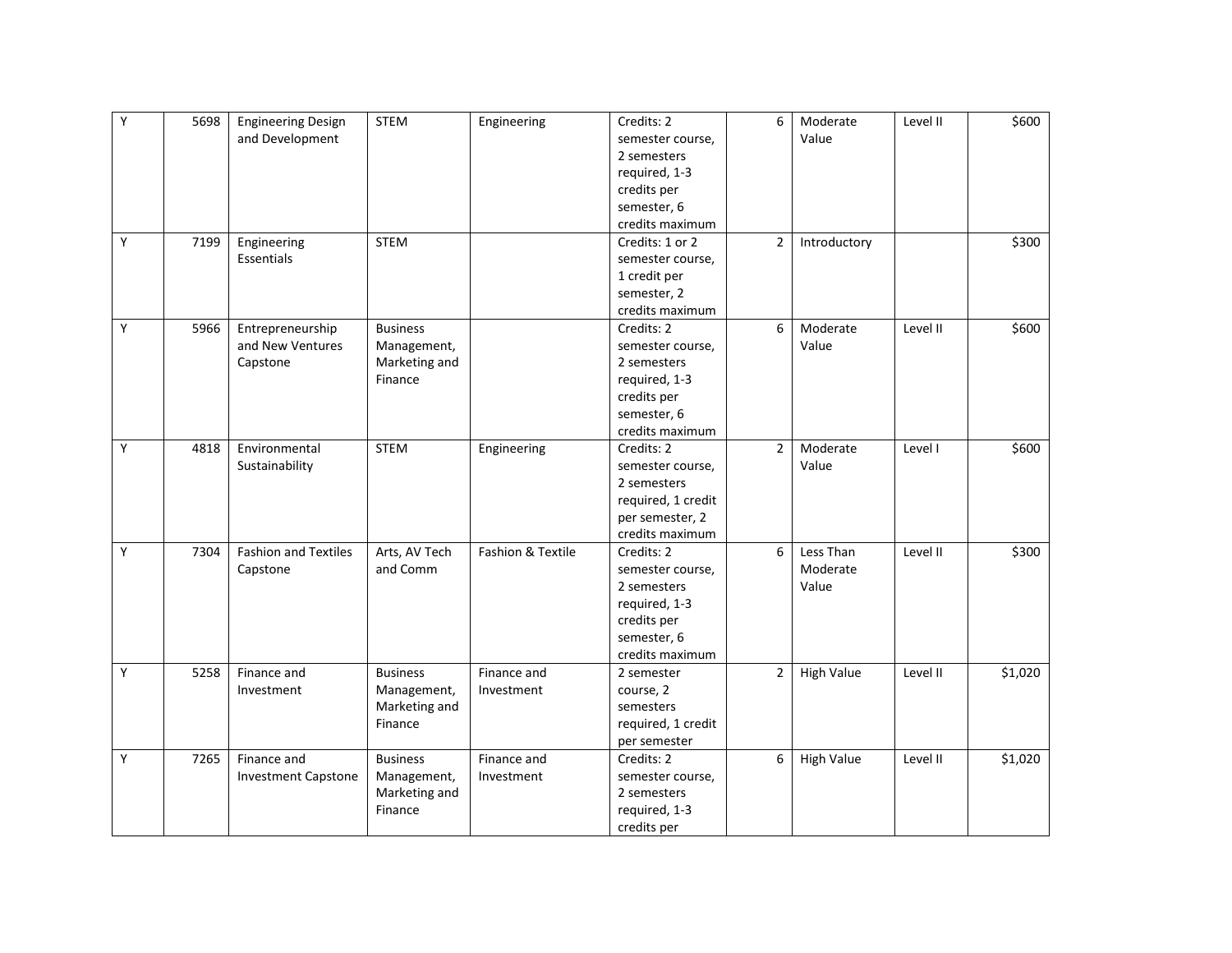|   |      |                                              |                          |                                           | semester, 6<br>credits maximum                                                                                  |                |                                |          |         |
|---|------|----------------------------------------------|--------------------------|-------------------------------------------|-----------------------------------------------------------------------------------------------------------------|----------------|--------------------------------|----------|---------|
| Y | 7229 | Fire and Rescue<br>Capstone                  | Law and Public<br>Safety | Fire and Rescue                           | Credits: 2<br>semester course,<br>2 semesters<br>required, 1 credit<br>per semester, 2<br>credits maximum       | 6              | <b>High Value</b>              | Level II | \$1,020 |
| Y | 7189 | Fire Fighting<br><b>Fundamentals</b>         | Law and Public<br>Safety | Fire and Rescue                           | 2 semester<br>course, 2<br>semesters<br>required, 1 credit<br>per semester                                      | $\overline{2}$ | <b>High Value</b>              | Level I  | \$680   |
| Y | 7324 | <b>Fitness Management</b><br>Capstone        | <b>Health Science</b>    | Human<br>Performance/<br>Physical Therapy | Credits: 2<br>semester course,<br>2 semesters<br>required, 1-3<br>credits per<br>semester, 6<br>credits maximum | 6              | Moderate<br>Value              | Level II | \$600   |
| Y | 5102 | <b>Food Science</b>                          | Agriculture              | Agriscience                               | Credits: 2<br>semester course,<br>2 semesters<br>required, 1 credit<br>per semester, 2<br>credits maximum       | $\overline{2}$ | Moderate<br>Value              | Level I  | \$400   |
| Υ | 7270 | Forestry and Wildlife<br>Management          | Agriculture              | <b>Natural Resources</b>                  | 2 semester<br>course, 2<br>semesters<br>required, 1 credit<br>per semester                                      | $\overline{2}$ | Less than<br>Moderate<br>Value | Level I  | \$200   |
| Y | 7200 | Fundamentals of<br>Electricity and<br>Motors | <b>STEM</b>              | Energy                                    | 2 semester<br>course, 2<br>semesters<br>required, 1 credit<br>per semester                                      | $\overline{2}$ | Moderate<br>Value              | Level I  | \$400   |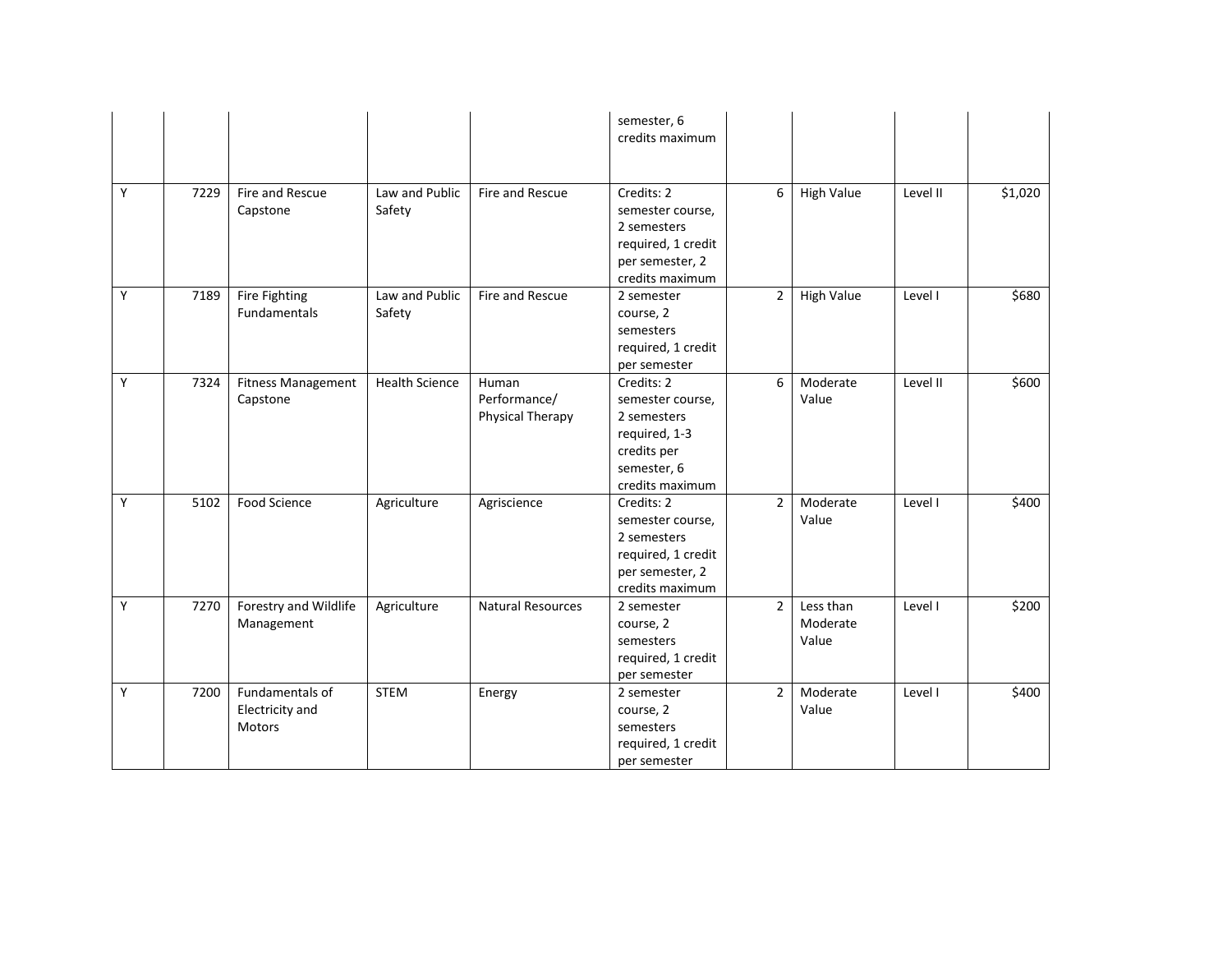| Υ | 7101 | <b>Gas Welding</b>           | Advanced              | <b>Welding Technology</b> | Credits: 2         | $\overline{2}$ | <b>High Value</b> | Level I  | \$680   |
|---|------|------------------------------|-----------------------|---------------------------|--------------------|----------------|-------------------|----------|---------|
|   |      | Processes                    | Manufacturing         |                           | semester course,   |                |                   |          |         |
|   |      |                              |                       |                           | 2 semesters        |                |                   |          |         |
|   |      |                              |                       |                           | required, 1 credit |                |                   |          |         |
|   |      |                              |                       |                           | per semester, 2    |                |                   |          |         |
|   |      |                              |                       |                           | credits maximum    |                |                   |          |         |
| Υ | 5550 | Graphic Design and           | Arts, AV Tech         | Digital Design            | Credits: 2         | $\overline{2}$ | Less than         | Level I  | \$200   |
|   |      | Layout                       | and Comm              |                           | semester course,   |                | Moderate          |          |         |
|   |      |                              |                       |                           | 2 semesters        |                | Value             |          |         |
|   |      |                              |                       |                           | required, 1 credit |                |                   |          |         |
|   |      |                              |                       |                           | per semester, 2    |                |                   |          |         |
|   |      |                              |                       |                           | credits maximum    |                |                   |          |         |
| Υ | 7114 | Greenhouse and               | Agriculture           | Horticulture              | Credits: 2         | $\overline{2}$ | Less than         | Level I  | \$200   |
|   |      | Soilless Production          |                       |                           | semester course,   |                | Moderate          |          |         |
|   |      |                              |                       |                           | 2 semesters        |                | Value             |          |         |
|   |      |                              |                       |                           | required, 1 credit |                |                   |          |         |
|   |      |                              |                       |                           | per semester, 2    |                |                   |          |         |
|   |      |                              |                       |                           | credits maximum    |                |                   |          |         |
| Y | 7166 | Healthcare                   | <b>Health Science</b> | <b>Pre Nursing</b>        | 2 semester         | $\overline{2}$ | <b>High Value</b> | Level I  | \$680   |
|   |      | Specialist: CAN              |                       |                           | course, 2          |                |                   |          |         |
|   |      |                              |                       |                           | semesters          |                |                   |          |         |
|   |      |                              |                       |                           | required, 1 credit |                |                   |          |         |
|   |      |                              |                       |                           | per semester       |                |                   |          |         |
| Υ | 7255 | <b>Healthcare Specialist</b> | <b>Health Science</b> | <b>Pre Nursing</b>        | 2 semester         | 6              | <b>High Value</b> | Level II | \$1,020 |
|   |      | Capstone                     |                       |                           | course, 2          |                |                   |          |         |
|   |      |                              |                       |                           | semester           |                |                   |          |         |
|   |      |                              |                       |                           | required, 1-3      |                |                   |          |         |
|   |      |                              |                       |                           | credits per        |                |                   |          |         |
|   |      |                              |                       |                           | semester, 6        |                |                   |          |         |
|   |      |                              |                       |                           | credits max        |                |                   |          |         |
| Y | 5286 | <b>Health Science</b>        | <b>Health Science</b> |                           | Credits: 2         | 6              | Pilot             |          | \$300   |
|   |      | <b>Education II: Special</b> |                       |                           | semester course,   |                |                   |          |         |
|   |      | <b>Topics</b>                |                       |                           | 2 semesters        |                |                   |          |         |
|   |      |                              |                       |                           | required, 1-3      |                |                   |          |         |
|   |      |                              |                       |                           | credits per        |                |                   |          |         |
|   |      |                              |                       |                           | semester,          |                |                   |          |         |
|   |      |                              |                       |                           | maximum of 6       |                |                   |          |         |
|   |      |                              |                       |                           | credits.           |                |                   |          |         |
| Υ | 7292 | <b>Heavy Equipment</b>       | Architecture          | <b>Heavy Equipment</b>    | Credits: 2         | $\overline{2}$ | Moderate          | Level II | \$600   |
|   |      | Capstone                     | and                   |                           | semester course,   |                | Value             |          |         |
|   |      |                              | Construction          |                           | 2 semesters        |                |                   |          |         |
|   |      |                              |                       |                           | required, 1-3      |                |                   |          |         |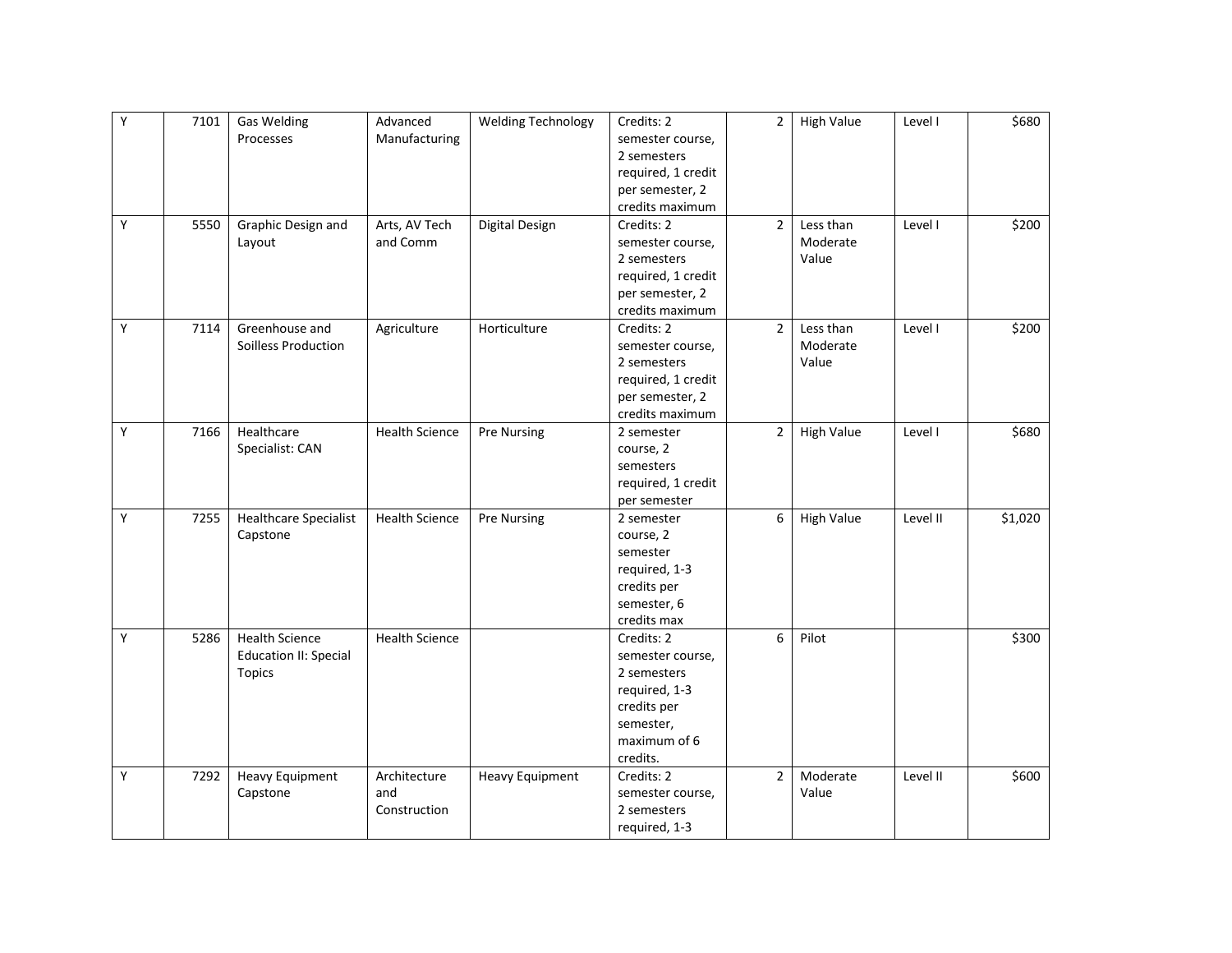|   |      |                                                             |                                     |                        | credits per<br>semester, 6<br>credits maximum                                                                                           |                |                                |          |       |
|---|------|-------------------------------------------------------------|-------------------------------------|------------------------|-----------------------------------------------------------------------------------------------------------------------------------------|----------------|--------------------------------|----------|-------|
| Υ | 7290 | <b>Heavy Equipment</b><br><b>Fundamentals</b>               | Architecture<br>and<br>Construction | <b>Heavy Equipment</b> | 2 semester<br>course, 2<br>semesters<br>required, 1 credit<br>per semester                                                              | $\overline{2}$ | Moderate<br>Value              | Level I  | \$400 |
| Υ | 7232 | Horticulture<br>Capstone                                    | Agriculture                         | Horticulture           | Credits: 2<br>semester course,<br>2 semesters<br>required, 1-3<br>credits per<br>semester, 6<br>credits max                             | 6              | Less than<br>Moderate<br>Value | Level II | \$300 |
| Υ | 5132 | <b>Horticultural Science</b>                                | Agriculture                         | Horticulture           | Credits: 2<br>semester course,<br>2 semesters<br>required, 1 credit<br>per semester, 2<br>credits maximum                               | $\overline{2}$ | Less than<br>Moderate<br>Value | Level I  | \$200 |
| Y | 6152 | Hospitality and<br>Human Services:<br><b>Special Topics</b> | Hospitality and<br>Tourism          |                        | Credits: 1<br>semester course,<br>up to 3 credits<br>per semester,<br>May be offered<br>for successive<br>semesters up to<br>12 credits | 12             | Pilot                          |          | \$300 |
| Y | 7172 | Hospitality<br>Management                                   | Hospitality and<br>Tourism          | Hospitality            | 2 semester<br>course, 2<br>semesters<br>required, 1 credit<br>per semester                                                              | $\overline{2}$ | Moderate<br>Value              | Level I  | \$400 |
| Υ | 7237 | Hospitality<br>Management<br>Capstone                       | Hospitality and<br>Tourism          | Hospitality            | Credits: 2<br>semester course,<br>2 semester<br>required, 1-3<br>credits per<br>semester, 6<br>credits max                              | 6              | Moderate<br>Value              | Level II | \$600 |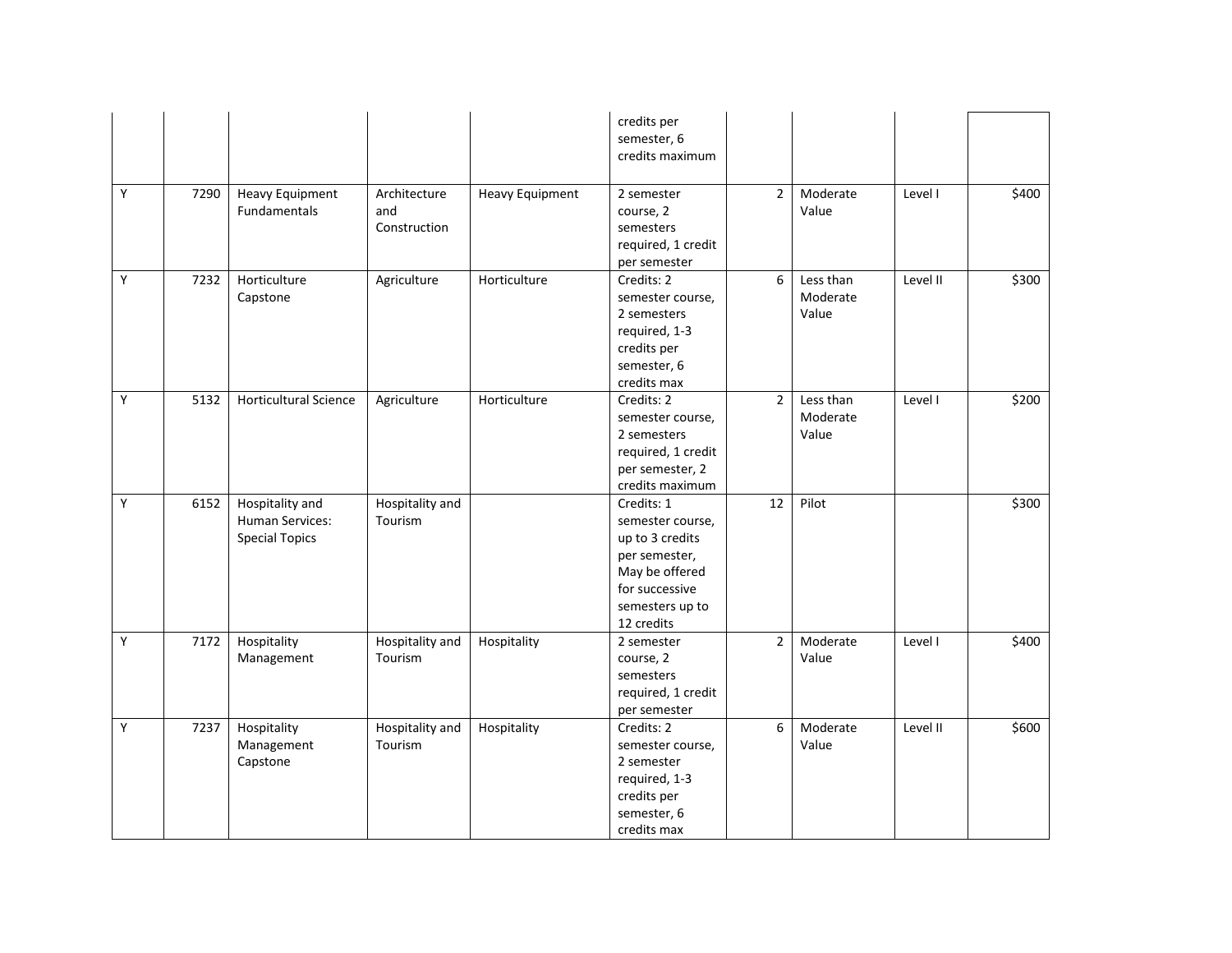| Υ | 5216 | Human Body               | <b>Health Science</b> | Biomed           | Credits: 2         | $\overline{2}$ | <b>High Value</b> | Level I  | \$680   |
|---|------|--------------------------|-----------------------|------------------|--------------------|----------------|-------------------|----------|---------|
|   |      | Systems                  |                       |                  | semester course,   |                |                   |          |         |
|   |      |                          |                       |                  | 2 semesters        |                |                   |          |         |
|   |      |                          |                       |                  | required, 1 credit |                |                   |          |         |
|   |      |                          |                       |                  | per semester, 2    |                |                   |          |         |
|   |      |                          |                       |                  | credits maximum    |                |                   |          |         |
| Y | 5366 | Human Development        | <b>CTE</b>            |                  | Credits: 1 or 2    | $\overline{2}$ | Introductory      |          | \$300   |
|   |      | and Wellness             |                       |                  | semester course,   |                |                   |          |         |
|   |      |                          |                       |                  | 1 credit per       |                |                   |          |         |
|   |      |                          |                       |                  | semester, 2        |                |                   |          |         |
|   |      |                          |                       |                  | credits maximum    |                |                   |          |         |
| Υ | 7322 | Human Performance        | <b>Health Science</b> | Human            | 2 semester         | $\overline{2}$ | <b>High Value</b> | Level I  | \$680   |
|   |      |                          |                       | Performance/     | course, 2          |                |                   |          |         |
|   |      |                          |                       | Physical Therapy | semesters          |                |                   |          |         |
|   |      |                          |                       |                  | required, 1 credit |                |                   |          |         |
|   |      |                          |                       |                  | per semester       |                |                   |          |         |
| Υ | 7241 | <b>Human Services</b>    | Human                 | Human and Social | Credits: 2         | 6              | <b>High Value</b> | Level II | \$1,020 |
|   |      | Capstone                 | Services              | Services         | semester course,   |                |                   |          |         |
|   |      |                          |                       |                  | 2 semester         |                |                   |          |         |
|   |      |                          |                       |                  | required, 1-3      |                |                   |          |         |
|   |      |                          |                       |                  | credits per        |                |                   |          |         |
|   |      |                          |                       |                  | semester, 6        |                |                   |          |         |
|   |      |                          |                       |                  | credits max        |                |                   |          |         |
| Υ | 7244 | <b>HVAC Capstone</b>     | Architecture          | <b>HVAC</b>      | Credits: 2         | 6              | <b>High Value</b> | Level II | \$1,020 |
|   |      |                          | and                   |                  | semester course,   |                |                   |          |         |
|   |      |                          | Construction          |                  | 2 semesters        |                |                   |          |         |
|   |      |                          |                       |                  | required, 1-3      |                |                   |          |         |
|   |      |                          |                       |                  | credits per        |                |                   |          |         |
|   |      |                          |                       |                  | semester, 6        |                |                   |          |         |
|   |      |                          |                       |                  | credits maximum    |                |                   |          |         |
| Υ | 7125 | <b>HVAC Fundamentals</b> | Architecture          | <b>HVAC</b>      | Credits: 2         | $\overline{2}$ | <b>High Value</b> | Level I  | \$680   |
|   |      |                          | and                   |                  | semester course,   |                |                   |          |         |
|   |      |                          | Construction          |                  | 2 semesters        |                |                   |          |         |
|   |      |                          |                       |                  | required, 1 credit |                |                   |          |         |
|   |      |                          |                       |                  | per semester, 2    |                |                   |          |         |
|   |      |                          |                       |                  | credits maximum    |                |                   |          |         |
| Υ | 7126 | <b>HVAC Service</b>      | Architecture          | <b>HVAC</b>      | Credits: 2         | $\overline{2}$ | <b>High Value</b> | Level I  | \$680   |
|   |      |                          | and                   |                  | semester course,   |                |                   |          |         |
|   |      |                          | Construction          |                  | 2 semesters        |                |                   |          |         |
|   |      |                          |                       |                  | required, 1 credit |                |                   |          |         |
|   |      |                          |                       |                  | per semester, 2    |                |                   |          |         |
|   |      |                          |                       |                  | credits maximum    |                |                   |          |         |
|   |      |                          |                       |                  |                    |                |                   |          |         |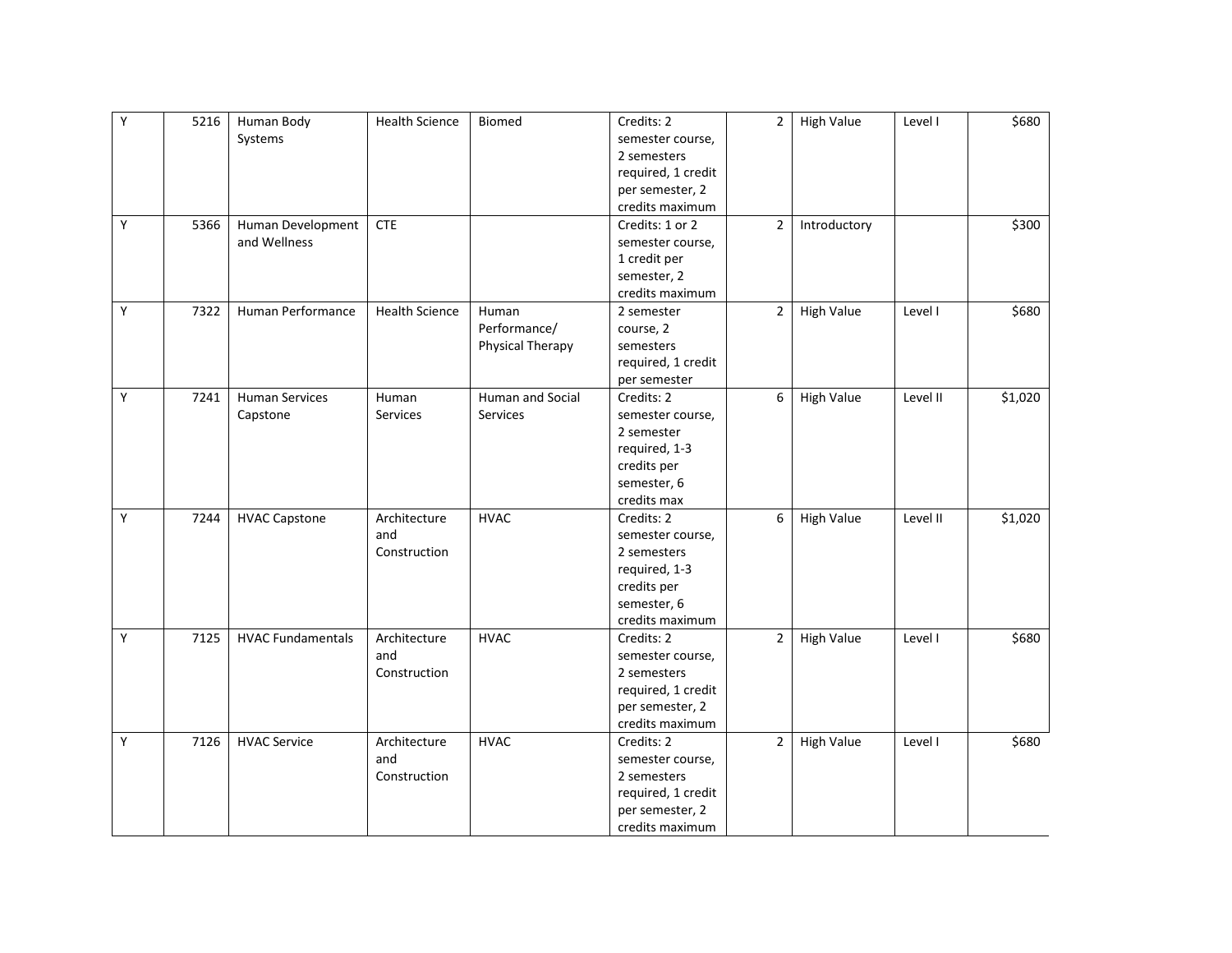| $\overline{Y}$ | 7224 | Industrial                   | Advanced      | Industrial          | Credits: 2         | 6              | <b>High Value</b> | Level II | \$1,020 |
|----------------|------|------------------------------|---------------|---------------------|--------------------|----------------|-------------------|----------|---------|
|                |      | Automation and               | Manufacturing | Maintenance         | semester course,   |                |                   |          |         |
|                |      | Robotics Capstone            |               | Automation/Robotics | 2 semesters        |                |                   |          |         |
|                |      |                              |               |                     | required, 1-3      |                |                   |          |         |
|                |      |                              |               |                     | credits per        |                |                   |          |         |
|                |      |                              |               |                     | semester, 6        |                |                   |          |         |
|                |      |                              |               |                     | credits maximum    |                |                   |          |         |
| Y              | 7260 | <b>Industrial Electrical</b> | Advanced      | Industrial          | Credits: 2         | 6              | <b>High Value</b> | Level II | \$1,020 |
|                |      | Capstone                     | Manufacturing | Maintenance-        | semester course,   |                |                   |          |         |
|                |      |                              |               | Electrical          | 2 semesters        |                |                   |          |         |
|                |      |                              |               |                     | required, 1-3      |                |                   |          |         |
|                |      |                              |               |                     | credits per        |                |                   |          |         |
|                |      |                              |               |                     | semester, 6        |                |                   |          |         |
|                |      |                              |               |                     | credits maximum    |                |                   |          |         |
| Υ              | 7102 | <b>Industrial Electrical</b> | Advanced      | Industrial          | Credits: 2         | $\overline{2}$ | <b>High Value</b> | Level I  | \$680   |
|                |      | Fundamentals                 | Manufacturing | Maintenance -       | semester course,   |                |                   |          |         |
|                |      |                              |               | Electrical          | 2 semesters        |                |                   |          |         |
|                |      |                              |               |                     | required, 1 credit |                |                   |          |         |
|                |      |                              |               |                     | per semester, 2    |                |                   |          |         |
|                |      |                              |               |                     | credits maximum    |                |                   |          |         |
| Y              | 7261 | Industrial                   | Advanced      | Industrial          | Credits: 2         | 6              | <b>High Value</b> | Level II | \$1,020 |
|                |      | Maintenance                  | Manufacturing | Maintenance -       | semester course,   |                |                   |          |         |
|                |      | Capstone                     |               | Mechanical          | 2 semesters        |                |                   |          |         |
|                |      |                              |               |                     | required, 1-3      |                |                   |          |         |
|                |      |                              |               |                     | credits per        |                |                   |          |         |
|                |      |                              |               |                     | semester, 6        |                |                   |          |         |
|                |      |                              |               |                     | credits maximum    |                |                   |          |         |
| Y              | 7104 | Industrial                   | Advanced      | Industrial          | Credits: 2         | $\overline{2}$ | <b>High Value</b> | Level I  | \$680   |
|                |      | Maintenance                  | Manufacturing | Maintenance-        | semester course,   |                |                   |          |         |
|                |      | Fundamentals                 |               | Mechanical          | 2 semesters        |                |                   |          |         |
|                |      |                              |               |                     | required, 1 credit |                |                   |          |         |
|                |      |                              |               |                     | per semester, 2    |                |                   |          |         |
|                |      |                              |               |                     | credits maximum    |                |                   |          |         |
| Y              | 7269 | <b>Industrial Wind</b>       | <b>STEM</b>   | Energy              | 2 semester         | 6              | Moderate          | Level II | \$600   |
|                |      | Capstone                     |               |                     | course, 2          |                | Value             |          |         |
|                |      |                              |               |                     | semesters          |                |                   |          |         |
|                |      |                              |               |                     | required, 1-3      |                |                   |          |         |
|                |      |                              |               |                     | credits per        |                |                   |          |         |
|                |      |                              |               |                     | semester, 6        |                |                   |          |         |
|                |      |                              |               |                     | credits maximum    |                |                   |          |         |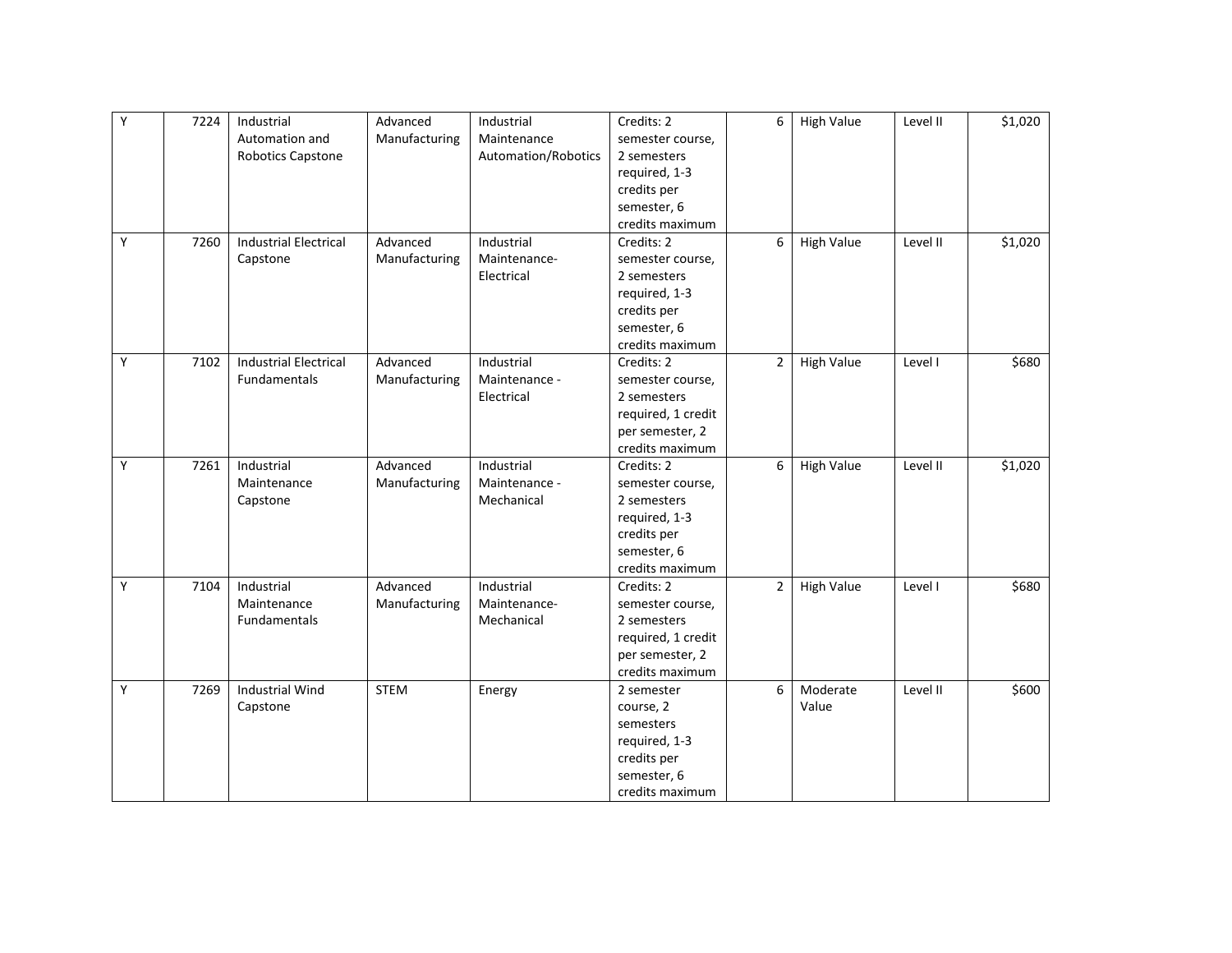| Υ | 7222 | Industry 4.0 - Smart     | Advanced        | Industry 4.0 - Smart   | Credits: 2         | 6              | <b>High Value</b> | Level II | \$1,020 |
|---|------|--------------------------|-----------------|------------------------|--------------------|----------------|-------------------|----------|---------|
|   |      |                          | Manufacturing   |                        |                    |                |                   |          |         |
|   |      | Manufacturing            |                 | Manufacturing          | semester course,   |                |                   |          |         |
|   |      | Capstone                 |                 |                        | 2 semesters        |                |                   |          |         |
|   |      |                          |                 |                        | required, 1-3      |                |                   |          |         |
|   |      |                          |                 |                        | credits per        |                |                   |          |         |
|   |      |                          |                 |                        | semester, 6        |                |                   |          |         |
|   |      |                          |                 |                        | credits maximum    |                |                   |          |         |
| Υ | 7180 | Information              | Information     | IT Operations          | 2 semester         | $\overline{2}$ | <b>High Value</b> | Level I  | \$680   |
|   |      | Technology               | Technology      |                        | course, 2          |                |                   |          |         |
|   |      | Fundamentals             |                 |                        | semesters          |                |                   |          |         |
|   |      |                          |                 |                        | required, 1 credit |                |                   |          |         |
|   |      |                          |                 |                        | per semester       |                |                   |          |         |
| Υ | 4578 | Information              | Information     |                        | Credits: 1         | 12             | Pilot             |          | \$300   |
|   |      | Technology: Special      | Technology      |                        | semester course,   |                |                   |          |         |
|   |      | <b>Topics</b>            |                 |                        | up to 3 credits    |                |                   |          |         |
|   |      |                          |                 |                        | per semester,      |                |                   |          |         |
|   |      |                          |                 |                        | May be offered     |                |                   |          |         |
|   |      |                          |                 |                        | for successive     |                |                   |          |         |
|   |      |                          |                 |                        | semesters up to    |                |                   |          |         |
|   |      |                          |                 |                        | 12 credits         |                |                   |          |         |
| Y | 7149 | Insurance                | <b>Business</b> | Insurance              | 2 semester         | $\overline{2}$ | Moderate          | Level I  | \$400   |
|   |      | Fundamentals             |                 |                        |                    |                | Value             |          |         |
|   |      |                          | Management,     |                        | course, 2          |                |                   |          |         |
|   |      |                          | Marketing and   |                        | semesters          |                |                   |          |         |
|   |      |                          | Finance         |                        | required, 1 credit |                |                   |          |         |
|   |      |                          |                 |                        | per semester       |                |                   |          |         |
| Υ | 7138 | <b>Interactive Media</b> | Arts, AV Tech   | Digital Design         | Credits: 2         | $\overline{2}$ | Less than         | Level I  | \$200   |
|   |      | Design                   | and Comm        |                        | semester course,   |                | Moderate          |          |         |
|   |      |                          |                 |                        | 2 semesters        |                | Value             |          |         |
|   |      |                          |                 |                        | required, 1 credit |                |                   |          |         |
|   |      |                          |                 |                        | per semester, 2    |                |                   |          |         |
|   |      |                          |                 |                        | credits maximum    |                |                   |          |         |
| Y | 7248 | <b>Interior Design</b>   | Arts, AV Tech   | <b>Interior Design</b> | Credits: 2         | 6              | Less Than         | Level II | \$300   |
|   |      | Capstone                 | and Comm        |                        | semester course,   |                | Moderate          |          |         |
|   |      |                          |                 |                        | 2 semester         |                | Value             |          |         |
|   |      |                          |                 |                        | required, 1-3      |                |                   |          |         |
|   |      |                          |                 |                        | credits per        |                |                   |          |         |
|   |      |                          |                 |                        | semester, 6        |                |                   |          |         |
|   |      |                          |                 |                        | credits max        |                |                   |          |         |
| Υ | 7127 | <b>Interior Design</b>   | Arts, AV Tech   | <b>Interior Design</b> | Credits: 2         | $\overline{2}$ | Less Than         | Level I  | \$200   |
|   |      | Fundamentals             | and Comm        |                        | semester course,   |                | Moderate          |          |         |
|   |      |                          |                 |                        | 2 semesters        |                | Value             |          |         |
|   |      |                          |                 |                        | required, 1 credit |                |                   |          |         |
|   |      |                          |                 |                        |                    |                |                   |          |         |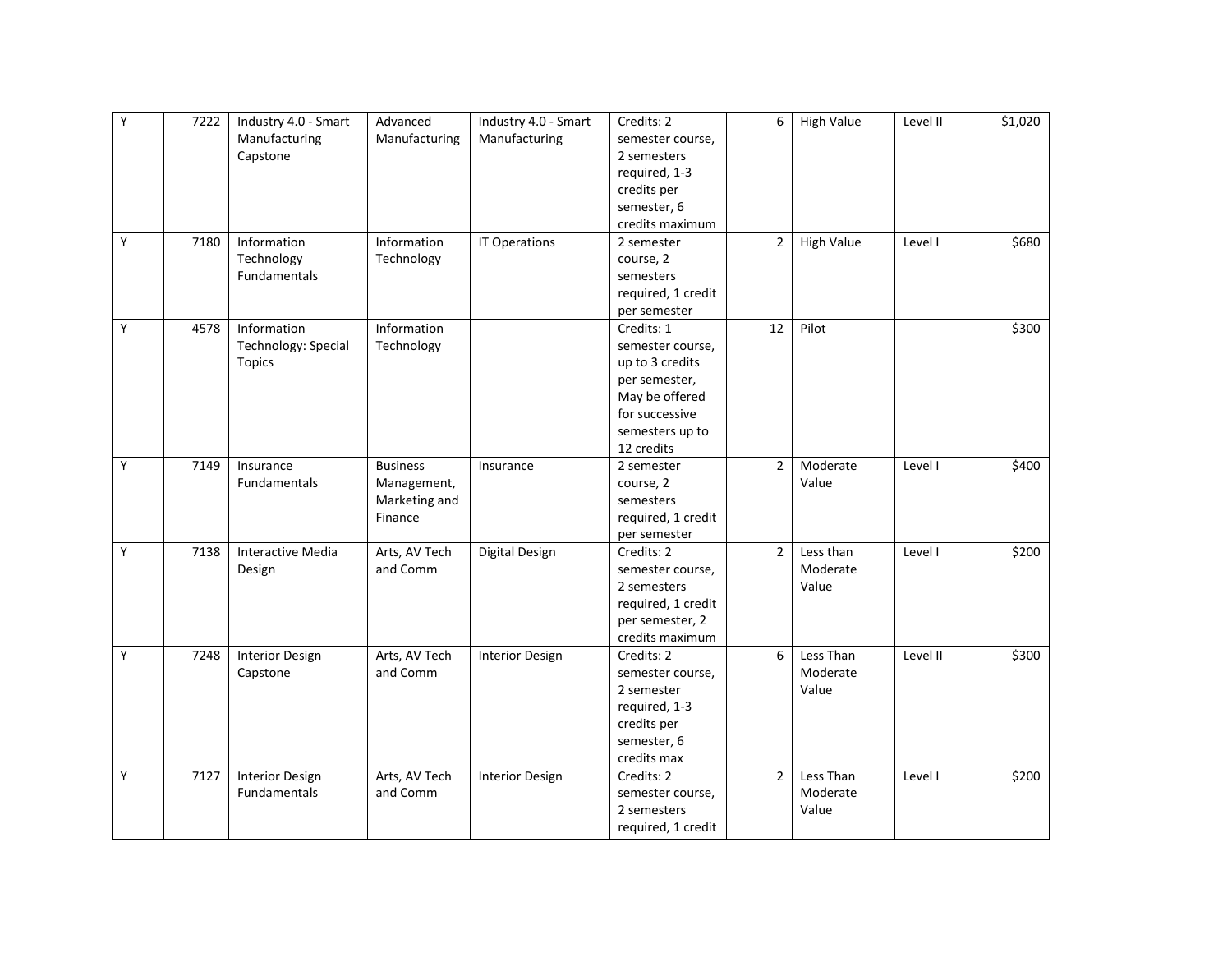|   |      |                                                                   |                                                            | per semester, 2<br>credits maximum                                                    |                |              |       |
|---|------|-------------------------------------------------------------------|------------------------------------------------------------|---------------------------------------------------------------------------------------|----------------|--------------|-------|
| Y | 4796 | Introduction to<br>Advanced<br>Manufacturing and<br>Logistics     | Advanced<br>Manufacturing                                  | Credits: 1 or 2<br>semester course,<br>1 credit per<br>semester, 2<br>credits maximum | $\overline{2}$ | Introductory | \$300 |
| Y | 5056 | Introduction to<br>Agriculture, Food,<br>and Natural<br>Resources | Agriculture                                                | Credits: 1 or 2<br>semester course,<br>1 credit per<br>semester, 2<br>credits maximum | $\overline{2}$ | Introductory | \$300 |
| Υ | 4518 | Introduction to<br><b>Business</b>                                | <b>Business</b><br>Management,<br>Marketing and<br>Finance | Credits: 1 to 2<br>semester course,<br>1 credit per<br>semester, 2<br>credits maximum | $\overline{2}$ | Introductory | \$300 |
| Υ | 4790 | Introduction to<br>Communications                                 | Arts, AV Tech<br>and Comm                                  | Credits: 1 or 2<br>semester course,<br>1 credit per<br>semester, 2<br>credits maximum | $\overline{2}$ | Introductory | \$300 |
| Y | 4803 | Introduction to<br><b>Computer Science</b>                        | <b>STEM</b>                                                | Credits: 1 to 2<br>semester course,<br>1 credit per<br>semester, 2<br>credits maximum | $\overline{2}$ | Introductory | \$300 |
| Υ | 4792 | Introduction to<br>Construction                                   | Architecture<br>and<br>Construction                        | Credits: 1 or 2<br>semester course,<br>1 credit per<br>semester, 2<br>credits maximum | $\overline{2}$ | Introductory | \$300 |
| Υ | 7175 | Introduction to<br>Cosmetology and<br><b>Barbering</b>            | Human<br><b>Services</b>                                   | Credits: 1 or 2<br>semester course,<br>1 credit per<br>semester, 2<br>credits maximum | $\overline{2}$ | Introductory | \$300 |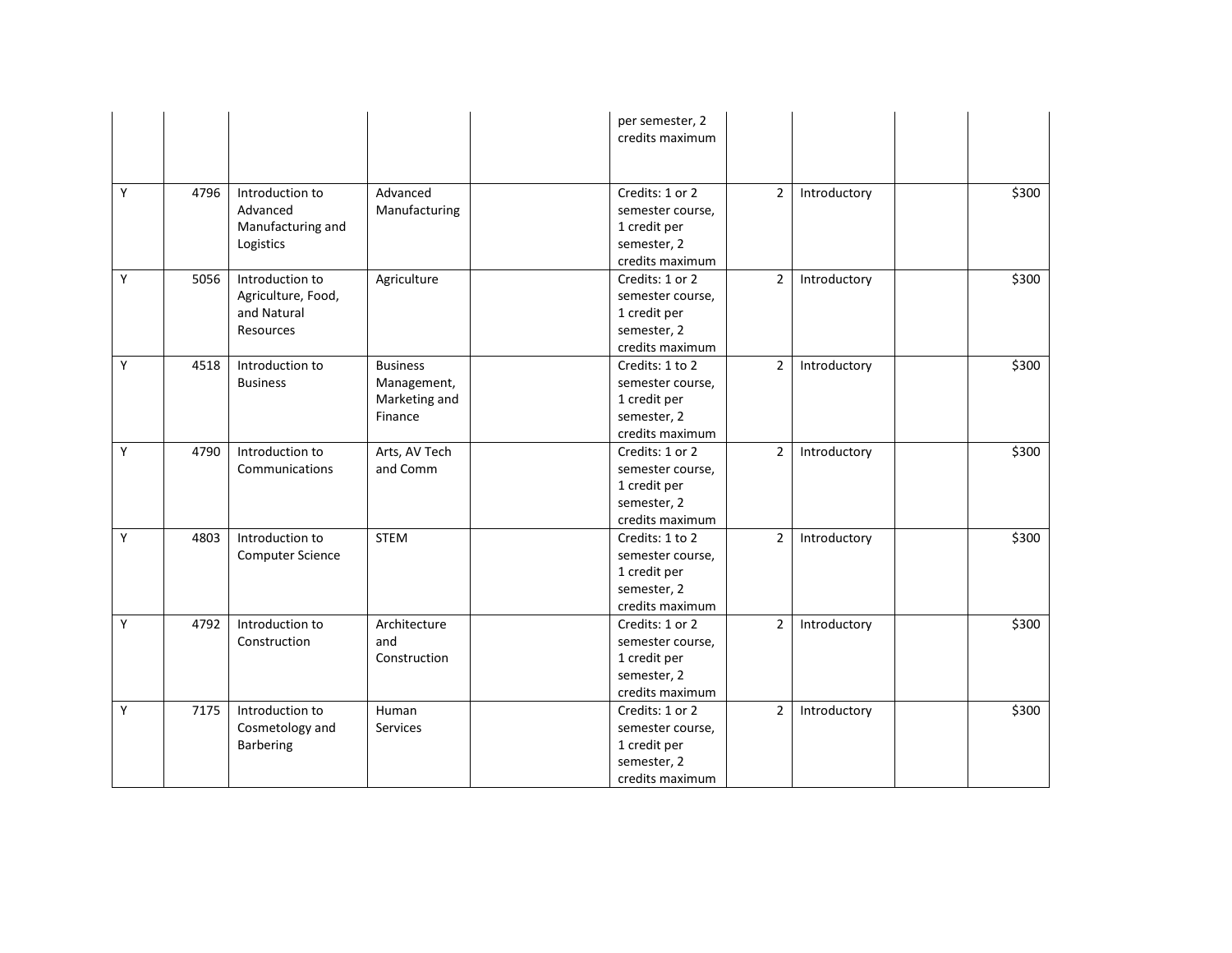| Y | 5438 | Introduction to           | Hospitality and       | Credits: 1-2       | $\overline{2}$ | Introductory |         | \$300 |
|---|------|---------------------------|-----------------------|--------------------|----------------|--------------|---------|-------|
|   |      | Culinary Arts and         | Tourism               | semester course,   |                |              |         |       |
|   |      | Hospitality               |                       | 1 credit per       |                |              |         |       |
|   |      |                           |                       | semester, 2        |                |              |         |       |
|   |      |                           |                       | credits maximum    |                |              |         |       |
| Y | 4794 | Introduction to           | <b>STEM</b>           | Credits: 1 or 2    | $\overline{2}$ | Introductory |         | \$300 |
|   |      | Design Processes          |                       | semester course,   |                |              |         |       |
|   |      |                           |                       | 1 credit per       |                |              |         |       |
|   |      |                           |                       | semester, 2        |                |              |         |       |
|   |      |                           |                       | credits maximum    |                |              |         |       |
| Y | 5614 | Introduction to the       | <b>STEM</b>           | Credits: 1 or 2    | $\overline{2}$ | Introductory |         | \$300 |
|   |      | Energy Industry           |                       | semester course,   |                |              |         |       |
|   |      |                           |                       | 1 credit per       |                |              |         |       |
|   |      |                           |                       | semester, 2        |                |              |         |       |
|   |      |                           |                       | credits maximum    |                |              |         |       |
| Y | 4802 | Introduction to           | <b>STEM</b>           | Credits: 2         | $\overline{2}$ | Moderate     | Level I | \$400 |
|   |      | <b>Engineering Design</b> |                       | semester course,   |                | Value        |         |       |
|   |      |                           |                       | 2 semesters        |                |              |         |       |
|   |      |                           |                       | required, 1 credit |                |              |         |       |
|   |      |                           |                       | per semester, 2    |                |              |         |       |
|   |      |                           |                       | credits maximum    |                |              |         |       |
| Y | 5967 | Introduction to           | <b>Business</b>       | Credits: 1 to 2    | $\overline{2}$ | Introductory |         | \$300 |
|   |      | Entrepreneurship          | Management,           | semester course,   |                |              |         |       |
|   |      |                           | Marketing and         | 1 credit per       |                |              |         |       |
|   |      |                           | Finance               | semester, 2        |                |              |         |       |
|   |      |                           |                       | credits maximum    |                |              |         |       |
| Υ | 5380 | Introduction to           | Arts, AV Tech         | Credits: 1 or 2    | $\overline{2}$ | Introductory |         | \$300 |
|   |      | Fashion & Textiles        | and Comm              | semester course,   |                |              |         |       |
|   |      |                           |                       | 1 credit per       |                |              |         |       |
|   |      |                           |                       | semester, 2        |                |              |         |       |
|   |      |                           |                       | credits maximum    |                |              |         |       |
| Y | 5272 | Introduction to           | <b>Health Science</b> | Credits: 1 or 2    | $\overline{2}$ | Introductory |         | \$300 |
|   |      | <b>Health Science</b>     |                       | semester course,   |                |              |         |       |
|   |      | Careers                   |                       | 1 credit per       |                |              |         |       |
|   |      |                           |                       | semester,          |                |              |         |       |
|   |      |                           |                       | maximum of 2       |                |              |         |       |
|   |      |                           |                       | credits            |                |              |         |       |
| Y | 5350 | Introduction to           | Arts, AV Tech         | Credits: 1 or 2    | $\overline{2}$ | Introductory |         | \$300 |
|   |      | Housing and Interior      | and Comm              | semester course,   |                |              |         |       |
|   |      | Design                    |                       | 1 credit per       |                |              |         |       |
|   |      |                           |                       | semester, 2        |                |              |         |       |
|   |      |                           |                       | credits maximum    |                |              |         |       |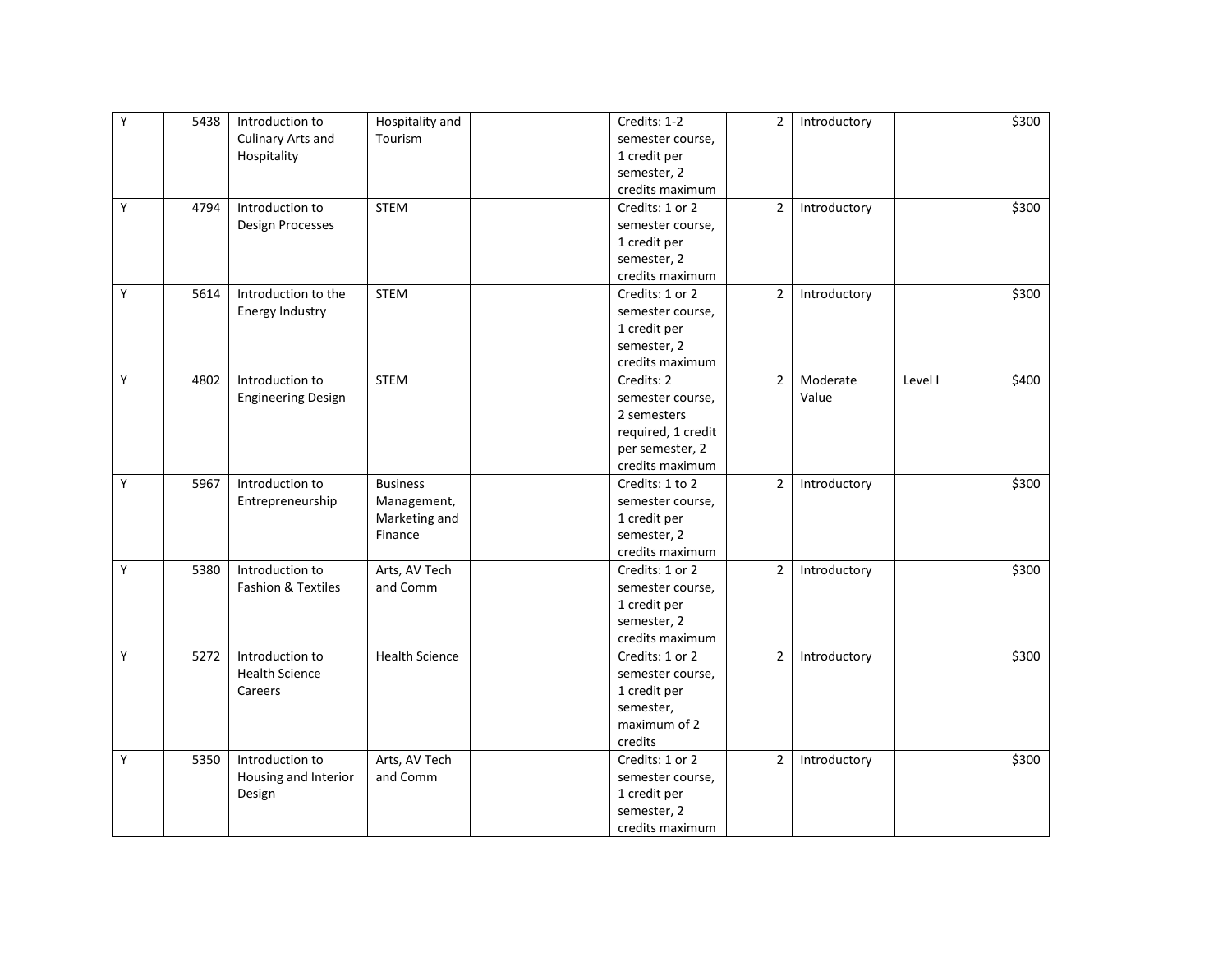| Y | 7190 | Introduction to            | Law and Public        |                    | Credits: 1 or 2    | $\overline{2}$ | Introductory      |          | \$300   |
|---|------|----------------------------|-----------------------|--------------------|--------------------|----------------|-------------------|----------|---------|
|   |      | Public Safety and          | Safety                |                    | semester course,   |                |                   |          |         |
|   |      | <b>First Responders</b>    |                       |                    | 1 credit per       |                |                   |          |         |
|   |      |                            |                       |                    | semester, 2        |                |                   |          |         |
|   |      |                            |                       |                    | credits maximum    |                |                   |          |         |
| Υ | 5614 | Introduction to the        | <b>STEM</b>           |                    | Credits: 1 or 2    | $\overline{2}$ | Introductory      |          | \$300   |
|   |      | Energy Industry            |                       |                    | semester course,   |                |                   |          |         |
|   |      |                            |                       |                    | 1 credit per       |                |                   |          |         |
|   |      |                            |                       |                    | semester, 2        |                |                   |          |         |
|   |      |                            |                       |                    | credits maximum    |                |                   |          |         |
| Y | 4798 | Introduction to            | Transportation        |                    | Credits: 1 or 2    | $\overline{2}$ | Introductory      |          | \$300   |
|   |      | Transportation             |                       |                    | semester course,   |                |                   |          |         |
|   |      |                            |                       |                    | 1 credit per       |                |                   |          |         |
|   |      |                            |                       |                    | semester, 2        |                |                   |          |         |
|   |      |                            |                       |                    | credits maximum    |                |                   |          |         |
| Y | 7249 | IT Operations:             | Information           | IT Operations:     | 2 semester         | 6              | <b>High Value</b> | Level II | \$1,020 |
|   |      | Cybersecurity              | Technology            | Cybersecurity      | course, 2          |                |                   |          |         |
|   |      | <b>Operations Capstone</b> |                       |                    | semesters          |                |                   |          |         |
|   |      |                            |                       |                    | required, 1-3      |                |                   |          |         |
|   |      |                            |                       |                    | credits per        |                |                   |          |         |
|   |      |                            |                       |                    | semester, 6        |                |                   |          |         |
|   |      |                            |                       |                    | credits maximum    |                |                   |          |         |
| Y | 7247 | IT Operations: Cloud       | Information           | IT Operations:     | 2 semester         | 6              | Moderate          | Level II | \$600   |
|   |      | and Server                 | Technology            |                    | course, 2          |                | Value             |          |         |
|   |      | <b>Operations Capstone</b> |                       |                    | semesters          |                |                   |          |         |
|   |      |                            |                       |                    | required, 1-3      |                |                   |          |         |
|   |      |                            |                       |                    | credits per        |                |                   |          |         |
|   |      |                            |                       |                    | semester, 6        |                |                   |          |         |
|   |      |                            |                       |                    | credits maximum    |                |                   |          |         |
| Y | 7245 | IT Operations: IT          | Information           | IT Operations:     | 2 semester         | $\overline{2}$ | Moderate          | Level II | \$600   |
|   |      | <b>Support Capstone</b>    | Technology            | Support            | course, 2          |                | Value             |          |         |
|   |      |                            |                       |                    | semesters          |                |                   |          |         |
|   |      |                            |                       |                    | required, 1-3      |                |                   |          |         |
|   |      |                            |                       |                    | credits per        |                |                   |          |         |
|   |      |                            |                       |                    | semester, 6        |                |                   |          |         |
|   |      |                            |                       |                    | credits maximum    |                |                   |          |         |
| Υ | 7321 | Kinesiology                | <b>Health Science</b> | Human Performance  | 2 semester         | $\overline{2}$ | <b>High Value</b> | Level I  | \$680   |
|   |      |                            |                       | / Physical Therapy | course, 2          |                |                   |          |         |
|   |      |                            |                       |                    | semesters          |                |                   |          |         |
|   |      |                            |                       |                    | required, 1 credit |                |                   |          |         |
|   |      |                            |                       |                    | per semester       |                |                   |          |         |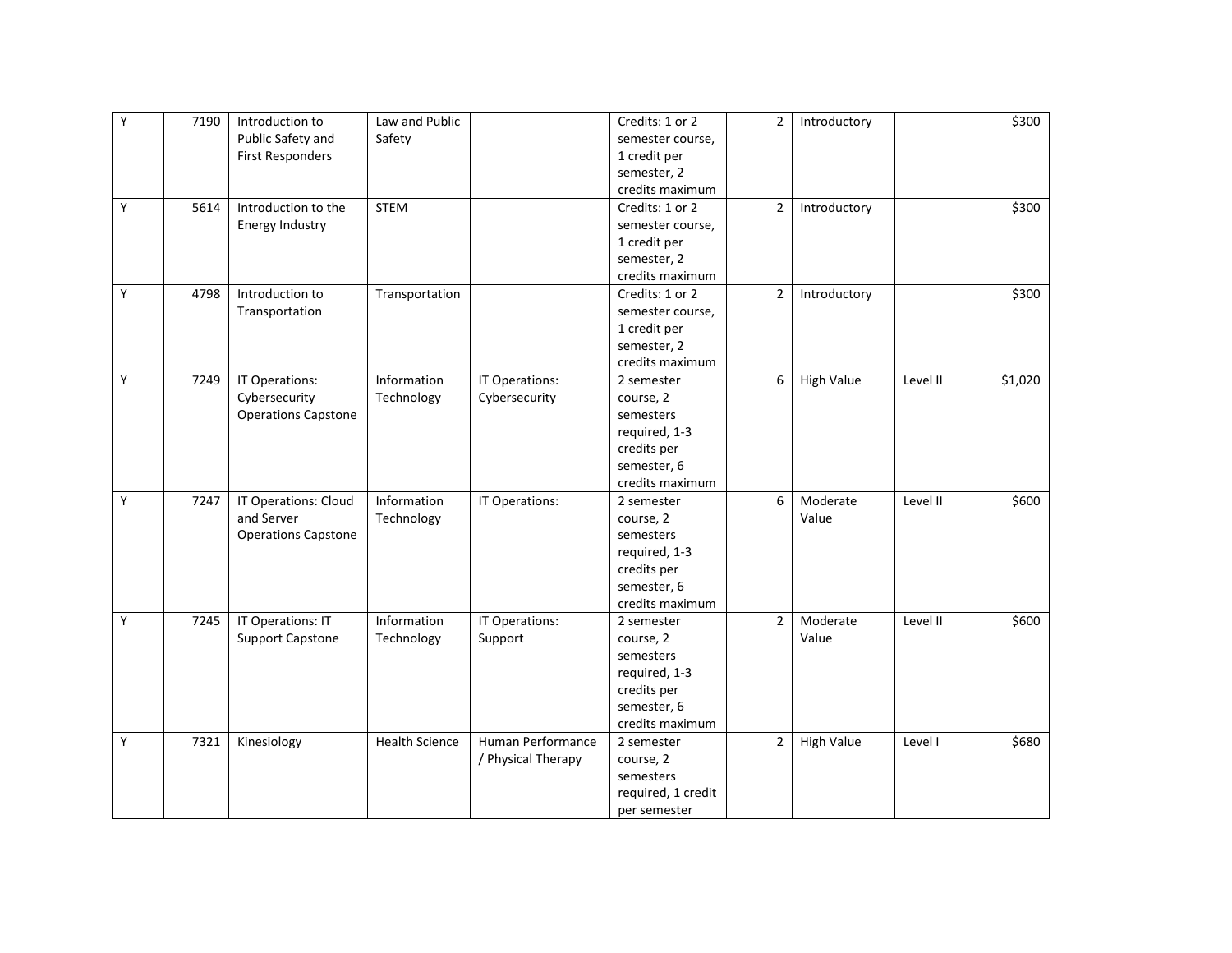| Υ | 7115 | Landscape and Turf    | Agriculture     | Landscaping             | Credits: 2         | $\overline{2}$ | Moderate          | Level I  | \$400 |
|---|------|-----------------------|-----------------|-------------------------|--------------------|----------------|-------------------|----------|-------|
|   |      | Management            |                 |                         | semester course,   |                | Value             |          |       |
|   |      |                       |                 |                         | 2 semesters        |                |                   |          |       |
|   |      |                       |                 |                         | required, 1 credit |                |                   |          |       |
|   |      |                       |                 |                         | per semester, 2    |                |                   |          |       |
|   |      |                       |                 |                         | credits maximum    |                |                   |          |       |
| Y | 7234 | Landscape             | Agriculture     | Landscaping             | Credits: 2         | 6              | Moderate          | Level II | \$600 |
|   |      | Management            |                 |                         | semester course,   |                | Value             |          |       |
|   |      | Capstone              |                 |                         | 2 semesters        |                |                   |          |       |
|   |      |                       |                 |                         | required, 1-3      |                |                   |          |       |
|   |      |                       |                 |                         | credits per        |                |                   |          |       |
|   |      |                       |                 |                         | semester, 6        |                |                   |          |       |
|   |      |                       |                 |                         | credits max        |                |                   |          |       |
| Υ | 7191 | Law Enforcement       | Law and Public  | <b>Criminal Justice</b> | 2 semester         | $\overline{2}$ | Moderate          | Level I  | \$400 |
|   |      | <b>Fundamentals</b>   | Safety          |                         | course, 2          |                | Value             |          |       |
|   |      |                       |                 |                         | semesters          |                |                   |          |       |
|   |      |                       |                 |                         | required, 1 credit |                |                   |          |       |
|   |      |                       |                 |                         | per semester       |                |                   |          |       |
| Y | 7155 | Logistics             | <b>Business</b> | Supply Chain            | 2 semester         | $\overline{2}$ | <b>High Value</b> | Level I  | \$680 |
|   |      | Management            | Management,     |                         | course, 2          |                |                   |          |       |
|   |      |                       | Marketing and   |                         | semesters          |                |                   |          |       |
|   |      |                       | Finance         |                         | required, 1 credit |                |                   |          |       |
|   |      |                       |                 |                         | per semester       |                |                   |          |       |
| Y | 7143 | Management            | <b>Business</b> | <b>Business</b>         | Credits: 2         | $\overline{2}$ | <b>High Value</b> | Level I  | \$680 |
|   |      | Fundamentals          | Management,     | Administration          | semester course,   |                |                   |          |       |
|   |      |                       | Marketing and   |                         | 2 semesters        |                |                   |          |       |
|   |      |                       | Finance         |                         | required, 1 credit |                |                   |          |       |
|   |      |                       |                 |                         | per semester, 2    |                |                   |          |       |
|   |      |                       |                 |                         | credits maximum    |                |                   |          |       |
| Υ | 7202 | Manufacturing         | <b>STEM</b>     | Design Tech             | 2 semester         | $\overline{2}$ | <b>High Value</b> | Level I  | \$680 |
|   |      | Principles and Design |                 |                         | course, 2          |                |                   |          |       |
|   |      |                       |                 |                         | semesters          |                |                   |          |       |
|   |      |                       |                 |                         | required, 1 credit |                |                   |          |       |
|   |      |                       |                 |                         | per semester       |                |                   |          |       |
| Υ | 5914 | Marketing             | <b>Business</b> | Marketing and Sales     | Credits: 2         | $\overline{2}$ | High Value        | Level I  | \$680 |
|   |      | <b>Fundamentals</b>   | Management,     |                         | semester course,   |                |                   |          |       |
|   |      |                       | Marketing and   |                         | 2 semesters        |                |                   |          |       |
|   |      |                       | Finance         |                         | required, 1 credit |                |                   |          |       |
|   |      |                       |                 |                         | per semester, 2    |                |                   |          |       |
|   |      |                       |                 |                         | credits maximum    |                |                   |          |       |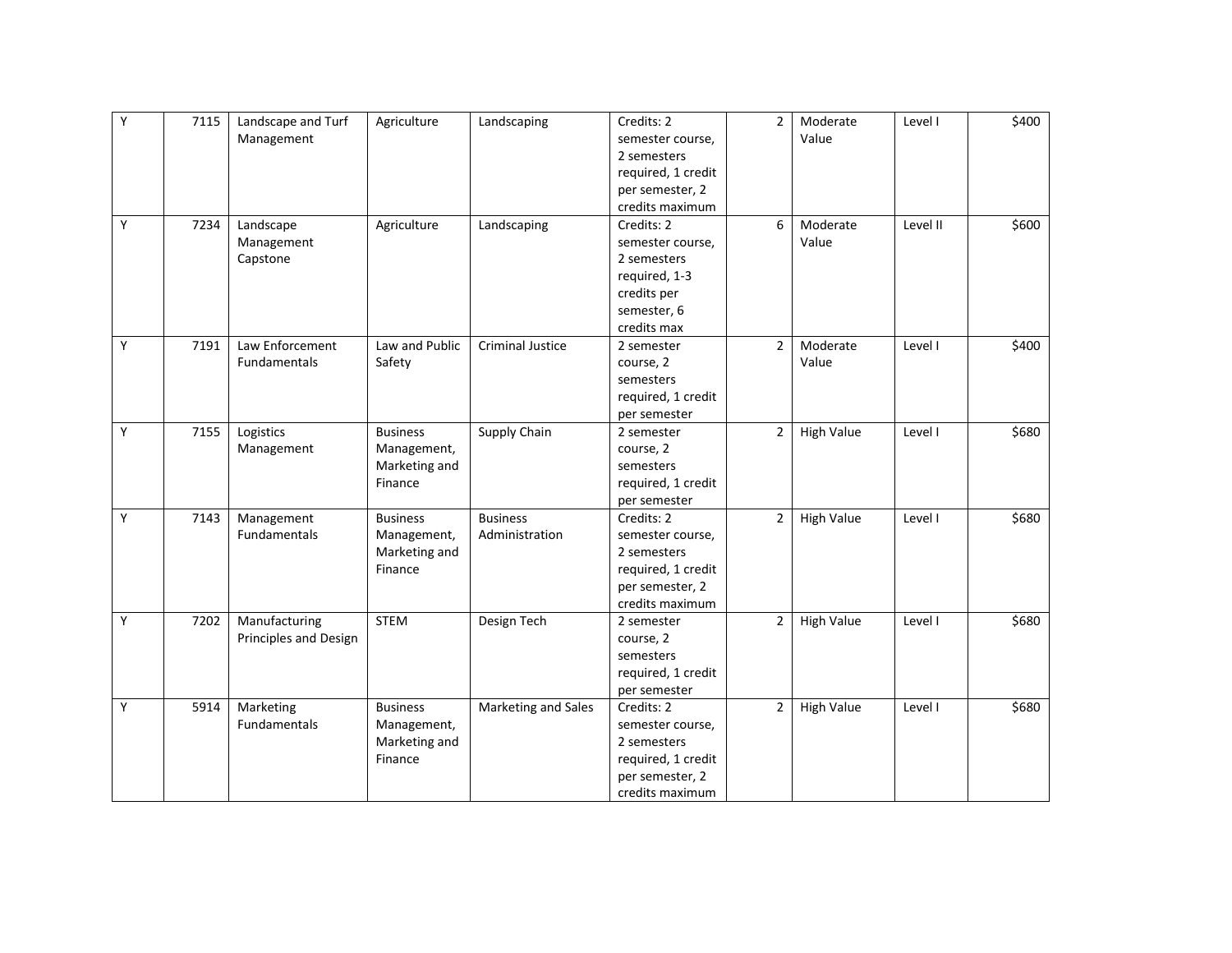| Y | 7307 | Mass Media                 | Arts, AV Tech         | Radio and TV           | 2 semester         | 6              | Less Than         | Level I  | \$200   |
|---|------|----------------------------|-----------------------|------------------------|--------------------|----------------|-------------------|----------|---------|
|   |      | Production                 | and Comm              |                        | course, 2          |                | Moderate          |          |         |
|   |      |                            |                       |                        | semesters          |                | Value             |          |         |
|   |      |                            |                       |                        | required, 1 credit |                |                   |          |         |
|   |      |                            |                       |                        | per semester       |                |                   |          |         |
| Υ | 7128 | Materials, Finishes,       | Arts, AV Tech         | <b>Interior Design</b> | Credits: 2         | $\overline{2}$ | Less Than         | Level I  | \$200   |
|   |      | and Design                 | and Comm              |                        | semester course,   |                | Moderate          |          |         |
|   |      |                            |                       |                        | 2 semesters        |                | Value             |          |         |
|   |      |                            |                       |                        | required, 1 credit |                |                   |          |         |
|   |      |                            |                       |                        | per semester, 2    |                |                   |          |         |
|   |      |                            |                       |                        | credits maximum    |                |                   |          |         |
| Υ | 7196 | Mechanical and             | STEM                  | Design Tech            | 2 semester         | $\overline{2}$ | <b>High Value</b> | Level I  | \$680   |
|   |      | Architectural Design       |                       |                        | course, 2          |                |                   |          |         |
|   |      |                            |                       |                        | semesters          |                |                   |          |         |
|   |      |                            |                       |                        | required, 1 credit |                |                   |          |         |
|   |      |                            |                       |                        | per semester       |                |                   |          |         |
| Υ | 7223 | <b>Mechanical Design</b>   | <b>STEM</b>           | Design Tech            | 2 semester         | 6              | <b>High Value</b> | Level II | \$1,020 |
|   |      | Capstone                   |                       |                        | course, 2          |                |                   |          |         |
|   |      |                            |                       |                        | semesters          |                |                   |          |         |
|   |      |                            |                       |                        | required, 1-3      |                |                   |          |         |
|   |      |                            |                       |                        | credits per        |                |                   |          |         |
|   |      |                            |                       |                        | semester, 6        |                |                   |          |         |
|   |      |                            |                       |                        | credits maximum    |                |                   |          |         |
| Y | 7106 | Mechatronics               | Advanced              | Industrial             | Credits: 2         | $\overline{2}$ | <b>High Value</b> | Level I  | \$680   |
|   |      | Systems                    | Manufacturing         | Maintenance            | semester course,   |                |                   |          |         |
|   |      |                            |                       | Automation/Robotics    | 2 semesters        |                |                   |          |         |
|   |      |                            |                       |                        | required, 1 credit |                |                   |          |         |
|   |      |                            |                       |                        | per semester, 2    |                |                   |          |         |
|   |      |                            |                       |                        | credits maximum    |                |                   |          |         |
| Y | 5217 | Medical                    | <b>Health Science</b> | <b>Biomed</b>          | Credits: 2         | $\overline{2}$ | <b>High Value</b> | Level I  | \$680   |
|   |      | Interventions              |                       |                        | semester course,   |                |                   |          |         |
|   |      |                            |                       |                        | 2 semesters        |                |                   |          |         |
|   |      |                            |                       |                        | required, 1 credit |                |                   |          |         |
|   |      |                            |                       |                        | per semester, 2    |                |                   |          |         |
|   |      |                            |                       |                        | credits maximum    |                |                   |          |         |
| Υ | 5274 | <b>Medical Terminology</b> | <b>Health Science</b> |                        | Credits: 2         | $\overline{2}$ | <b>High Value</b> | Level I  | \$680   |
|   |      |                            |                       |                        | semester course,   |                |                   |          |         |
|   |      |                            |                       |                        | 2 semesters        |                |                   |          |         |
|   |      |                            |                       |                        | required, 1 credit |                |                   |          |         |
|   |      |                            |                       |                        | per semester,      |                |                   |          |         |
|   |      |                            |                       |                        | maximum of 2       |                |                   |          |         |
|   |      |                            |                       |                        | credits            |                |                   |          |         |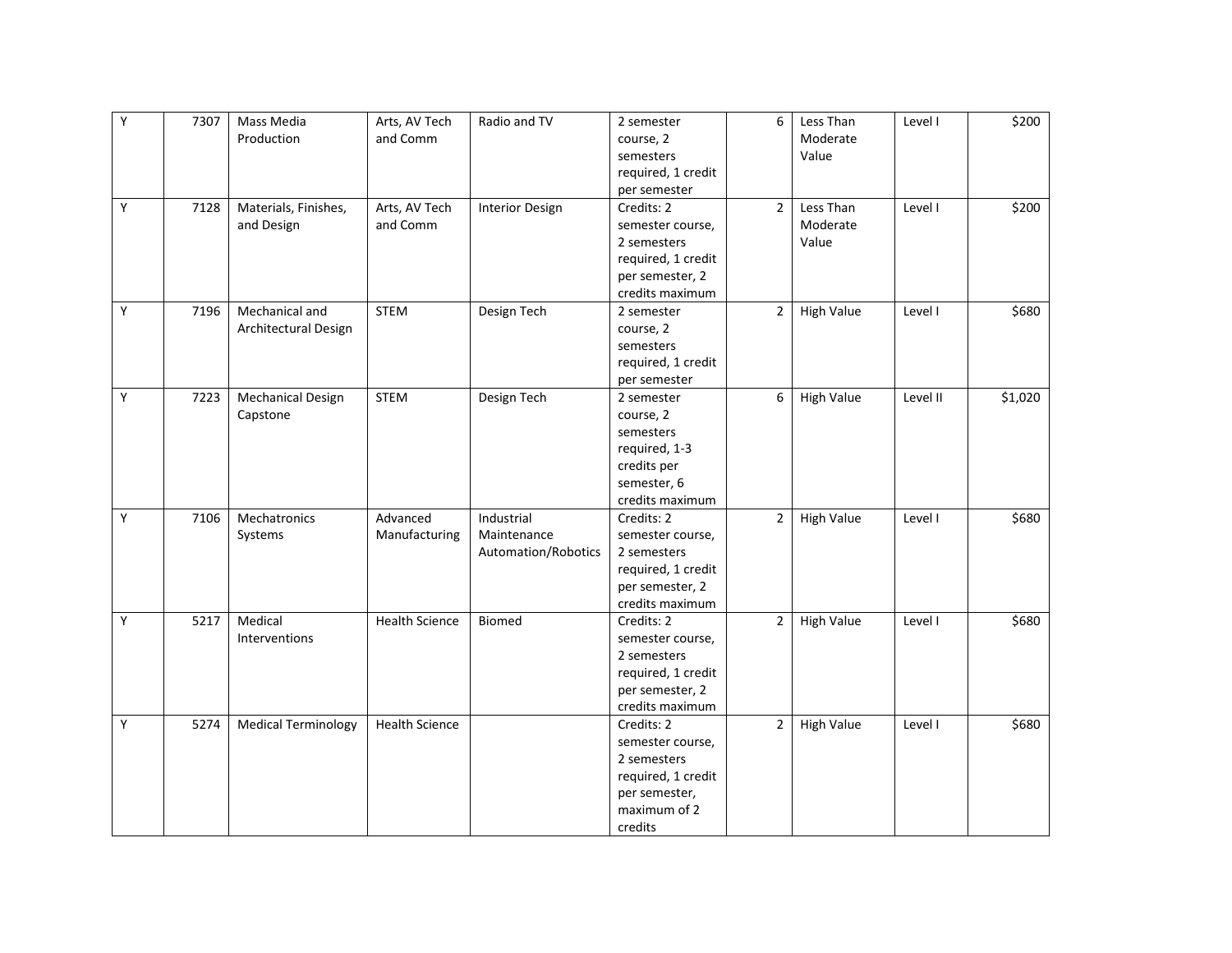| $\overline{Y}$ | 7266 | <b>Natural Gas</b> | <b>STEM</b>     | Energy                   | 2 semester         | 6              | Less than         | Level II | \$300   |
|----------------|------|--------------------|-----------------|--------------------------|--------------------|----------------|-------------------|----------|---------|
|                |      | Capstone           |                 |                          | course, 2          |                | Moderate          |          |         |
|                |      |                    |                 |                          | semesters          |                | Value             |          |         |
|                |      |                    |                 |                          | required, 1-3      |                |                   |          |         |
|                |      |                    |                 |                          | credits per        |                |                   |          |         |
|                |      |                    |                 |                          | semester, 6        |                |                   |          |         |
|                |      |                    |                 |                          | credits maximum    |                |                   |          |         |
| Y              | 5180 | Natural Resources  | Agriculture     | <b>Natural Resources</b> | Credits: 2         | $\overline{2}$ | Less Than         | Level I  | \$200   |
|                |      |                    |                 |                          | semester course,   |                | Moderate          |          |         |
|                |      |                    |                 |                          | 2 semesters        |                | Value             |          |         |
|                |      |                    |                 |                          | required, 1 credit |                |                   |          |         |
|                |      |                    |                 |                          | per semester, 2    |                |                   |          |         |
|                |      |                    |                 |                          | credits maximum    |                |                   |          |         |
| Υ              | 7181 | Networking and     | Information     | IT Operations            | 2 semester         | $\overline{2}$ | <b>High Value</b> | Level I  | \$680   |
|                |      | Cybersecurity      | Technology      |                          | course, 2          |                |                   |          |         |
|                |      | Operations         |                 |                          | semesters          |                |                   |          |         |
|                |      |                    |                 |                          | required, 1 credit |                |                   |          |         |
|                |      |                    |                 |                          | per semester       |                |                   |          |         |
| Y              | 7251 | Networking         | Information     | Networking               | 2 semester         | 6              | High Value        | Level II | \$1,020 |
|                |      | Capstone           | Technology      |                          | course, 2          |                |                   |          |         |
|                |      |                    |                 |                          | semesters          |                |                   |          |         |
|                |      |                    |                 |                          | required, 1-3      |                |                   |          |         |
|                |      |                    |                 |                          | credits per        |                |                   |          |         |
|                |      |                    |                 |                          | semester, 6        |                |                   |          |         |
|                |      |                    |                 |                          | credits maximum    |                |                   |          |         |
| Υ              | 7182 | Networking         | Information     | Networking               | 2 semester         | $\overline{2}$ | <b>High Value</b> | Level I  | \$680   |
|                |      | Fundamentals       | Technology      |                          | course, 2          |                |                   |          |         |
|                |      |                    |                 |                          | semesters          |                |                   |          |         |
|                |      |                    |                 |                          | required, 1 credit |                |                   |          |         |
|                |      |                    |                 |                          | per semester       |                |                   |          |         |
| Υ              | 7148 | New Venture        | <b>Business</b> | Entrepreneurship         | 2 semester         | $\overline{2}$ | Moderate          | Level I  | \$400   |
|                |      | Development        | Management,     |                          | course, 2          |                | Value             |          |         |
|                |      |                    | Marketing and   |                          | semesters          |                |                   |          |         |
|                |      |                    | Finance         |                          | required, 1 credit |                |                   |          |         |
|                |      |                    |                 |                          | per semester       |                |                   |          |         |
| Y              | 7171 | Nutrition          | Hospitality and |                          | 2 semester         | $\overline{2}$ | Moderate          | Level I  | \$400   |
|                |      |                    | Tourism         |                          | course, 2          |                | Value             |          |         |
|                |      |                    |                 |                          | semesters          |                |                   |          |         |
|                |      |                    |                 |                          | required, 1 credit |                |                   |          |         |
|                |      |                    |                 |                          | per semester       |                |                   |          |         |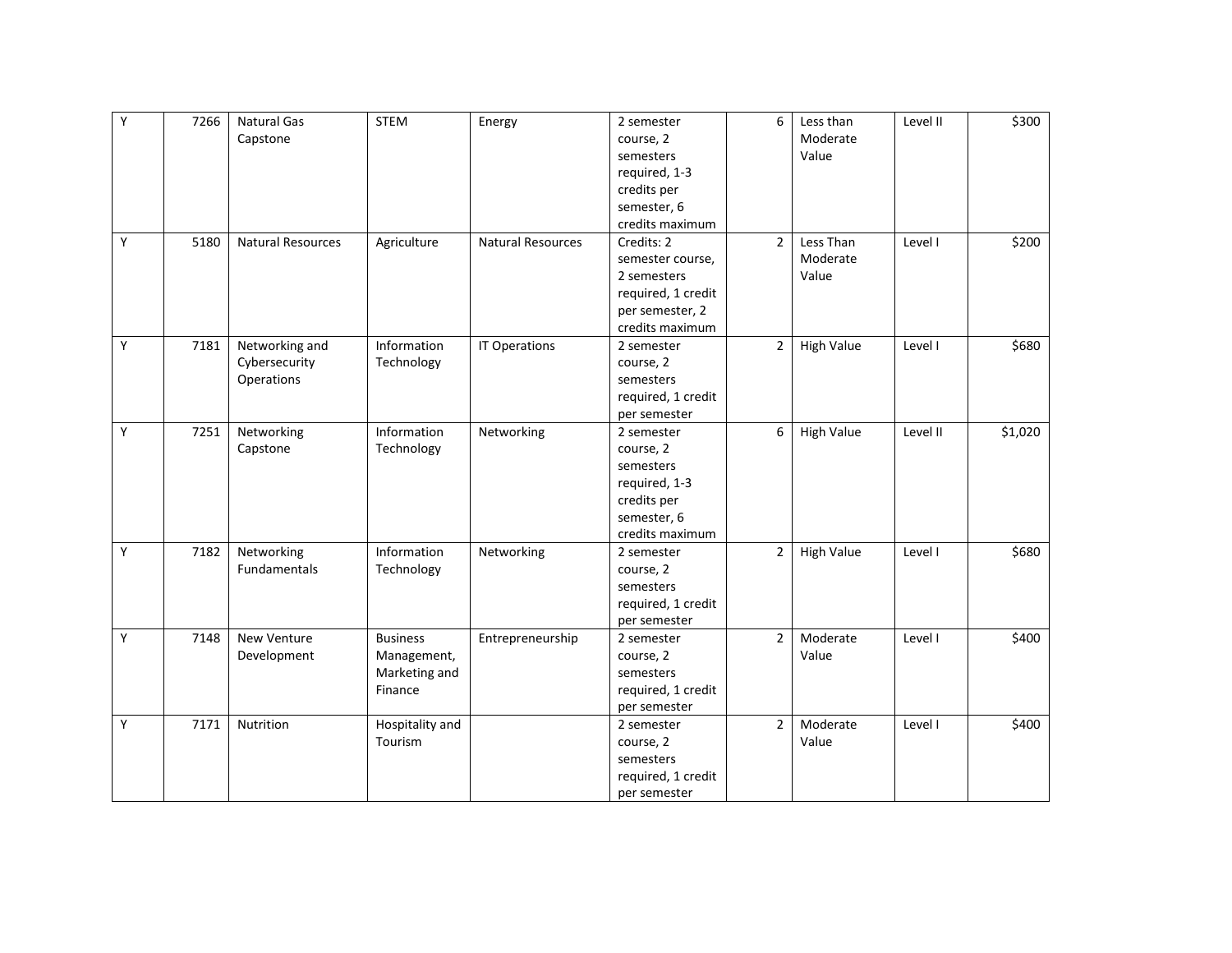| Υ | 7170 | <b>Nutrition Planning</b> | Hospitality and       | <b>Nutrition Science</b> | 2 semester         | $\overline{2}$ | Moderate          | Level I  | \$400   |
|---|------|---------------------------|-----------------------|--------------------------|--------------------|----------------|-------------------|----------|---------|
|   |      | and Therapy               | Tourism               |                          | course, 2          |                | Value             |          |         |
|   |      |                           |                       |                          | semesters          |                |                   |          |         |
|   |      |                           |                       |                          | required, 1 credit |                |                   |          |         |
|   |      |                           |                       |                          | per semester       |                |                   |          |         |
| Y | 7239 | <b>Nutrition Science</b>  | Hospitality and       | <b>Nutrition Science</b> | Credits: 2         | 6              | Moderate          | Level II | \$600   |
|   |      | Capstone                  | Tourism               |                          | semester course,   |                | Value             |          |         |
|   |      |                           |                       |                          | 2 semester         |                |                   |          |         |
|   |      |                           |                       |                          | required, 1-3      |                |                   |          |         |
|   |      |                           |                       |                          | credits per        |                |                   |          |         |
|   |      |                           |                       |                          | semester, 6        |                |                   |          |         |
|   |      |                           |                       |                          | credits max        |                |                   |          |         |
| Υ | 7192 | Paralegal                 | Law and Public        | Paralegal                | 2 semester         | $\overline{2}$ | <b>High Value</b> | Level I  | \$680   |
|   |      | Fundamentals              | Safety                |                          | course, 2          |                |                   |          |         |
|   |      |                           |                       |                          | semesters          |                |                   |          |         |
|   |      |                           |                       |                          | required, 1 credit |                |                   |          |         |
|   |      |                           |                       |                          | per semester       |                |                   |          |         |
| Y | 7227 | <b>Paralegal Studies</b>  | Law and Public        | Paralegal                | Credits: 2         | 6              | <b>High Value</b> | Level II | \$1,020 |
|   |      | Capstone                  | Safety                |                          | semester course,   |                |                   |          |         |
|   |      |                           |                       |                          | 2 semester         |                |                   |          |         |
|   |      |                           |                       |                          | required, 1-3      |                |                   |          |         |
|   |      |                           |                       |                          | credits per        |                |                   |          |         |
|   |      |                           |                       |                          | semester, 6        |                |                   |          |         |
|   |      |                           |                       |                          | credits max        |                |                   |          |         |
| Y | 7151 | Personal and              | <b>Business</b>       | Insurance                | 2 semester         | $\overline{2}$ | Moderate          | Level I  | \$400   |
|   |      | Commercial                | Management,           |                          | course, 2          |                | Value             |          |         |
|   |      | Insurance                 | Marketing and         |                          | semesters          |                |                   |          |         |
|   |      |                           | Finance               |                          | required, 1 credit |                |                   |          |         |
|   |      |                           |                       |                          | per semester       |                |                   |          |         |
| Y | 7150 | Personal Finance and      | <b>Business</b>       | Finance and              | 2 semester         | $\overline{2}$ | <b>High Value</b> | Level I  | \$680   |
|   |      | <b>Banking</b>            | Management,           | Investment               | course, 2          |                |                   |          |         |
|   |      |                           | Marketing and         |                          | semesters          |                |                   |          |         |
|   |      |                           | Finance               |                          | required, 1 credit |                |                   |          |         |
|   |      |                           |                       |                          | per semester       |                |                   |          |         |
| Υ | 7310 | Pharmacy Capstone         | <b>Health Science</b> | Pharmacy Tech            | 2 semester         | $\overline{2}$ | <b>High Value</b> | Level I  | \$680   |
|   |      |                           |                       |                          | course, 2          |                |                   |          |         |
|   |      |                           |                       |                          | semester           |                |                   |          |         |
|   |      |                           |                       |                          | required, 1-3      |                |                   |          |         |
|   |      |                           |                       |                          | credits per        |                |                   |          |         |
|   |      |                           |                       |                          | semester, 6        |                |                   |          |         |
|   |      |                           |                       |                          | credits max        |                |                   |          |         |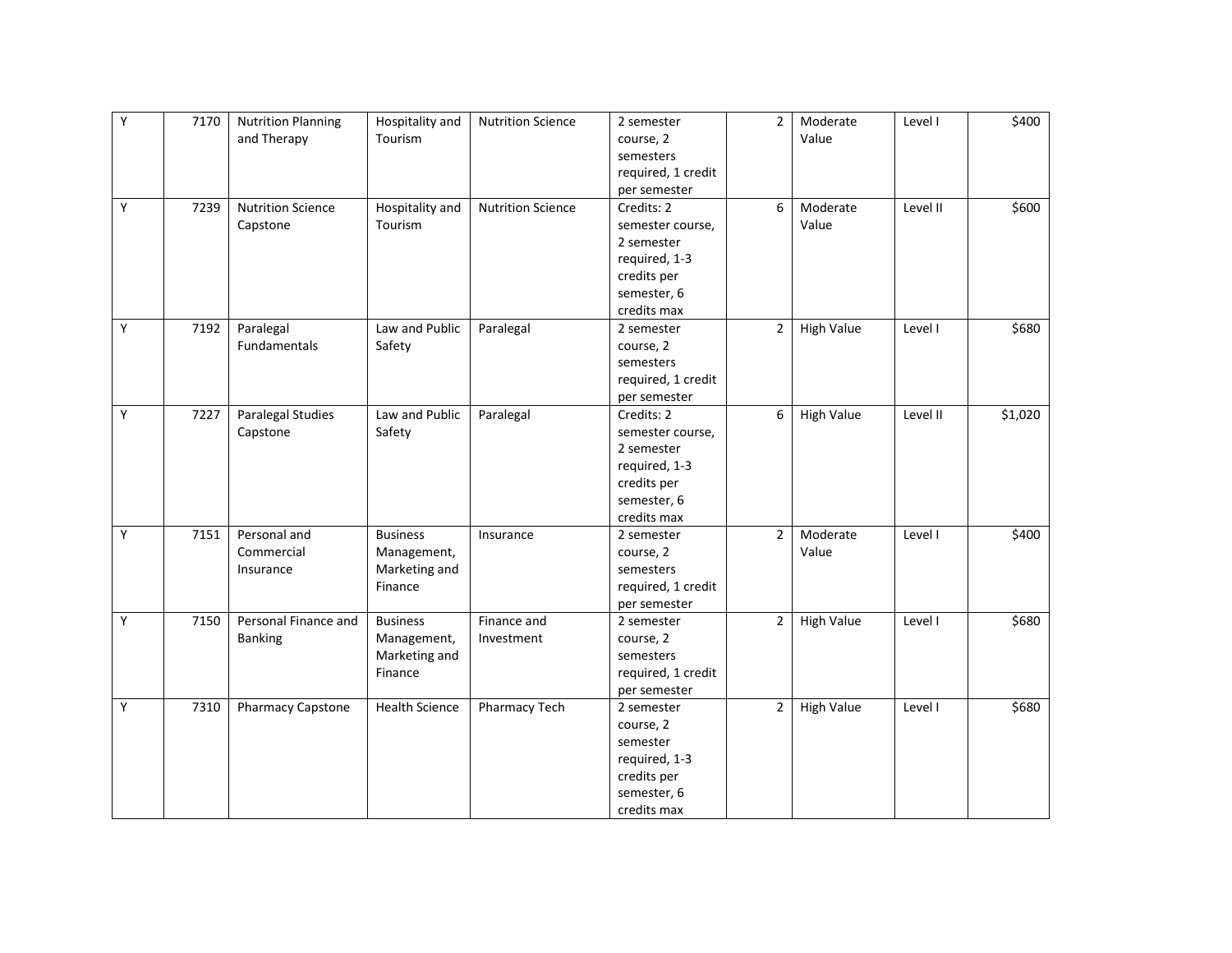| Y | 7167 | Pharmacy Tech                | <b>Health Science</b> | Pharmacy Tech         | 2 semester         | $\overline{2}$ | <b>High Value</b> | Level I  | \$680   |
|---|------|------------------------------|-----------------------|-----------------------|--------------------|----------------|-------------------|----------|---------|
|   |      |                              |                       |                       | course, 2          |                |                   |          |         |
|   |      |                              |                       |                       | semesters          |                |                   |          |         |
|   |      |                              |                       |                       | required, 1 credit |                |                   |          |         |
|   |      |                              |                       |                       | per semester       |                |                   |          |         |
| Y | 7323 | Physical Therapy             | <b>Health Science</b> | Human Performance     | Credits: 2         | 6              | <b>High Value</b> | Level II | \$1,020 |
|   |      | Capstone                     |                       | / Physical Therapy    | semester course,   |                |                   |          |         |
|   |      |                              |                       |                       | 2 semesters        |                |                   |          |         |
|   |      |                              |                       |                       | required, 1-3      |                |                   |          |         |
|   |      |                              |                       |                       | credits per        |                |                   |          |         |
|   |      |                              |                       |                       | semester, 6        |                |                   |          |         |
|   |      |                              |                       |                       | credits maximum    |                |                   |          |         |
| Y | 5170 | Plant and Soil               | Agriculture           | Agriscience           | Credits: 2         | $\overline{2}$ | Moderate          | Level I  | \$400   |
|   |      | Science                      |                       |                       | semester course,   |                | Value             |          |         |
|   |      |                              |                       |                       | 2 semesters        |                |                   |          |         |
|   |      |                              |                       |                       | required, 1 credit |                |                   |          |         |
|   |      |                              |                       |                       | per semester, 2    |                |                   |          |         |
|   |      |                              |                       |                       | credits maximum    |                |                   |          |         |
| Y | 7206 | Plastic Body Repair          | Transportation        | Auto Collision Repair | 2 semester         | $\overline{2}$ | Moderate          | Level I  | \$400   |
|   |      | and Paint                    |                       |                       | course, 2          |                | Value             |          |         |
|   |      | <b>Fundamentals</b>          |                       |                       | semesters          |                |                   |          |         |
|   |      |                              |                       |                       | required, 1 credit |                |                   |          |         |
|   |      |                              |                       |                       | per semester       |                |                   |          |         |
| Y | 7264 | Plumbing and                 | Architecture          | Plumbing and          | Credits: 2         | 6              | <b>High Value</b> | Level II | \$1,020 |
|   |      | <b>Pipefitting Capstone</b>  | and                   | Pipefitting           | semester course,   |                |                   |          |         |
|   |      |                              | Construction          |                       | 2 semesters        |                |                   |          |         |
|   |      |                              |                       |                       | required, 1-3      |                |                   |          |         |
|   |      |                              |                       |                       | credits per        |                |                   |          |         |
|   |      |                              |                       |                       | semester, 6        |                |                   |          |         |
|   |      |                              |                       |                       | credits maximum    |                |                   |          |         |
| Y | 7129 | Plumbing and                 | Architecture          | Plumbing and          | Credits: 2         | $\overline{2}$ | <b>High Value</b> | Level I  | \$680   |
|   |      | Pipefitting                  | and                   | Pipefitting           | semester course,   |                |                   |          |         |
|   |      | <b>Fundamentals</b>          | Construction          |                       | 2 semesters        |                |                   |          |         |
|   |      |                              |                       |                       | required, 1 credit |                |                   |          |         |
|   |      |                              |                       |                       | per semester, 2    |                |                   |          |         |
|   |      |                              |                       |                       | credits maximum    |                |                   |          |         |
| Y | 7116 | <b>Precision Agriculture</b> | Agriculture           | Precision Ag          | Credits: 2         | $\overline{2}$ | Moderate          | Level I  | \$400   |
|   |      |                              |                       |                       | semester course,   |                | Value             |          |         |
|   |      |                              |                       |                       | 2 semesters        |                |                   |          |         |
|   |      |                              |                       |                       | required, 1 credit |                |                   |          |         |
|   |      |                              |                       |                       | per semester, 2    |                |                   |          |         |
|   |      |                              |                       |                       | credits maximum    |                |                   |          |         |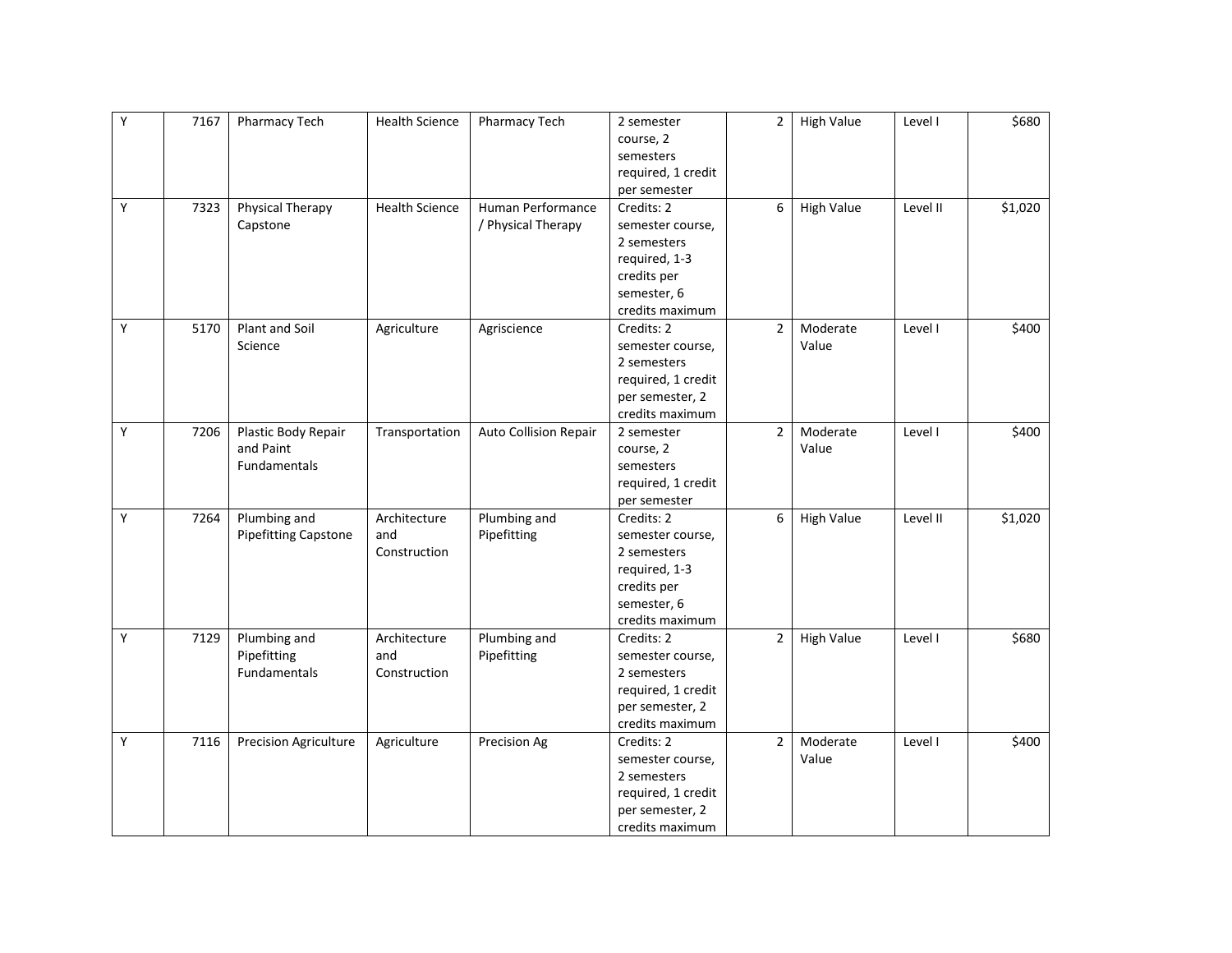| required, 1-3<br>credits per<br>semester, 6<br>credits max<br>Y<br>6<br>\$1,020<br>7219<br><b>Precision Machining</b><br>Advanced<br><b>Precision Machining</b><br>Credits: 2<br><b>High Value</b><br>Level II<br>Capstone<br>Manufacturing<br>semester course,<br>2 semesters<br>required, 1-3<br>credits per<br>semester, 6<br>credits maximum<br>Y<br>$\overline{2}$<br><b>High Value</b><br><b>Precision Machining</b><br>Advanced<br><b>Precision Machining</b><br>\$680<br>7105<br>Credits: 2<br>Level I<br><b>Fundamentals</b><br>Manufacturing<br>semester course,<br>2 semesters<br>required, 1 credit<br>per semester, 2<br>credits maximum<br>Υ<br>Preparing for College<br><b>CTE</b><br>$\overline{2}$<br>Preparing for<br>\$150<br>5394<br>Credits: 1 to 2<br>and Careers<br>College and<br>semester course,<br>Careers<br>1 credit per |
|-------------------------------------------------------------------------------------------------------------------------------------------------------------------------------------------------------------------------------------------------------------------------------------------------------------------------------------------------------------------------------------------------------------------------------------------------------------------------------------------------------------------------------------------------------------------------------------------------------------------------------------------------------------------------------------------------------------------------------------------------------------------------------------------------------------------------------------------------------|
|                                                                                                                                                                                                                                                                                                                                                                                                                                                                                                                                                                                                                                                                                                                                                                                                                                                       |
|                                                                                                                                                                                                                                                                                                                                                                                                                                                                                                                                                                                                                                                                                                                                                                                                                                                       |
|                                                                                                                                                                                                                                                                                                                                                                                                                                                                                                                                                                                                                                                                                                                                                                                                                                                       |
|                                                                                                                                                                                                                                                                                                                                                                                                                                                                                                                                                                                                                                                                                                                                                                                                                                                       |
|                                                                                                                                                                                                                                                                                                                                                                                                                                                                                                                                                                                                                                                                                                                                                                                                                                                       |
|                                                                                                                                                                                                                                                                                                                                                                                                                                                                                                                                                                                                                                                                                                                                                                                                                                                       |
|                                                                                                                                                                                                                                                                                                                                                                                                                                                                                                                                                                                                                                                                                                                                                                                                                                                       |
|                                                                                                                                                                                                                                                                                                                                                                                                                                                                                                                                                                                                                                                                                                                                                                                                                                                       |
|                                                                                                                                                                                                                                                                                                                                                                                                                                                                                                                                                                                                                                                                                                                                                                                                                                                       |
|                                                                                                                                                                                                                                                                                                                                                                                                                                                                                                                                                                                                                                                                                                                                                                                                                                                       |
|                                                                                                                                                                                                                                                                                                                                                                                                                                                                                                                                                                                                                                                                                                                                                                                                                                                       |
|                                                                                                                                                                                                                                                                                                                                                                                                                                                                                                                                                                                                                                                                                                                                                                                                                                                       |
|                                                                                                                                                                                                                                                                                                                                                                                                                                                                                                                                                                                                                                                                                                                                                                                                                                                       |
|                                                                                                                                                                                                                                                                                                                                                                                                                                                                                                                                                                                                                                                                                                                                                                                                                                                       |
|                                                                                                                                                                                                                                                                                                                                                                                                                                                                                                                                                                                                                                                                                                                                                                                                                                                       |
|                                                                                                                                                                                                                                                                                                                                                                                                                                                                                                                                                                                                                                                                                                                                                                                                                                                       |
|                                                                                                                                                                                                                                                                                                                                                                                                                                                                                                                                                                                                                                                                                                                                                                                                                                                       |
|                                                                                                                                                                                                                                                                                                                                                                                                                                                                                                                                                                                                                                                                                                                                                                                                                                                       |
|                                                                                                                                                                                                                                                                                                                                                                                                                                                                                                                                                                                                                                                                                                                                                                                                                                                       |
|                                                                                                                                                                                                                                                                                                                                                                                                                                                                                                                                                                                                                                                                                                                                                                                                                                                       |
| semester, 2                                                                                                                                                                                                                                                                                                                                                                                                                                                                                                                                                                                                                                                                                                                                                                                                                                           |
| credits maximum                                                                                                                                                                                                                                                                                                                                                                                                                                                                                                                                                                                                                                                                                                                                                                                                                                       |
| Only 1 credit                                                                                                                                                                                                                                                                                                                                                                                                                                                                                                                                                                                                                                                                                                                                                                                                                                         |
| may count                                                                                                                                                                                                                                                                                                                                                                                                                                                                                                                                                                                                                                                                                                                                                                                                                                             |
| toward CTE                                                                                                                                                                                                                                                                                                                                                                                                                                                                                                                                                                                                                                                                                                                                                                                                                                            |
| Concentrator                                                                                                                                                                                                                                                                                                                                                                                                                                                                                                                                                                                                                                                                                                                                                                                                                                          |
| <b>Status for Perkins</b>                                                                                                                                                                                                                                                                                                                                                                                                                                                                                                                                                                                                                                                                                                                                                                                                                             |
| IV Pathways                                                                                                                                                                                                                                                                                                                                                                                                                                                                                                                                                                                                                                                                                                                                                                                                                                           |
| Υ<br>Principles of<br>Advanced<br>Industrial<br>$\overline{2}$<br>7108<br>Credits: 2<br><b>High Value</b><br>Level I<br>\$680                                                                                                                                                                                                                                                                                                                                                                                                                                                                                                                                                                                                                                                                                                                         |
| Advanced<br>Manufacturing<br>Maintenance<br>semester course,                                                                                                                                                                                                                                                                                                                                                                                                                                                                                                                                                                                                                                                                                                                                                                                          |
| Manufacturing<br>2 semesters                                                                                                                                                                                                                                                                                                                                                                                                                                                                                                                                                                                                                                                                                                                                                                                                                          |
| required, 1 credit                                                                                                                                                                                                                                                                                                                                                                                                                                                                                                                                                                                                                                                                                                                                                                                                                                    |
| per semester, 2<br>credits maximum                                                                                                                                                                                                                                                                                                                                                                                                                                                                                                                                                                                                                                                                                                                                                                                                                    |
| Υ<br>$\overline{2}$<br>Moderate<br>7295<br>Principles of<br>Architecture<br>Architecture<br>\$400<br>Level I<br>2 semester                                                                                                                                                                                                                                                                                                                                                                                                                                                                                                                                                                                                                                                                                                                            |
| Architecture,<br>Engineering<br>Value<br>and<br>course, 2                                                                                                                                                                                                                                                                                                                                                                                                                                                                                                                                                                                                                                                                                                                                                                                             |
| Engineering and<br>Construction<br>Construction<br>semesters                                                                                                                                                                                                                                                                                                                                                                                                                                                                                                                                                                                                                                                                                                                                                                                          |
| Construction<br>required, 1 credit                                                                                                                                                                                                                                                                                                                                                                                                                                                                                                                                                                                                                                                                                                                                                                                                                    |
| per semester                                                                                                                                                                                                                                                                                                                                                                                                                                                                                                                                                                                                                                                                                                                                                                                                                                          |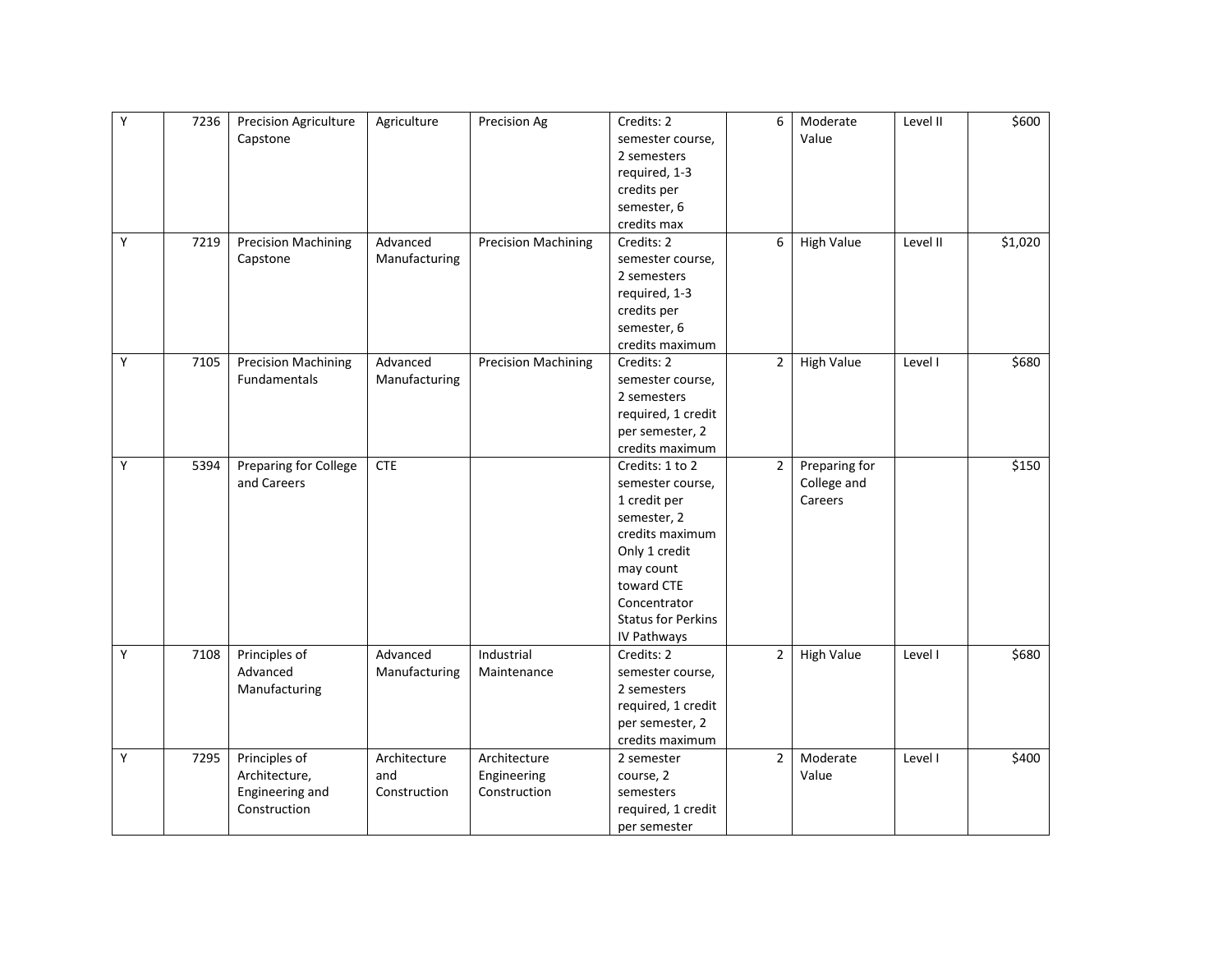| Υ | 7117 | Principles of              | Agriculture           |                           | Credits: 2         | $\overline{2}$ | Moderate          | Level I | \$400 |
|---|------|----------------------------|-----------------------|---------------------------|--------------------|----------------|-------------------|---------|-------|
|   |      | Agriculture                |                       |                           | semester course,   |                | Value             |         |       |
|   |      |                            |                       |                           | 2 semesters        |                |                   |         |       |
|   |      |                            |                       |                           | required, 1 credit |                |                   |         |       |
|   |      |                            |                       |                           | per semester, 2    |                |                   |         |       |
|   |      |                            |                       |                           | credits maximum    |                |                   |         |       |
| Y | 7213 | Principles of              | Transportation        | <b>Automotive Service</b> | 2 semester         | $\overline{2}$ | Moderate          | Level I | \$400 |
|   |      | <b>Automotive Services</b> |                       |                           | course, 2          |                | Value             |         |       |
|   |      |                            |                       |                           | semesters          |                |                   |         |       |
|   |      |                            |                       |                           | required, 1 credit |                |                   |         |       |
|   |      |                            |                       |                           | per semester       |                |                   |         |       |
| Y | 7214 | Principles of Aviation     | Transportation        | Aviation                  | 2 semester         | $\overline{2}$ | Moderate          | Level I | \$400 |
|   |      | Management                 |                       | Management                | course, 2          |                | Value             |         |       |
|   |      |                            |                       |                           | semesters          |                |                   |         |       |
|   |      |                            |                       |                           | required, 1 credit |                |                   |         |       |
|   |      |                            |                       |                           | per semester       |                |                   |         |       |
| Υ | 7330 | Principles of              | Human                 | Cosmetology               | 2 semester         | $\overline{2}$ | Less than         | Level I | \$200 |
|   |      | Barbering and              | <b>Services</b>       |                           | course, 2          |                | Moderate          |         |       |
|   |      | Cosmetology                |                       |                           | semesters          |                | Value             |         |       |
|   |      |                            |                       |                           | required, 1 credit |                |                   |         |       |
|   |      |                            |                       |                           | per semester       |                |                   |         |       |
| Y | 5218 | Principles of              | <b>Health Science</b> | <b>Biomed</b>             | 2 semester         | $\overline{2}$ | <b>High Value</b> | Level I | \$680 |
|   |      | <b>Biomedical Sciences</b> |                       |                           | course, 2          |                |                   |         |       |
|   |      |                            |                       |                           | semesters          |                |                   |         |       |
|   |      |                            |                       |                           | required, 1 credit |                |                   |         |       |
|   |      |                            |                       |                           | per semester       |                |                   |         |       |
| Υ | 7340 | Principles of              | <b>STEM</b>           | Biotechnology             | 2 semester         | $\overline{2}$ | <b>High Value</b> | Level I | \$680 |
|   |      | Biotechnology              |                       |                           | course, 2          |                |                   |         |       |
|   |      |                            |                       |                           | semesters          |                |                   |         |       |
|   |      |                            |                       |                           | required, 1 credit |                |                   |         |       |
|   |      |                            |                       |                           | per semester       |                |                   |         |       |
| Υ | 7139 | Principles of              | Arts, AV Tech         | Radio and TV              | Credits: 2         | $\overline{2}$ | Less than         | Level I | \$200 |
|   |      | <b>Broadcasting</b>        | and Comm              |                           | semester course,   |                | Moderate          |         |       |
|   |      |                            |                       |                           | 2 semesters        |                | Value             |         |       |
|   |      |                            |                       |                           | required, 1 credit |                |                   |         |       |
|   |      |                            |                       |                           | per semester, 2    |                |                   |         |       |
|   |      |                            |                       |                           | credits maximum    |                |                   |         |       |
| Υ | 4562 | Principles of              | <b>Business</b>       | <b>Business</b>           | Credits: 2         | $\overline{2}$ | <b>High Value</b> | Level I | \$680 |
|   |      | <b>Business</b>            | Management,           | Administration            | semester course,   |                |                   |         |       |
|   |      | Management                 | Marketing and         |                           | 2 semesters        |                |                   |         |       |
|   |      |                            | Finance               |                           | required, 1 credit |                |                   |         |       |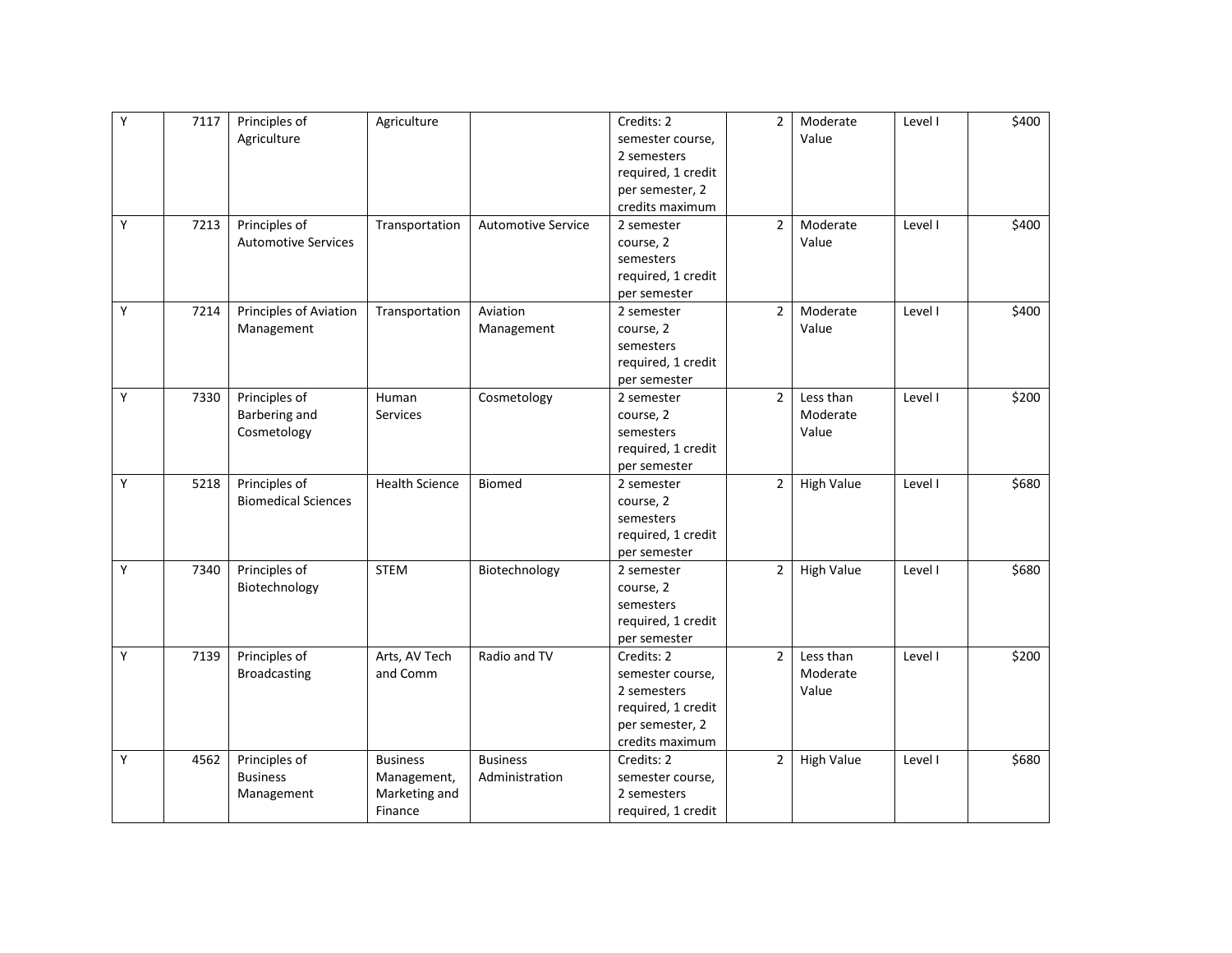|   |      |                                                               |                                                            |                                              | per semester, 2<br>credits maximum                                                                        |                |                   |         |       |
|---|------|---------------------------------------------------------------|------------------------------------------------------------|----------------------------------------------|-----------------------------------------------------------------------------------------------------------|----------------|-------------------|---------|-------|
| Y | 7153 | Principles of<br><b>Business Operations</b><br>and Technology | <b>Business</b><br>Management,<br>Marketing and<br>Finance | <b>Business Operations</b><br>and Technology | Credits: 2<br>semester course,<br>2 semesters<br>required, 1 credit<br>per semester, 2<br>credits maximum | $\overline{2}$ | <b>High Value</b> | Level I | \$680 |
| Y | 7215 | Principles of Collision<br>Repair                             | Transportation                                             | <b>Auto Collision Repair</b>                 | 2 semester<br>course, 2<br>semesters<br>required, 1 credit<br>per semester                                | $\overline{2}$ | Moderate<br>Value | Level I | \$400 |
| Y | 7183 | Principles of<br>Computing                                    | Information<br>Technology                                  |                                              | 2 semester<br>course, 2<br>semesters<br>required, 1 credit<br>per semester                                | $\overline{2}$ | High Value        | Level I | \$680 |
| Y | 7130 | Principles of<br><b>Construction Trades</b>                   | Architecture<br>and<br>Construction                        | <b>Construction Trades</b>                   | Credits: 2<br>semester course,<br>2 semesters<br>required, 1 credit<br>per semester, 2<br>credits maximum | $\overline{2}$ | <b>High Value</b> | Level I | \$680 |
| Y | 7193 | Principles of Criminal<br>Justice                             | Law and Public<br>Safety                                   | <b>Criminal Justice</b>                      | 2 semester<br>course, 2<br>semesters<br>required, 1 credit<br>per semester                                | $\overline{2}$ | Moderate<br>Value | Level I | \$400 |
| Υ | 7173 | Principles of Culinary<br>and Hospitality                     | Hospitality and<br>Tourism                                 |                                              | 2 semester<br>course, 2<br>semesters<br>required, 1 credit<br>per semester                                | $\overline{2}$ | Moderate<br>Value | Level I | \$400 |
| Y | 7315 | Principles of Dental<br>Careers                               | <b>Health Science</b>                                      | <b>Dental Careers</b>                        | 2 semester<br>course, 2<br>semesters<br>required, 1 credit<br>per semester                                | $\overline{2}$ | <b>High Value</b> | Level I | \$680 |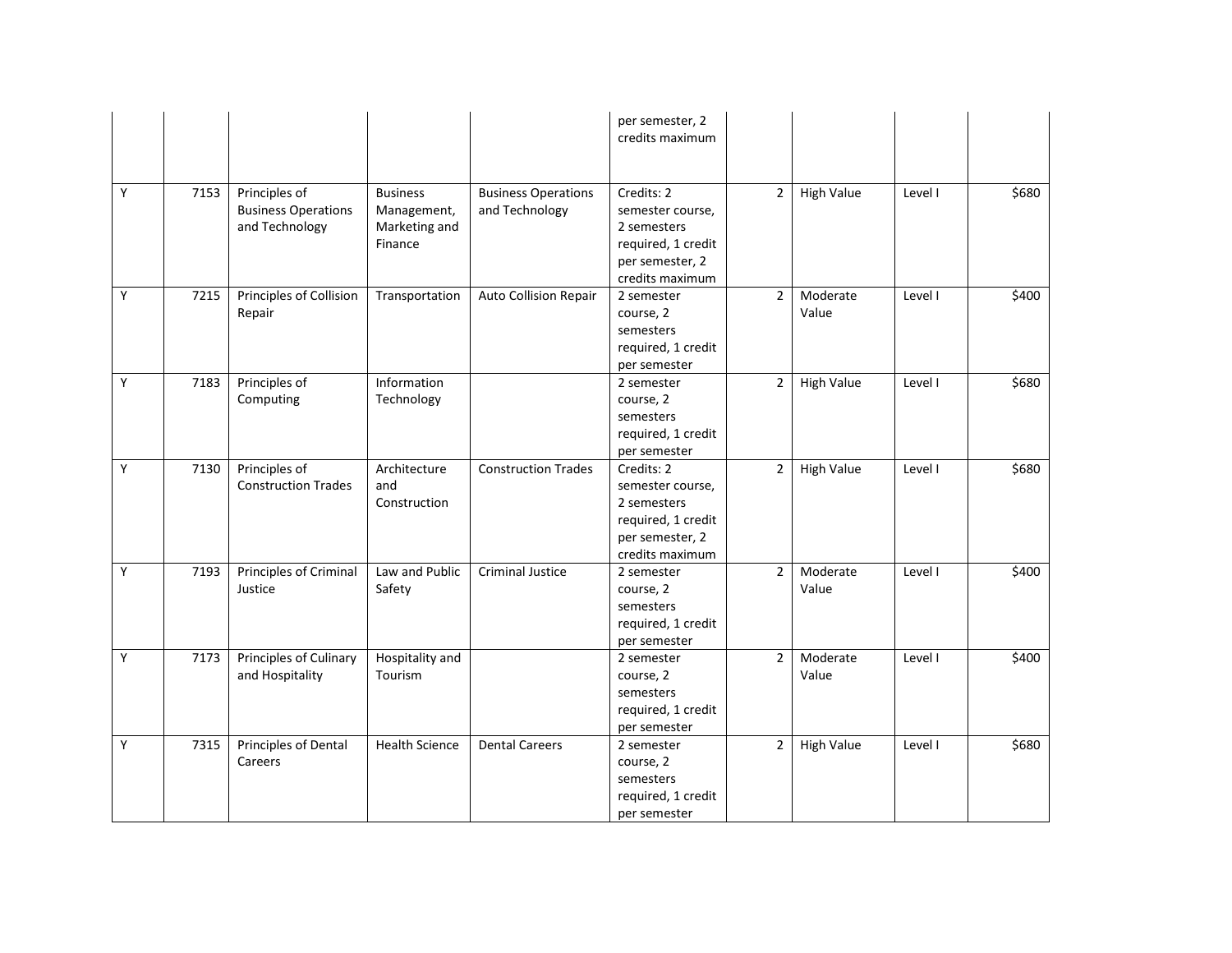| Y | 7216 | Principles of Diesel<br>Technology                | Transportation                                             | Diesel                                  | 2 semester<br>course, 2<br>semesters<br>required, 1 credit<br>per semester                                | $\overline{2}$ | <b>High Value</b>              | Level I | \$680 |
|---|------|---------------------------------------------------|------------------------------------------------------------|-----------------------------------------|-----------------------------------------------------------------------------------------------------------|----------------|--------------------------------|---------|-------|
| Υ | 7140 | Principles of Digital<br>Design                   | Arts, AV Tech<br>and Comm                                  | Digital Design                          | Credits: 2<br>semester course,<br>2 semesters<br>required, 1 credit<br>per semester, 2<br>credits maximum | $\overline{2}$ | Less than<br>Moderate<br>Value | Level I | \$200 |
| Y | 7160 | Principles of Early<br><b>Childhood Education</b> | <b>Education and</b><br>Training                           | Early Childhood                         | 2 semester<br>course, 2<br>semesters<br>required, 1 credit<br>per semester                                | $\overline{2}$ | Moderate<br>Value              | Level I | \$400 |
| Y | 7203 | Principles of Energy<br>Technology                | <b>STEM</b>                                                | Energy                                  | 2 semester<br>course, 2<br>semesters<br>required, 1 credit<br>per semester                                | $\overline{2}$ | Moderate<br>Value              | Level I | \$400 |
| Y | 5644 | Principles of<br>Engineering                      | <b>STEM</b>                                                |                                         | Credits: 2<br>semester course,<br>2 semesters<br>required, 1 credit<br>per semester, 2<br>credits maximum | $\overline{2}$ | Moderate<br>Value              | Level I | \$400 |
| Υ | 7154 | Principles of<br>Entrepreneurship                 | <b>Business</b><br>Management,<br>Marketing and<br>Finance | Entrepreneurship                        | 2 semester<br>course, 2<br>semesters<br>required, 1 credit<br>per semester                                | $\overline{2}$ | Moderate<br>Value              | Level I | \$400 |
| Y | 7320 | Principles of Exercise<br>Science                 | <b>Health Science</b>                                      | Human Performance<br>/ Physical Therapy | 2 semester<br>course, 2<br>semesters<br>required, 1 credit<br>per semester                                | $\overline{2}$ | <b>High Value</b>              | Level I | \$680 |
| Υ | 7301 | Principles of Fashion<br>and Textiles             | Arts, AV Tech<br>and Comm                                  | Fashion & Textile                       | 2 semester<br>course, 2<br>semesters<br>required, 1 credit<br>per semester                                | 6              | Less Than<br>Moderate<br>Value | Level I | \$200 |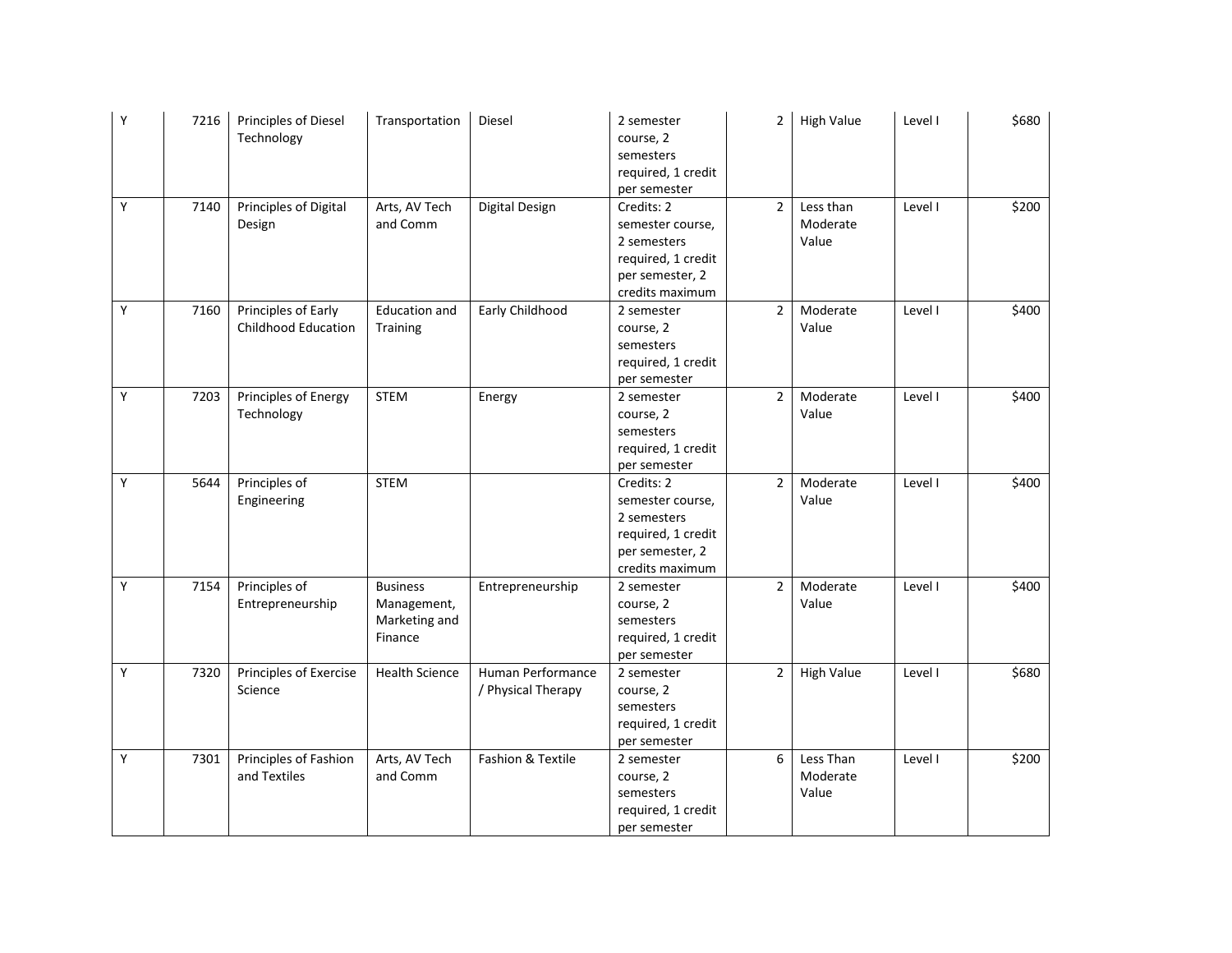| Υ | 7195 | Principles of Fire and | Law and Public | Fire and Rescue        | 2 semester         | $\overline{2}$ | <b>High Value</b> | Level I | \$400 |
|---|------|------------------------|----------------|------------------------|--------------------|----------------|-------------------|---------|-------|
|   |      | Rescue                 | Safety         |                        | course, 2          |                |                   |         |       |
|   |      |                        |                |                        | semesters          |                |                   |         |       |
|   |      |                        |                |                        | required, 1 credit |                |                   |         |       |
|   |      |                        |                |                        | per semester       |                |                   |         |       |
| Υ | 7168 | Principles of          |                |                        | 2 semester         | $\overline{2}$ | <b>High Value</b> | Level I | \$680 |
|   |      | Healthcare             |                |                        | course, 2          |                |                   |         |       |
|   |      |                        |                |                        | semesters          |                |                   |         |       |
|   |      |                        |                |                        | required, 1 credit |                |                   |         |       |
|   |      |                        |                |                        | per semester       |                |                   |         |       |
| Y | 7131 | Principles of Heating, | Architecture   | <b>HVAC</b>            | Credits: 2         | $\overline{2}$ | <b>High Value</b> | Level I | \$680 |
|   |      | Ventilation, and Air   | and            |                        | semester course,   |                |                   |         |       |
|   |      | Conditioning (HVAC)    | Construction   |                        | 2 semesters        |                |                   |         |       |
|   |      |                        |                |                        | required, 1 credit |                |                   |         |       |
|   |      |                        |                |                        | per semester, 2    |                |                   |         |       |
|   |      |                        |                |                        | credits maximum    |                |                   |         |       |
| Υ | 7176 | Principles of Human    | Human          | Human and Social       | 2 semester         | $\overline{2}$ | <b>High Value</b> | Level I | \$680 |
|   |      | Services               | Services       | Services               | course, 2          |                |                   |         |       |
|   |      |                        |                |                        | semesters          |                |                   |         |       |
|   |      |                        |                |                        | required, 1 credit |                |                   |         |       |
|   |      |                        |                |                        | per semester       |                |                   |         |       |
| Y | 7220 | Principles of Industry | Advanced       | Industry 4.0 - Smart   | Credits: 2         | $\overline{2}$ | <b>High Value</b> | Level I | \$680 |
|   |      | $4.0 - S$ mart         | Manufacturing  | Manufacturing          | semester course,   |                |                   |         |       |
|   |      | Manufacturing          |                |                        | 2 semesters        |                |                   |         |       |
|   |      |                        |                |                        | required, 1 credit |                |                   |         |       |
|   |      |                        |                |                        | per semester, 2    |                |                   |         |       |
|   |      |                        |                |                        | credits maximum    |                |                   |         |       |
| Y | 7132 | Principles of Interior | Arts, AV Tech  | <b>Interior Design</b> | Credits: 2         | $\overline{2}$ | Less than         | Level I | \$200 |
|   |      | Design                 | and Comm       |                        | semester course,   |                | Moderate          |         |       |
|   |      |                        |                |                        | 2 semesters        |                | Value             |         |       |
|   |      |                        |                |                        | required, 1 credit |                |                   |         |       |
|   |      |                        |                |                        | per semester, 2    |                |                   |         |       |
|   |      |                        |                |                        | credits maximum    |                |                   |         |       |
| Υ | 7194 | Principles of          | Law and Public | Paralegal              | 2 semester         | $\overline{2}$ | <b>High Value</b> | Level I | \$680 |
|   |      | Paralegal Studies      | Safety         |                        | course, 2          |                |                   |         |       |
|   |      |                        |                |                        | semesters          |                |                   |         |       |
|   |      |                        |                |                        | required, 1 credit |                |                   |         |       |
|   |      |                        |                |                        | per semester       |                |                   |         |       |
| Υ | 7133 | Principles of          | Architecture   | Plumbing and           | Credits: 2         | $\overline{2}$ | <b>High Value</b> | Level I | \$680 |
|   |      | Plumbing and           | and            | Pipefitting            | semester course,   |                |                   |         |       |
|   |      | Pipefitting            | Construction   |                        | 2 semesters        |                |                   |         |       |
|   |      |                        |                |                        | required, 1 credit |                |                   |         |       |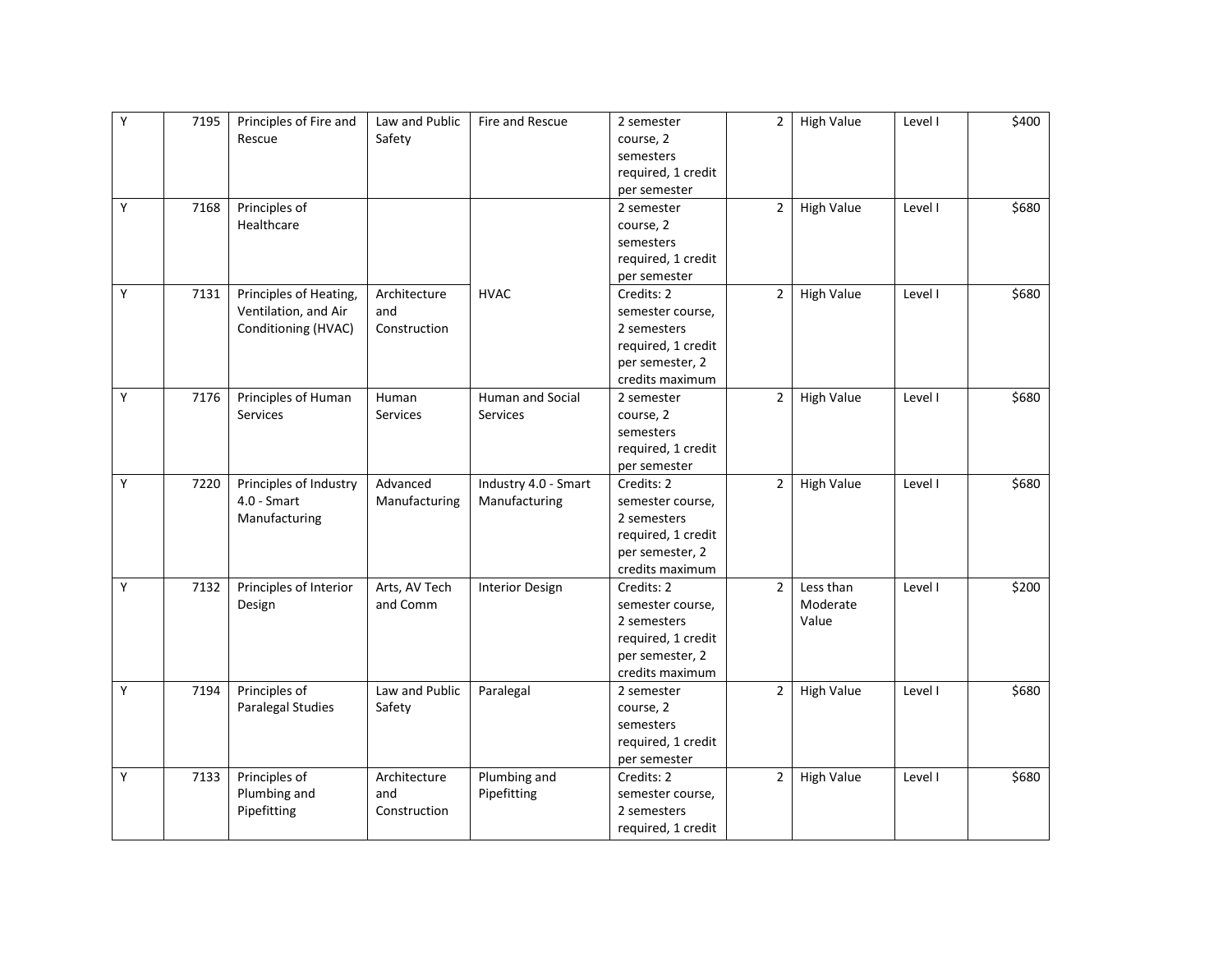|   |      |                                              |                                  |                            | per semester, 2<br>credits maximum                                                                        |                |                                |         |       |
|---|------|----------------------------------------------|----------------------------------|----------------------------|-----------------------------------------------------------------------------------------------------------|----------------|--------------------------------|---------|-------|
| Υ | 7109 | Principles of<br><b>Precision Machining</b>  | Advanced<br>Manufacturing        | <b>Precision Machining</b> | Credits: 2<br>semester course,<br>2 semesters<br>required, 1 credit<br>per semester, 2<br>credits maximum | $\overline{2}$ | <b>High Value</b>              | Level I | \$680 |
| Y | 7161 | Principles of<br>Teaching                    | <b>Education and</b><br>Training | Education<br>Professions   | 2 semester<br>course, 2<br>semesters<br>required, 1 credit<br>per semester                                | $\overline{2}$ | <b>High Value</b>              | Level I | \$680 |
| Y | 7280 | Principles of<br><b>Veterinary Science</b>   | Agriculture                      |                            | 2 semester<br>course, 2<br>semesters<br>required, 1 credit<br>per semester                                | $\overline{2}$ | <b>High Value</b>              | Level I | \$680 |
| Y | 7110 | Principles of Welding<br>Technology          | Advanced<br>Manufacturing        | <b>Welding Technology</b>  | Credits: 2<br>semester course,<br>2 semesters<br>required, 1 credit<br>per semester, 2<br>credits maximum | $\overline{2}$ | <b>High Value</b>              | Level I | \$680 |
| Υ | 7217 | Private Pilot Theory                         | Transportation                   | Aviation<br>Management     | 2 semester<br>course, 2<br>semesters<br>required, 1 credit<br>per semester                                | $\overline{2}$ | Moderate<br>Value              | Level I | \$400 |
| Υ | 7136 | Professional<br>Photography &<br>Videography | Arts, AV Tech<br>and Comm        | Digital Design             | Credits: 2<br>semester course,<br>2 semesters<br>required, 1 credit<br>per semester, 2<br>credits maximum | $\overline{2}$ | Less than<br>Moderate<br>Value | Level I | \$200 |
| Y | 6154 | Public Safety: Special<br><b>Topics</b>      | Law and Public<br>Safety         |                            | Credits: 1<br>semester course,<br>up to 3 credits<br>per semester,<br>May be offered                      | 12             | Pilot                          |         | \$300 |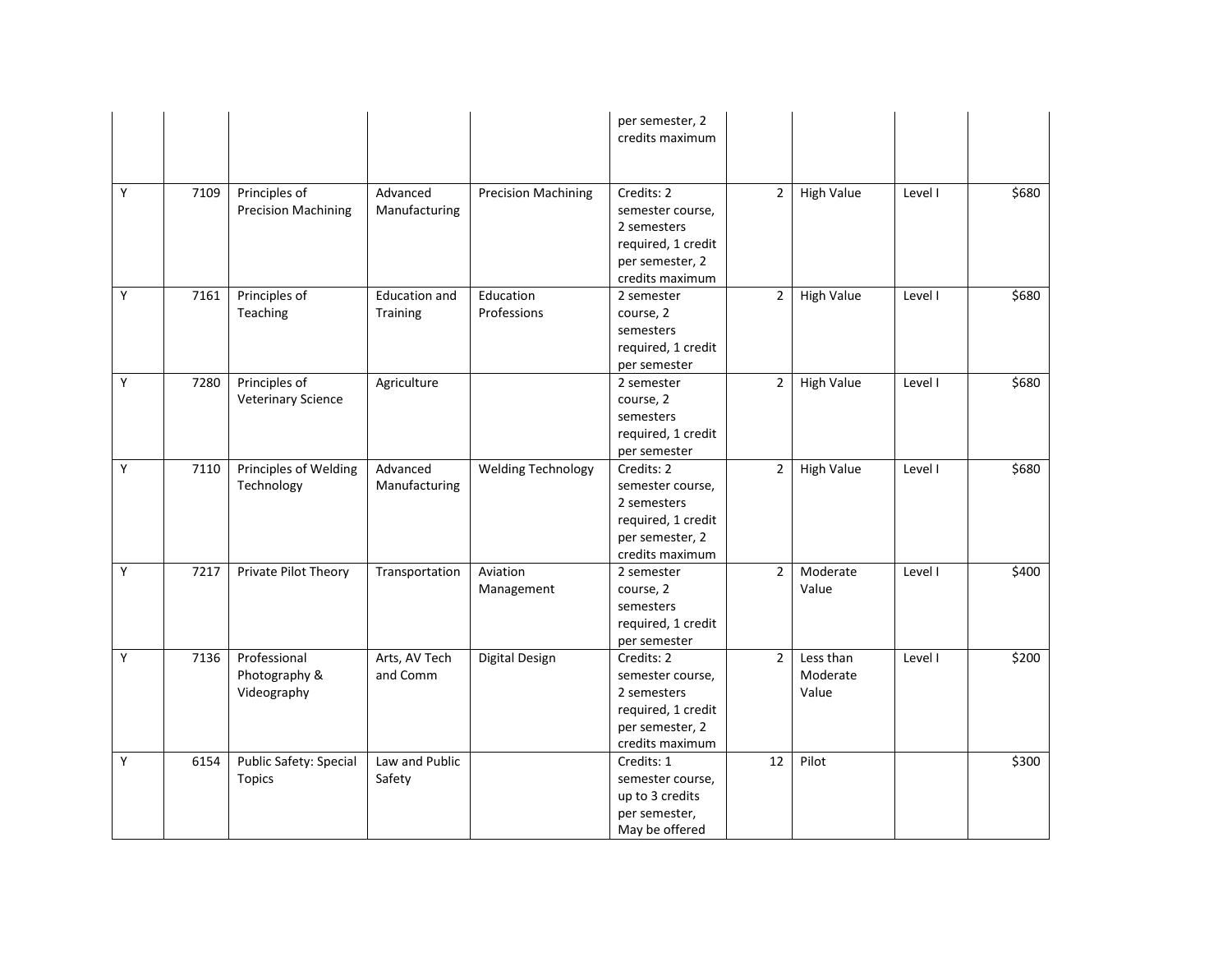|   |      |                                                 |                                                            |                                       | for successive<br>semesters up to<br>12 credits                                                                 |                |                                |          |       |
|---|------|-------------------------------------------------|------------------------------------------------------------|---------------------------------------|-----------------------------------------------------------------------------------------------------------------|----------------|--------------------------------|----------|-------|
| Y | 7308 | Radio and TV<br><b>Broadcasting</b><br>Capstone | Arts, AV Tech<br>and Comm                                  | Radio and TV                          | Credits: 2<br>semester course,<br>2 semesters<br>required, 1-3<br>credits per<br>semester, 6<br>credits maximum | 6              | Less Than<br>Moderate<br>Value | Level II | \$300 |
| Y | 7177 | Relationships and<br><b>Emotions</b>            | Human<br><b>Services</b>                                   | Human and Social<br><b>Services</b>   | 2 semester<br>course, 2<br>semesters<br>required, 1 credit<br>per semester                                      | $\overline{2}$ | <b>High Value</b>              | Level I  | \$680 |
| Y | 7365 | Renewable Energy<br>Alternatives                | <b>STEM</b>                                                | Energy                                | 2 semester<br>course, 2<br>semesters<br>required, 1-3<br>credits per<br>semester, 6<br>credits maximum          | 6              | Less than<br>Moderate<br>Value | Level II | \$300 |
| Υ | 4728 | Robotics Design and<br>Innovation               | Advanced<br>Manufacturing                                  | Industry 4.0 - Smart<br>Manufacturing | Credits: 2<br>semester course,<br>2 semesters<br>required, 1 credit<br>per semester, 2<br>credits maximum       | $\overline{2}$ | <b>High Value</b>              | Level I  | \$680 |
| Υ | 7111 | Shielded Metal Arc<br>Welding                   | Advanced<br>Manufacturing                                  | <b>Welding Technology</b>             | Credits: 2<br>semester course,<br>2 semesters<br>required, 1 credit<br>per semester, 2<br>credits maximum       | $\overline{2}$ | <b>High Value</b>              | Level I  | \$680 |
| Υ | 7147 | <b>Small Business</b><br>Operation              | <b>Business</b><br>Management,<br>Marketing and<br>Finance | Entrepreneurship                      | 2 semester<br>course, 2<br>semesters<br>required, 1 credit<br>per semester                                      | $\overline{2}$ | Moderate<br>Value              | Level I  | \$400 |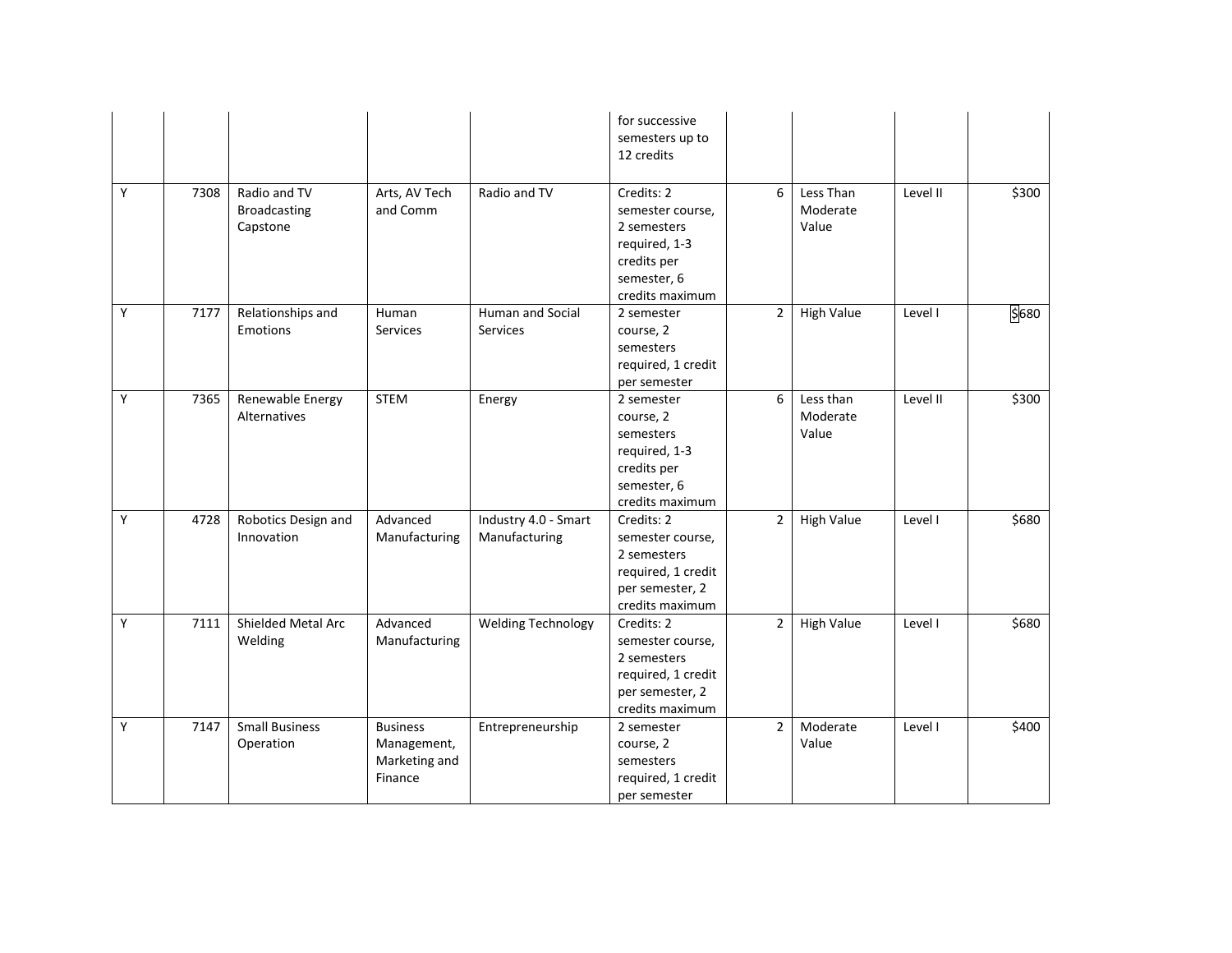| Υ | 7100 | <b>Smart Manufacturing</b> | Advanced        | Industry 4.0 - Smart | Credits: 2         | $\overline{2}$ | <b>High Value</b> | Level I  | \$680   |
|---|------|----------------------------|-----------------|----------------------|--------------------|----------------|-------------------|----------|---------|
|   |      | Systems                    | Manufacturing   | Manufacturing        | semester course,   |                |                   |          |         |
|   |      |                            |                 |                      | 2 semesters        |                |                   |          |         |
|   |      |                            |                 |                      | required, 1 credit |                |                   |          |         |
|   |      |                            |                 |                      | per semester, 2    |                |                   |          |         |
|   |      |                            |                 |                      | credits maximum    |                |                   |          |         |
| Υ | 7184 | Software                   | Information     | Software             | 2 semester         | 2              | <b>High Value</b> | Level I  | \$680   |
|   |      | Development                | Technology      | Development          | course, 2          |                |                   |          |         |
|   |      |                            |                 |                      | semesters          |                |                   |          |         |
|   |      |                            |                 |                      | required, 1 credit |                |                   |          |         |
|   |      |                            |                 |                      | per semester       |                |                   |          |         |
| Υ | 7253 | Software                   | Information     | Software             | 2 semester         | 6              | <b>High Value</b> | Level II | \$1,020 |
|   |      | Development                | Technology      | Development          | course, 2          |                |                   |          |         |
|   |      | Capstone                   |                 |                      | semesters          |                |                   |          |         |
|   |      |                            |                 |                      | required, 1-3      |                |                   |          |         |
|   |      |                            |                 |                      | credits per        |                |                   |          |         |
|   |      |                            |                 |                      | semester, 6        |                |                   |          |         |
|   |      |                            |                 |                      | credits maximum    |                |                   |          |         |
| Y | 7271 | Soil and Water             | Agriculture     |                      | 2 semester         | $\overline{2}$ | Moderate          | Level I  | \$400   |
|   |      | Management                 |                 |                      | course, 2          |                | Value             |          |         |
|   |      |                            |                 |                      | semesters          |                |                   |          |         |
|   |      |                            |                 |                      | required, 1 credit |                |                   |          |         |
|   |      |                            |                 |                      | per semester       |                |                   |          |         |
| Y | 7212 | Steering and               | Transportation  | Auto Service         | 2 semester         | $\overline{2}$ | Moderate          | Level I  | \$400   |
|   |      | Suspensions                |                 |                      | course, 2          |                | Value             |          |         |
|   |      |                            |                 |                      | semesters          |                |                   |          |         |
|   |      |                            |                 |                      | required, 1 credit |                |                   |          |         |
|   |      |                            |                 |                      | per semester       |                |                   |          |         |
| Υ | 5918 | <b>Strategic Marketing</b> | <b>Business</b> | Marketing and Sales  | Credits: 2         | $\overline{4}$ | <b>High Value</b> | Level I  | \$680   |
|   |      |                            | Management,     |                      | semester course,   |                |                   |          |         |
|   |      |                            | Marketing and   |                      | 2 semesters        |                |                   |          |         |
|   |      |                            | Finance         |                      | required, 1-2      |                |                   |          |         |
|   |      |                            |                 |                      | credits per        |                |                   |          |         |
|   |      |                            |                 |                      | semester, 4        |                |                   |          |         |
|   |      |                            |                 |                      | credits maximum    |                |                   |          |         |
| Y | 7142 | Supply Chain               | <b>Business</b> | Supply Chain         | 2 semester         | $\overline{2}$ | <b>High Value</b> | Level I  | \$680   |
|   |      | Management                 | Management,     |                      | course, 2          |                |                   |          |         |
|   |      |                            | Marketing and   |                      | semesters          |                |                   |          |         |
|   |      |                            | Finance         |                      | required, 1 credit |                |                   |          |         |
|   |      |                            |                 |                      | per semester       |                |                   |          |         |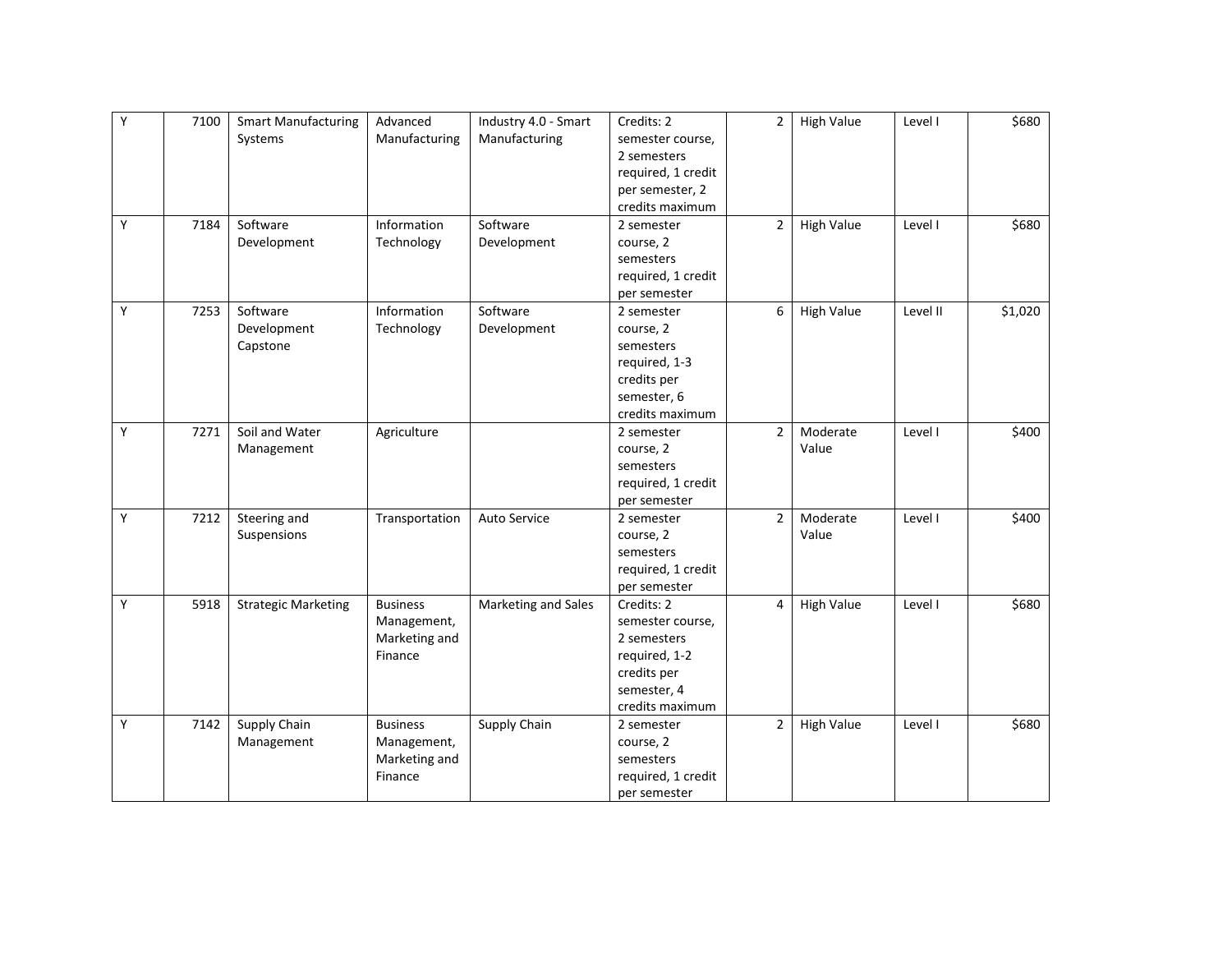| Υ | 7258 | Supply Chain              | <b>Business</b>      | Supply Chain               | 2 semester         | 6              | <b>High Value</b> | Level II | \$1,020 |
|---|------|---------------------------|----------------------|----------------------------|--------------------|----------------|-------------------|----------|---------|
|   |      | Management                | Management,          |                            | course, 2          |                |                   |          |         |
|   |      | Capstone                  | Marketing and        |                            | semesters          |                |                   |          |         |
|   |      |                           | Finance              |                            | required, 1-3      |                |                   |          |         |
|   |      |                           |                      |                            | credits per        |                |                   |          |         |
|   |      |                           |                      |                            | semester, 6        |                |                   |          |         |
|   |      |                           |                      |                            | credits maximum    |                |                   |          |         |
| Υ | 7296 | Surveying                 | Architecture         | Architecture               | 2 semester         | $\overline{2}$ | Moderate          | Level I  | \$400   |
|   |      |                           | and                  | Engineering                | course, 2          |                | Value             |          |         |
|   |      |                           | Construction         | Construction               | semesters          |                |                   |          |         |
|   |      |                           |                      |                            | required, 1 credit |                |                   |          |         |
|   |      |                           |                      |                            | per semester       |                |                   |          |         |
| Υ | 5229 | Sustainable Energy        | Agriculture          | <b>Natural Resources</b>   | Credits: 2         | $\overline{2}$ | Less than         | Level I  | \$200   |
|   |      | Alternatives              |                      |                            | semester course,   |                | Moderate          |          |         |
|   |      |                           |                      |                            | 2 semesters        |                | Value             |          |         |
|   |      |                           |                      |                            | required, 1 credit |                |                   |          |         |
|   |      |                           |                      |                            | per semester, 2    |                |                   |          |         |
|   |      |                           |                      |                            | credits maximum    |                |                   |          |         |
| Υ | 7162 | Teaching and              | <b>Education and</b> | <b>Ed Professions</b>      | 2 semester         | $\overline{2}$ | <b>High Value</b> | Level I  | \$680   |
|   |      | Learning                  | Training             |                            | course, 2          |                |                   |          |         |
|   |      |                           |                      |                            | semesters          |                |                   |          |         |
|   |      |                           |                      |                            | required, 1 credit |                |                   |          |         |
|   |      |                           |                      |                            | per semester       |                |                   |          |         |
| Y | 4508 | <b>Technical/Business</b> | <b>Business</b>      | <b>Business Operations</b> | 2 semester         | $\overline{2}$ | <b>High Value</b> | Level I  | \$680   |
|   |      | Communication             | Management,          | and Technology             | course, 2          |                |                   |          |         |
|   |      |                           | Marketing and        |                            | semesters          |                |                   |          |         |
|   |      |                           | Finance              |                            | required, 1 credit |                |                   |          |         |
|   |      |                           |                      |                            | per semester       |                |                   |          |         |
| Y | 7156 | <b>Technical Skills</b>   | <b>CTE WBL</b>       |                            | 2 semester         | $\overline{2}$ | Introductory      |          | \$300   |
|   |      | Development               |                      |                            | course, 2          |                |                   |          |         |
|   |      |                           |                      |                            | semesters          |                |                   |          |         |
|   |      |                           |                      |                            | required, 1 credit |                |                   |          |         |
|   |      |                           |                      |                            | per semester       |                |                   |          |         |
| Υ | 7302 | Textiles, Apparel,        | Arts, AV Tech        | Fashion & Textile          | 2 semester         | 6              | Less Than         | Level I  | \$200   |
|   |      | and Merchandising         | and Comm             |                            | course, 2          |                | Moderate          |          |         |
|   |      |                           |                      |                            | semesters          |                | Value             |          |         |
|   |      |                           |                      |                            | required, 1 credit |                |                   |          |         |
|   |      |                           |                      |                            | per semester       |                |                   |          |         |
| Υ | 7351 | Topics in Computer        | <b>STEM</b>          | Computer Science           | 2 semester         | $\overline{2}$ | <b>High Value</b> | Level II | \$1,020 |
|   |      | Science                   |                      |                            | course, 2          |                |                   |          |         |
|   |      |                           |                      |                            | semesters          |                |                   |          |         |
|   |      |                           |                      |                            |                    |                |                   |          |         |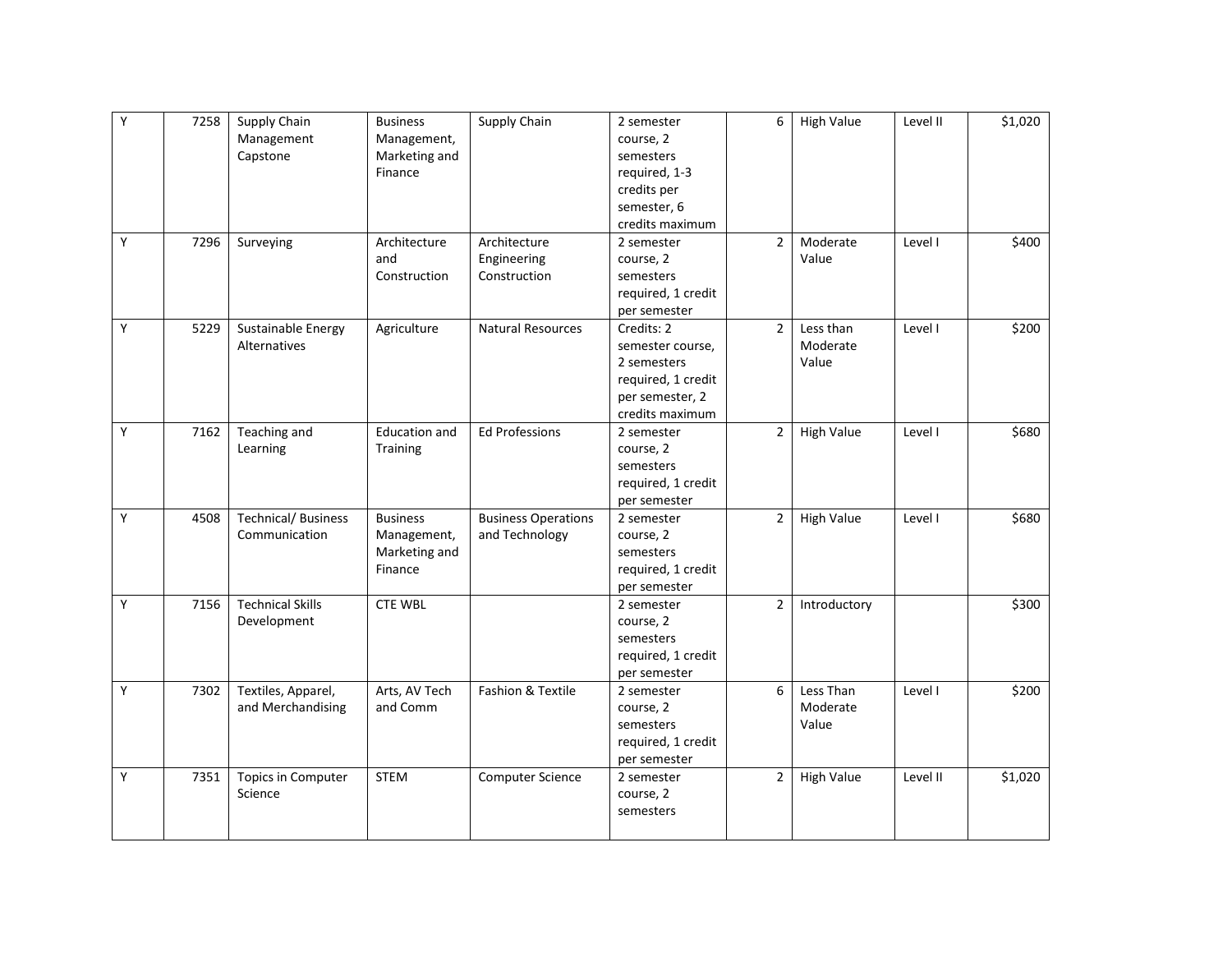|   |      |                                          |                           |                              | required, 1 credit<br>per semester                                                                                                      |                |                   |          |         |
|---|------|------------------------------------------|---------------------------|------------------------------|-----------------------------------------------------------------------------------------------------------------------------------------|----------------|-------------------|----------|---------|
| Y | 5622 | Tractor/Trailer<br>Operations            | Transportation            |                              | Credits: 1<br>semester course,<br>1-3 credits per<br>semester, 3<br>credits maximum                                                     | 6              | <b>High Value</b> | Level II | \$1,020 |
| Y | 6156 | Transportation:<br><b>Special Topics</b> | Transportation            |                              | Credits: 1<br>semester course,<br>up to 3 credits<br>per semester;<br>May be offered<br>for successive<br>semesters up to<br>12 credits | 12             | Pilot             |          | \$300   |
| Y | 7174 | Understanding<br>Diversity               | Human<br>Services         | Human and Social<br>Services | 2 semester<br>course, 2<br>semesters<br>required, 1 credit<br>per semester                                                              | $\overline{2}$ | <b>High Value</b> | Level I  | \$680   |
| Υ | 7281 | <b>Veterinary Science</b>                | Agriculture               |                              | 2 semester<br>course, 2<br>semesters<br>required, 1 credit<br>per semester                                                              | $\overline{2}$ | <b>High Value</b> | Level I  | \$680   |
| Υ | 7282 | <b>Veterinary Science</b><br>Capstone    | Agriculture               |                              | Credits: 2<br>semester course,<br>2 semesters<br>required, 1-3<br>credits per<br>semester, 6<br>credits maximum                         | 6              | <b>High Value</b> | Level II | \$1,020 |
| Υ | 7185 | Website and<br>Database<br>Development   | Information<br>Technology | Software<br>Development      | 2 semester<br>course, 2<br>semesters<br>required, 1 credit<br>per semester                                                              | $\overline{2}$ | <b>High Value</b> | Level I  | \$680   |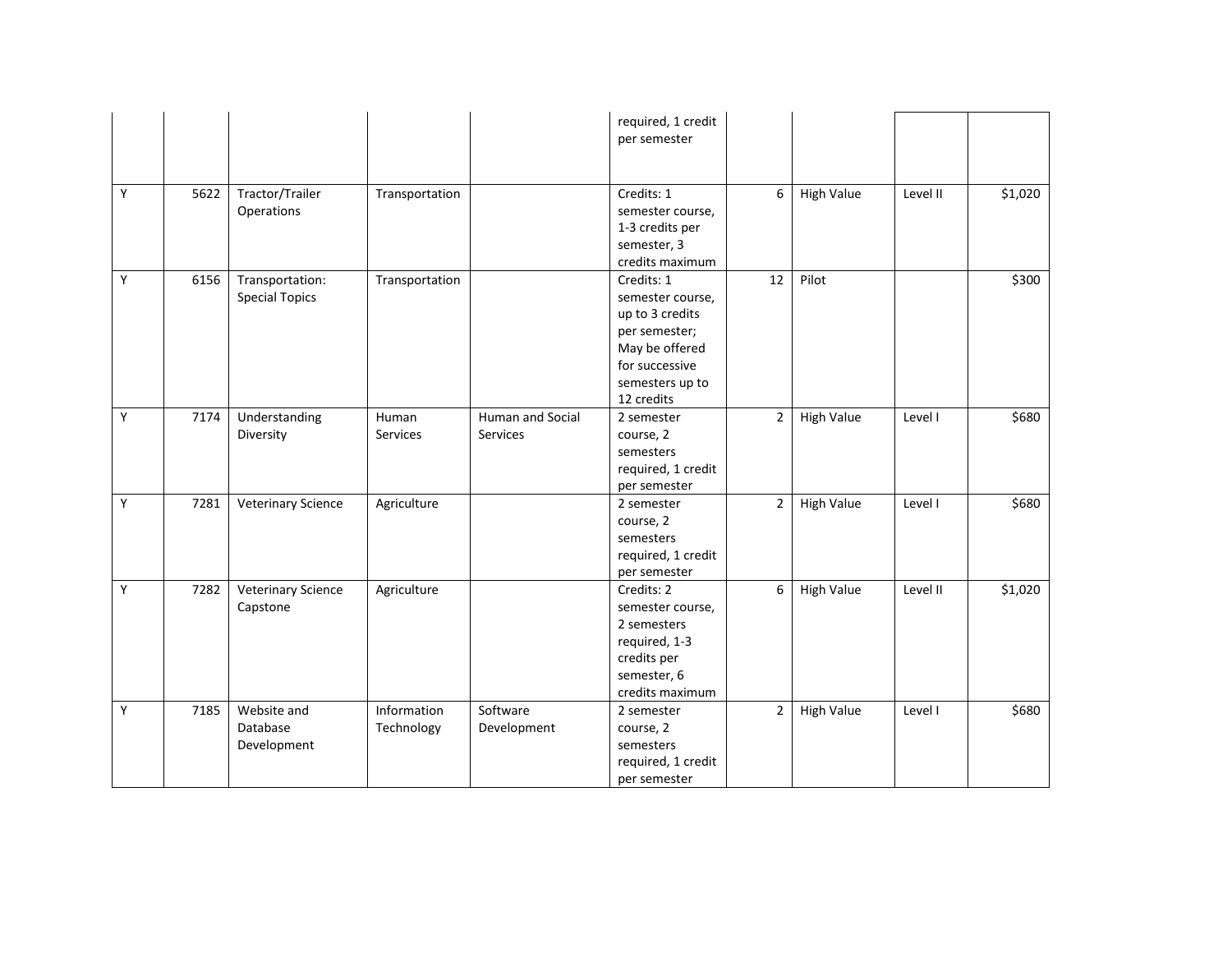| Υ | 7226 | <b>Welding Technology</b> | Advanced       | <b>Welding Technology</b> | Credits: 2        | 6 | <b>High Value</b> | Level II | \$1,020 |
|---|------|---------------------------|----------------|---------------------------|-------------------|---|-------------------|----------|---------|
|   |      | Capstone                  | Manufacturing  |                           | semester course,  |   |                   |          |         |
|   |      |                           |                |                           | 2 semesters       |   |                   |          |         |
|   |      |                           |                |                           | required, 1-3     |   |                   |          |         |
|   |      |                           |                |                           | credits per       |   |                   |          |         |
|   |      |                           |                |                           | semester, 6       |   |                   |          |         |
|   |      |                           |                |                           | credits maximum   |   |                   |          |         |
| Y | 5974 | Work Based Learning       | <b>CTE WBL</b> |                           | Credits: 1        | 6 | Work Based        |          | \$500   |
|   |      | Capstone                  |                |                           | semester course,  |   | Learning          |          |         |
|   |      |                           |                |                           | 1-3 credits per   |   |                   |          |         |
|   |      |                           |                |                           | semester, 6       |   |                   |          |         |
|   |      |                           |                |                           | credits maximum   |   |                   |          |         |
|   |      |                           |                |                           | A minimum of 85   |   |                   |          |         |
|   |      |                           |                |                           | hours of          |   |                   |          |         |
|   |      |                           |                |                           | workplace and     |   |                   |          |         |
|   |      |                           |                |                           | classroom         |   |                   |          |         |
|   |      |                           |                |                           | activities are    |   |                   |          |         |
|   |      |                           |                |                           | required for one  |   |                   |          |         |
|   |      |                           |                |                           | credit; 170 hours |   |                   |          |         |
|   |      |                           |                |                           | are required for  |   |                   |          |         |
|   |      |                           |                |                           | the two credits.  |   |                   |          |         |
|   |      |                           |                |                           | Of the 85 or 170  |   |                   |          |         |
|   |      |                           |                |                           | hours, 18 to 36   |   |                   |          |         |
|   |      |                           |                |                           | hours (at least 1 |   |                   |          |         |
|   |      |                           |                |                           | hour a week or    |   |                   |          |         |
|   |      |                           |                |                           | the equivalent    |   |                   |          |         |
|   |      |                           |                |                           | over a semester   |   |                   |          |         |
|   |      |                           |                |                           | or year) must be  |   |                   |          |         |
|   |      |                           |                |                           | spent in related  |   |                   |          |         |
|   |      |                           |                |                           | classroom         |   |                   |          |         |
|   |      |                           |                |                           | instruction.      |   |                   |          |         |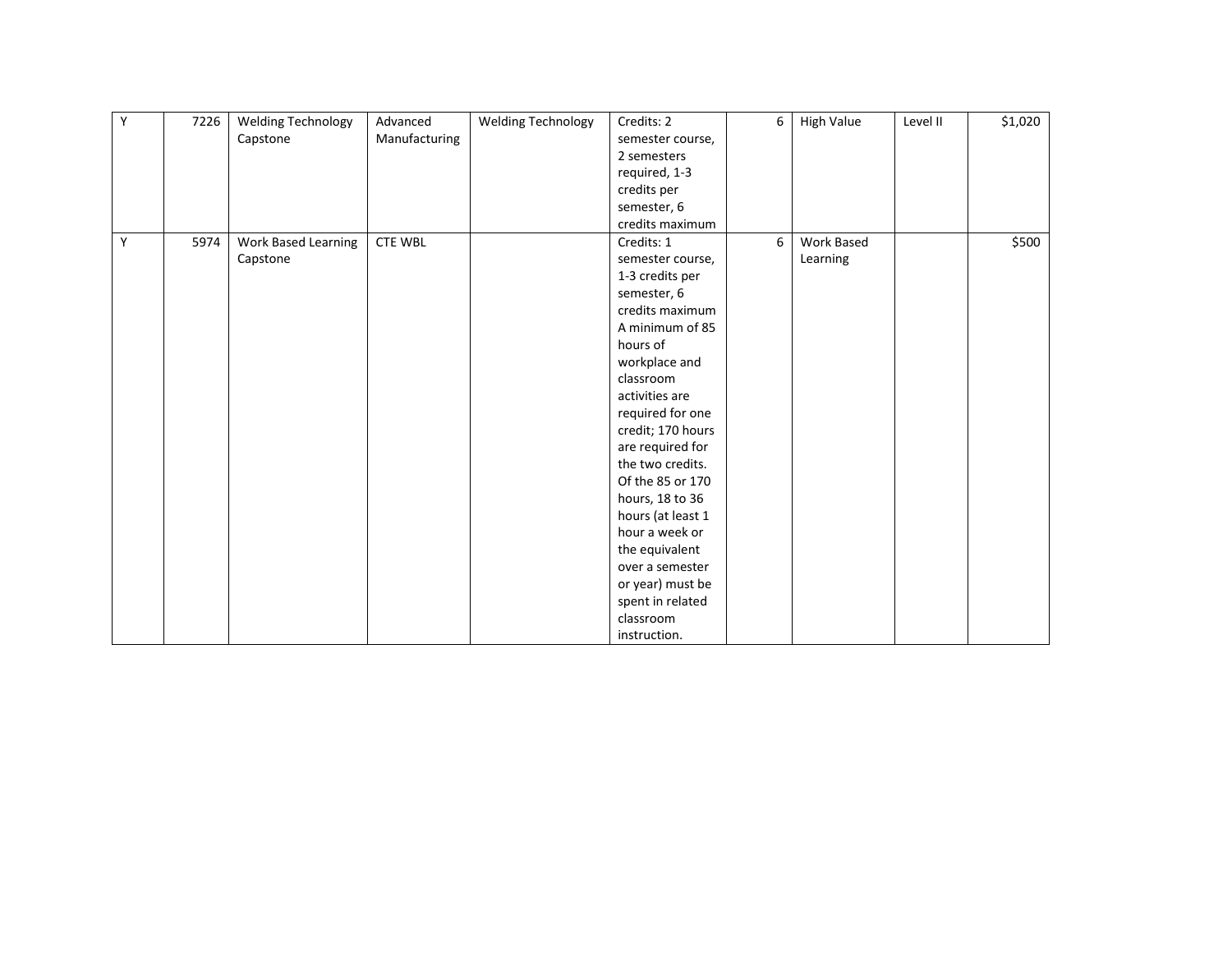Part II: All of the Perkins IV (previously existing) Level I and II courses that will be phased out after the 2023-2024 school year. Part II also includes some previously existing courses that were not integrated into a Next Level Program of Study. A decision on whether these courses will be phased out or not has not been made.

|             | Course | Secondary                                      |                                                            |                                           |                                                                                                                 | <b>Max</b>     | <b>Funding</b>                 | <b>Funding</b> |                |
|-------------|--------|------------------------------------------------|------------------------------------------------------------|-------------------------------------------|-----------------------------------------------------------------------------------------------------------------|----------------|--------------------------------|----------------|----------------|
| <b>NLPS</b> | Code   | <b>Course Title</b>                            | Cluster                                                    | Pathway                                   | Credits                                                                                                         | <b>Credits</b> | Category                       | Level          | <b>Funding</b> |
| N           | 5530   | 3D Computer<br>Animation and<br>Visualization  | Arts, AV Tech<br>and Comm                                  | <b>Not NLPS</b><br>Unavailable in<br>2024 | Credits: 2<br>semester course,<br>2 semesters<br>required, 1 credit<br>per semester, 2<br>credits maximum       | $\mathcal{P}$  | Less Than<br>Moderate<br>Value | Level I        | \$200          |
| N           | 5268   | Administrative and<br><b>Office Management</b> | <b>Business</b><br>Management,<br>Marketing and<br>Finance | <b>Not NLPS</b><br>Unavailable in<br>2024 | Credits: 2<br>semester course,<br>2 semesters<br>required, 1 credit<br>per semester, 2<br>credits maximum       | 4              | <b>High Value</b>              | Level II       | \$1,020        |
| N           | 5608   | Advanced<br>Manufacturing I                    | Advanced<br>Manufacturing                                  | <b>Not NLPS</b><br>Unavailable in<br>2024 | Credits: 2<br>semester course,<br>2 semesters<br>required, 1 credit<br>per semester, 2<br>credits maximum       | 2              | <b>High Value</b>              | Level I        | \$680          |
| N           | 5606   | Advanced<br>Manufacturing II                   | Advanced<br>Manufacturing                                  | <b>Not NLPS</b><br>Unavailable in<br>2024 | Credits: 2<br>semester course,<br>2 semesters<br>required, 1-3<br>credits per<br>semester, 6<br>credits maximum | 6              | <b>High Value</b>              | Level II       | \$1,020        |
| N           | 5002   | Agribusiness<br>Management                     | Agriculture                                                | <b>Not NLPS</b><br>Unavailable in<br>2024 | Credits: 2<br>semester course,<br>2 semesters<br>required, 1 credit<br>per semester, 2<br>credits maximum       | $\overline{2}$ | Moderate<br>Value              | Level I        | \$400          |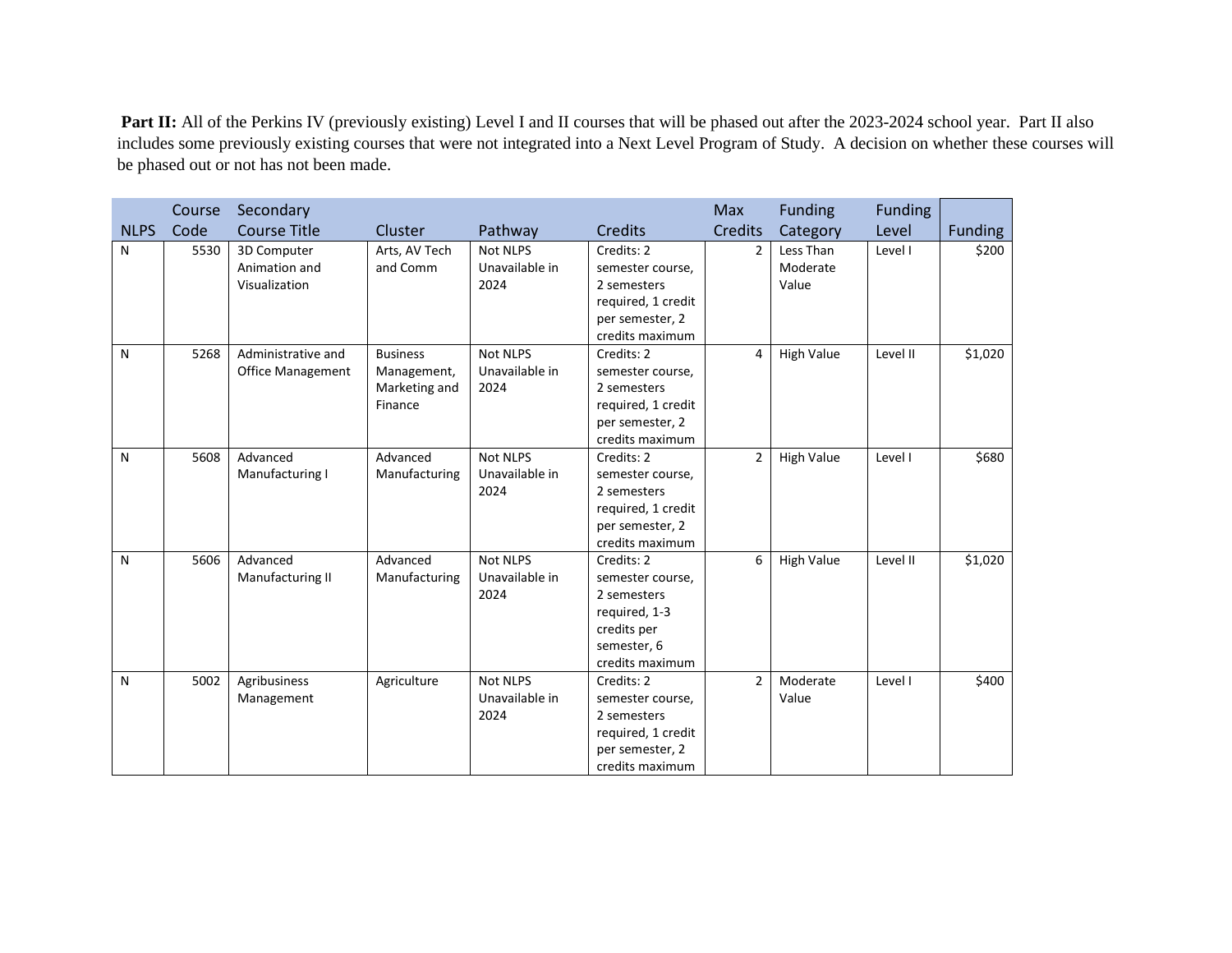| $\mathsf{N}$ | 5640 | Architectural               | <b>STEM</b>    | <b>Not NLPS</b> | Credits: 2         | 6              | Moderate | Level 1  | \$400 |
|--------------|------|-----------------------------|----------------|-----------------|--------------------|----------------|----------|----------|-------|
|              |      | Drafting and Design I       |                | Unavailable in  | semester course,   |                | Value    |          |       |
|              |      |                             |                | 2024            | 2 semesters        |                |          |          |       |
|              |      |                             |                |                 | required, 1 credit |                |          |          |       |
|              |      |                             |                |                 | per semester, 2    |                |          |          |       |
|              |      |                             |                |                 | credits maximum    |                |          |          |       |
| N            | 5652 | Architectural               | <b>STEM</b>    | <b>Not NLPS</b> | Credits: 2         | 6              | Moderate | Level II | \$600 |
|              |      | Drafting and Design         |                | Unavailable in  | semester course,   |                | Value    |          |       |
|              |      | Ш                           |                | 2024            | 2 semesters        |                |          |          |       |
|              |      |                             |                |                 | required, 1-3      |                |          |          |       |
|              |      |                             |                |                 | credits per        |                |          |          |       |
|              |      |                             |                |                 | semester, 6        |                |          |          |       |
|              |      |                             |                |                 | credits maximum    |                |          |          |       |
| N            | 5514 | <b>Automotive Collision</b> | Transportation | Not NLPS        | Credits: 2         | $\overline{2}$ | Moderate | Level I  | \$400 |
|              |      | Repair I                    |                | Unavailable in  | semester course,   |                | Value    |          |       |
|              |      |                             |                | 2024            | 2 semesters        |                |          |          |       |
|              |      |                             |                |                 | required, 1 credit |                |          |          |       |
|              |      |                             |                |                 | per semester, 2    |                |          |          |       |
|              |      |                             |                |                 | credits maximum    |                |          |          |       |
| N            | 5544 | <b>Automotive Collision</b> | Transportation | <b>Not NLPS</b> | Credits: 2         | 6              | Moderate | Level II | \$600 |
|              |      | Repair II                   |                | Unavailable in  | semester course,   |                | Value    |          |       |
|              |      |                             |                | 2024            | 2 semesters        |                |          |          |       |
|              |      |                             |                |                 | required, 1-3      |                |          |          |       |
|              |      |                             |                |                 | credits per        |                |          |          |       |
|              |      |                             |                |                 | semester, 6        |                |          |          |       |
|              |      |                             |                |                 | credits maximum    |                |          |          |       |
| N            | 5510 | <b>Automotive Services</b>  | Transportation | <b>Not NLPS</b> | Credits: 2         | $\overline{2}$ | Moderate | Level I  | \$400 |
|              |      | Technology I                |                | Unavailable in  | semester course,   |                | Value    |          |       |
|              |      |                             |                | 2024            | 2 semesters        |                |          |          |       |
|              |      |                             |                |                 | required, 1 credit |                |          |          |       |
|              |      |                             |                |                 | per semester, 2    |                |          |          |       |
|              |      |                             |                |                 | credits maximum    |                |          |          |       |
| N            | 5546 | <b>Automotive Services</b>  | Transportation | <b>Not NLPS</b> | Credits: 2         | 6              | Moderate | Level II | \$600 |
|              |      | <b>Technology II</b>        |                | Unavailable in  | semester course,   |                | Value    |          |       |
|              |      |                             |                | 2024            | 2 semesters        |                |          |          |       |
|              |      |                             |                |                 | required, 1-3      |                |          |          |       |
|              |      |                             |                |                 | credits per        |                |          |          |       |
|              |      |                             |                |                 | semester, 6        |                |          |          |       |
|              |      |                             |                |                 | credits maximum    |                |          |          |       |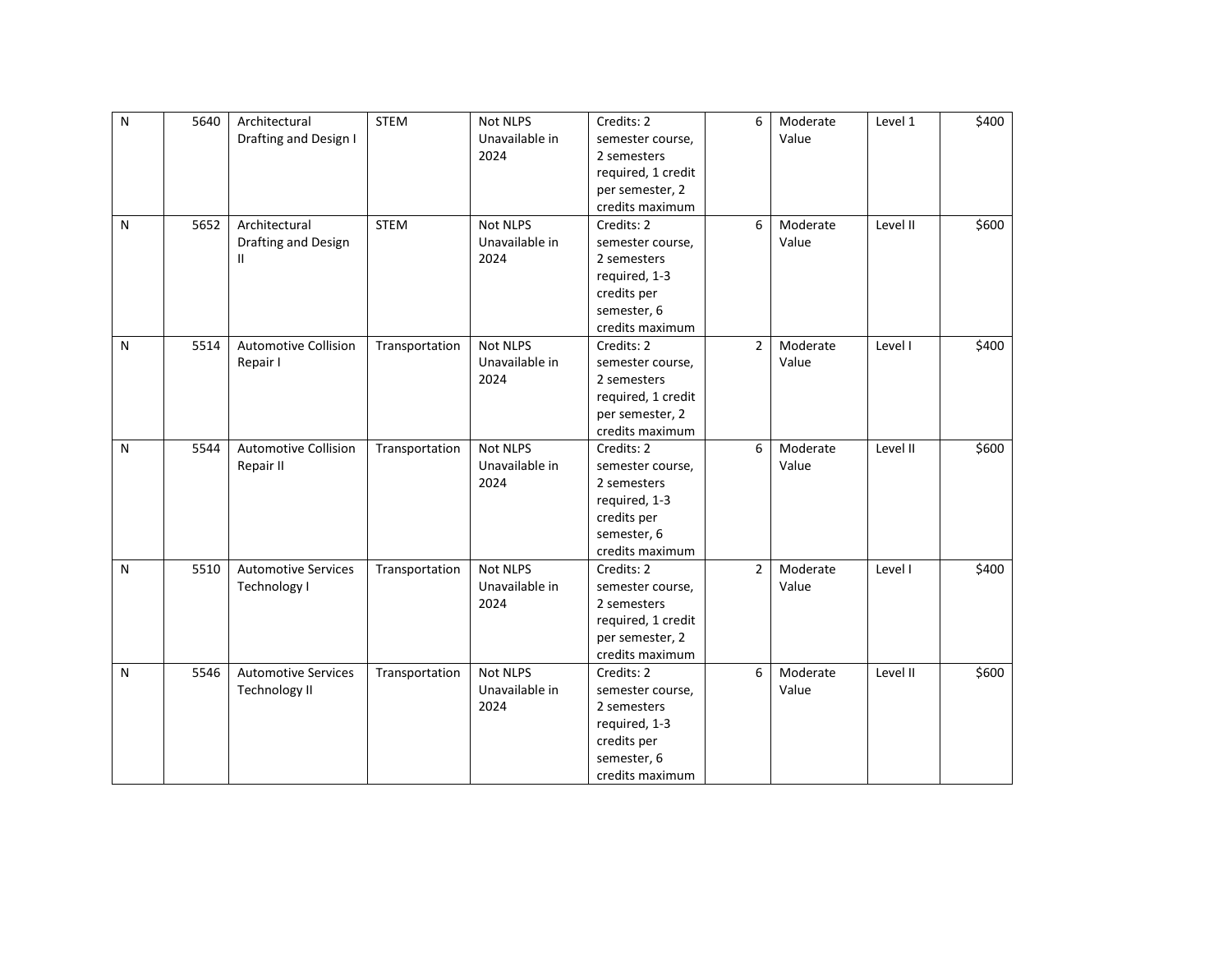| $\mathsf{N}$ | 5524 | <b>Aviation Flight</b>      | Transportation |                 | Credits: 2          | 6 | <b>High Value</b> | Level I  | \$680 |
|--------------|------|-----------------------------|----------------|-----------------|---------------------|---|-------------------|----------|-------|
|              |      |                             |                |                 | semester course,    |   |                   |          |       |
|              |      |                             |                |                 | 2 semesters         |   |                   |          |       |
|              |      |                             |                |                 | required, 1-3       |   |                   |          |       |
|              |      |                             |                |                 | credits per         |   |                   |          |       |
|              |      |                             |                |                 | semester, 6         |   |                   |          |       |
|              |      |                             |                |                 | credits maximum     |   |                   |          |       |
| N            | 5520 | Aviation                    | Transportation | <b>Not NLPS</b> | Credits: 2          | 6 | Moderate          | Level I  | \$400 |
|              |      | Maintenance I               |                | Unavailable in  | semester course,    |   | Value             |          |       |
|              |      |                             |                | 2024            | 2 semesters         |   |                   |          |       |
|              |      |                             |                |                 | required, 1-3       |   |                   |          |       |
|              |      |                             |                |                 | credits per         |   |                   |          |       |
|              |      |                             |                |                 | semester, 6         |   |                   |          |       |
|              |      |                             |                |                 | credits maximum     |   |                   |          |       |
| N            | 5522 | Aviation                    | Transportation | Not NLPS        | Credits: 2          | 6 | Moderate          | Level II | \$600 |
|              |      | Maintenance II              |                | Unavailable in  | semester course,    |   | Value             |          |       |
|              |      |                             |                | 2024            | 2 semesters         |   |                   |          |       |
|              |      |                             |                |                 | required, 1-3       |   |                   |          |       |
|              |      |                             |                |                 | credits per         |   |                   |          |       |
|              |      |                             |                |                 | semester, 6         |   |                   |          |       |
|              |      |                             |                |                 | credits maximum     |   |                   |          |       |
|              |      |                             |                |                 | Counts as a         |   |                   |          |       |
|              |      |                             |                |                 | directed elective   |   |                   |          |       |
|              |      |                             |                |                 | or elective for all |   |                   |          |       |
|              |      |                             |                |                 | diplomas            |   |                   |          |       |
| N            | 5528 | <b>Aviation Operations</b>  | Transportation |                 | Credits: 2          | 6 | Moderate          | Level I  | \$400 |
|              |      |                             |                |                 | semester course,    |   | Value             |          |       |
|              |      |                             |                |                 | 2 semesters         |   |                   |          |       |
|              |      |                             |                |                 | required, 1-3       |   |                   |          |       |
|              |      |                             |                |                 | credits per         |   |                   |          |       |
|              |      |                             |                |                 | semester, 6         |   |                   |          |       |
|              |      |                             |                |                 | credits maximum     |   |                   |          |       |
| N            | 7208 | <b>Aviation Sheet Metal</b> | Transportation | Not NLPS        | Credits: 2          | 6 | <b>High Value</b> | Level I  | \$680 |
|              |      |                             |                | Unavailable in  | semester course,    |   |                   |          |       |
|              |      |                             |                | 2024            | 2 semesters         |   |                   |          |       |
|              |      |                             |                |                 | required, 1-3       |   |                   |          |       |
|              |      |                             |                |                 | credits per         |   |                   |          |       |
|              |      |                             |                |                 | semester, 6         |   |                   |          |       |
|              |      |                             |                |                 | credits maximum     |   |                   |          |       |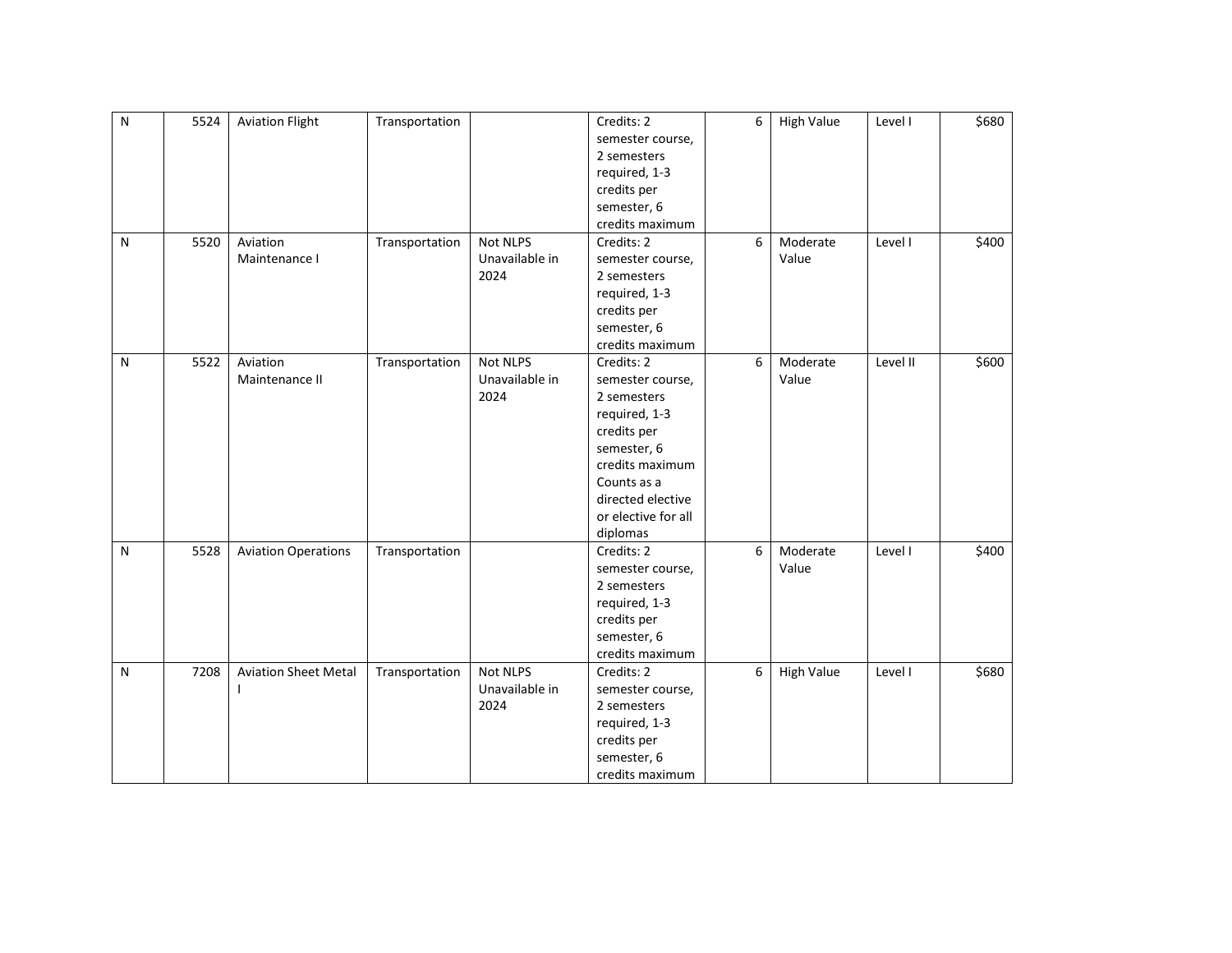| ${\sf N}$ | 7209 | <b>Aviation Sheet Metal</b><br>Ш                           | Transportation                                             | <b>Not NLPS</b><br>Unavailable in<br>2024 | Credits: 2<br>semester course,<br>2 semesters<br>required, 1-3<br>credits per<br>semester, 6<br>credits maximum | 6              | <b>High Value</b> | Level II | \$1,020 |
|-----------|------|------------------------------------------------------------|------------------------------------------------------------|-------------------------------------------|-----------------------------------------------------------------------------------------------------------------|----------------|-------------------|----------|---------|
| N         | 5258 | <b>Banking and</b><br><b>Investment Capstone</b>           | <b>Business</b><br>Management,<br>Marketing and<br>Finance | <b>Not NLPS</b><br>Unavailable in<br>2024 | Credits: 2<br>semester course,<br>2 semesters<br>required, 1 credit<br>per semester, 2<br>credits maximum       | 6              | <b>High Value</b> | Level II | \$680   |
| N         | 5344 | Biochemistry of<br>Foods                                   | Hospitality and<br>Tourism                                 | Not NLPS                                  | Credits: 2<br>semester course,<br>2 semesters<br>required, 1 credit<br>per semester, 2<br>credits maximum       | $\overline{2}$ | Moderate<br>Value | Level I  | \$400   |
| N         | 5593 | <b>Building and</b><br><b>Facilities</b><br>Maintenance I  | Architecture<br>and<br>Construction                        | <b>Not NLPS</b><br>Unavailable in<br>2024 | Credits: 2<br>semester course,<br>2 semesters<br>required, 1 credit<br>per semester, 2<br>credits maximum       | 6              | Moderate<br>Value | Level I  | \$400   |
| N         | 5594 | <b>Building and</b><br><b>Facilities</b><br>Maintenance II | Architecture<br>and<br>Construction                        | Not NLPS<br>Unavailable in<br>2024        | Credits: 2<br>semester course,<br>2 semesters<br>required, 1-3<br>credits per<br>semester, 6<br>credits maximum | 6              | Moderate<br>Value | Level II | \$600   |
| N         | 5592 | <b>Building and</b><br><b>Facilities</b><br>Management I   | Architecture<br>and<br>Construction                        | Not NLPS<br>Unavailable in<br>2024        | Credits: 2<br>semester course,<br>2 semesters<br>required, 1 credit<br>per semester, 2<br>credits maximum       | 6              | <b>High Value</b> | Level I  | \$680   |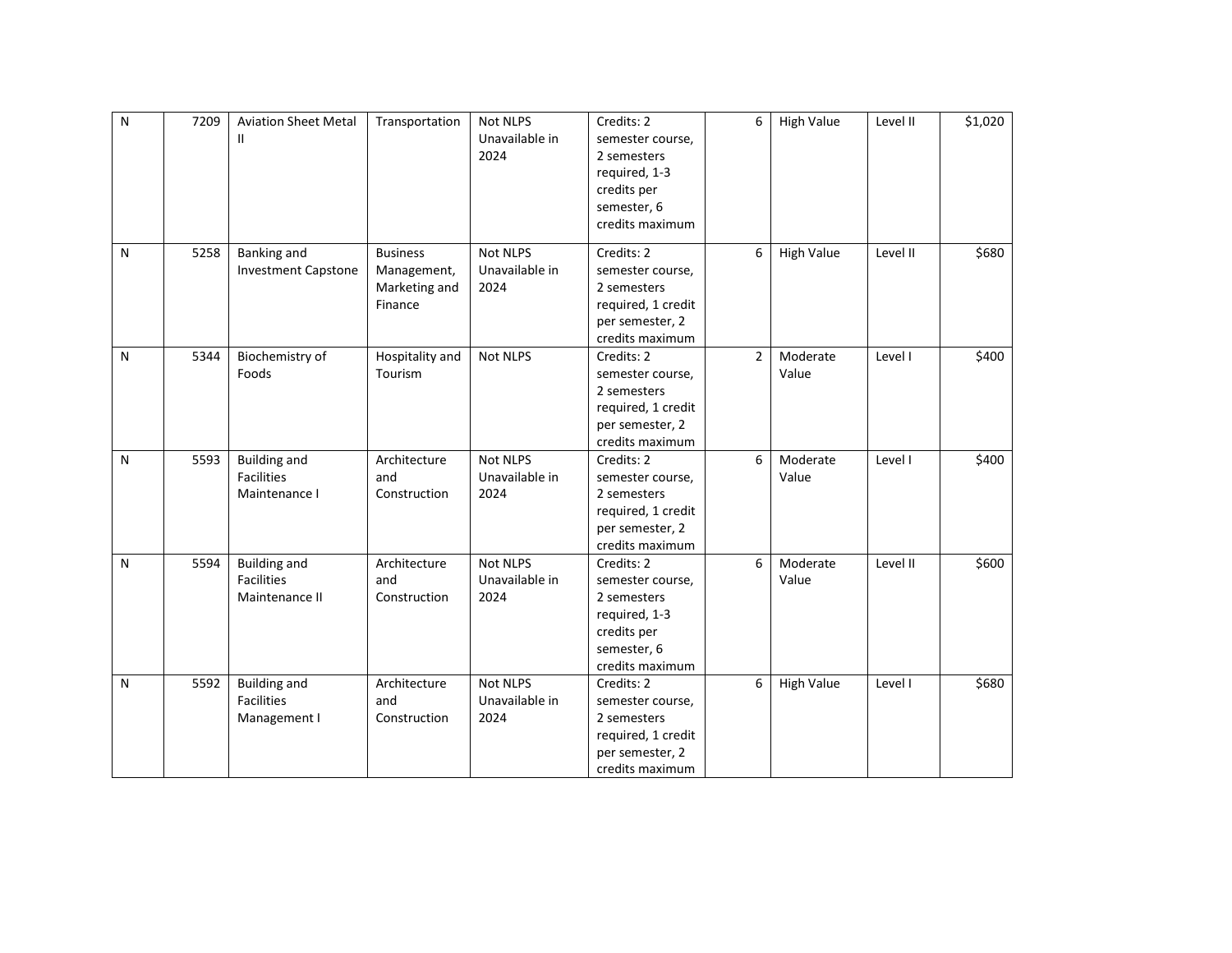| ${\sf N}$ | 5595 | <b>Building and</b>     | Architecture    | Not NLPS        | Credits: 2         | 6              | <b>High Value</b> | Level II | \$1,020 |
|-----------|------|-------------------------|-----------------|-----------------|--------------------|----------------|-------------------|----------|---------|
|           |      | Facilities              | and             | Unavailable in  | semester course,   |                |                   |          |         |
|           |      | Management II           | Construction    | 2024            | 2 semesters        |                |                   |          |         |
|           |      |                         |                 |                 | required, 1-3      |                |                   |          |         |
|           |      |                         |                 |                 | credits per        |                |                   |          |         |
|           |      |                         |                 |                 | semester, 6        |                |                   |          |         |
|           |      |                         |                 |                 | credits maximum    |                |                   |          |         |
| N         | 4560 | <b>Business Law and</b> | <b>Business</b> | Not NLPS        | Credits: 1 to 2    | $\overline{2}$ | Moderate          | Level I  | \$400   |
|           |      | <b>Ethics</b>           | Management,     |                 | semester course,   |                | Value             |          |         |
|           |      |                         | Marketing and   |                 | 1 credit per       |                |                   |          |         |
|           |      |                         | Finance         |                 | semester, 2        |                |                   |          |         |
|           |      |                         |                 |                 | credits maximum    |                |                   |          |         |
| N         | 5570 | Commercial              | Arts, AV Tech   | <b>Not NLPS</b> | Credits: 2         | 6              | Less Than         | Level I  | \$200   |
|           |      | Photography             | and Comm        |                 | semester course,   |                | Moderate          |          |         |
|           |      |                         |                 |                 | 2 semesters        |                | Value             |          |         |
|           |      |                         |                 |                 | required, 1 credit |                |                   |          |         |
|           |      |                         |                 |                 | per semester, 2    |                |                   |          |         |
|           |      |                         |                 |                 | credits maximum    |                |                   |          |         |
| N         | 4516 | Computer                | Arts, AV Tech   | Not NLPS        | Credits: 2         | $\overline{2}$ | Less than         | Level I  | \$200   |
|           |      | Illustration and        | and Comm        | Unavailable in  | semester course,   |                | Moderate          |          |         |
|           |      | Graphics                |                 | 2024            | 2 semesters        |                | Value             |          |         |
|           |      |                         |                 |                 | required, 1 credit |                |                   |          |         |
|           |      |                         |                 |                 | per semester, 2    |                |                   |          |         |
|           |      |                         |                 |                 | credits maximum    |                |                   |          |         |
| N         | 4801 | Computer Science I      | <b>STEM</b>     | Not NLPS        | Credits: 2         | $\overline{2}$ | <b>High Value</b> | Level I  | \$680   |
|           |      |                         |                 | Unavailable in  | semester course,   |                |                   |          |         |
|           |      |                         |                 | 2024            | 2 semesters        |                |                   |          |         |
|           |      |                         |                 |                 | required, 1 credit |                |                   |          |         |
|           |      |                         |                 |                 | per semester, 2    |                |                   |          |         |
|           |      |                         |                 |                 | credits maximum    |                |                   |          |         |
| ${\sf N}$ | 5236 | Computer Science II     | <b>STEM</b>     | Not NLPS        | Credits: 2         | $\overline{2}$ | <b>High Value</b> | Level II | \$1,020 |
|           |      |                         |                 | Unavailable in  | semester course,   |                |                   |          |         |
|           |      |                         |                 | 2024            | 2 semesters        |                |                   |          |         |
|           |      |                         |                 |                 | required, 1 credit |                |                   |          |         |
|           |      |                         |                 |                 | per semester, 2    |                |                   |          |         |
|           |      |                         |                 |                 | credits maximum    |                |                   |          |         |
| N         | 5253 | Computer Science III:   | <b>STEM</b>     | Not NLPS        | Credits: 2         | 2              | <b>High Value</b> | Level II | \$1,020 |
|           |      | Cybersecurity           |                 | Unavailable in  | semester course,   |                |                   |          |         |
|           |      | Capstone                |                 | 2024            | 2 semesters        |                |                   |          |         |
|           |      |                         |                 |                 | required, 1 credit |                |                   |          |         |
|           |      |                         |                 |                 | per semester, 2    |                |                   |          |         |
|           |      |                         |                 |                 | credits maximum    |                |                   |          |         |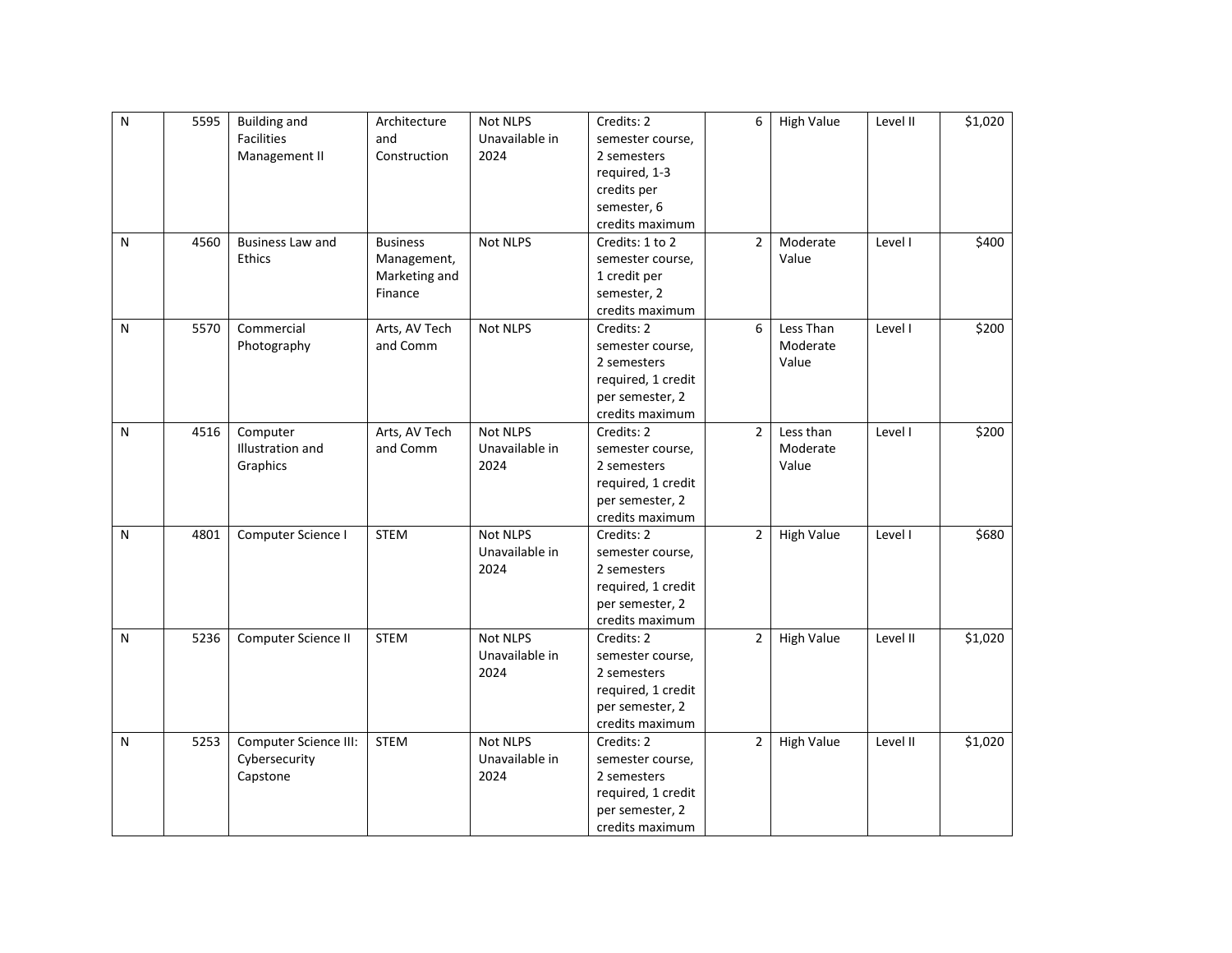| N         | 5250 | Computer Science III:        | STEM         | Not NLPS        | Credits: 2         | $\overline{2}$ | <b>High Value</b> | Level II | \$1,020 |
|-----------|------|------------------------------|--------------|-----------------|--------------------|----------------|-------------------|----------|---------|
|           |      | <b>Databases</b>             |              | Unavailable in  | semester course,   |                |                   |          |         |
|           |      |                              |              | 2024            | 2 semesters        |                |                   |          |         |
|           |      |                              |              |                 | required, 1 credit |                |                   |          |         |
|           |      |                              |              |                 | per semester, 2    |                |                   |          |         |
|           |      |                              |              |                 | credits maximum    |                |                   |          |         |
| N         | 5251 | Computer Science III:        | <b>STEM</b>  | Not NLPS        | Credits: 2         | $\overline{2}$ | <b>High Value</b> | Level II | \$1,020 |
|           |      | <b>Informatics</b>           |              | Unavailable in  | semester course,   |                |                   |          |         |
|           |      |                              |              | 2024            | 2 semesters        |                |                   |          |         |
|           |      |                              |              |                 | required, 1 credit |                |                   |          |         |
|           |      |                              |              |                 | per semester, 2    |                |                   |          |         |
|           |      |                              |              |                 | credits maximum    |                |                   |          |         |
| ${\sf N}$ | 5249 | Computer Science III:        | <b>STEM</b>  | Not NLPS        | Credits: 2         | $\overline{2}$ | <b>High Value</b> | Level II | \$1,020 |
|           |      | Software                     |              | Unavailable in  | semester course,   |                |                   |          |         |
|           |      | Development                  |              | 2024            | 2 semesters        |                |                   |          |         |
|           |      | Capstone                     |              |                 | required, 1 credit |                |                   |          |         |
|           |      |                              |              |                 | per semester, 2    |                |                   |          |         |
|           |      |                              |              |                 | credits maximum    |                |                   |          |         |
| N         | 5580 | <b>Construction Trades I</b> | Architecture | <b>Not NLPS</b> | Credits: 2         | $\overline{2}$ | <b>High Value</b> | Level I  | \$680   |
|           |      |                              | and          | Unavailable in  | semester course,   |                |                   |          |         |
|           |      |                              | Construction | 2024            | 2 semesters        |                |                   |          |         |
|           |      |                              |              |                 | required, 1 credit |                |                   |          |         |
|           |      |                              |              |                 | per semester, 2    |                |                   |          |         |
|           |      |                              |              |                 | credits maximum    |                |                   |          |         |
| N         | 5578 | <b>Construction Trades</b>   | Architecture | Not NLPS        | Credits: 2         | 6              | <b>High Value</b> | Level II | \$1,020 |
|           |      | $\mathbf{H}$                 | and          | Unavailable in  | semester course,   |                |                   |          |         |
|           |      |                              | Construction | 2024            | 2 semesters        |                |                   |          |         |
|           |      |                              |              |                 | required, 1-3      |                |                   |          |         |
|           |      |                              |              |                 | credits per        |                |                   |          |         |
|           |      |                              |              |                 | semester, 6        |                |                   |          |         |
|           |      |                              |              |                 | credits maximum    |                |                   |          |         |
| N         | 4830 | <b>Construction Trades:</b>  | Architecture | <b>Not NLPS</b> | Credits: 2         | $\overline{2}$ | <b>High Value</b> | Level I  | \$680   |
|           |      | Electrical I                 | and          | Unavailable in  | semester course,   |                |                   |          |         |
|           |      |                              | Construction | 2024            | 2 semesters        |                |                   |          |         |
|           |      |                              |              |                 | required, 1 credit |                |                   |          |         |
|           |      |                              |              |                 | per semester, 2    |                |                   |          |         |
|           |      |                              |              |                 | credits maximum    |                |                   |          |         |
| N         | 4832 | <b>Construction Trades:</b>  | Architecture | Not NLPS        | Credits: 2         | 6              | <b>High Value</b> | Level II | \$1,020 |
|           |      | <b>Electrical II</b>         | and          | Unavailable in  | semester course,   |                |                   |          |         |
|           |      |                              | Construction | 2024            | 2 semesters        |                |                   |          |         |
|           |      |                              |              |                 | required, 1-3      |                |                   |          |         |
|           |      |                              |              |                 | credits per        |                |                   |          |         |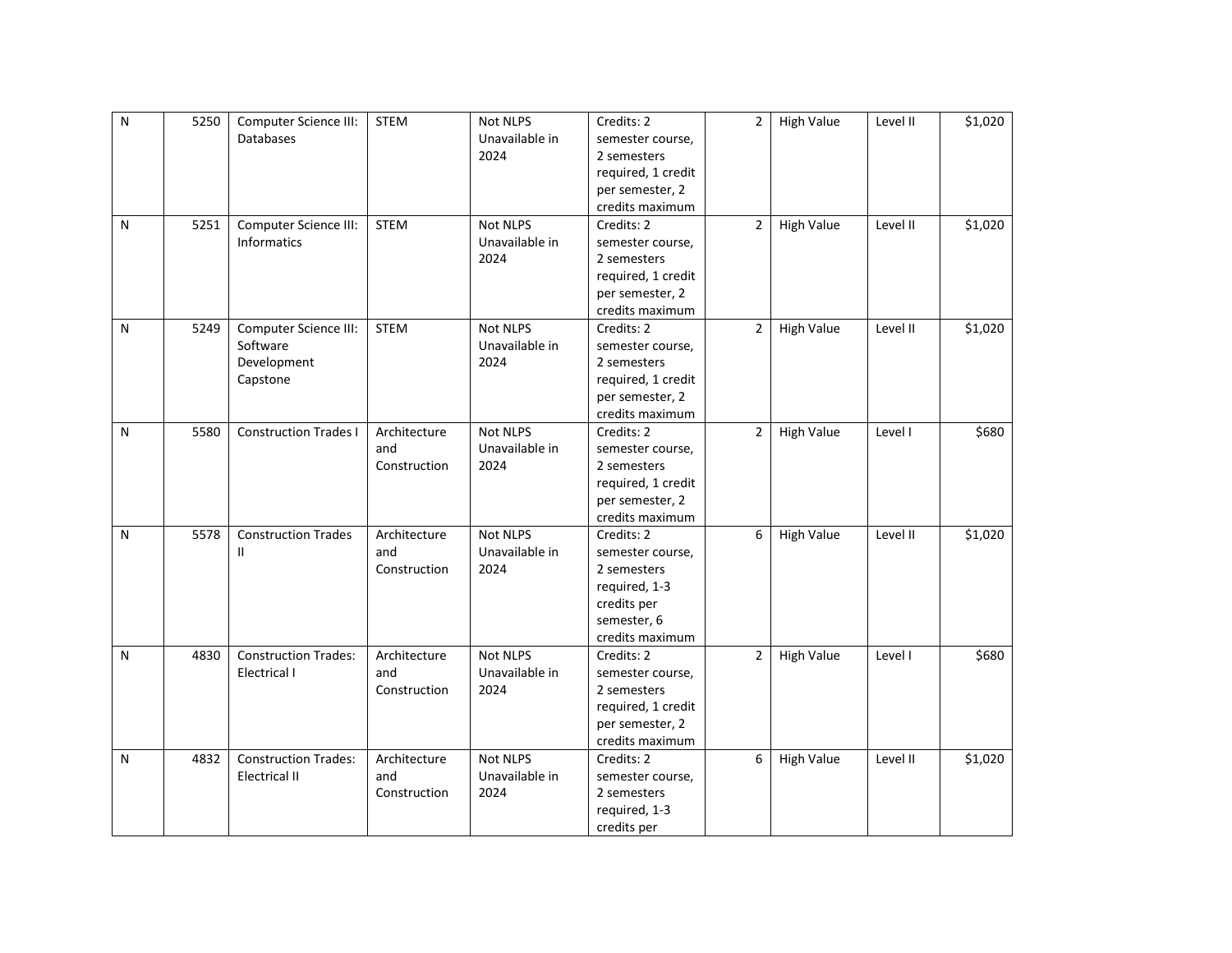|           |      |                                                   |                                     |                                           | semester, 6<br>credits maximum                                                                                  |   |                                |          |         |
|-----------|------|---------------------------------------------------|-------------------------------------|-------------------------------------------|-----------------------------------------------------------------------------------------------------------------|---|--------------------------------|----------|---------|
| N         | 5497 | <b>Construction Trades:</b><br>Heavy Equipment I  | Architecture<br>and<br>Construction | Not NLPS<br>Unavailable in<br>2024        | Credits: 2<br>semester course,<br>2 semesters<br>required, 1 credit<br>per semester, 2<br>credits maximum       | 6 | Moderate<br>Value              | Level I  | \$400   |
| N         | 5495 | <b>Construction Trades:</b><br>Heavy Equipment II | Architecture<br>and<br>Construction | <b>Not NLPS</b><br>Unavailable in<br>2024 | Credits: 2<br>semester course,<br>2 semesters<br>required, 1-3<br>credits per<br>semester, 6<br>credits maximum | 6 | Moderate<br>Value              | Level II | \$600   |
| ${\sf N}$ | 5496 | <b>Construction Trades:</b><br>HVAC I             | Architecture<br>and<br>Construction | <b>Not NLPS</b><br>Unavailable in<br>2024 | Credits: 2<br>semester course,<br>2 semesters<br>required, 1 credit<br>per semester, 2<br>credits maximum       | 2 | <b>High Value</b>              | Level I  | \$680   |
| N         | 5498 | <b>Construction Trades:</b><br><b>HVAC II</b>     | Architecture<br>and<br>Construction | Not NLPS<br>Unavailable in<br>2024        | Credits:2<br>semester course,<br>2 semesters<br>required, 1-3<br>credits per<br>semester, 6<br>credits maximum  | 6 | <b>High Value</b>              | Level II | \$1,020 |
| N         | 5802 | Cosmetology I                                     | Human<br>Services                   | <b>Not NLPS</b><br>Unavailable in<br>2024 | Credits: 2<br>semester course,<br>2 semesters<br>required, 1 credit<br>per semester, 2<br>credits maximum       | 6 | Less Than<br>Moderate<br>Value | Level I  | \$200   |
| N         | 5806 | Cosmetology II                                    | Human<br>Services                   | Not NLPS                                  | Credits: 2<br>semester course,<br>2 semesters<br>required, 1-3<br>credits per                                   | 6 | Less Than<br>Moderate<br>Value | Level II | \$300   |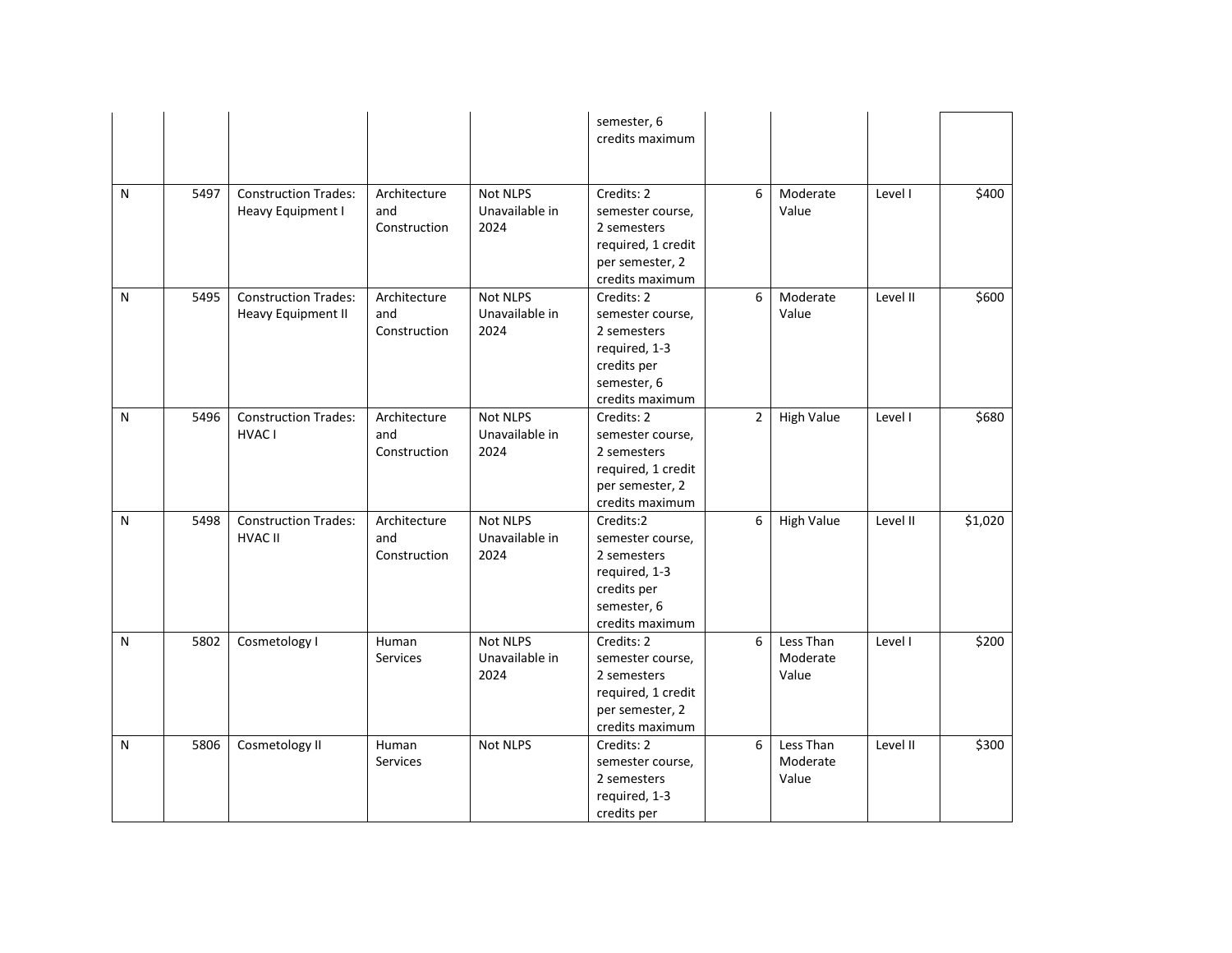|   |      |                                                                   |                            |                                           | semester, 6<br>credits maximum                                                                                  |                |                   |          |       |
|---|------|-------------------------------------------------------------------|----------------------------|-------------------------------------------|-----------------------------------------------------------------------------------------------------------------|----------------|-------------------|----------|-------|
| N | 5822 | Criminal Justice I                                                | Law and Public<br>Safety   | <b>Not NLPS</b><br>Unavailable in<br>2024 | Credits: 2<br>semester course,<br>2 semesters<br>required, 1 credit<br>per semester, 2<br>credits maximum       | $\overline{2}$ | Moderate<br>Value | Level I  | \$400 |
| N | 5824 | Criminal Justice II                                               | Law and Public<br>Safety   | <b>Not NLPS</b><br>Unavailable in<br>2024 | Credits: 2<br>semester course,<br>2 semesters<br>required, 1-3<br>credits per<br>semester, 6<br>credits maximum | 6              | Moderate<br>Value | Level II | \$600 |
| N | 5440 | Culinary Arts and<br>Hospitality I                                | Hospitality and<br>Tourism | <b>Not NLPS</b><br>Unavailable in<br>2024 | Credits: 2<br>semester course,<br>2 semesters<br>required, 1 credit<br>per semester,<br>maximum of 2<br>credits | $\overline{2}$ | Moderate<br>Value | Level I  | \$400 |
| N | 5346 | Culinary Arts and<br>Hospitality II:<br><b>Culinary Arts</b>      | Hospitality and<br>Tourism | Not NLPS<br>Unavailable in<br>2024        | Credits: 2<br>semester course,<br>2 semesters<br>required, 1-3<br>credits per<br>semester, 6<br>credits maximum | 6              | Moderate<br>Value | Level II | \$600 |
| N | 5458 | Culinary Arts and<br>Hospitality II:<br>Hospitality<br>Management | Hospitality and<br>Tourism | Not NLPS<br>Unavailable in<br>2024        | Credits: 2<br>semester course,<br>2 semesters<br>required, 1-3<br>credits per<br>semester, 6<br>credits maximum | 6              | Moderate<br>Value | Level II | \$600 |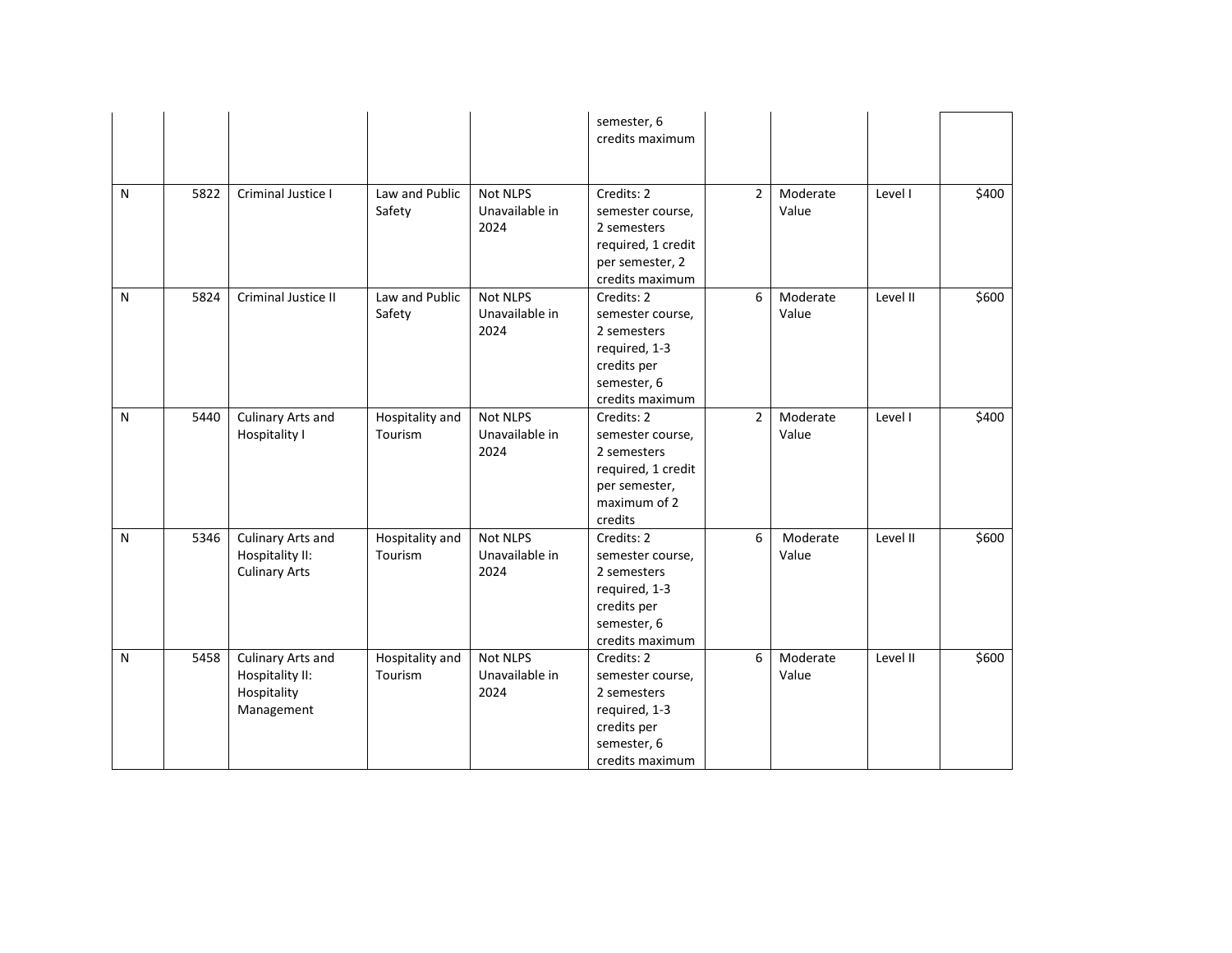| $\overline{N}$ | 5203 | <b>Dental Careers I</b>  | <b>Health Science</b> | Not NLPS        | Credits: 2         | 6              | <b>High Value</b> | Level I  | \$680   |
|----------------|------|--------------------------|-----------------------|-----------------|--------------------|----------------|-------------------|----------|---------|
|                |      |                          |                       | Unavailable in  | semester course,   |                |                   |          |         |
|                |      |                          |                       | 2024            | 2 semesters        |                |                   |          |         |
|                |      |                          |                       |                 | required, 1 credit |                |                   |          |         |
|                |      |                          |                       |                 | per semester, 2    |                |                   |          |         |
|                |      |                          |                       |                 | credits maximum    |                |                   |          |         |
| ${\sf N}$      | 5204 | <b>Dental Careers II</b> | <b>Health Science</b> | Not NLPS        | Credits: 2         | 6              | <b>High Value</b> | Level II | \$1,020 |
|                |      |                          |                       | Unavailable in  | semester course,   |                |                   |          |         |
|                |      |                          |                       | 2024            | 2 semesters        |                |                   |          |         |
|                |      |                          |                       |                 | required, 3        |                |                   |          |         |
|                |      |                          |                       |                 | credits per        |                |                   |          |         |
|                |      |                          |                       |                 | semester,          |                |                   |          |         |
|                |      |                          |                       |                 | maximum of 6       |                |                   |          |         |
|                |      |                          |                       |                 | credits            |                |                   |          |         |
| ${\sf N}$      | 5620 | Diesel Service           | Transportation        | Not NLPS        | Credits: 2         | $\overline{2}$ | <b>High Value</b> | Level I  | \$680   |
|                |      | Technology I             |                       | Unavailable in  | semester course,   |                |                   |          |         |
|                |      |                          |                       | 2024            | 2 semesters        |                |                   |          |         |
|                |      |                          |                       |                 | required, 1 credit |                |                   |          |         |
|                |      |                          |                       |                 | per semester, 2    |                |                   |          |         |
|                |      |                          |                       |                 | credits maximum    |                |                   |          |         |
| ${\sf N}$      | 5624 | <b>Diesel Service</b>    | Transportation        | Not NLPS        | Credits: 2         | 6              | <b>High Value</b> | Level II | \$1,020 |
|                |      | <b>Technology II</b>     |                       | Unavailable in  | semester course,   |                |                   |          |         |
|                |      |                          |                       | 2024            | 2 semesters        |                |                   |          |         |
|                |      |                          |                       |                 | required, 1-3      |                |                   |          |         |
|                |      |                          |                       |                 | credits per        |                |                   |          |         |
|                |      |                          |                       |                 | semester, 6        |                |                   |          |         |
|                |      |                          |                       |                 | credits maximum    |                |                   |          |         |
| N              | 5412 | Early Childhood          | Education and         | <b>Not NLPS</b> | Credits: 2         | $\overline{2}$ | Moderate          | Level I  | \$400   |
|                |      | <b>Education I</b>       | Training              | Unavailable in  | semester course,   |                | Value             |          |         |
|                |      |                          |                       | 2024            | 2 semesters        |                |                   |          |         |
|                |      |                          |                       |                 | required, 1 credit |                |                   |          |         |
|                |      |                          |                       |                 | per semester, 2    |                |                   |          |         |
|                |      |                          |                       |                 | credits maximum    |                |                   |          |         |
| ${\sf N}$      | 5406 | Early Childhood          | <b>Education and</b>  | Not NLPS        | Credits: 2         | 6              | Moderate          | Level II | \$600   |
|                |      | <b>Education II</b>      | Training              | Unavailable in  | semester course,   |                | Value             |          |         |
|                |      |                          |                       | 2024            | 2 semesters        |                |                   |          |         |
|                |      |                          |                       |                 |                    |                |                   |          |         |
|                |      |                          |                       |                 | required, 1-3      |                |                   |          |         |
|                |      |                          |                       |                 | credits per        |                |                   |          |         |
|                |      |                          |                       |                 | semester, 6        |                |                   |          |         |
|                |      |                          |                       |                 | credits maximum    |                |                   |          |         |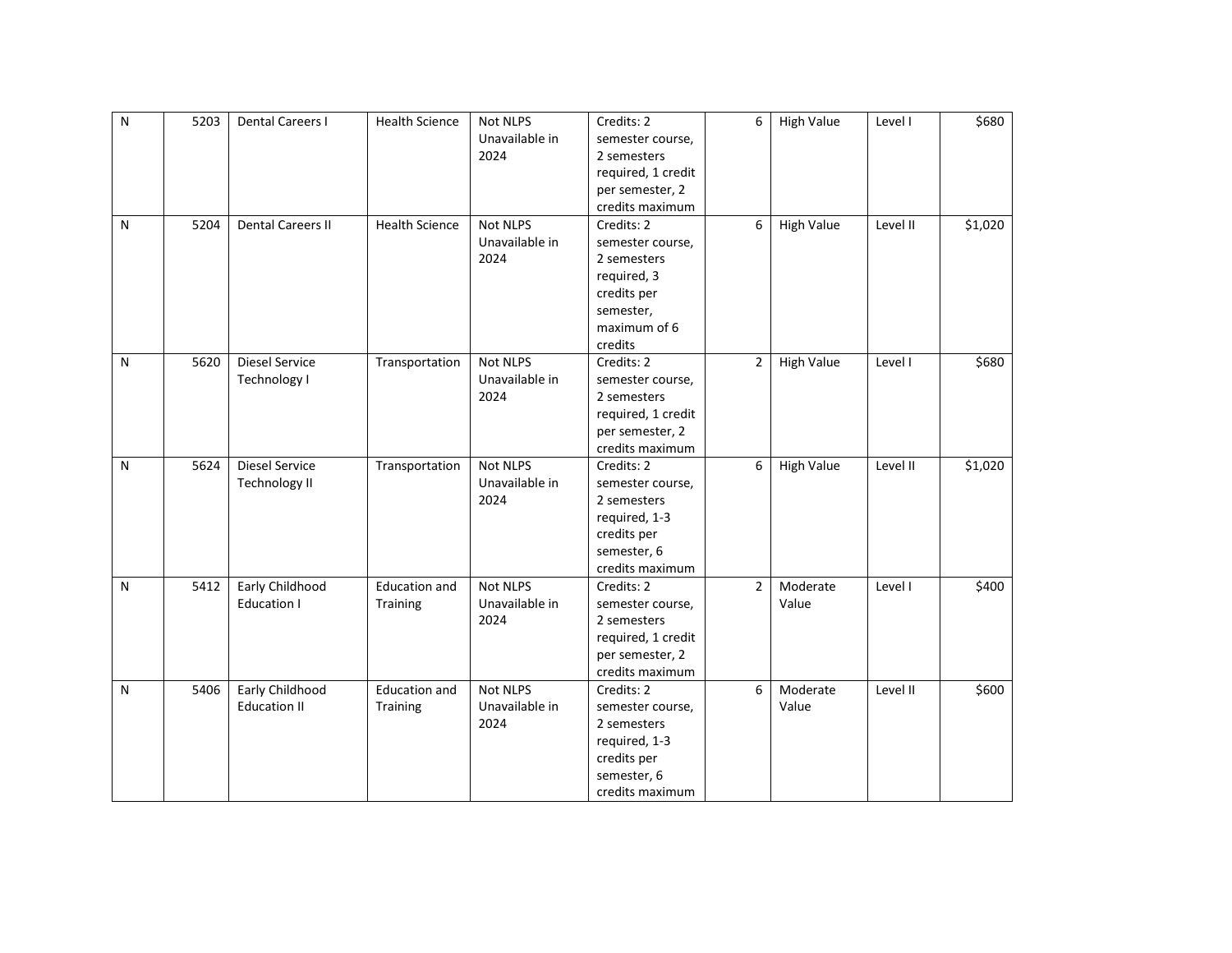| $\mathsf{N}$ | 5408 | Education                | <b>Education and</b> | Not NLPS        | Credits: 2         | $\overline{2}$ | <b>High Value</b> | Level I  | \$680   |
|--------------|------|--------------------------|----------------------|-----------------|--------------------|----------------|-------------------|----------|---------|
|              |      | Professions I            | Training             | Unavailable in  | semester course,   |                |                   |          |         |
|              |      |                          |                      | 2024            | 2 semesters        |                |                   |          |         |
|              |      |                          |                      |                 | required, 1 credit |                |                   |          |         |
|              |      |                          |                      |                 | per semester, 2    |                |                   |          |         |
|              |      |                          |                      |                 | credits maximum    |                |                   |          |         |
| N            | 5404 | Education                | <b>Education and</b> | <b>Not NLPS</b> | Credits: 2         | 6              | <b>High Value</b> | Level II | \$1,020 |
|              |      | Professions II           | Training             | Unavailable in  | semester course,   |                |                   |          |         |
|              |      |                          |                      | 2024            | 2 semesters        |                |                   |          |         |
|              |      |                          |                      |                 | required, 1-3      |                |                   |          |         |
|              |      |                          |                      |                 | credits per        |                |                   |          |         |
|              |      |                          |                      |                 | semester, 6        |                |                   |          |         |
|              |      |                          |                      |                 | credits maximum    |                |                   |          |         |
| N            | 5684 | Electronics and          | <b>STEM</b>          | Not NLPS        | Credits: 2         | 6              | Moderate          | Level I  | \$400   |
|              |      | Computer                 |                      | Unavailable in  | semester course,   |                | Value             |          |         |
|              |      | Technology I             |                      | 2024            | 2 semesters        |                |                   |          |         |
|              |      |                          |                      |                 | required, 1 credit |                |                   |          |         |
|              |      |                          |                      |                 | per semester, 2    |                |                   |          |         |
|              |      |                          |                      |                 | credits maximum    |                |                   |          |         |
| N            | 5694 | Electronics and          | <b>STEM</b>          | Not NLPS        | Credits: 2         | 6              | Moderate          | Level II | \$600   |
|              |      | Computer                 |                      | Unavailable in  | semester course,   |                | Value             |          |         |
|              |      | <b>Technology II</b>     |                      | 2024            | 2 semesters        |                |                   |          |         |
|              |      |                          |                      |                 | required, 1-3      |                |                   |          |         |
|              |      |                          |                      |                 | credits per        |                |                   |          |         |
|              |      |                          |                      |                 | semester, 6        |                |                   |          |         |
|              |      |                          |                      |                 | credits maximum    |                |                   |          |         |
| N            | 5210 | <b>Emergency Medical</b> | Law and Public       | Not NLPS        | Credits: 2         | 6              | <b>High Value</b> | Level I  | \$680   |
|              |      | Services                 | Safety               | Unavailable in  | semester course,   |                |                   |          |         |
|              |      |                          |                      | 2024            | 2 semesters        |                |                   |          |         |
|              |      |                          |                      |                 | required, 1-3      |                |                   |          |         |
|              |      |                          |                      |                 | credits per        |                |                   |          |         |
|              |      |                          |                      |                 | semester,          |                |                   |          |         |
|              |      |                          |                      |                 | maximum of 6       |                |                   |          |         |
|              |      |                          |                      |                 | credits            |                |                   |          |         |
| N            | 5616 | Energy Industry I        | <b>STEM</b>          | <b>Not NLPS</b> | Credits: 2         | $\overline{2}$ | Moderate          | Level I  | \$400   |
|              |      |                          |                      | Unavailable in  | semester course,   |                | Value             |          |         |
|              |      |                          |                      | 2024            | 2 semesters        |                |                   |          |         |
|              |      |                          |                      |                 | required, 1 credit |                |                   |          |         |
|              |      |                          |                      |                 | per semester, 2    |                |                   |          |         |
|              |      |                          |                      |                 | credits maximum    |                |                   |          |         |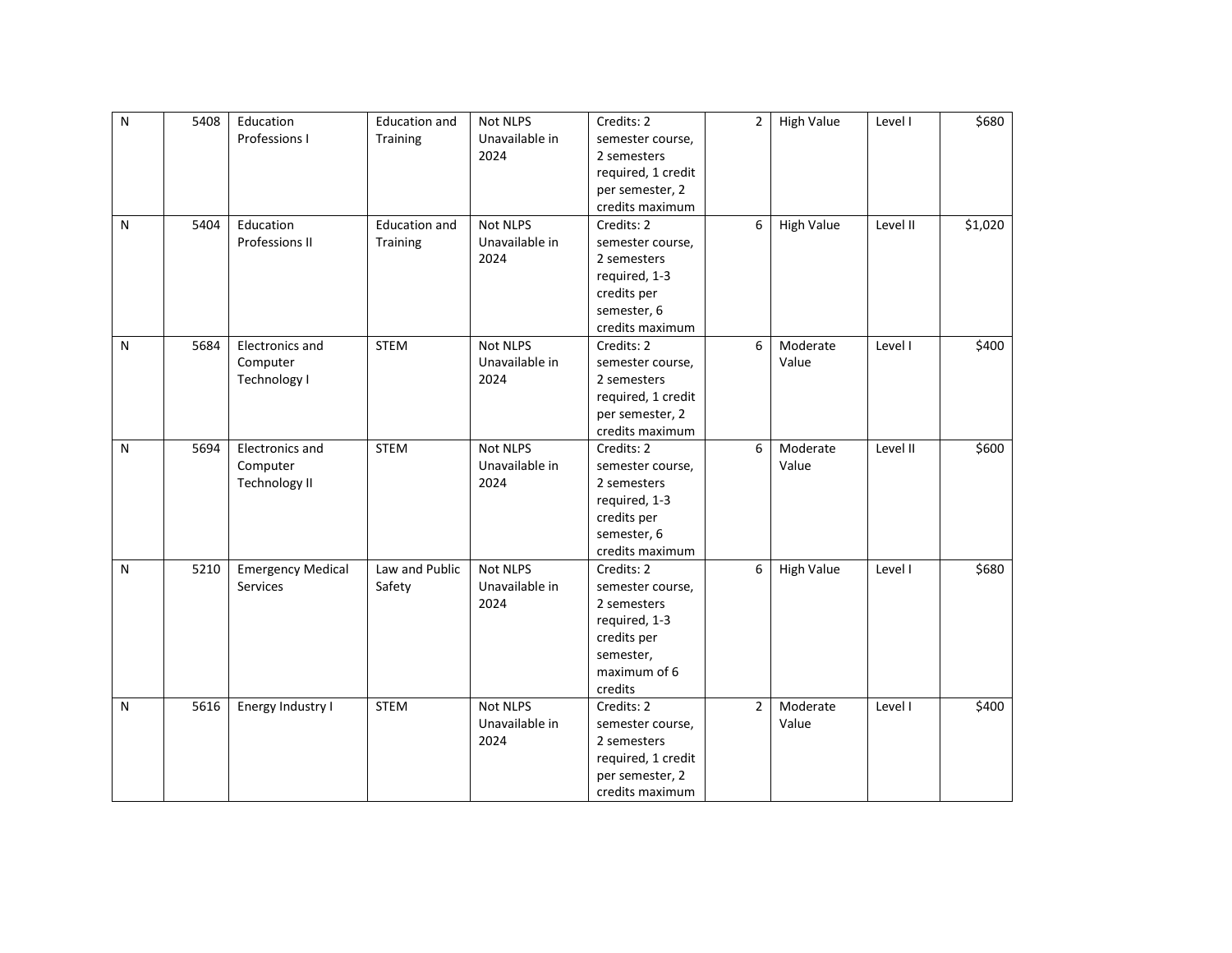| $\overline{N}$ | 5618 | Energy Industry II            | <b>STEM</b>    | <b>Not NLPS</b> | Credits: 2         | 6              | Moderate          | Level II | \$600   |
|----------------|------|-------------------------------|----------------|-----------------|--------------------|----------------|-------------------|----------|---------|
|                |      |                               |                | Unavailable in  | semester course,   |                | Value             |          |         |
|                |      |                               |                | 2024            | 2 semesters        |                |                   |          |         |
|                |      |                               |                |                 | required, 1-3      |                |                   |          |         |
|                |      |                               |                |                 | credits per        |                |                   |          |         |
|                |      |                               |                |                 | semester, 6        |                |                   |          |         |
|                |      |                               |                |                 | credits maximum    |                |                   |          |         |
| N              | 5420 | <b>Fashion &amp; Textiles</b> | Arts, AV Tech  | Not NLPS        | Credits: 2         | 6              | Less Than         | Level I  | \$200   |
|                |      | Careers I                     | and Comm       | Unavailable in  | semester course,   |                | Moderate          |          |         |
|                |      |                               |                | 2024            | 2 semesters        |                | Value             |          |         |
|                |      |                               |                |                 | required, 1 credit |                |                   |          |         |
|                |      |                               |                |                 | per semester, 2    |                |                   |          |         |
|                |      |                               |                |                 | credits maximum    |                |                   |          |         |
| N              | 5421 | <b>Fashion &amp; Textiles</b> | Arts, AV Tech  | <b>Not NLPS</b> | Credits: 2         | 6              | Less Than         | Level II | \$300   |
|                |      | Careers II                    | and Comm       | Unavailable in  | semester course,   |                | Moderate          |          |         |
|                |      |                               |                | 2024            | 2 semesters        |                | Value             |          |         |
|                |      |                               |                |                 | required, 1-3      |                |                   |          |         |
|                |      |                               |                |                 | credits per        |                |                   |          |         |
|                |      |                               |                |                 | semester, 6        |                |                   |          |         |
|                |      |                               |                |                 | credits maximum    |                |                   |          |         |
| $\mathsf{N}$   | 5820 | Fire and Rescue I             | Law and Public | <b>Not NLPS</b> | Credits: 2         | $\overline{2}$ | <b>High Value</b> | Level I  | \$680   |
|                |      |                               | Safety         | Unavailable in  | semester course,   |                |                   |          |         |
|                |      |                               |                | 2024            | 2 semesters        |                |                   |          |         |
|                |      |                               |                |                 | required, 1 credit |                |                   |          |         |
|                |      |                               |                |                 | per semester, 2    |                |                   |          |         |
|                |      |                               |                |                 | credits maximum    |                |                   |          |         |
| $\mathsf{N}$   | 5826 | Fire and Rescue II            | Law and Public | <b>Not NLPS</b> | Credits: 2         | 6              | <b>High Value</b> | Level II | \$1,020 |
|                |      |                               | Safety         | Unavailable in  | semester course,   |                |                   |          |         |
|                |      |                               |                | 2024            | 2 semesters        |                |                   |          |         |
|                |      |                               |                |                 | required, 1-3      |                |                   |          |         |
|                |      |                               |                |                 | credits per        |                |                   |          |         |
|                |      |                               |                |                 | semester, 6        |                |                   |          |         |
|                |      |                               |                |                 | credits maximum    |                |                   |          |         |
| N              | 5572 | <b>Graphic Imaging</b>        | Arts, AV Tech  | <b>Not NLPS</b> | Credits: 2         | 6              | Less Than         | Level I  | \$200   |
|                |      | Technology                    | and Comm       | Unavailable in  | semester course,   |                | Moderate          |          |         |
|                |      |                               |                | 2024            | 2 semesters        |                | Value             |          |         |
|                |      |                               |                |                 | required, 1 credit |                |                   |          |         |
|                |      |                               |                |                 | per semester, 2    |                |                   |          |         |
|                |      |                               |                |                 | credits maximum    |                |                   |          |         |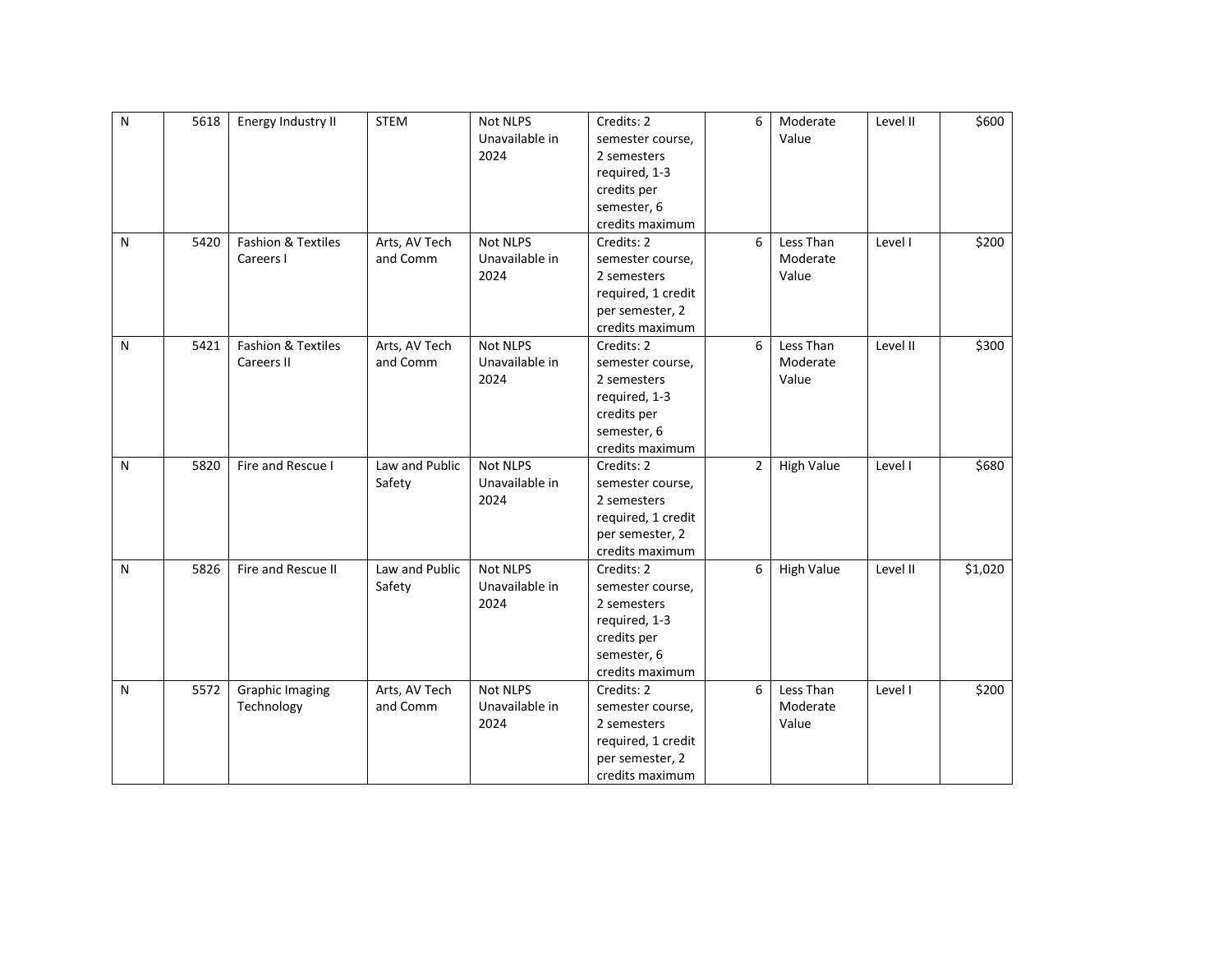| $\overline{N}$ | 5282 | <b>Health Science</b><br><b>Education I</b>                        | <b>Health Science</b> | <b>Not NLPS</b><br>Unavailable in<br>2024 | Credits: 2<br>semester course,<br>2 semesters<br>required, 1 credit<br>per semester,<br>maximum of 2<br>credits        | $\overline{2}$ | <b>High Value</b> | Level I  | \$680   |
|----------------|------|--------------------------------------------------------------------|-----------------------|-------------------------------------------|------------------------------------------------------------------------------------------------------------------------|----------------|-------------------|----------|---------|
| N              | 5290 | <b>Health Science</b><br><b>Education II: Athletic</b><br>Training | <b>Health Science</b> | <b>Not NLPS</b><br>Unavailable in<br>2024 | Credits: 2<br>semester course,<br>2 semesters<br>required, 1-3<br>credits per<br>semester,<br>maximum of 6<br>credits. | 6              | Moderate<br>Value | Level II | \$600   |
| ${\sf N}$      | 5288 | <b>Health Science</b><br><b>Education II: Medical</b><br>Forensics | <b>Health Science</b> | Not NLPS<br>Unavailable in<br>2024        | Credits: 2<br>semester course,<br>2 semesters<br>required, 1-3<br>credits per<br>semester,<br>maximum of 6<br>credits. | 6              | Moderate<br>Value | Level II | \$600   |
| ${\sf N}$      | 5284 | <b>Health Science</b><br><b>Education II: Nursing</b>              | <b>Health Science</b> | Not NLPS<br>Unavailable in<br>2024        | Credits: 2<br>semester course,<br>2 semesters<br>required, 1-3<br>credits per<br>semester,<br>maximum of 6<br>credits  | 6              | <b>High Value</b> | Level II | \$1,020 |
| N              | 5214 | <b>Health Science</b><br>Education II:<br>Pharmacy                 | <b>Health Science</b> | Not NLPS<br>Unavailable in<br>2024        | Credits: 2<br>semester course,<br>2 semesters<br>required, 1-3<br>credits per<br>semester,<br>maximum of 6<br>credits. | 6              | <b>High Value</b> | Level II | \$1,020 |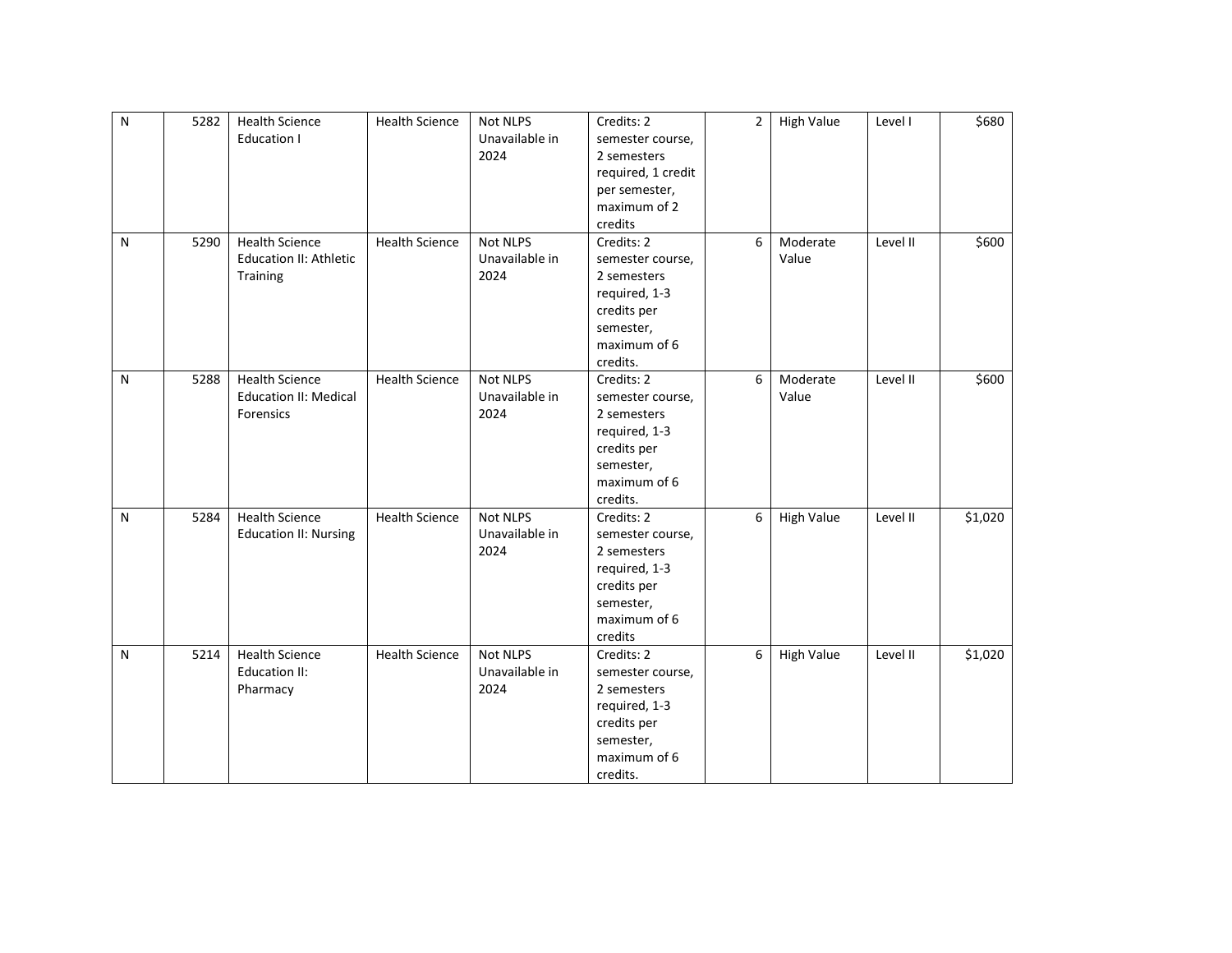| $\mathsf{N}$ | 5215 | <b>Health Science</b>         | <b>Health Science</b> | <b>Not NLPS</b> | Credits: 2         | 6              | <b>High Value</b> | Level II | \$1,020 |
|--------------|------|-------------------------------|-----------------------|-----------------|--------------------|----------------|-------------------|----------|---------|
|              |      | <b>Education II: Physical</b> |                       | Unavailable in  | semester course,   |                |                   |          |         |
|              |      | Therapy                       |                       | 2024            | 2 semesters        |                |                   |          |         |
|              |      |                               |                       |                 | required, 1-3      |                |                   |          |         |
|              |      |                               |                       |                 | credits per        |                |                   |          |         |
|              |      |                               |                       |                 | semester,          |                |                   |          |         |
|              |      |                               |                       |                 | maximum of 6       |                |                   |          |         |
|              |      |                               |                       |                 | credits.           |                |                   |          |         |
| N            | 5352 | Housing and Interior          | Architecture          | Not NLPS        | Credits: 2         | $\overline{2}$ | Less Than         | Level I  | \$200   |
|              |      | Design Careers I              | and                   | Unavailable in  | semester course,   |                | Moderate          |          |         |
|              |      |                               | Construction          | 2024            | 2 semesters        |                | Value             |          |         |
|              |      |                               |                       |                 | required, 1 credit |                |                   |          |         |
|              |      |                               |                       |                 | per semester, 2    |                |                   |          |         |
|              |      |                               |                       |                 | credits maximum    |                |                   |          |         |
| N            | 5460 | Housing and Interior          | Architecture          | Not NLPS        | Credits: 2         | 6              | Less Than         | Level II | \$300   |
|              |      | Design Careers II             | and                   | Unavailable in  | semester course,   |                | Moderate          |          |         |
|              |      |                               | Construction          | 2024            | 2 semesters        |                | Value             |          |         |
|              |      |                               |                       |                 | required, 1-3      |                |                   |          |         |
|              |      |                               |                       |                 | credits per        |                |                   |          |         |
|              |      |                               |                       |                 | semester, 6        |                |                   |          |         |
|              |      |                               |                       |                 | credits maximum    |                |                   |          |         |
| N            | 5336 | <b>Human and Social</b>       | Human                 | <b>Not NLPS</b> | Credits: 2         | $\overline{2}$ | <b>High Value</b> | Level I  | \$680   |
|              |      | Services I                    | <b>Services</b>       | Unavailable in  | semester course,   |                |                   |          |         |
|              |      |                               |                       | 2024            | 2 semesters        |                |                   |          |         |
|              |      |                               |                       |                 | required, 1 credit |                |                   |          |         |
|              |      |                               |                       |                 | per semester, 2    |                |                   |          |         |
|              |      |                               |                       |                 | credits maximum    |                |                   |          |         |
| N            | 5462 | <b>Human and Social</b>       | Human                 | <b>Not NLPS</b> | Credits: 2         | 6              | <b>High Value</b> | Level II | \$1,020 |
|              |      | Services II                   | <b>Services</b>       | Unavailable in  | semester course,   |                |                   |          |         |
|              |      |                               |                       | 2024            | 2 semesters        |                |                   |          |         |
|              |      |                               |                       |                 | required, 1-3      |                |                   |          |         |
|              |      |                               |                       |                 | credits per        |                |                   |          |         |
|              |      |                               |                       |                 | semester, 6        |                |                   |          |         |
|              |      |                               |                       |                 | credits maximum    |                |                   |          |         |
| N            | 5610 | Industrial                    | Advanced              | Not NLPS        | Credits: 2         | $\overline{2}$ | <b>High Value</b> | Level I  | \$680   |
|              |      | Automation and                | Manufacturing         | Unavailable in  | semester course,   |                |                   |          |         |
|              |      | Robotics I                    |                       | 2024            | 2 semesters        |                |                   |          |         |
|              |      |                               |                       |                 | required, 1 credit |                |                   |          |         |
|              |      |                               |                       |                 | per semester, 2    |                |                   |          |         |
|              |      |                               |                       |                 | credits maximum    |                |                   |          |         |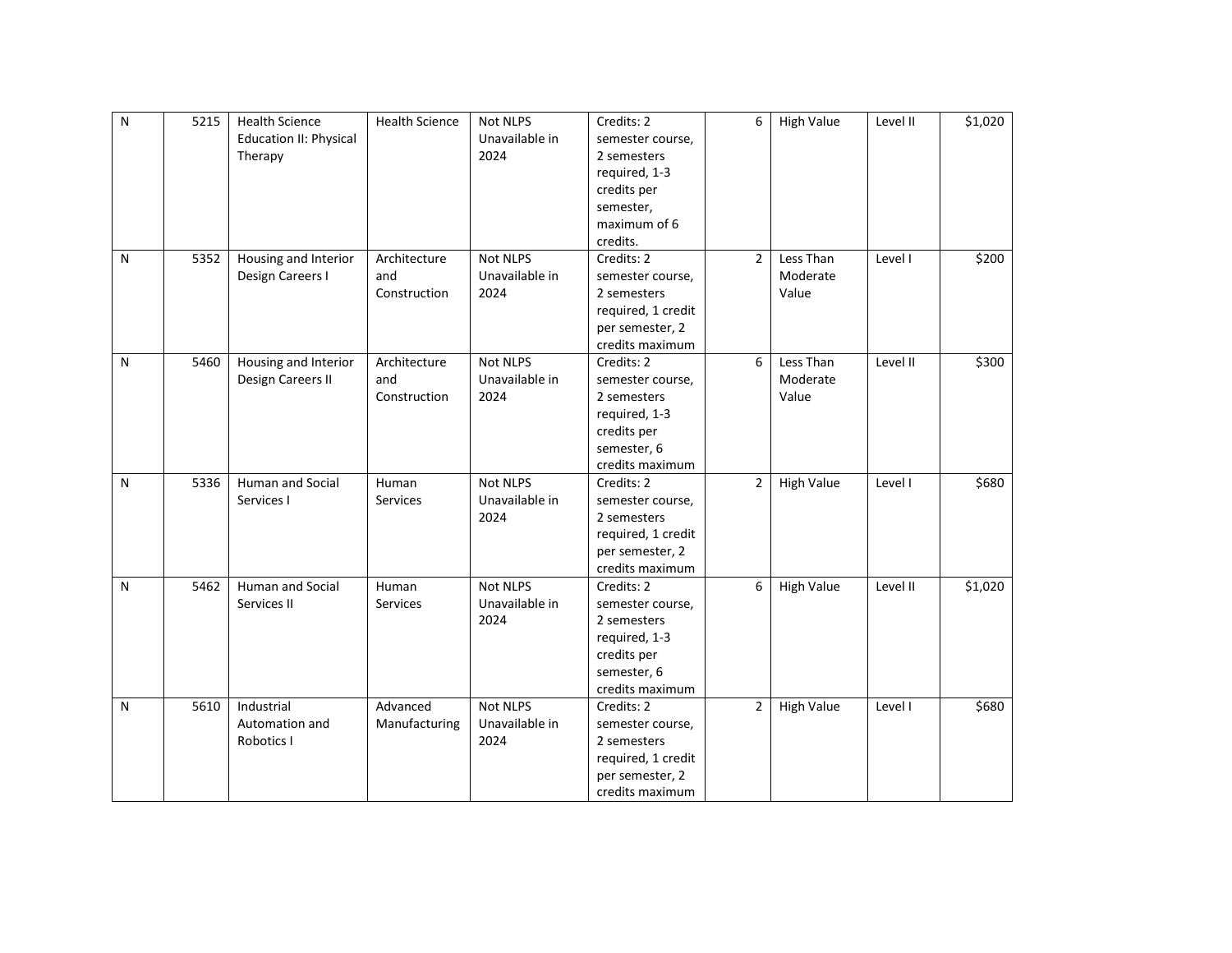| ${\sf N}$ | 5612 | Industrial                  | Advanced      | <b>Not NLPS</b> | Credits: 2         | 6              | <b>High Value</b> | Level II | \$1,020 |
|-----------|------|-----------------------------|---------------|-----------------|--------------------|----------------|-------------------|----------|---------|
|           |      | Automation and              | Manufacturing | Unavailable in  | semester course,   |                |                   |          |         |
|           |      | Robotics II                 |               | 2024            | 2 semesters        |                |                   |          |         |
|           |      |                             |               |                 | required, 1-3      |                |                   |          |         |
|           |      |                             |               |                 | credits per        |                |                   |          |         |
|           |      |                             |               |                 | semester, 6        |                |                   |          |         |
|           |      |                             |               |                 | credits maximum    |                |                   |          |         |
| N         | 5686 | <b>Industrial Technical</b> | Advanced      | <b>Not NLPS</b> | Credits: 2         | $\overline{2}$ | <b>High Value</b> | Level I  | \$680   |
|           |      | Maintenance I               | Manufacturing | Unavailable in  | semester course,   |                |                   |          |         |
|           |      |                             |               | 2024            | 2 semesters        |                |                   |          |         |
|           |      |                             |               |                 | required, 1 credit |                |                   |          |         |
|           |      |                             |               |                 | per semester, 2    |                |                   |          |         |
|           |      |                             |               |                 | credits maximum    |                |                   |          |         |
| N         | 5688 | <b>Industrial Technical</b> | Advanced      | Not NLPS        | Credits: 2         | 6              | <b>High Value</b> | Level II | \$1,020 |
|           |      | Maintenance II              | Manufacturing | Unavailable in  | semester course,   |                |                   |          |         |
|           |      |                             |               | 2024            | 2 semesters        |                |                   |          |         |
|           |      |                             |               |                 | required, 1-3      |                |                   |          |         |
|           |      |                             |               |                 | credits per        |                |                   |          |         |
|           |      |                             |               |                 | semester, 6        |                |                   |          |         |
|           |      |                             |               |                 | credits maximum    |                |                   |          |         |
| N         | 5230 | Information                 | Information   | Not NLPS        | Credits: 2         | $\overline{2}$ | Moderate          | Level I  | \$400   |
|           |      | Technology Support I        | Technology    | Unavailable in  | semester course,   |                | Value             |          |         |
|           |      |                             |               | 2024            | 2 semesters        |                |                   |          |         |
|           |      |                             |               |                 | required, 1 credit |                |                   |          |         |
|           |      |                             |               |                 | per semester, 2    |                |                   |          |         |
|           |      |                             |               |                 | credits maximum    |                |                   |          |         |
| N         | 5231 | Information                 | Information   | Not NLPS        | Credits: 2         | 6              | Moderate          | Level II | \$600   |
|           |      | <b>Technology Support</b>   | Technology    | Unavailable in  | semester course,   |                | Value             |          |         |
|           |      | Ш                           |               | 2024            | 2 semesters        |                |                   |          |         |
|           |      |                             |               |                 | required, 1-3      |                |                   |          |         |
|           |      |                             |               |                 | credits per        |                |                   |          |         |
|           |      |                             |               |                 | semester, 6        |                |                   |          |         |
|           |      |                             |               |                 | credits maximum    |                |                   |          |         |
| N         | 5232 | <b>Interactive Media</b>    | Arts, AV Tech | <b>Not NLPS</b> | Credits: 2         | $\overline{2}$ | Less Than         | Level I  | \$200   |
|           |      |                             | and Comm      | Unavailable in  | semester course,   |                | Moderate          |          |         |
|           |      |                             |               | 2024            | 2 semesters        |                | Value             |          |         |
|           |      |                             |               |                 | required, 1 credit |                |                   |          |         |
|           |      |                             |               |                 | per semester, 2    |                |                   |          |         |
|           |      |                             |               |                 | credits maximum    |                |                   |          |         |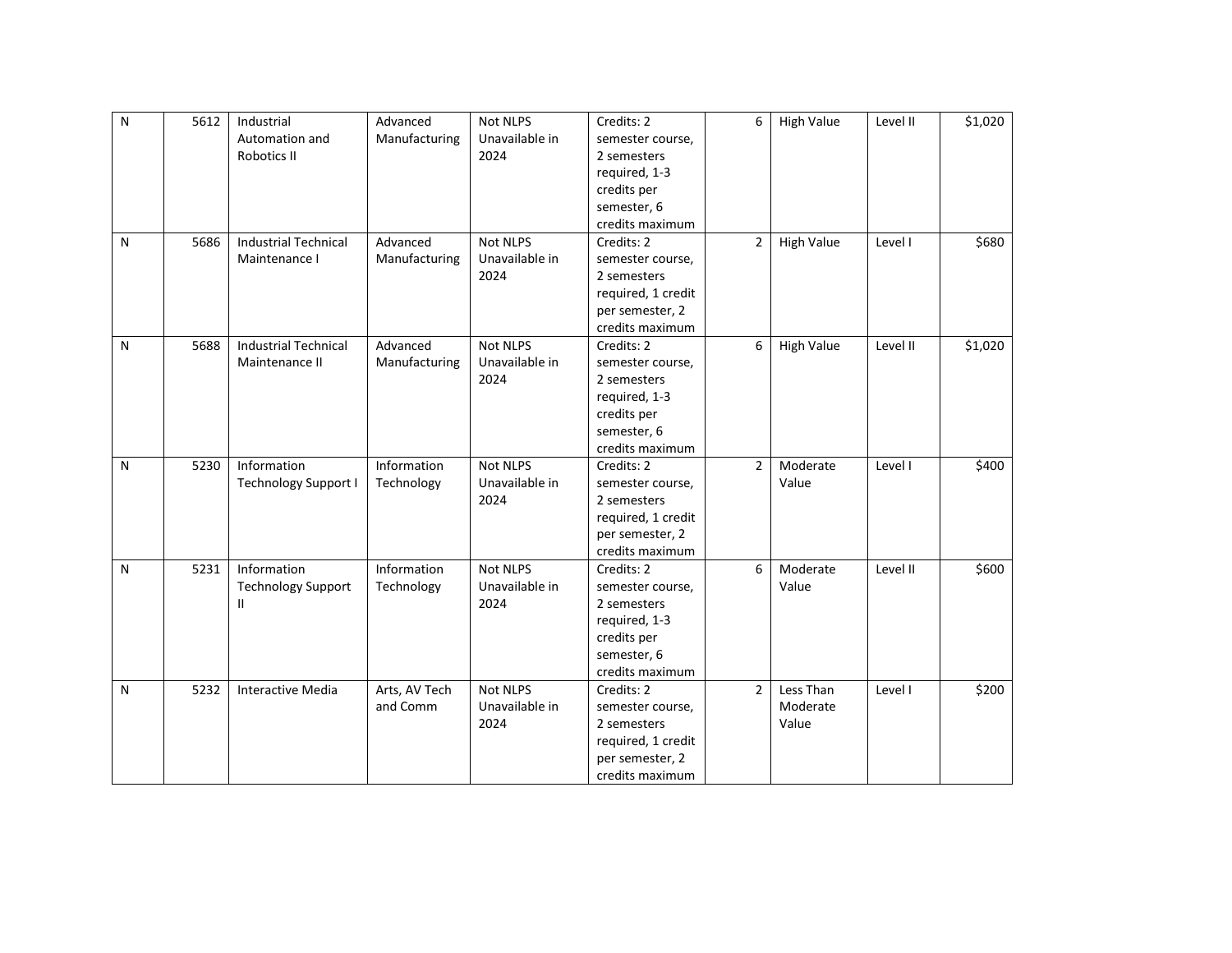| ${\sf N}$ | 5136 | Landscape                  | Agriculture     | Not NLPS        | Credits: 2         | $\overline{2}$ | Moderate          | Level I  | \$400   |
|-----------|------|----------------------------|-----------------|-----------------|--------------------|----------------|-------------------|----------|---------|
|           |      | Management I               |                 | Unavailable in  | semester course,   |                | Value             |          |         |
|           |      |                            |                 | 2024            | 2 semesters        |                |                   |          |         |
|           |      |                            |                 |                 | required, 1 credit |                |                   |          |         |
|           |      |                            |                 |                 | per semester, 2    |                |                   |          |         |
|           |      |                            |                 |                 | credits maximum    |                |                   |          |         |
| N         | 5137 | Landscape                  | Agriculture     | <b>Not NLPS</b> | Credits: 2         | 6              | Moderate          | Level II | \$600   |
|           |      | Management II              |                 | Unavailable in  | semester course,   |                | Value             |          |         |
|           |      |                            |                 | 2024            | 2 semesters        |                |                   |          |         |
|           |      |                            |                 |                 | required, 1-3      |                |                   |          |         |
|           |      |                            |                 |                 | credit(s) per      |                |                   |          |         |
|           |      |                            |                 |                 | semester, 6        |                |                   |          |         |
|           |      |                            |                 |                 | credits maximum    |                |                   |          |         |
| N         | 5982 | Marketing in               | <b>Business</b> | Not NLPS        | Credits: 1 to 2    | $\overline{2}$ | Moderate          | Level I  | \$400   |
|           |      | Hospitality and            | Management,     | Unavailable in  | semester course,   |                | Value             |          |         |
|           |      | Tourism                    | Marketing and   | 2024            | 1 credit per       |                |                   |          |         |
|           |      |                            | Finance         |                 | semester, 2        |                |                   |          |         |
|           |      |                            |                 |                 | credits maximum    |                |                   |          |         |
| N         | 4836 | <b>Mechanical Drafting</b> | <b>STEM</b>     | Not NLPS        | Credits: 2         | $\overline{2}$ | \$680             | Level I  | \$680   |
|           |      | and Design I               |                 | Unavailable in  | semester course,   |                |                   |          |         |
|           |      |                            |                 | 2024            | 2 semesters        |                |                   |          |         |
|           |      |                            |                 |                 | required, 1 credit |                |                   |          |         |
|           |      |                            |                 |                 | per semester, 2    |                |                   |          |         |
|           |      |                            |                 |                 | credits maximum    |                |                   |          |         |
| N         | 4838 | <b>Mechanical Drafting</b> | <b>STEM</b>     | Not NLPS        | Credits: 2         | 6              | <b>High Value</b> | Level II | \$1,020 |
|           |      | and Design II              |                 | Unavailable in  | semester course,   |                |                   |          |         |
|           |      |                            |                 | 2024            | 2 semesters        |                |                   |          |         |
|           |      |                            |                 |                 | required, 1-3      |                |                   |          |         |
|           |      |                            |                 |                 | credits per        |                |                   |          |         |
|           |      |                            |                 |                 | semester, 6        |                |                   |          |         |
|           |      |                            |                 |                 | credits maximum    |                |                   |          |         |
| N         | 5962 | Merchandising              | <b>Business</b> | Not NLPS        | Credits: 1 to 2    | $\overline{2}$ | Moderate          | Level I  | \$400   |
|           |      |                            | Management,     |                 | semester course,   |                | Value             |          |         |
|           |      |                            | Marketing and   |                 | 1 credit per       |                |                   |          |         |
|           |      |                            | Finance         |                 | semester, 2        |                |                   |          |         |
|           |      |                            |                 |                 | credits maximum    |                |                   |          |         |
| N         | 5234 | Networking I               | Information     | Not NLPS        | Credits: 2         | 6              | <b>High Value</b> | Level I  | \$680   |
|           |      |                            | Technology      | Unavailable in  | semester course,   |                |                   |          |         |
|           |      |                            |                 | 2024            | 2 semesters        |                |                   |          |         |
|           |      |                            |                 |                 | required, 1 credit |                |                   |          |         |
|           |      |                            |                 |                 | per semester, 2    |                |                   |          |         |
|           |      |                            |                 |                 | credits maximum    |                |                   |          |         |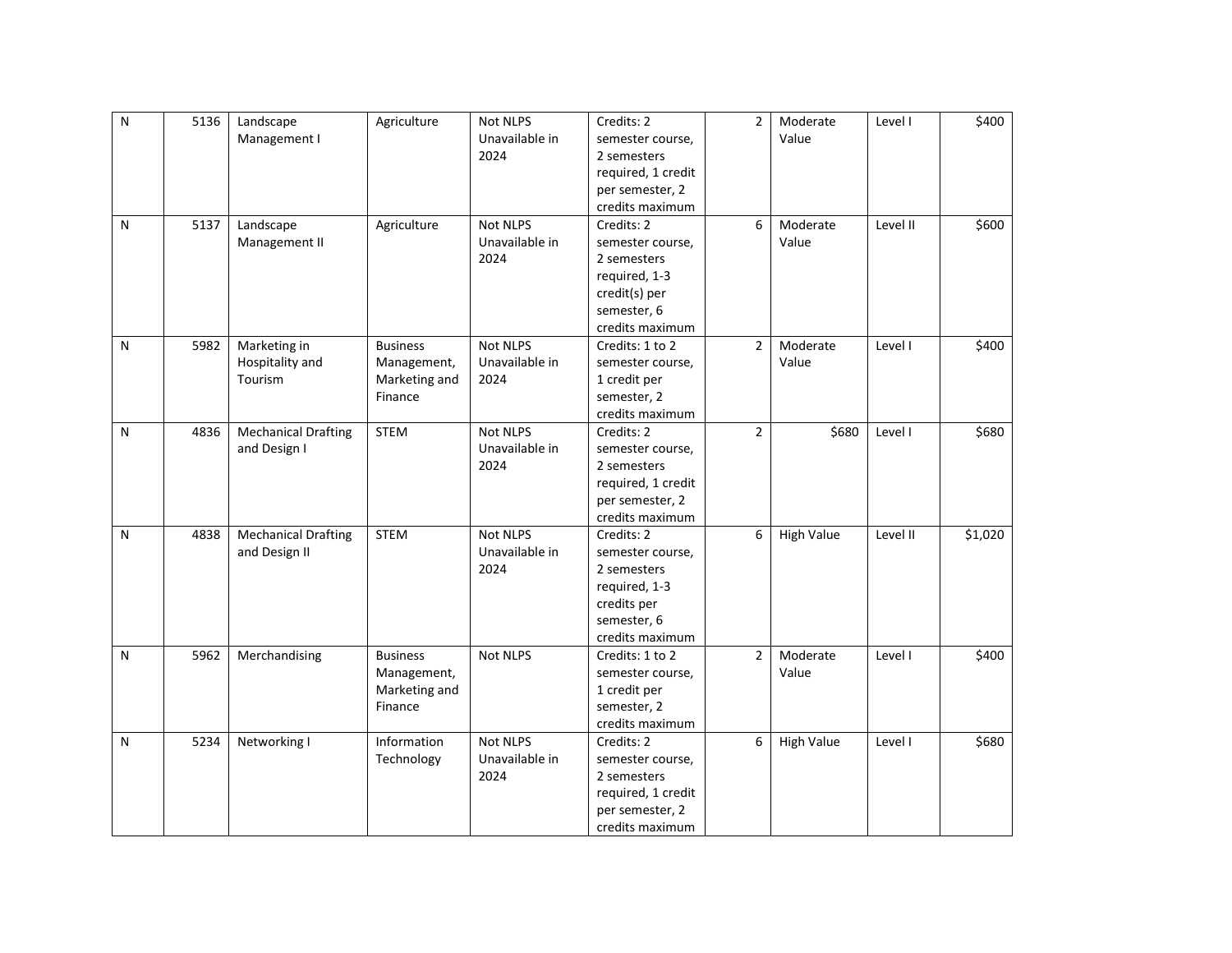| N | 5245 | Networking II:<br>Cybersecurity<br>Capstone | Information<br>Technology  | Not NLPS<br>Unavailable in<br>2024        | Credits: 2<br>semester course,<br>2 semesters<br>required, 1-3<br>credits per<br>semester, 6<br>credits maximum | 6              | <b>High Value</b> | Level II | \$1,020 |
|---|------|---------------------------------------------|----------------------------|-------------------------------------------|-----------------------------------------------------------------------------------------------------------------|----------------|-------------------|----------|---------|
| N | 4588 | Networking II:<br>Infrastructure            | Information<br>Technology  | Not NLPS<br>Unavailable in<br>2024        | Credits: 2<br>semester course,<br>2 semesters<br>required, 1-3<br>credits per<br>semester, 6<br>credits maximum | 6              | <b>High Value</b> | Level II | \$1,020 |
| N | 5257 | Networking II:<br>Servers                   | Information<br>Technology  | Not NLPS<br>Unavailable in<br>2024        | Credits: 2<br>semester course,<br>2 semesters<br>required, 1-3<br>credits per<br>semester, 6<br>credits maximum | 6              | <b>High Value</b> | Level II | \$1,020 |
| N | 5456 | <b>Nutrition Science</b><br>Careers I       | Hospitality and<br>Tourism | Not NLPS<br>Unavailable in<br>2024        | Credits: 2<br>semester course,<br>2 semesters<br>required, 1 credit<br>per semester,<br>maximum of 2<br>credits | $\overline{2}$ | Moderate<br>Value | Level I  | \$400   |
| N | 5457 | <b>Nutrition Science</b><br>Careers II      | Hospitality and<br>Tourism | Not NLPS<br>Unavailable in<br>2024        | Credits: 2<br>semester course,<br>2 semesters<br>required, 1-3<br>credits per<br>semester, 6<br>credits maximum | 6              | Moderate<br>Value | Level II | \$600   |
| N | 5782 | <b>Precision Machining I</b>                | Advanced<br>Manufacturing  | <b>Not NLPS</b><br>Unavailable in<br>2024 | Credits: 2<br>semester course,<br>2 semesters<br>required, 1 credit<br>per semester, 2<br>credits maximum       | $\overline{2}$ | <b>High Value</b> | Level I  | \$680   |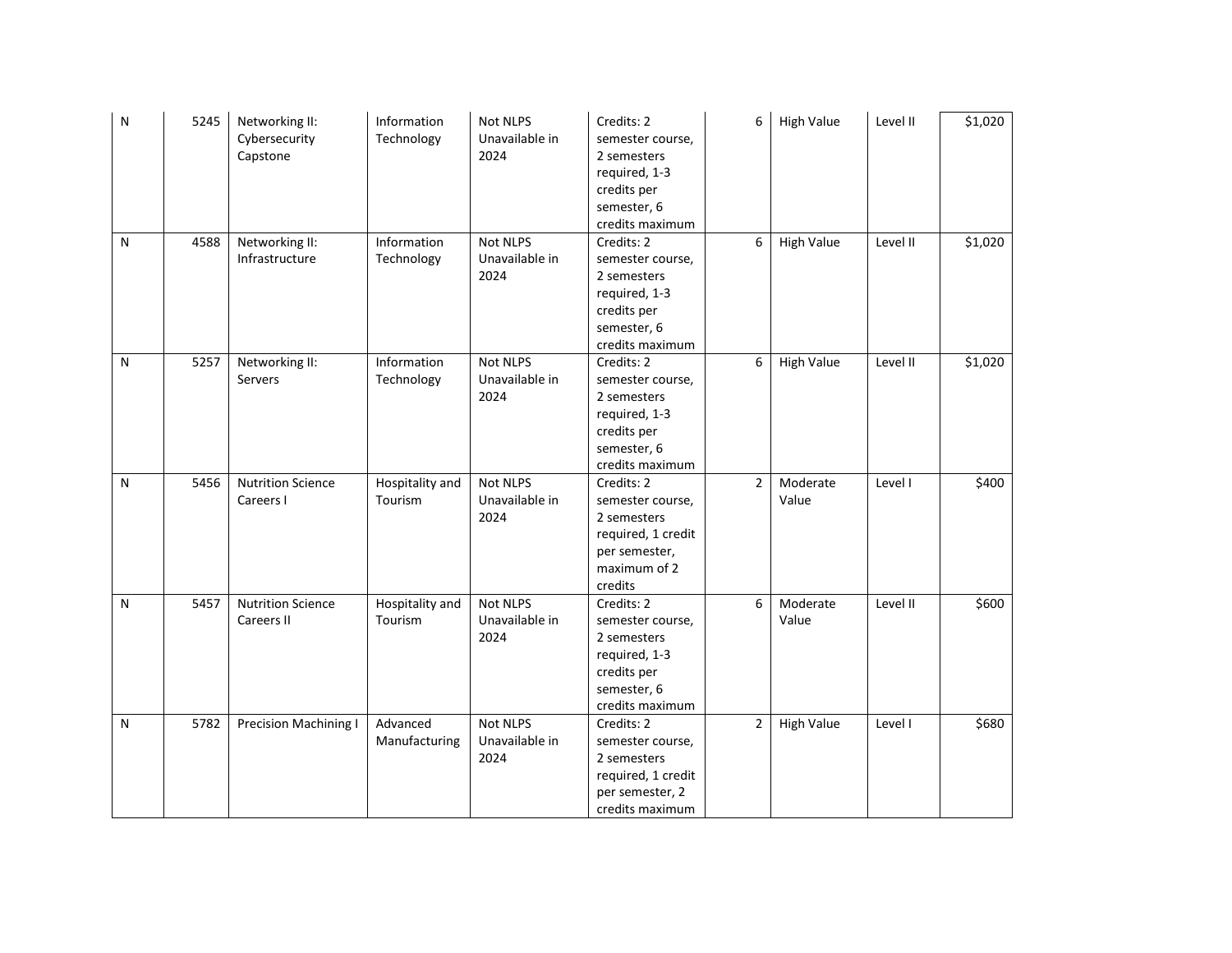| $\mathsf{N}$ | 5784 | <b>Precision Machining</b> | Advanced        | <b>Not NLPS</b> | Credits: 2         | 6              | <b>High Value</b> | Level II | \$1,020 |
|--------------|------|----------------------------|-----------------|-----------------|--------------------|----------------|-------------------|----------|---------|
|              |      | Ш                          | Manufacturing   | Unavailable in  | semester course,   |                |                   |          |         |
|              |      |                            |                 | 2024            | 2 semesters        |                |                   |          |         |
|              |      |                            |                 |                 | required, 1-3      |                |                   |          |         |
|              |      |                            |                 |                 | credits per        |                |                   |          |         |
|              |      |                            |                 |                 | semester, 6        |                |                   |          |         |
|              |      |                            |                 |                 | credits maximum    |                |                   |          |         |
| N            | 5986 | Radio and Television       | Arts, AV Tech   | <b>Not NLPS</b> | Credits: 2         | $\overline{2}$ | Less Than         | Level I  | \$200   |
|              |      |                            | and Comm        | Unavailable in  | semester course,   |                | Moderate          |          |         |
|              |      |                            |                 | 2024            | 2 semesters        |                | Value             |          |         |
|              |      |                            |                 |                 | required, 1 credit |                |                   |          |         |
|              |      |                            |                 |                 | per semester, 2    |                |                   |          |         |
|              |      |                            |                 |                 | credits maximum    |                |                   |          |         |
| N            | 5992 | Radio and Television       | Arts, AV Tech   | <b>Not NLPS</b> | 2 semester         | 6              | Less Than         | Level II | \$300   |
|              |      | Ш                          | and Comm        | Unavailable in  | course, 2          |                | Moderate          |          |         |
|              |      |                            |                 | 2024            | semesters          |                | Value             |          |         |
|              |      |                            |                 |                 | required, 1-3      |                |                   |          |         |
|              |      |                            |                 |                 | credits per        |                |                   |          |         |
|              |      |                            |                 |                 | semester, 6        |                |                   |          |         |
|              |      |                            |                 |                 | credits maximum    |                |                   |          |         |
| N            | 5842 | Recreational and           | Transportation  | Not NLPS        | Credits: 2         | 6              | Less Than         | Level I  | \$200   |
|              |      | Mobile Equipment I         |                 | Unavailable in  | semester course,   |                | Moderate          |          |         |
|              |      |                            |                 | 2024            | 2 semesters        |                | Value             |          |         |
|              |      |                            |                 |                 | required, 1-3      |                |                   |          |         |
|              |      |                            |                 |                 | credits per        |                |                   |          |         |
|              |      |                            |                 |                 | semester, 6        |                |                   |          |         |
|              |      |                            |                 |                 | credits maximum    |                |                   |          |         |
| N            | 5844 | Recreational and           | Transportation  | Not NLPS        | Credits: 2         | 6              | Less Than         | Level II | \$300   |
|              |      | Mobile Equipment II        |                 | Unavailable in  | semester course,   |                | Moderate          |          |         |
|              |      |                            |                 | 2024            | 2 semesters        |                | Value             |          |         |
|              |      |                            |                 |                 | required, 1-3      |                |                   |          |         |
|              |      |                            |                 |                 | credits per        |                |                   |          |         |
|              |      |                            |                 |                 | semester, 6        |                |                   |          |         |
|              |      |                            |                 |                 | credits maximum    |                |                   |          |         |
| N            | 5984 | Sports and                 | <b>Business</b> | Not NLPS        | Credits: 1 to 2    | $\overline{2}$ | Moderate          | Level I  | \$400   |
|              |      | Entertainment              | Management,     | Unavailable in  | semester course,   |                | Value             |          |         |
|              |      | Marketing                  | Marketing and   | 2024            | 1 credit per       |                |                   |          |         |
|              |      |                            | Finance         |                 | semester, 2        |                |                   |          |         |
|              |      |                            |                 |                 | credits maximum    |                |                   |          |         |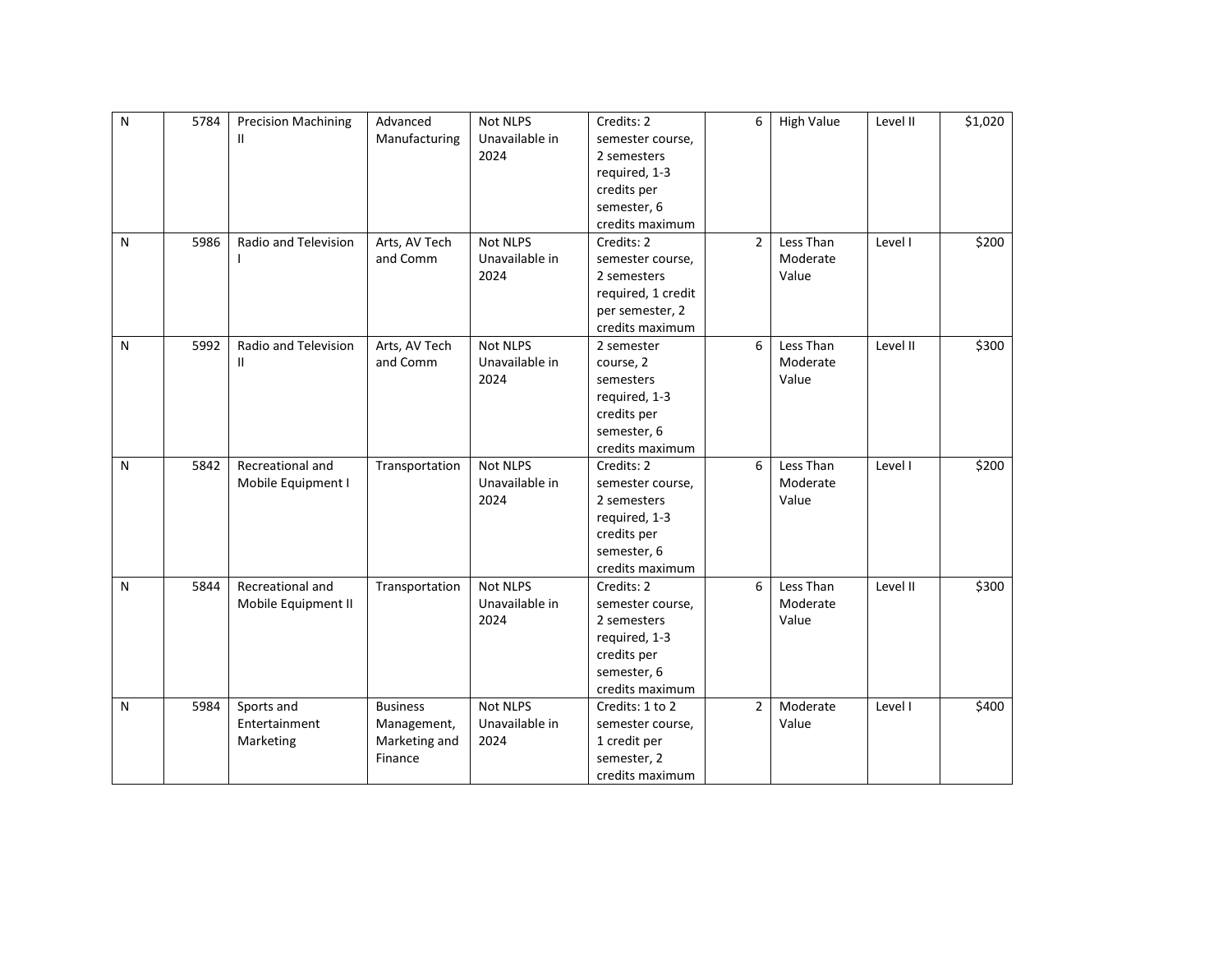| N            | 5601 | Supply Chain                 | <b>Business</b> | Not NLPS        | Credits: 2         | 6              | <b>High Value</b> | Level I  | \$680   |
|--------------|------|------------------------------|-----------------|-----------------|--------------------|----------------|-------------------|----------|---------|
|              |      | Management and               | Management,     | Unavailable in  | semester course,   |                |                   |          |         |
|              |      | Logistics                    | Marketing and   | 2024            | 2 semesters        |                |                   |          |         |
|              |      |                              | Finance         |                 | required, 1 credit |                |                   |          |         |
|              |      |                              |                 |                 | per semester, 2    |                |                   |          |         |
|              |      |                              |                 |                 | credits maximum    |                |                   |          |         |
| N            | 5211 | <b>Veterinary Careers I</b>  | Agriculture     | Not NLPS        | Credits: 2         | 6              | <b>High Value</b> | Level I  | \$680   |
|              |      |                              |                 | Unavailable in  | semester course,   |                |                   |          |         |
|              |      |                              |                 | 2024            | 2 semesters        |                |                   |          |         |
|              |      |                              |                 |                 | required, 1 credit |                |                   |          |         |
|              |      |                              |                 |                 | per semester, 2    |                |                   |          |         |
|              |      |                              |                 |                 | credits maximum    |                |                   |          |         |
| N            | 5212 | <b>Veterinary Careers II</b> | Agriculture     | <b>Not NLPS</b> | Credits: 2         | 6              | <b>High Value</b> | Level II | \$1,020 |
|              |      |                              |                 | Unavailable in  | semester course,   |                |                   |          |         |
|              |      |                              |                 | 2024            | 2 semesters        |                |                   |          |         |
|              |      |                              |                 |                 | required, 1-3      |                |                   |          |         |
|              |      |                              |                 |                 | credits per        |                |                   |          |         |
|              |      |                              |                 |                 | semester, 6        |                |                   |          |         |
|              |      |                              |                 |                 | credits maximum    |                |                   |          |         |
| $\mathsf{N}$ | 5602 | Warehouse                    | <b>Business</b> | Not NLPS        | Credits: 2         | 6              | Moderate          | Level I  | \$400   |
|              |      | Operations and               | Management,     |                 | semester course,   |                | Value             |          |         |
|              |      | <b>Materials Handling</b>    | Marketing and   |                 | 2 semesters        |                |                   |          |         |
|              |      |                              | Finance         |                 | required, 1-3      |                |                   |          |         |
|              |      |                              |                 |                 | credits per        |                |                   |          |         |
|              |      |                              |                 |                 | semester, 6        |                |                   |          |         |
|              |      |                              |                 |                 | credits maximum    |                |                   |          |         |
| N            | 4574 | Web Design                   | Information     | Not NLPS        | Credits: 1 to 2    | $\overline{2}$ | Moderate          | Level I  | \$400   |
|              |      |                              | Technology      |                 | semester course,   |                | Value             |          |         |
|              |      |                              |                 |                 | 1 credit per       |                |                   |          |         |
|              |      |                              |                 |                 | semester, 2        |                |                   |          |         |
|              |      |                              |                 |                 | credits maximum    |                |                   |          |         |
|              |      |                              |                 |                 | Credits:           |                |                   |          |         |
| N            | 5776 | <b>Welding Technology</b>    | Advanced        | Not NLPS        | Credits: 2         | $\overline{2}$ | <b>High Value</b> | Level I  | \$680   |
|              |      |                              | Manufacturing   | Unavailable in  | semester course,   |                |                   |          |         |
|              |      |                              |                 | 2024            | 2 semesters        |                |                   |          |         |
|              |      |                              |                 |                 | required, 1 credit |                |                   |          |         |
|              |      |                              |                 |                 | per semester, 2    |                |                   |          |         |
|              |      |                              |                 |                 | credits maximum    |                |                   |          |         |
| N            | 5778 | <b>Welding Technology</b>    | Advanced        | Not NLPS        | Credits: 2         | 6              | <b>High Value</b> | Level II | \$1,020 |
|              |      | Ш.                           | Manufacturing   | Unavailable in  | semester course,   |                |                   |          |         |
|              |      |                              |                 | 2024            | 2 semesters        |                |                   |          |         |
|              |      |                              |                 |                 | required, 1-3      |                |                   |          |         |